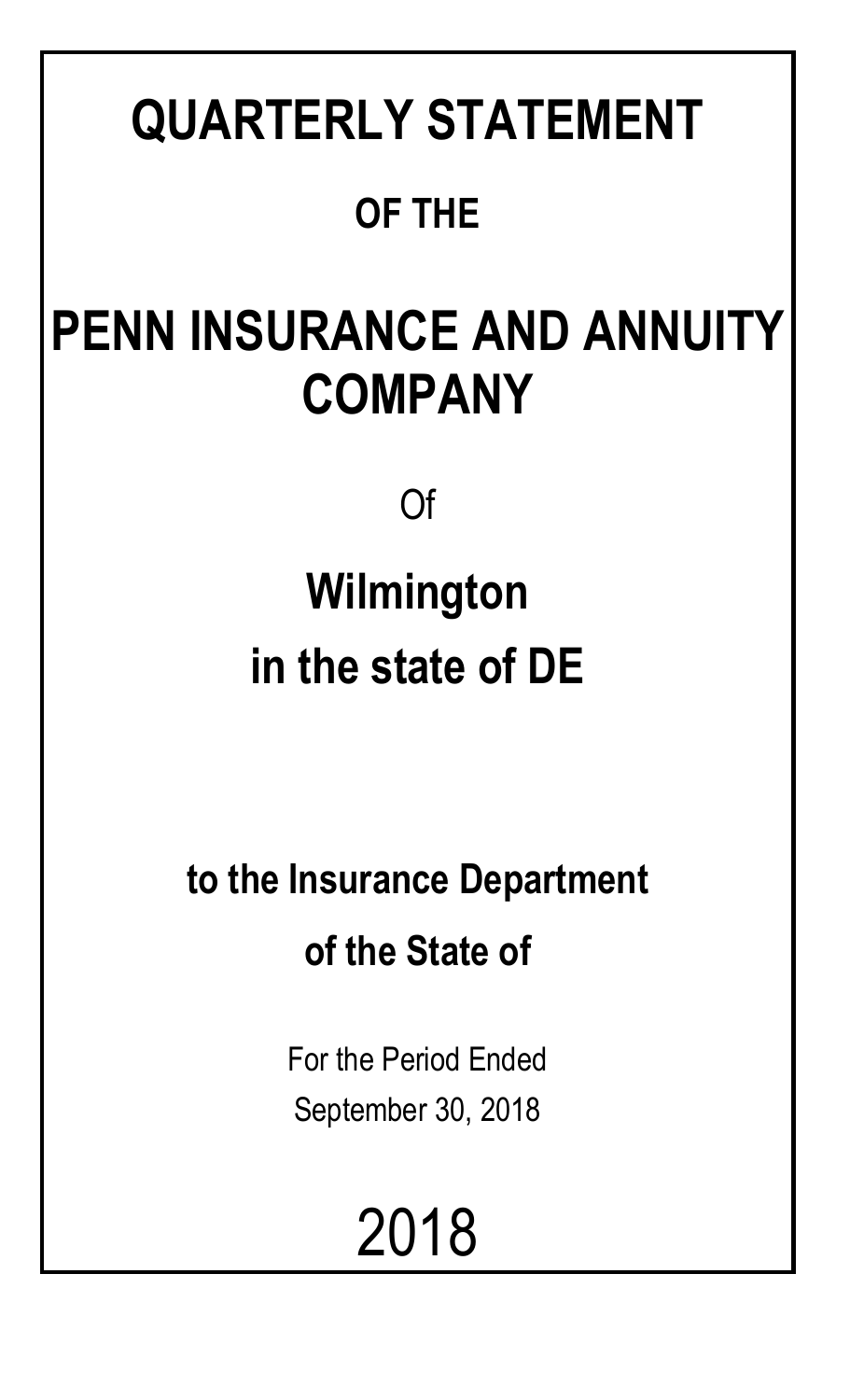## <u>, jina <sup>A</sup>ni Înd Înd Înd Înd Înd ûnd Înd Înd Înd Înd Înd În</u> **QUARTERLY STATEMENT**

As of September 30, 2018 of the Condition and Affairs of the

## PENN INSURANCE AND ANNUITY COMPANY

| NAIC Group Code850, 850<br>(Current Period) (Prior Period) |                                                                      | NAIC Company Code 93262                                                                                      | Employer's ID Number 23-2142731                            |  |
|------------------------------------------------------------|----------------------------------------------------------------------|--------------------------------------------------------------------------------------------------------------|------------------------------------------------------------|--|
| Organized under the Laws of DE                             |                                                                      | State of Domicile or Port of Entry DE                                                                        | Country of Domicile                                        |  |
| Incorporated/Organized July 3, 1980                        |                                                                      | Commenced Business April 9, 1981                                                                             | US.                                                        |  |
| <b>Statutory Home Office</b>                               | 1209 Orange Street  Wilmington  DE  US  19801<br>(Street and Number) | (City or Town, State, Country and Zip Code)                                                                  |                                                            |  |
| Main Administrative Office                                 | 600 Dresher Road  Horsham  PA  US  19044<br>(Street and Number)      | (City or Town, State, Country and Zip Code)                                                                  | 215-956-8000<br>(Area Code) (Telephone Number)             |  |
| Mail Address                                               | (Street and Number or P. O. Box)                                     | Penn Insurance & Annuity Company  Philadelphia  PA  US  19172<br>(City or Town, State, Country and Zip Code) |                                                            |  |
| Primary Location of Books and Records                      | 600 Dresher Road  Horsham  PA  US  19044<br>(Street and Number)      | (City or Town, State, Country and Zip Code)                                                                  | 215-956-8000                                               |  |
| Internet Web Site Address                                  | www.pennmutual.com                                                   |                                                                                                              | (Area Code) (Telephone Number)                             |  |
| <b>Statutory Statement Contact</b>                         | Bethanne Doyle Adamsky<br>(Name)                                     |                                                                                                              | 215-956-8120<br>(Area Code) (Telephone Number) (Extension) |  |
|                                                            | (E-Mail Address)                                                     | adamsky.bethanne@pennmutual.com                                                                              |                                                            |  |
|                                                            |                                                                      | <b>OFFICERS</b>                                                                                              |                                                            |  |
| <b>Name</b>                                                | <b>Title</b>                                                         | <b>Name</b>                                                                                                  |                                                            |  |
| 1. Eileen Claire McDonnell                                 | Chairman & CEO                                                       | 2. Susan Twine Deakins                                                                                       | <b>Title</b><br>Executive VP & Chief Financial             |  |
| 3. Franklin Luther Best Jr.                                | Secretary & Counsel                                                  | 4. David Michael O'Malley                                                                                    | Officer<br>President & Chief Operating Officer             |  |
|                                                            |                                                                      | <b>OTHER</b>                                                                                                 |                                                            |  |
| Thomas Henry Harris<br>Bethanne Doyle Adamsky              | Executive VP, Distribution<br>Controller & Treasurer                 | Jay T Lewellen                                                                                               | VP & Chief Actuary                                         |  |

Eileen Claire McDonnell Thomas Henry Harris

#### **DIRECTORS OR TRUSTEES**

David Michael O'Malley

**Susan Twine Deakins** 

Gregory Joseph Driscoll

State of .. Pennsylvania County of..... Montgomery

The officers of this reporting entity being duly swom, each depose and say that they are the described officers of said reporting entity, and that on the reporting period stated above, all of the herein described assets were the absolute property of the said reporting entity, free and clear from any liens or claims thereon, except as herein stated, and that this statement, together with related exhibits, schedules and explanations therein contained, annexed or referred to, is a full and true statement of all the assets and liabilities and of the condition and affairs of the said reporting entity as of the reporting period stated above, and of its income and deductions therefrom for the period ended, and have been completed in accordance with the NAIC Annual Statement Instructions and Accounting Practices and Procedures manual except to the extent that: (1) state law may differ; or, (2) that state rules or regulations require differences in reporting not related to accounting practices and procedures, according to the best of their information, knowledge and belief, respectively. Furthermore, the scope of this attestation by the described officers also includes the related corresponding electronic filing with the NAIC, when required, that is an exact copy (except for formatting differences due to electronic filing) of the enclosed statement. The electronic filing may be requested by various regulators in lieu of or in addition to the enclosed statement.

HCATH  $\overline{\phantom{a}}$ I A (Signature) (Signature) (Signature) Eileen Claire McDonnell **Susan Twine Deakins** Franklin Luther Best Jr. 1. (Printed Name) 2. (Printed Name) 3. (Printed Name) Chairman & CEO Executive VP & Chief Financial Officer Secretary & Counsel  $(Title)$ (Title) (Title) a. Is this an original filing? Subscribed and swom to before me Yes  $[X]$  No  $[ ]$  $018$ This day of b. If no: 1. State the amendment number 2. Date filed 3. Number of pages attached

Commonwealth of Pennsylvania - Notary Seal<br>Marianne C. Bechtel, Notary Public **Montgomery County** My commission expires December 26, 2021 Commission number 1008805 Member, Pennsylvania Association of Notaries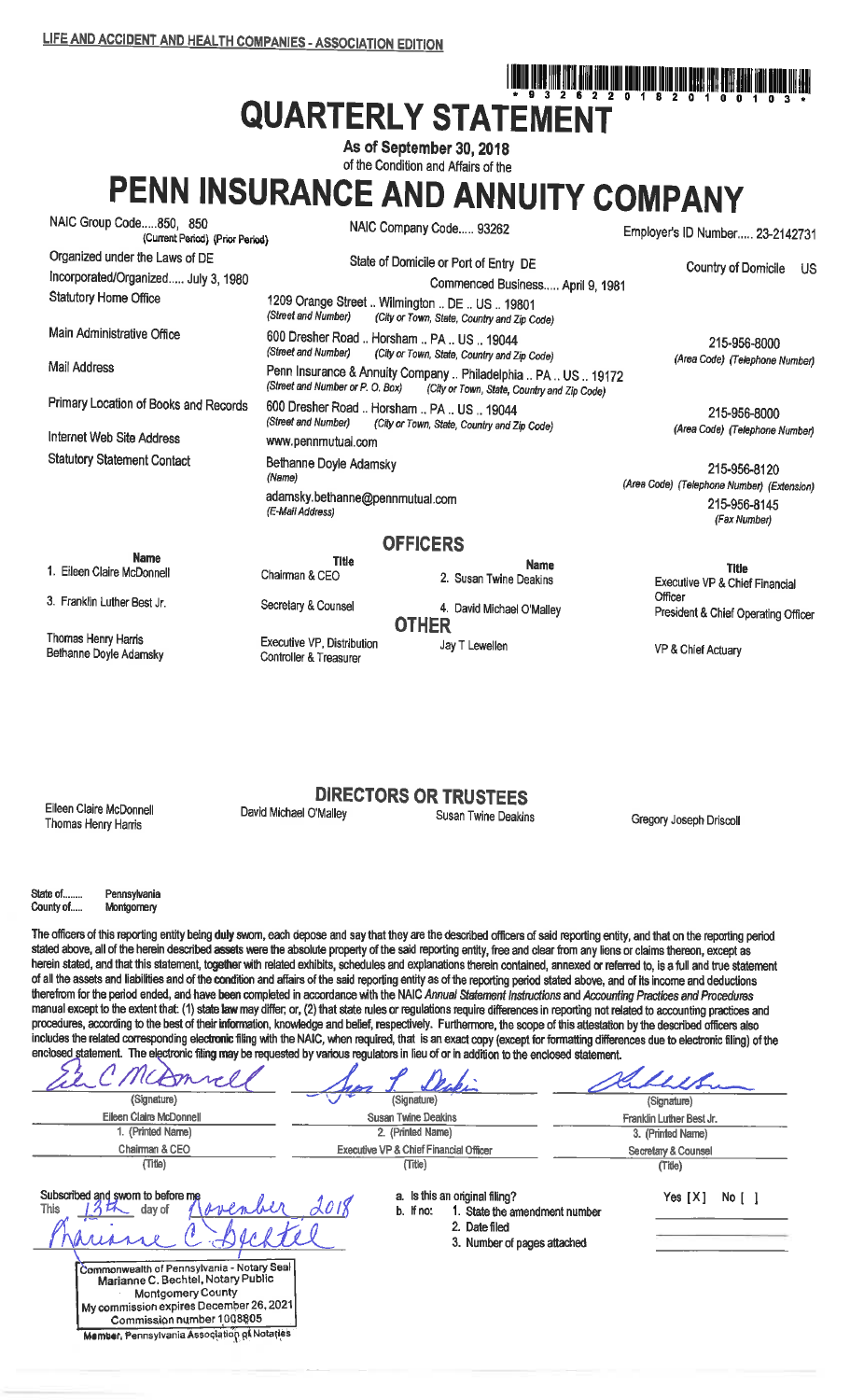|                |                                                                                   |                             | <b>Current Statement Date</b>             |                                                       | 4                                                       |
|----------------|-----------------------------------------------------------------------------------|-----------------------------|-------------------------------------------|-------------------------------------------------------|---------------------------------------------------------|
|                |                                                                                   | Assets                      | Nonadmitted<br>Assets                     | 3<br><b>Net Admitted</b><br>Assets<br>$(Cols. 1 - 2)$ | December 31<br>Prior Year Net<br><b>Admitted Assets</b> |
| 1.             |                                                                                   | 3,941,538,128               |                                           | $1.1$ 3,941,538,128                                   | $\ldots$ 3,233,616,043                                  |
| 2.             | Stocks:                                                                           |                             |                                           |                                                       |                                                         |
|                | 2.1                                                                               |                             |                                           |                                                       | $\ldots$ 30,642,787                                     |
|                | 2.2                                                                               |                             | 104,461,839 57,286,483                    |                                                       | 50,578,680                                              |
| 3.             | Mortgage loans on real estate:                                                    |                             |                                           |                                                       |                                                         |
|                | 3.1                                                                               |                             |                                           |                                                       |                                                         |
|                | 3.2                                                                               |                             |                                           |                                                       |                                                         |
| 4.             | Real estate:                                                                      |                             |                                           |                                                       |                                                         |
|                | Properties occupied by the company (less \$0<br>4.1                               |                             |                                           |                                                       |                                                         |
|                | Properties held for the production of income (less \$0<br>4.2                     |                             |                                           |                                                       |                                                         |
|                | 4.3                                                                               |                             |                                           |                                                       |                                                         |
| 5.             | Cash (\$(2,016,617)), cash equivalents (\$50,105,728)                             |                             |                                           |                                                       |                                                         |
|                |                                                                                   |                             |                                           |                                                       |                                                         |
| 6.             |                                                                                   |                             |                                           |                                                       | $\ldots$ 504,597,823                                    |
| 7 <sub>1</sub> |                                                                                   |                             |                                           |                                                       |                                                         |
|                |                                                                                   |                             |                                           |                                                       |                                                         |
| 9.             |                                                                                   |                             |                                           |                                                       |                                                         |
| 10.            |                                                                                   |                             |                                           |                                                       |                                                         |
| 11.            |                                                                                   |                             |                                           |                                                       |                                                         |
| 12.            |                                                                                   |                             |                                           |                                                       |                                                         |
| 13.            |                                                                                   |                             |                                           |                                                       |                                                         |
| 14.            |                                                                                   |                             |                                           |                                                       |                                                         |
|                | 15. Premiums and considerations:                                                  |                             |                                           |                                                       |                                                         |
|                |                                                                                   |                             |                                           |                                                       |                                                         |
|                | 15.2 Deferred premiums, agents' balances and installments booked but deferred     |                             |                                           |                                                       |                                                         |
|                |                                                                                   |                             |                                           |                                                       |                                                         |
|                | 15.3 Accrued retrospective premiums (\$0) and contracts subject to                |                             |                                           |                                                       |                                                         |
|                | 16. Reinsurance:                                                                  |                             |                                           |                                                       |                                                         |
|                |                                                                                   |                             |                                           |                                                       |                                                         |
|                |                                                                                   |                             |                                           |                                                       | 1.1766,821,712                                          |
|                |                                                                                   |                             |                                           |                                                       |                                                         |
| 17.            |                                                                                   |                             |                                           |                                                       |                                                         |
| 18.1           |                                                                                   |                             |                                           |                                                       |                                                         |
|                |                                                                                   |                             | $\ldots$ 30,269,769 58,856,081 56,330,947 |                                                       |                                                         |
| 19.            |                                                                                   |                             |                                           |                                                       | $$ $$ $94,445$                                          |
| 20.            |                                                                                   |                             |                                           |                                                       |                                                         |
| 21.            |                                                                                   |                             |                                           |                                                       |                                                         |
| 22.            |                                                                                   |                             |                                           |                                                       |                                                         |
| 23.            |                                                                                   |                             |                                           |                                                       |                                                         |
| 24.            |                                                                                   |                             |                                           |                                                       |                                                         |
| 25.            |                                                                                   |                             |                                           |                                                       |                                                         |
| 26.            | Total assets excluding Separate Accounts, Segregated Accounts and Protected       |                             |                                           |                                                       |                                                         |
| 27.            | From Separate Accounts, Segregated Accounts and Protected Cell Accounts55,641,999 |                             |                                           |                                                       |                                                         |
| 28.            |                                                                                   |                             |                                           |                                                       |                                                         |
|                |                                                                                   | <b>DETAILS OF WRITE-INS</b> |                                           |                                                       |                                                         |
|                |                                                                                   |                             |                                           |                                                       |                                                         |
|                |                                                                                   |                             |                                           |                                                       |                                                         |
|                |                                                                                   |                             |                                           |                                                       |                                                         |
|                |                                                                                   |                             |                                           |                                                       |                                                         |
|                |                                                                                   |                             |                                           |                                                       |                                                         |
|                |                                                                                   |                             |                                           |                                                       |                                                         |
|                |                                                                                   |                             |                                           |                                                       | 2,786,309                                               |
|                |                                                                                   |                             |                                           |                                                       |                                                         |
|                |                                                                                   |                             |                                           |                                                       |                                                         |

 $.10,824,313$ 

 $.407,454$ 

 $.10,416,859$ 

 $.5,827,525$ 

2599. Totals (Lines 2501 thru 2503 plus 2598) (Line 25 above).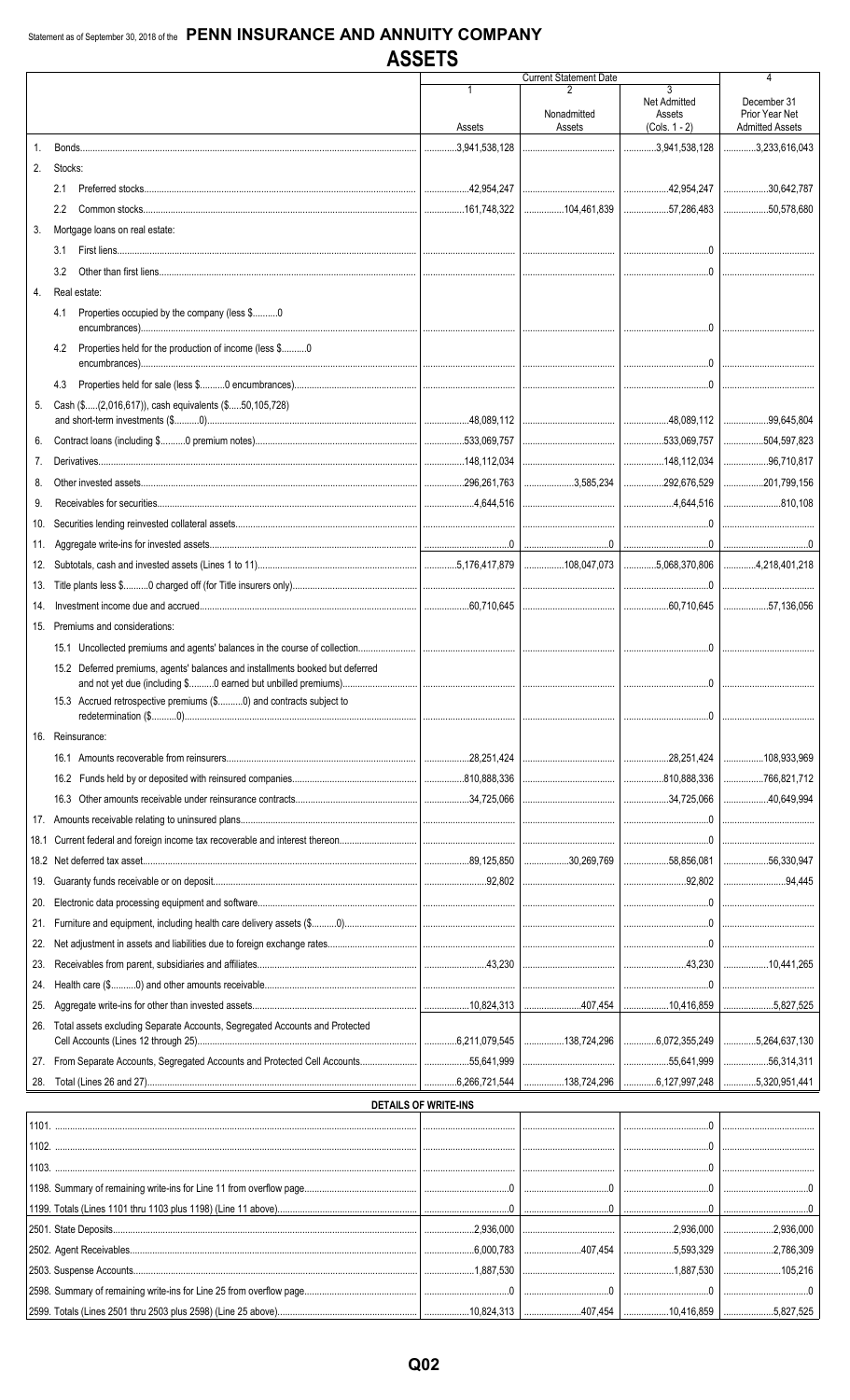### Statement as of September 30, 2018 of the PENN INSURANCE AND ANNUITY COMPANY LIABILITIES, SURPLUS AND OTHER FUNDS

|             |                                                                                                                       | $\mathbf{1}$<br>Current<br><b>Statement Date</b> | $\overline{2}$<br>December 31<br>Prior Year |
|-------------|-----------------------------------------------------------------------------------------------------------------------|--------------------------------------------------|---------------------------------------------|
| 1.          | Aggregate reserve for life contracts \$3,791,881,612 less \$0                                                         |                                                  |                                             |
| 2.<br>3.    |                                                                                                                       |                                                  |                                             |
| 4.          | Contract claims:                                                                                                      |                                                  |                                             |
|             | 4.1                                                                                                                   |                                                  |                                             |
| 5.          | 4.2                                                                                                                   |                                                  |                                             |
| 6.          | Provision for policyholders' dividends and coupons payable in following calendar year - estimated amounts:            |                                                  |                                             |
|             | 6.1                                                                                                                   |                                                  |                                             |
|             | 6.2<br>6.3                                                                                                            |                                                  |                                             |
| 7.          |                                                                                                                       |                                                  |                                             |
| 8.          | Premiums and annuity considerations for life and accident and health contracts received in advance                    |                                                  |                                             |
| 9.          | Contract liabilities not included elsewhere:                                                                          |                                                  |                                             |
|             | 9.1                                                                                                                   |                                                  |                                             |
|             | Provision for experience rating refunds, including the liability of \$ O accident and health experience rating<br>9.2 |                                                  |                                             |
|             |                                                                                                                       |                                                  |                                             |
|             | 9.3<br>9.4                                                                                                            |                                                  |                                             |
| 10.         | Commissions to agents due or accrued - life and annuity contracts \$0, accident and health \$0                        |                                                  |                                             |
|             |                                                                                                                       |                                                  |                                             |
| 11.<br>12.  |                                                                                                                       |                                                  |                                             |
| 13.         | Transfers to Separate Accounts due or accrued (net) (including \$(93) accrued for expense                             |                                                  |                                             |
|             |                                                                                                                       |                                                  |                                             |
| 14.<br>15.1 |                                                                                                                       |                                                  |                                             |
| 15.2        |                                                                                                                       |                                                  |                                             |
| 16.         |                                                                                                                       |                                                  |                                             |
| 17.         |                                                                                                                       |                                                  |                                             |
| 18.<br>19.  |                                                                                                                       |                                                  |                                             |
| 20.         |                                                                                                                       |                                                  |                                             |
| 21.         |                                                                                                                       |                                                  |                                             |
| 22.<br>23.  |                                                                                                                       |                                                  |                                             |
| 24.         | Miscellaneous liabilities:                                                                                            |                                                  |                                             |
|             |                                                                                                                       |                                                  |                                             |
|             |                                                                                                                       |                                                  |                                             |
|             |                                                                                                                       |                                                  |                                             |
|             |                                                                                                                       |                                                  |                                             |
|             |                                                                                                                       |                                                  |                                             |
|             |                                                                                                                       |                                                  |                                             |
|             |                                                                                                                       |                                                  |                                             |
|             |                                                                                                                       |                                                  |                                             |
| 25.         |                                                                                                                       |                                                  |                                             |
| 26.         |                                                                                                                       |                                                  |                                             |
| 27.<br>28.  |                                                                                                                       | 5,676,767,295                                    | 56,314,311<br>4.889.403.594                 |
| 29.         |                                                                                                                       |                                                  |                                             |
| 30.         |                                                                                                                       |                                                  |                                             |
| 31.<br>32.  |                                                                                                                       |                                                  |                                             |
| 33.         |                                                                                                                       |                                                  |                                             |
| 34.         |                                                                                                                       |                                                  |                                             |
| 35.<br>36.  | Less treasury stock, at cost:                                                                                         | 69,068,258                                       | 79,386,152                                  |
|             | 36.1                                                                                                                  |                                                  |                                             |
|             |                                                                                                                       |                                                  |                                             |
| 37.<br>38.  |                                                                                                                       |                                                  |                                             |
| 39.         |                                                                                                                       |                                                  | $\ldots$ 5,320,951,441                      |
|             | <b>DETAILS OF WRITE-INS</b>                                                                                           |                                                  |                                             |
|             |                                                                                                                       | 269,224                                          |                                             |
|             |                                                                                                                       |                                                  |                                             |
|             |                                                                                                                       |                                                  |                                             |
|             |                                                                                                                       |                                                  |                                             |
|             |                                                                                                                       |                                                  |                                             |
|             |                                                                                                                       |                                                  |                                             |
|             |                                                                                                                       |                                                  |                                             |
|             |                                                                                                                       |                                                  |                                             |
|             |                                                                                                                       |                                                  |                                             |
| 3403.       |                                                                                                                       |                                                  |                                             |
|             |                                                                                                                       |                                                  |                                             |
|             |                                                                                                                       |                                                  |                                             |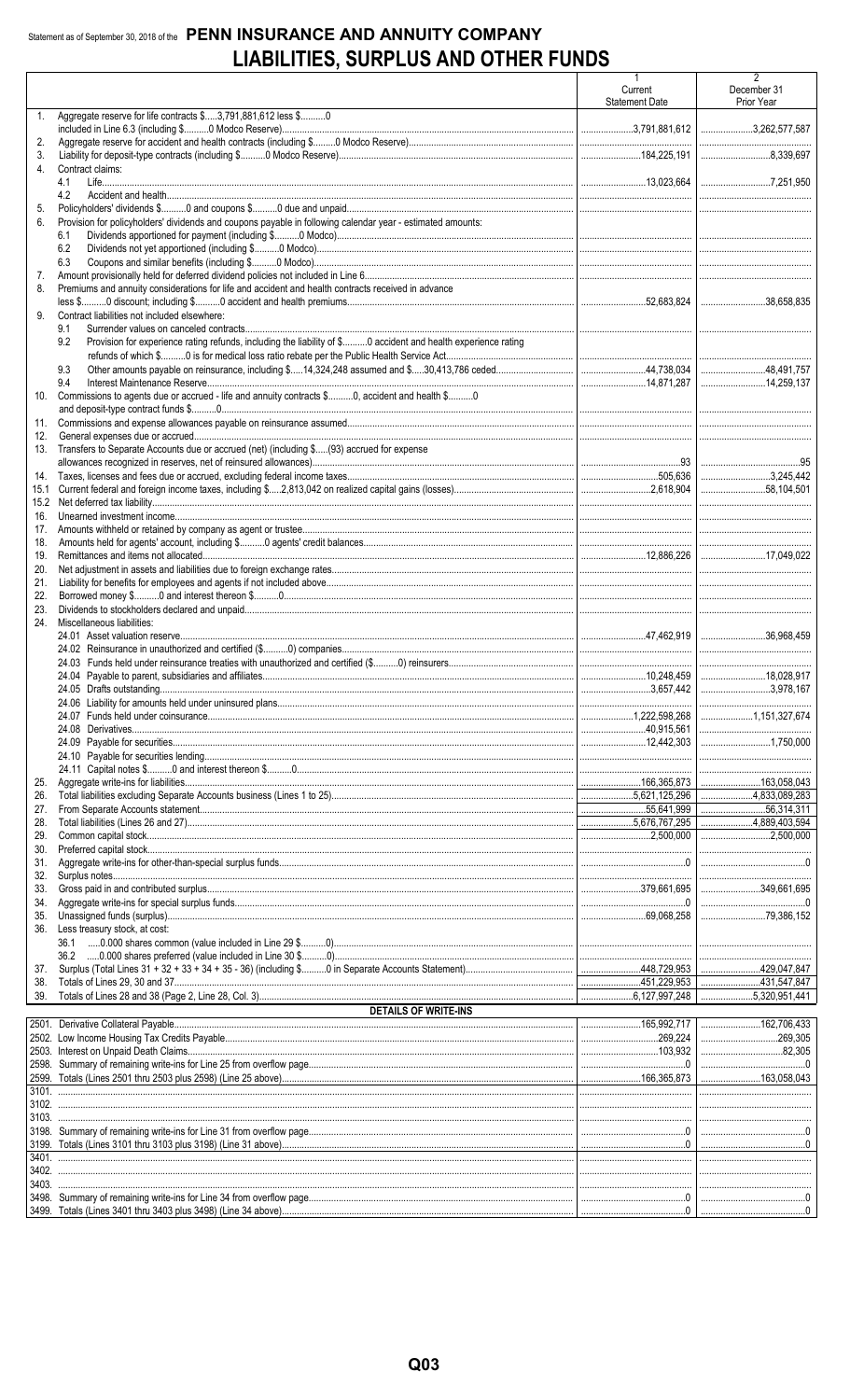## **SUMMARY OF OPERATIONS**

| 490,242,636<br>701,183,379<br>1.<br>230,732<br>1,648,237<br>230.732<br>142,285,623<br>191,916,194<br>167,102,298<br>4.<br>5.<br>5.495.445<br>6.<br>8. Miscellaneous Income:<br>8.1 Income from fees associated with investment management, administration and contract guarantees<br>598,758<br>596,377<br>801.513<br><br><br>153,333,398<br>209,201,249<br>789,824,124<br>29,327,533<br>28,872,176<br>$\ldots$ 34,422,504<br>9,848,198<br>14,386,918<br>13,281,594<br>394.790<br>530,478<br>77,819,456<br>109,117,683<br>2.670.777<br>1.858.710<br>$\ldots$ 225,480<br>$\ldots$ 558,381,722<br>$\ldots$ 588,676,654<br>326,131,256<br>31,452,830<br>47.150.920<br>35,015,856<br>45,551,622<br>25,848,668<br>94,798,127<br>63,215,437<br>6,610,760<br>1.1.1.1.1.1.0.579.350<br>13,084,946<br>65,206,530<br>57,892,853<br>763,893,742<br>1,074,804,893<br>25,930,382<br>32,862,100<br>32,862,100<br>31. Net gain from operations after dividends to policyholders and before federal income taxes (Line 29 minus Line 30)    (13,339,523)<br>25,930,382<br>24,032,178<br>49,854,296<br>33. Net gain from operations after dividends to policyholders and federal income taxes and before realized<br>1,898,204<br>$\ldots$ (16,992,196)<br>34. Net realized capital gains (losses) (excluding gains (losses) transferred to the IMR) less capital gains<br>12,244,126<br>1,077,671<br>1.142,330<br><b>CAPITAL AND SURPLUS ACCOUNT</b><br>393,919,436 393,919,436<br>37. Net income (Line 35)<br>50. Capital changes:<br>51. Surplus adjustment:<br><b>DETAILS OF WRITE-INS</b><br>08.301.<br>08.302.<br>08.303.<br>08.398.<br>08.399.<br>$\ldots$ 41,768,964   56,111,771<br>2701.<br>2702.<br>2703.<br>2798.<br>2799.<br>5301.<br>5302.<br>5303.<br>5398.<br>5399. |  | 1<br>Current | 2<br>Prior   | 3<br>Prior Year Ended |
|--------------------------------------------------------------------------------------------------------------------------------------------------------------------------------------------------------------------------------------------------------------------------------------------------------------------------------------------------------------------------------------------------------------------------------------------------------------------------------------------------------------------------------------------------------------------------------------------------------------------------------------------------------------------------------------------------------------------------------------------------------------------------------------------------------------------------------------------------------------------------------------------------------------------------------------------------------------------------------------------------------------------------------------------------------------------------------------------------------------------------------------------------------------------------------------------------------------------------------------------------------------------------------------------------------------------------------------------------------------------------------------------------------------------------------------------------------------------------------------------------------------------------------------------------------------------------------------------------------------------------------------------------------------------------------------------------------------------------------------------------------------------|--|--------------|--------------|-----------------------|
|                                                                                                                                                                                                                                                                                                                                                                                                                                                                                                                                                                                                                                                                                                                                                                                                                                                                                                                                                                                                                                                                                                                                                                                                                                                                                                                                                                                                                                                                                                                                                                                                                                                                                                                                                                    |  | Year to Date | Year to Date | December 31           |
|                                                                                                                                                                                                                                                                                                                                                                                                                                                                                                                                                                                                                                                                                                                                                                                                                                                                                                                                                                                                                                                                                                                                                                                                                                                                                                                                                                                                                                                                                                                                                                                                                                                                                                                                                                    |  |              |              |                       |
|                                                                                                                                                                                                                                                                                                                                                                                                                                                                                                                                                                                                                                                                                                                                                                                                                                                                                                                                                                                                                                                                                                                                                                                                                                                                                                                                                                                                                                                                                                                                                                                                                                                                                                                                                                    |  |              |              |                       |
|                                                                                                                                                                                                                                                                                                                                                                                                                                                                                                                                                                                                                                                                                                                                                                                                                                                                                                                                                                                                                                                                                                                                                                                                                                                                                                                                                                                                                                                                                                                                                                                                                                                                                                                                                                    |  |              |              |                       |
|                                                                                                                                                                                                                                                                                                                                                                                                                                                                                                                                                                                                                                                                                                                                                                                                                                                                                                                                                                                                                                                                                                                                                                                                                                                                                                                                                                                                                                                                                                                                                                                                                                                                                                                                                                    |  |              |              |                       |
|                                                                                                                                                                                                                                                                                                                                                                                                                                                                                                                                                                                                                                                                                                                                                                                                                                                                                                                                                                                                                                                                                                                                                                                                                                                                                                                                                                                                                                                                                                                                                                                                                                                                                                                                                                    |  |              |              |                       |
|                                                                                                                                                                                                                                                                                                                                                                                                                                                                                                                                                                                                                                                                                                                                                                                                                                                                                                                                                                                                                                                                                                                                                                                                                                                                                                                                                                                                                                                                                                                                                                                                                                                                                                                                                                    |  |              |              |                       |
|                                                                                                                                                                                                                                                                                                                                                                                                                                                                                                                                                                                                                                                                                                                                                                                                                                                                                                                                                                                                                                                                                                                                                                                                                                                                                                                                                                                                                                                                                                                                                                                                                                                                                                                                                                    |  |              |              |                       |
|                                                                                                                                                                                                                                                                                                                                                                                                                                                                                                                                                                                                                                                                                                                                                                                                                                                                                                                                                                                                                                                                                                                                                                                                                                                                                                                                                                                                                                                                                                                                                                                                                                                                                                                                                                    |  |              |              |                       |
|                                                                                                                                                                                                                                                                                                                                                                                                                                                                                                                                                                                                                                                                                                                                                                                                                                                                                                                                                                                                                                                                                                                                                                                                                                                                                                                                                                                                                                                                                                                                                                                                                                                                                                                                                                    |  |              |              |                       |
|                                                                                                                                                                                                                                                                                                                                                                                                                                                                                                                                                                                                                                                                                                                                                                                                                                                                                                                                                                                                                                                                                                                                                                                                                                                                                                                                                                                                                                                                                                                                                                                                                                                                                                                                                                    |  |              |              |                       |
|                                                                                                                                                                                                                                                                                                                                                                                                                                                                                                                                                                                                                                                                                                                                                                                                                                                                                                                                                                                                                                                                                                                                                                                                                                                                                                                                                                                                                                                                                                                                                                                                                                                                                                                                                                    |  |              |              |                       |
|                                                                                                                                                                                                                                                                                                                                                                                                                                                                                                                                                                                                                                                                                                                                                                                                                                                                                                                                                                                                                                                                                                                                                                                                                                                                                                                                                                                                                                                                                                                                                                                                                                                                                                                                                                    |  |              |              |                       |
|                                                                                                                                                                                                                                                                                                                                                                                                                                                                                                                                                                                                                                                                                                                                                                                                                                                                                                                                                                                                                                                                                                                                                                                                                                                                                                                                                                                                                                                                                                                                                                                                                                                                                                                                                                    |  |              |              |                       |
|                                                                                                                                                                                                                                                                                                                                                                                                                                                                                                                                                                                                                                                                                                                                                                                                                                                                                                                                                                                                                                                                                                                                                                                                                                                                                                                                                                                                                                                                                                                                                                                                                                                                                                                                                                    |  |              |              |                       |
|                                                                                                                                                                                                                                                                                                                                                                                                                                                                                                                                                                                                                                                                                                                                                                                                                                                                                                                                                                                                                                                                                                                                                                                                                                                                                                                                                                                                                                                                                                                                                                                                                                                                                                                                                                    |  |              |              |                       |
|                                                                                                                                                                                                                                                                                                                                                                                                                                                                                                                                                                                                                                                                                                                                                                                                                                                                                                                                                                                                                                                                                                                                                                                                                                                                                                                                                                                                                                                                                                                                                                                                                                                                                                                                                                    |  |              |              |                       |
|                                                                                                                                                                                                                                                                                                                                                                                                                                                                                                                                                                                                                                                                                                                                                                                                                                                                                                                                                                                                                                                                                                                                                                                                                                                                                                                                                                                                                                                                                                                                                                                                                                                                                                                                                                    |  |              |              |                       |
|                                                                                                                                                                                                                                                                                                                                                                                                                                                                                                                                                                                                                                                                                                                                                                                                                                                                                                                                                                                                                                                                                                                                                                                                                                                                                                                                                                                                                                                                                                                                                                                                                                                                                                                                                                    |  |              |              |                       |
|                                                                                                                                                                                                                                                                                                                                                                                                                                                                                                                                                                                                                                                                                                                                                                                                                                                                                                                                                                                                                                                                                                                                                                                                                                                                                                                                                                                                                                                                                                                                                                                                                                                                                                                                                                    |  |              |              |                       |
|                                                                                                                                                                                                                                                                                                                                                                                                                                                                                                                                                                                                                                                                                                                                                                                                                                                                                                                                                                                                                                                                                                                                                                                                                                                                                                                                                                                                                                                                                                                                                                                                                                                                                                                                                                    |  |              |              |                       |
|                                                                                                                                                                                                                                                                                                                                                                                                                                                                                                                                                                                                                                                                                                                                                                                                                                                                                                                                                                                                                                                                                                                                                                                                                                                                                                                                                                                                                                                                                                                                                                                                                                                                                                                                                                    |  |              |              |                       |
|                                                                                                                                                                                                                                                                                                                                                                                                                                                                                                                                                                                                                                                                                                                                                                                                                                                                                                                                                                                                                                                                                                                                                                                                                                                                                                                                                                                                                                                                                                                                                                                                                                                                                                                                                                    |  |              |              |                       |
|                                                                                                                                                                                                                                                                                                                                                                                                                                                                                                                                                                                                                                                                                                                                                                                                                                                                                                                                                                                                                                                                                                                                                                                                                                                                                                                                                                                                                                                                                                                                                                                                                                                                                                                                                                    |  |              |              |                       |
|                                                                                                                                                                                                                                                                                                                                                                                                                                                                                                                                                                                                                                                                                                                                                                                                                                                                                                                                                                                                                                                                                                                                                                                                                                                                                                                                                                                                                                                                                                                                                                                                                                                                                                                                                                    |  |              |              |                       |
|                                                                                                                                                                                                                                                                                                                                                                                                                                                                                                                                                                                                                                                                                                                                                                                                                                                                                                                                                                                                                                                                                                                                                                                                                                                                                                                                                                                                                                                                                                                                                                                                                                                                                                                                                                    |  |              |              |                       |
|                                                                                                                                                                                                                                                                                                                                                                                                                                                                                                                                                                                                                                                                                                                                                                                                                                                                                                                                                                                                                                                                                                                                                                                                                                                                                                                                                                                                                                                                                                                                                                                                                                                                                                                                                                    |  |              |              |                       |
|                                                                                                                                                                                                                                                                                                                                                                                                                                                                                                                                                                                                                                                                                                                                                                                                                                                                                                                                                                                                                                                                                                                                                                                                                                                                                                                                                                                                                                                                                                                                                                                                                                                                                                                                                                    |  |              |              |                       |
|                                                                                                                                                                                                                                                                                                                                                                                                                                                                                                                                                                                                                                                                                                                                                                                                                                                                                                                                                                                                                                                                                                                                                                                                                                                                                                                                                                                                                                                                                                                                                                                                                                                                                                                                                                    |  |              |              |                       |
|                                                                                                                                                                                                                                                                                                                                                                                                                                                                                                                                                                                                                                                                                                                                                                                                                                                                                                                                                                                                                                                                                                                                                                                                                                                                                                                                                                                                                                                                                                                                                                                                                                                                                                                                                                    |  |              |              |                       |
|                                                                                                                                                                                                                                                                                                                                                                                                                                                                                                                                                                                                                                                                                                                                                                                                                                                                                                                                                                                                                                                                                                                                                                                                                                                                                                                                                                                                                                                                                                                                                                                                                                                                                                                                                                    |  |              |              |                       |
|                                                                                                                                                                                                                                                                                                                                                                                                                                                                                                                                                                                                                                                                                                                                                                                                                                                                                                                                                                                                                                                                                                                                                                                                                                                                                                                                                                                                                                                                                                                                                                                                                                                                                                                                                                    |  |              |              |                       |
|                                                                                                                                                                                                                                                                                                                                                                                                                                                                                                                                                                                                                                                                                                                                                                                                                                                                                                                                                                                                                                                                                                                                                                                                                                                                                                                                                                                                                                                                                                                                                                                                                                                                                                                                                                    |  |              |              |                       |
|                                                                                                                                                                                                                                                                                                                                                                                                                                                                                                                                                                                                                                                                                                                                                                                                                                                                                                                                                                                                                                                                                                                                                                                                                                                                                                                                                                                                                                                                                                                                                                                                                                                                                                                                                                    |  |              |              |                       |
|                                                                                                                                                                                                                                                                                                                                                                                                                                                                                                                                                                                                                                                                                                                                                                                                                                                                                                                                                                                                                                                                                                                                                                                                                                                                                                                                                                                                                                                                                                                                                                                                                                                                                                                                                                    |  |              |              |                       |
|                                                                                                                                                                                                                                                                                                                                                                                                                                                                                                                                                                                                                                                                                                                                                                                                                                                                                                                                                                                                                                                                                                                                                                                                                                                                                                                                                                                                                                                                                                                                                                                                                                                                                                                                                                    |  |              |              |                       |
|                                                                                                                                                                                                                                                                                                                                                                                                                                                                                                                                                                                                                                                                                                                                                                                                                                                                                                                                                                                                                                                                                                                                                                                                                                                                                                                                                                                                                                                                                                                                                                                                                                                                                                                                                                    |  |              |              |                       |
|                                                                                                                                                                                                                                                                                                                                                                                                                                                                                                                                                                                                                                                                                                                                                                                                                                                                                                                                                                                                                                                                                                                                                                                                                                                                                                                                                                                                                                                                                                                                                                                                                                                                                                                                                                    |  |              |              |                       |
|                                                                                                                                                                                                                                                                                                                                                                                                                                                                                                                                                                                                                                                                                                                                                                                                                                                                                                                                                                                                                                                                                                                                                                                                                                                                                                                                                                                                                                                                                                                                                                                                                                                                                                                                                                    |  |              |              |                       |
|                                                                                                                                                                                                                                                                                                                                                                                                                                                                                                                                                                                                                                                                                                                                                                                                                                                                                                                                                                                                                                                                                                                                                                                                                                                                                                                                                                                                                                                                                                                                                                                                                                                                                                                                                                    |  |              |              |                       |
|                                                                                                                                                                                                                                                                                                                                                                                                                                                                                                                                                                                                                                                                                                                                                                                                                                                                                                                                                                                                                                                                                                                                                                                                                                                                                                                                                                                                                                                                                                                                                                                                                                                                                                                                                                    |  |              |              |                       |
|                                                                                                                                                                                                                                                                                                                                                                                                                                                                                                                                                                                                                                                                                                                                                                                                                                                                                                                                                                                                                                                                                                                                                                                                                                                                                                                                                                                                                                                                                                                                                                                                                                                                                                                                                                    |  |              |              |                       |
|                                                                                                                                                                                                                                                                                                                                                                                                                                                                                                                                                                                                                                                                                                                                                                                                                                                                                                                                                                                                                                                                                                                                                                                                                                                                                                                                                                                                                                                                                                                                                                                                                                                                                                                                                                    |  |              |              |                       |
|                                                                                                                                                                                                                                                                                                                                                                                                                                                                                                                                                                                                                                                                                                                                                                                                                                                                                                                                                                                                                                                                                                                                                                                                                                                                                                                                                                                                                                                                                                                                                                                                                                                                                                                                                                    |  |              |              |                       |
|                                                                                                                                                                                                                                                                                                                                                                                                                                                                                                                                                                                                                                                                                                                                                                                                                                                                                                                                                                                                                                                                                                                                                                                                                                                                                                                                                                                                                                                                                                                                                                                                                                                                                                                                                                    |  |              |              |                       |
|                                                                                                                                                                                                                                                                                                                                                                                                                                                                                                                                                                                                                                                                                                                                                                                                                                                                                                                                                                                                                                                                                                                                                                                                                                                                                                                                                                                                                                                                                                                                                                                                                                                                                                                                                                    |  |              |              |                       |
|                                                                                                                                                                                                                                                                                                                                                                                                                                                                                                                                                                                                                                                                                                                                                                                                                                                                                                                                                                                                                                                                                                                                                                                                                                                                                                                                                                                                                                                                                                                                                                                                                                                                                                                                                                    |  |              |              |                       |
|                                                                                                                                                                                                                                                                                                                                                                                                                                                                                                                                                                                                                                                                                                                                                                                                                                                                                                                                                                                                                                                                                                                                                                                                                                                                                                                                                                                                                                                                                                                                                                                                                                                                                                                                                                    |  |              |              |                       |
|                                                                                                                                                                                                                                                                                                                                                                                                                                                                                                                                                                                                                                                                                                                                                                                                                                                                                                                                                                                                                                                                                                                                                                                                                                                                                                                                                                                                                                                                                                                                                                                                                                                                                                                                                                    |  |              |              |                       |
|                                                                                                                                                                                                                                                                                                                                                                                                                                                                                                                                                                                                                                                                                                                                                                                                                                                                                                                                                                                                                                                                                                                                                                                                                                                                                                                                                                                                                                                                                                                                                                                                                                                                                                                                                                    |  |              |              |                       |
|                                                                                                                                                                                                                                                                                                                                                                                                                                                                                                                                                                                                                                                                                                                                                                                                                                                                                                                                                                                                                                                                                                                                                                                                                                                                                                                                                                                                                                                                                                                                                                                                                                                                                                                                                                    |  |              |              |                       |
|                                                                                                                                                                                                                                                                                                                                                                                                                                                                                                                                                                                                                                                                                                                                                                                                                                                                                                                                                                                                                                                                                                                                                                                                                                                                                                                                                                                                                                                                                                                                                                                                                                                                                                                                                                    |  |              |              |                       |
|                                                                                                                                                                                                                                                                                                                                                                                                                                                                                                                                                                                                                                                                                                                                                                                                                                                                                                                                                                                                                                                                                                                                                                                                                                                                                                                                                                                                                                                                                                                                                                                                                                                                                                                                                                    |  |              |              |                       |
|                                                                                                                                                                                                                                                                                                                                                                                                                                                                                                                                                                                                                                                                                                                                                                                                                                                                                                                                                                                                                                                                                                                                                                                                                                                                                                                                                                                                                                                                                                                                                                                                                                                                                                                                                                    |  |              |              |                       |
|                                                                                                                                                                                                                                                                                                                                                                                                                                                                                                                                                                                                                                                                                                                                                                                                                                                                                                                                                                                                                                                                                                                                                                                                                                                                                                                                                                                                                                                                                                                                                                                                                                                                                                                                                                    |  |              |              |                       |
|                                                                                                                                                                                                                                                                                                                                                                                                                                                                                                                                                                                                                                                                                                                                                                                                                                                                                                                                                                                                                                                                                                                                                                                                                                                                                                                                                                                                                                                                                                                                                                                                                                                                                                                                                                    |  |              |              |                       |
|                                                                                                                                                                                                                                                                                                                                                                                                                                                                                                                                                                                                                                                                                                                                                                                                                                                                                                                                                                                                                                                                                                                                                                                                                                                                                                                                                                                                                                                                                                                                                                                                                                                                                                                                                                    |  |              |              |                       |
|                                                                                                                                                                                                                                                                                                                                                                                                                                                                                                                                                                                                                                                                                                                                                                                                                                                                                                                                                                                                                                                                                                                                                                                                                                                                                                                                                                                                                                                                                                                                                                                                                                                                                                                                                                    |  |              |              |                       |
|                                                                                                                                                                                                                                                                                                                                                                                                                                                                                                                                                                                                                                                                                                                                                                                                                                                                                                                                                                                                                                                                                                                                                                                                                                                                                                                                                                                                                                                                                                                                                                                                                                                                                                                                                                    |  |              |              |                       |
|                                                                                                                                                                                                                                                                                                                                                                                                                                                                                                                                                                                                                                                                                                                                                                                                                                                                                                                                                                                                                                                                                                                                                                                                                                                                                                                                                                                                                                                                                                                                                                                                                                                                                                                                                                    |  |              |              |                       |
|                                                                                                                                                                                                                                                                                                                                                                                                                                                                                                                                                                                                                                                                                                                                                                                                                                                                                                                                                                                                                                                                                                                                                                                                                                                                                                                                                                                                                                                                                                                                                                                                                                                                                                                                                                    |  |              |              |                       |
|                                                                                                                                                                                                                                                                                                                                                                                                                                                                                                                                                                                                                                                                                                                                                                                                                                                                                                                                                                                                                                                                                                                                                                                                                                                                                                                                                                                                                                                                                                                                                                                                                                                                                                                                                                    |  |              |              |                       |
|                                                                                                                                                                                                                                                                                                                                                                                                                                                                                                                                                                                                                                                                                                                                                                                                                                                                                                                                                                                                                                                                                                                                                                                                                                                                                                                                                                                                                                                                                                                                                                                                                                                                                                                                                                    |  |              |              |                       |
|                                                                                                                                                                                                                                                                                                                                                                                                                                                                                                                                                                                                                                                                                                                                                                                                                                                                                                                                                                                                                                                                                                                                                                                                                                                                                                                                                                                                                                                                                                                                                                                                                                                                                                                                                                    |  |              |              |                       |
|                                                                                                                                                                                                                                                                                                                                                                                                                                                                                                                                                                                                                                                                                                                                                                                                                                                                                                                                                                                                                                                                                                                                                                                                                                                                                                                                                                                                                                                                                                                                                                                                                                                                                                                                                                    |  |              |              |                       |
|                                                                                                                                                                                                                                                                                                                                                                                                                                                                                                                                                                                                                                                                                                                                                                                                                                                                                                                                                                                                                                                                                                                                                                                                                                                                                                                                                                                                                                                                                                                                                                                                                                                                                                                                                                    |  |              |              |                       |
|                                                                                                                                                                                                                                                                                                                                                                                                                                                                                                                                                                                                                                                                                                                                                                                                                                                                                                                                                                                                                                                                                                                                                                                                                                                                                                                                                                                                                                                                                                                                                                                                                                                                                                                                                                    |  |              |              |                       |
|                                                                                                                                                                                                                                                                                                                                                                                                                                                                                                                                                                                                                                                                                                                                                                                                                                                                                                                                                                                                                                                                                                                                                                                                                                                                                                                                                                                                                                                                                                                                                                                                                                                                                                                                                                    |  |              |              |                       |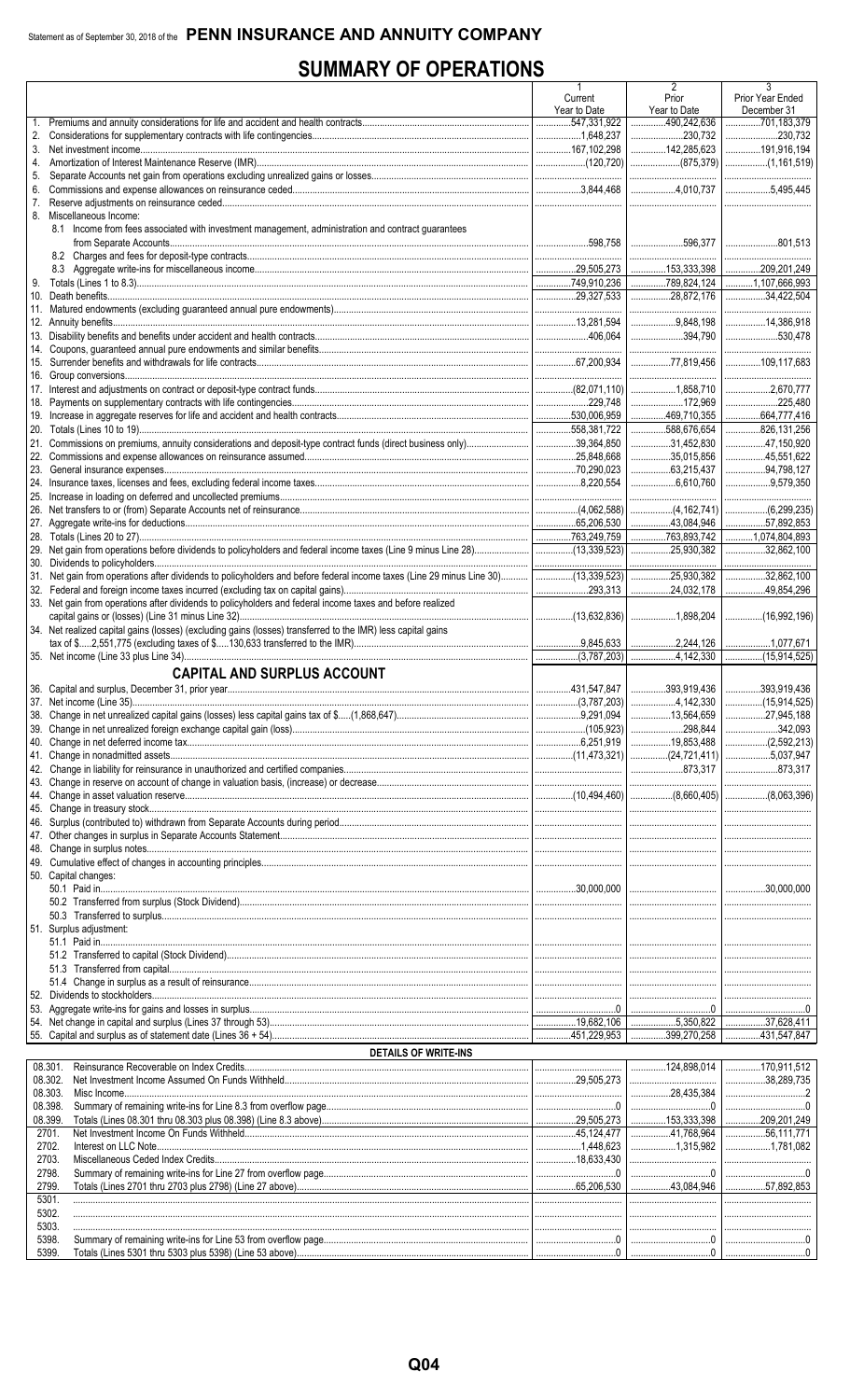|                    |                                                                                    | $\mathbf{1}$           | $\overline{2}$                   | $\overline{3}$                       |
|--------------------|------------------------------------------------------------------------------------|------------------------|----------------------------------|--------------------------------------|
|                    |                                                                                    | <b>Current Year</b>    | Prior Year                       | Prior Year Ended                     |
|                    | <b>CASH FROM OPERATIONS</b>                                                        | to Date                | To Date                          | December 31                          |
|                    |                                                                                    |                        |                                  |                                      |
| $1_{-}$            |                                                                                    | 563,366,411            | 503,096,156                      | 12,951,391                           |
| 2.                 |                                                                                    | 192,850,752            | 156,249,845                      | 210,034,532                          |
| 3.                 |                                                                                    |                        |                                  |                                      |
| 4.                 |                                                                                    |                        |                                  |                                      |
| 5.                 |                                                                                    |                        |                                  |                                      |
| 6.                 |                                                                                    |                        |                                  |                                      |
| 7.                 |                                                                                    |                        | 77,262,801                       | 74,576,109                           |
| 8.                 |                                                                                    |                        |                                  |                                      |
| 9.                 |                                                                                    |                        |                                  | 1.17,272,890                         |
| 10.                |                                                                                    |                        | 267,150,739                      | 324,917,379                          |
| 11.                |                                                                                    |                        | $\ldots$ 544,995,945             | $\ldots$ 813,456,207                 |
|                    | <b>CASH FROM INVESTMENTS</b>                                                       |                        |                                  |                                      |
| 12.                | Proceeds from investments sold, matured or repaid:                                 |                        |                                  |                                      |
|                    |                                                                                    |                        | $\ldots$ 201,626,291 263,215,316 |                                      |
|                    |                                                                                    |                        |                                  |                                      |
|                    |                                                                                    |                        |                                  |                                      |
|                    | 12.4                                                                               |                        |                                  |                                      |
|                    | 12.5                                                                               |                        |                                  |                                      |
|                    | 12.6                                                                               |                        |                                  | 1.702                                |
|                    | 12.7                                                                               |                        |                                  |                                      |
|                    |                                                                                    |                        |                                  |                                      |
|                    |                                                                                    |                        |                                  |                                      |
| 13.                | Cost of investments acquired (long-term only):                                     |                        |                                  |                                      |
|                    | 13.1                                                                               |                        |                                  |                                      |
|                    |                                                                                    |                        | $\dots$ 110,845,353 110,287,201  |                                      |
|                    |                                                                                    |                        |                                  |                                      |
|                    |                                                                                    |                        |                                  |                                      |
|                    | 13.5                                                                               |                        | $\ldots$ 30,958,680 47,538,422   |                                      |
|                    | 13.6                                                                               |                        |                                  | 88,639,773                           |
|                    |                                                                                    |                        | $\ldots$ 873,733,914             | 1,164,313,005                        |
| 14.                |                                                                                    |                        |                                  |                                      |
| 15.                |                                                                                    | $\ldots$ (863,205,099) |                                  | $\ldots$ (610,906,731) (806,465,833) |
|                    | <b>CASH FROM FINANCING AND MISCELLANEOUS SOURCES</b>                               |                        |                                  |                                      |
| 16.                | Cash provided (applied):                                                           |                        |                                  |                                      |
|                    |                                                                                    |                        |                                  |                                      |
|                    |                                                                                    |                        |                                  | $\ldots$ 30.000.000                  |
|                    | 16.3                                                                               |                        |                                  |                                      |
|                    | 16.4                                                                               |                        |                                  |                                      |
|                    | 16.5                                                                               |                        |                                  |                                      |
|                    | 16.6                                                                               |                        | $\ldots$ 51,218,861 81,411,624   |                                      |
| 17.                |                                                                                    |                        | $\ldots$ 50.422.166              |                                      |
|                    | RECONCILIATION OF CASH, CASH EQUIVALENTS AND SHORT-TERM INVESTMENTS                |                        |                                  |                                      |
|                    |                                                                                    |                        |                                  |                                      |
| 18.                |                                                                                    |                        |                                  |                                      |
| 19.                | Cash, cash equivalents and short-term investments:                                 |                        |                                  |                                      |
|                    | 19.1                                                                               |                        | 82,419,898                       | .82,419,898<br>.                     |
|                    |                                                                                    |                        | 66,931,278                       | .99,645,804<br>.                     |
|                    | Note: Supplemental disclosures of cash flow information for non-cash transactions: |                        |                                  |                                      |
| 20.0001<br>20.0002 |                                                                                    | (2,064,338)            | .(2,381,544)<br>.                | (2,420,921)<br>.                     |
| 20.0003            |                                                                                    |                        |                                  |                                      |
| 20.0004            |                                                                                    |                        |                                  |                                      |
| 20.0005            |                                                                                    |                        | .                                | (530, 478)                           |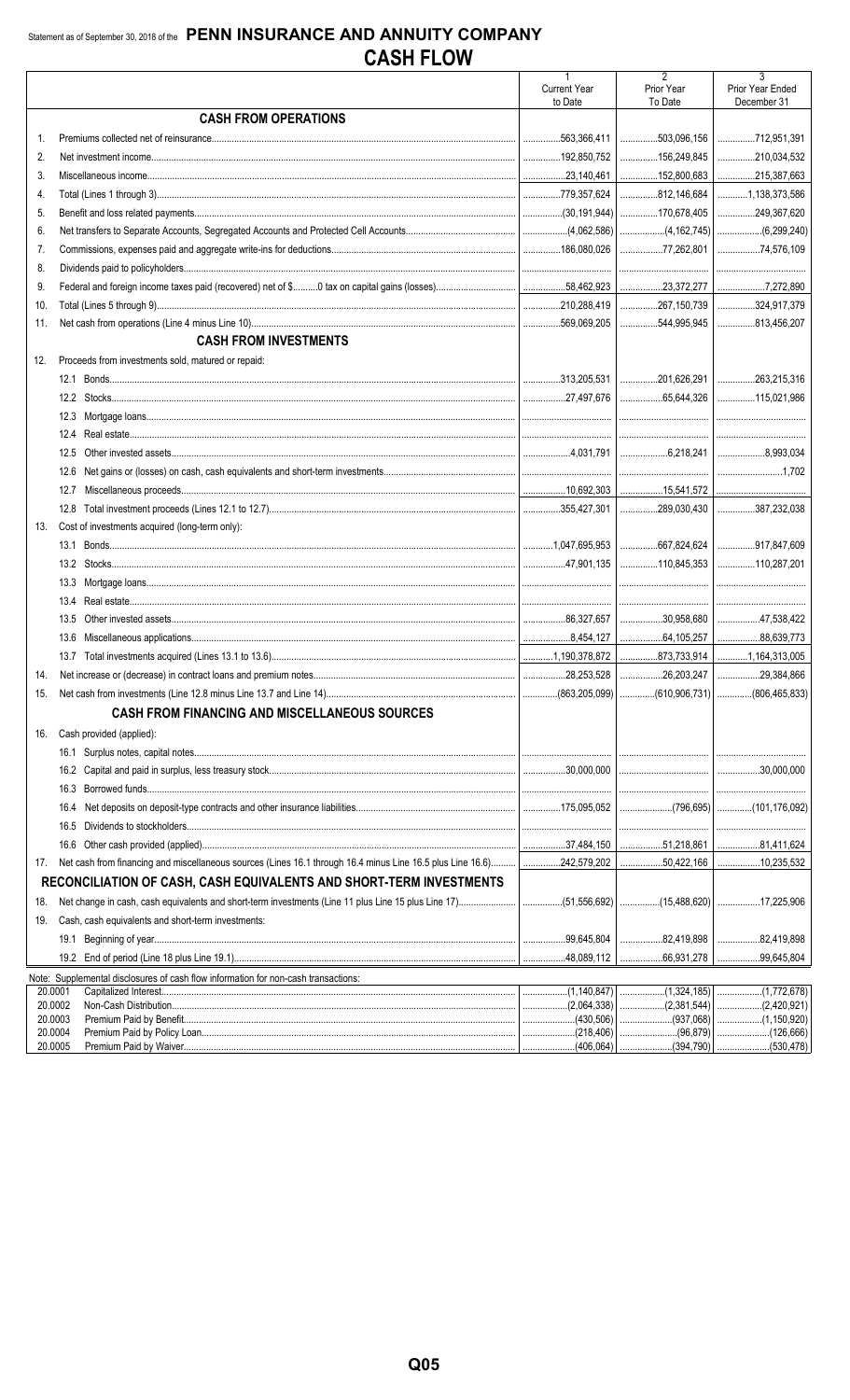#### DIRECT PREMIUMS AND DEPOSIT-TYPE CONTRACTS

|     |                     | $\overline{2}$                                                                                                                                                                                                   | 3                 |
|-----|---------------------|------------------------------------------------------------------------------------------------------------------------------------------------------------------------------------------------------------------|-------------------|
|     | <b>Current Year</b> | Prior Year                                                                                                                                                                                                       | Prior Year        |
|     | To Date             | To Date                                                                                                                                                                                                          | Ended December 31 |
|     |                     |                                                                                                                                                                                                                  |                   |
|     |                     |                                                                                                                                                                                                                  |                   |
|     |                     |                                                                                                                                                                                                                  |                   |
| 2.  |                     |                                                                                                                                                                                                                  |                   |
|     |                     |                                                                                                                                                                                                                  |                   |
| 3.  |                     |                                                                                                                                                                                                                  |                   |
|     |                     |                                                                                                                                                                                                                  |                   |
|     |                     |                                                                                                                                                                                                                  |                   |
|     |                     |                                                                                                                                                                                                                  |                   |
|     |                     |                                                                                                                                                                                                                  |                   |
| 5.  |                     |                                                                                                                                                                                                                  |                   |
|     |                     |                                                                                                                                                                                                                  |                   |
|     |                     |                                                                                                                                                                                                                  |                   |
|     |                     |                                                                                                                                                                                                                  |                   |
| 7.  |                     |                                                                                                                                                                                                                  |                   |
|     |                     |                                                                                                                                                                                                                  |                   |
|     |                     |                                                                                                                                                                                                                  |                   |
|     |                     |                                                                                                                                                                                                                  |                   |
| 9.  |                     |                                                                                                                                                                                                                  |                   |
|     |                     |                                                                                                                                                                                                                  |                   |
| 10. |                     |                                                                                                                                                                                                                  |                   |
|     |                     |                                                                                                                                                                                                                  |                   |
| 11. |                     |                                                                                                                                                                                                                  |                   |
|     |                     |                                                                                                                                                                                                                  |                   |
| 12. |                     |                                                                                                                                                                                                                  |                   |
|     |                     |                                                                                                                                                                                                                  |                   |
|     |                     | $\ldots \ldots \ldots \ldots \ldots \ldots \ldots \ldots 585,046,258 \mid \ldots \ldots \ldots \ldots \ldots \ldots \ldots 334,130,004 \mid \ldots \ldots \ldots \ldots \ldots \ldots \ldots \ldots 485,305,695$ |                   |
|     |                     |                                                                                                                                                                                                                  |                   |

| <b>DETAILS OF WRITE-INS</b> |  |  |  |  |  |  |  |  |  |  |
|-----------------------------|--|--|--|--|--|--|--|--|--|--|
| 100 <sup>2</sup>            |  |  |  |  |  |  |  |  |  |  |
| 1002                        |  |  |  |  |  |  |  |  |  |  |
| 1003                        |  |  |  |  |  |  |  |  |  |  |
|                             |  |  |  |  |  |  |  |  |  |  |
|                             |  |  |  |  |  |  |  |  |  |  |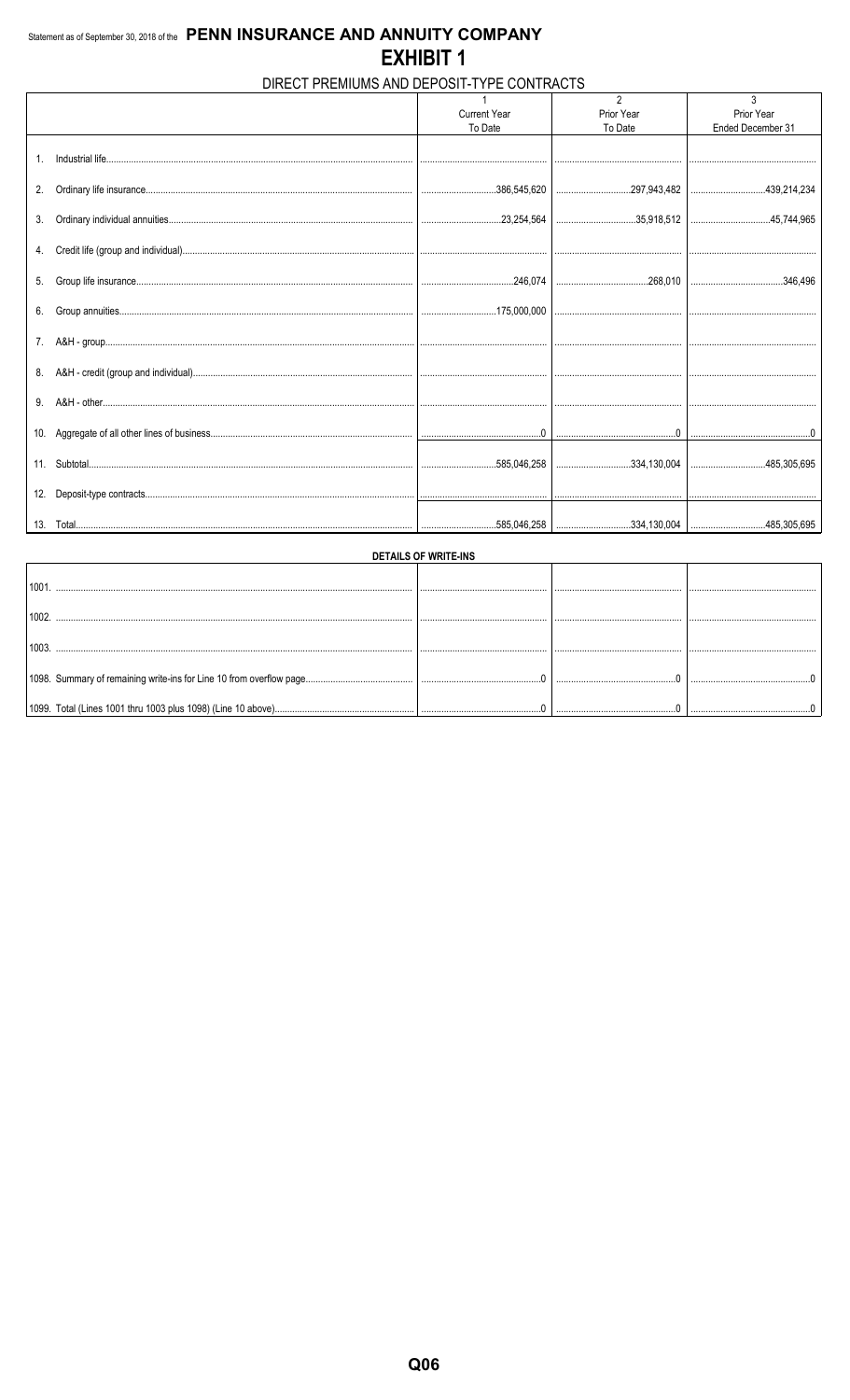#### **Note 1 – Summary of Significant Accounting Policies and Going Concern**

#### A. Accounting Practices

The accompanying financial statements of The Penn Insurance and Annuity Company ("the Company") have been prepared in conformity with statutory accounting practices (SAP) prescribed or permitted by the Insurance Department of the State of Delaware. Insurance companies domiciled in Delaware are required to prepare their statutory financial statements in accordance with the National Association of Insurance Commissioners' *Accounting Practices and Procedures* manual, subject to any deviations prescribed or permitted by the Delaware Insurance Commissioner.

A reconciliation of the Company's net income and capital and surplus between NAIC SAP and practices prescribed and permitted by the State of Delaware is shown below:

|     |                                                                             | SSAP#      | F/S Page   | F/S Line # |     | 2018 Period |     | 2017           |
|-----|-----------------------------------------------------------------------------|------------|------------|------------|-----|-------------|-----|----------------|
|     | <b>NET INCOME</b>                                                           |            |            |            |     |             |     |                |
| (1) | PENN INSURANCE AND ANNUITY COMPANY                                          |            |            |            |     |             |     |                |
|     | Company state basis<br>(Page 4, Line 35, Columns 1 & 3)                     | <b>XXX</b> | <b>XXX</b> | <b>XXX</b> | IS. | (3,787,203) | - 1 | (15, 914, 525) |
| (2) | State Prescribed Practices that are an<br>increase/(decrease) from NAIC SAP |            |            |            |     |             |     |                |
|     |                                                                             |            |            |            | Ŝ.  |             | \$  |                |
| (3) | State Permitted Practices that are an<br>increase/(decrease) from NAIC SAP  |            |            |            |     |             |     |                |
|     |                                                                             |            |            |            | \$  |             | \$  |                |
| (4) | NAIC SAP $(1 – 2 – 3 = 4)$                                                  | XXX        | <b>XXX</b> | <b>XXX</b> |     | (3,787,203) |     | (15, 914, 525) |
|     | <b>SURPLUS</b>                                                              |            |            |            |     |             |     |                |
| (5) | PENN INSURANCE AND ANNUITY COMPANY                                          |            |            |            |     |             |     |                |
|     | Company state basis                                                         |            |            |            |     |             |     |                |
|     | (Page 3, line 38, Columns 1 & 2)                                            | <b>XXX</b> | <b>XXX</b> | <b>XXX</b> | S   | 451,229,953 | 1\$ | 431,547,847    |
| (6) | State Prescribed Practices that are an                                      |            |            |            |     |             |     |                |
|     | increase/(decrease) from NAIC SAP                                           |            |            |            |     |             |     |                |
|     |                                                                             |            |            |            | S,  |             | \$  |                |
| (7) | State Permitted Practices that are an                                       |            |            |            |     |             |     |                |
|     | increase/(decrease) from NAIC SAP                                           |            |            |            |     |             |     |                |
|     |                                                                             |            |            |            |     |             |     |                |
| (8) | NAIC SAP $(5 - 6 - 7 = 8)$                                                  | <b>XXX</b> | XXX        | XXX        | \$  | 451,229,953 | l\$ | 431,547,847    |

B. Use of Estimates in the Preparation of the Financial Statement

The preparation of financial statements requires management to make estimates and assumptions that impact the reported amounts of assets and liabilities, the disclosure of contingent assets and liabilities as of the date of the financial statements, and the reported amounts of revenues and expenses during the reporting periods. Those estimates are inherently subject to change and actual results could differ from those estimates. Included among the material reported amounts and disclosures that require extensive use of estimates are:

- Carrying value of certain invested assets
- Liabilities for reserves and funds for the payment of insurance and annuity benefits
- Accounting for income taxes and valuation of deferred income tax assets and liabilities and unrecognized tax benefits
- Litigation and other contingencies

#### C. Accounting Policy

Premiums on products with life contingencies are recognized as revenue over the premium payment period of the related policies. Annuity premium on policies with life contingencies are recognized as revenue as they are received. Both premium and annuity considerations are recorded net of reinsurance premiums. Commissions and other costs related to issuance of new policies, and policy maintenance and settlement costs are charged to current operations when incurred. Surrender fee charges on certain life and annuity products are recorded as a reduction of benefits and expenses. Benefit payments are reported net of the amounts received from reinsurers.

In addition, the Company uses the following accounting policies:

(1) Short-term investments, which are carried at amortized cost and approximate fair value, consist primarily of money market funds and investments purchased with maturities of greater than three months and less than or equal to 12 months.

(2) Bonds with a NAIC designation of 1 to 5 are valued at amortized cost. All other bonds are valued at the lower of cost or market. Fair value is determined using an external pricing service or management's pricing model.

For fixed income securities that do not have a fixed schedule of payments, including asset-backed and mortgage-backed securities, the effect on amortization or accretion is revalued quarterly based on the current estimated cash flows, using the retrospective method, except for favorable changes in expected cash flows for structured securities where the possibility of non-interest loss is other than remote. In these cases, income is recognized on the prospective method over the remaining life of the securities. Under the retrospective method, the recalculated effective yield equates the present value of the actual and anticipated cash flows, including new prepayment assumptions, to the original cost of the investment. Prepayment assumptions are based on borrower constraints and economic incentives such as original term, age, and coupon of the loan as affected by the interest rate environment. The current carrying value is then increased or decreased to the amount that would have resulted had the revised yield been applied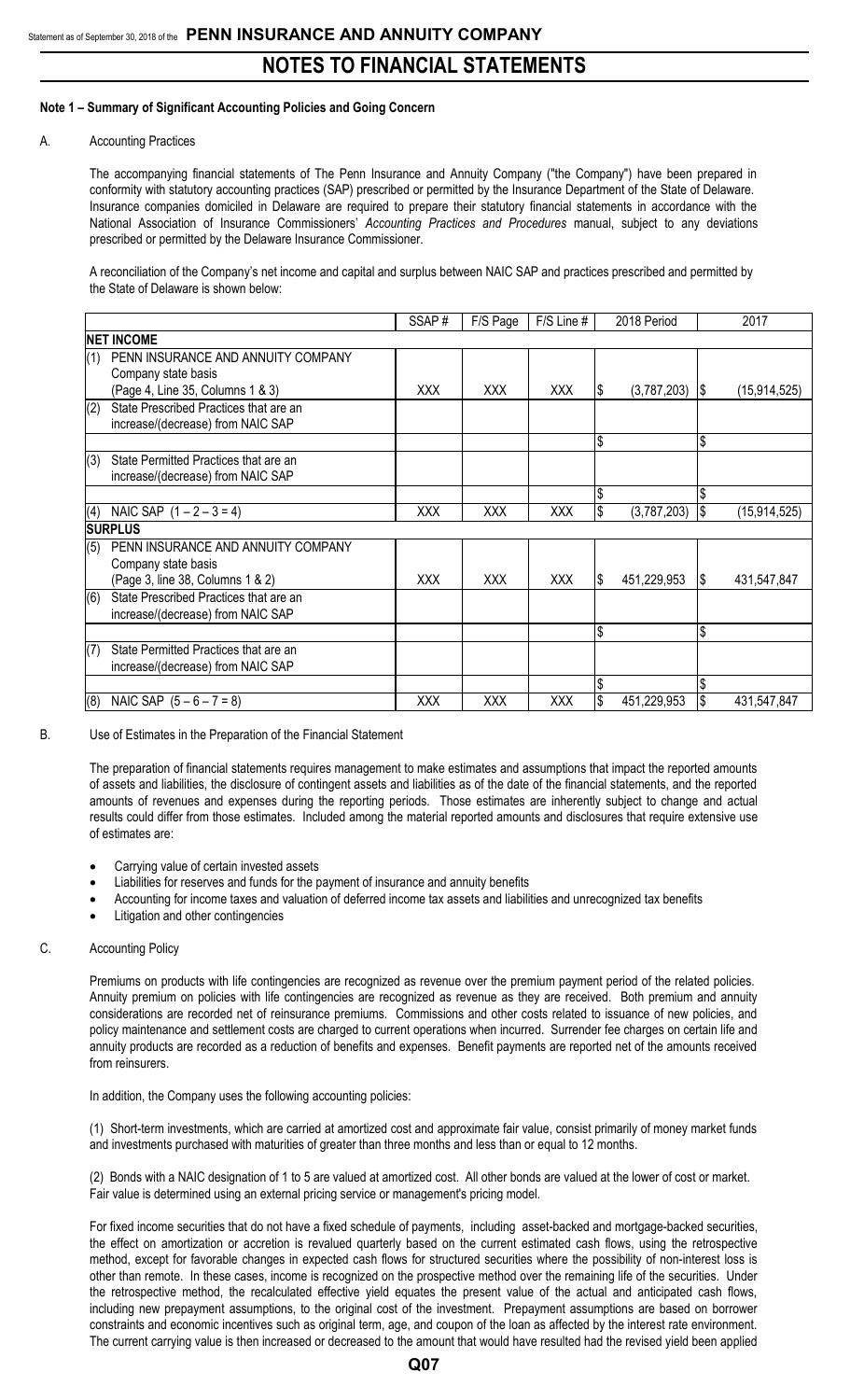since inception, and investment income is correspondingly decreased or increased. Cash flow assumptions for structured securities are obtained from broker dealer survey values or internal estimates. These assumptions are consistent with the current interest rate and economic environment.

The carrying values of fixed income, preferred and common stocks are written down when a decline is considered to be other-than-temporary. The Company considers an impairment to be other than temporary ("OTTI") if: (a) the Company's intent is to sell, (b) the Company will more likely than not be required to sell, (c) the Company does not have the intent and ability to hold the security for a period of time sufficient to recover the amortized cost basis, or (d) the Company does not expect to recover the entire amortized cost basis. The Company conducts a periodic management review of all securities with a market to book ratio below 80%, or otherwise designated by management. The Company also considers other qualitative and quantitative factors in determining the existence of other-than-temporary impairments including, but not limited to, unrealized loss trend analysis and significant short-term changes in value, default rates, delinquency rates, percentage of nonperforming loans, prepayments, and severities. If the impairment is other-than-temporary, the non-interest loss portion of the impairment is recorded through realized losses and the interest related portion of the loss would be disclosed in the notes to the financial statements.

The non-interest portion is determined based on the Company's "best estimate" of future cash flows discounted to a present value using the appropriate yield. The difference between the present value of the best estimate of cash flows and the amortized cost is the non-interest loss. The remaining difference between the amortized cost and the fair value is the interest loss.

(3) Common Stock of the Company's insurance affiliate, PIA Reinsurance Company of Delaware I ("PIA Re I") is fully nonadmitted on the Statement of Admitted Assets, Liabilities, and Surplus. Dividends are recognized in net investment income on the ex-dividend date. Changes in the carrying value are recognized in unrealized gains or losses in surplus. The investment in capital stock of the Federal Home Loan Bank of Pittsburgh (FHLB-PGH) is carried at par, which approximates fair value.

(4) Preferred stocks with a NAIC designation of 1 to 3 are valued at amortized cost. All other preferred stocks are valued at the lower of cost or market. Fair value is determined using an external pricing service or management's pricing model.

(5) The Company has no investments in mortgage loans.

(6) Loan-backed securities are stated at either amortized cost or the lower of amortized cost or market. For loan and asset-backed securities of high credit quality, the impact of changes in expected cash flows are recognized on the retrospective adjustment method. For structured securities where the possibility of credit loss is other than remote, the impact of favorable changes in expected cash flows are recognized on the prospective method over the remaining life of the securities.

(7) Investments in subsidiaries are accounted for using the equity method. The Company's investments in Independence Square Properties LLC ("ISP") and Dresher Run I, LLC ("Dresher Run"), to the extent of the audited equity, are admitted assets, while the Company's investment in PIA Re I is a nonadmitted asset.

Additionally, the Company owns 100% of PIA Re I.

(8) Alternative Assets consist of limited partnerships. The Company accounts for the value of its investments at their underlying GAAP equity. Dividends and income distributions from limited partnerships are recorded in investment income. Undistributed earnings are included in unrealized gains and losses and are reflected in surplus, net of deferred taxes. Distributions that are recorded as a return of capital reduce the carrying value of the limited partnership investment. Due to the timing of the valuation data received from the general partner, these investments are reported in accordance with the most recent valuations received which are primarily on a one quarter lag. Investments in low income housing tax credits ("LIHTC") are included in Other Invested Assets and are accounted for under the cost method. The delayed equity contributions for these investments are unconditional and legally binding and, therefore, have been recognized as a liability. LIHTC investments are reviewed for OTTI, which is accounted for as a realized loss.

(9) All derivatives are carried at fair value except those designated as hedge accounting. Derivatives used in hedging transactions that meet the criteria of a highly effective hedge are reported at cost or in a manner that is consistent with the assets hedged. Derivatives with a positive fair value are reported as admitted assets. Derivatives with a negative fair value are reported in liabilities**.**

- (10) Not applicable
- (11) Not applicable
- (12) The Company has not modified its capitalization policy from the prior period.
- (13) Not applicable
- D. Going Concern

Not applicable

#### **Note 2 – Accounting Changes and Corrections of Errors**

No significant changes

#### **Note 3 – Business Combinations and Goodwill**

No significant changes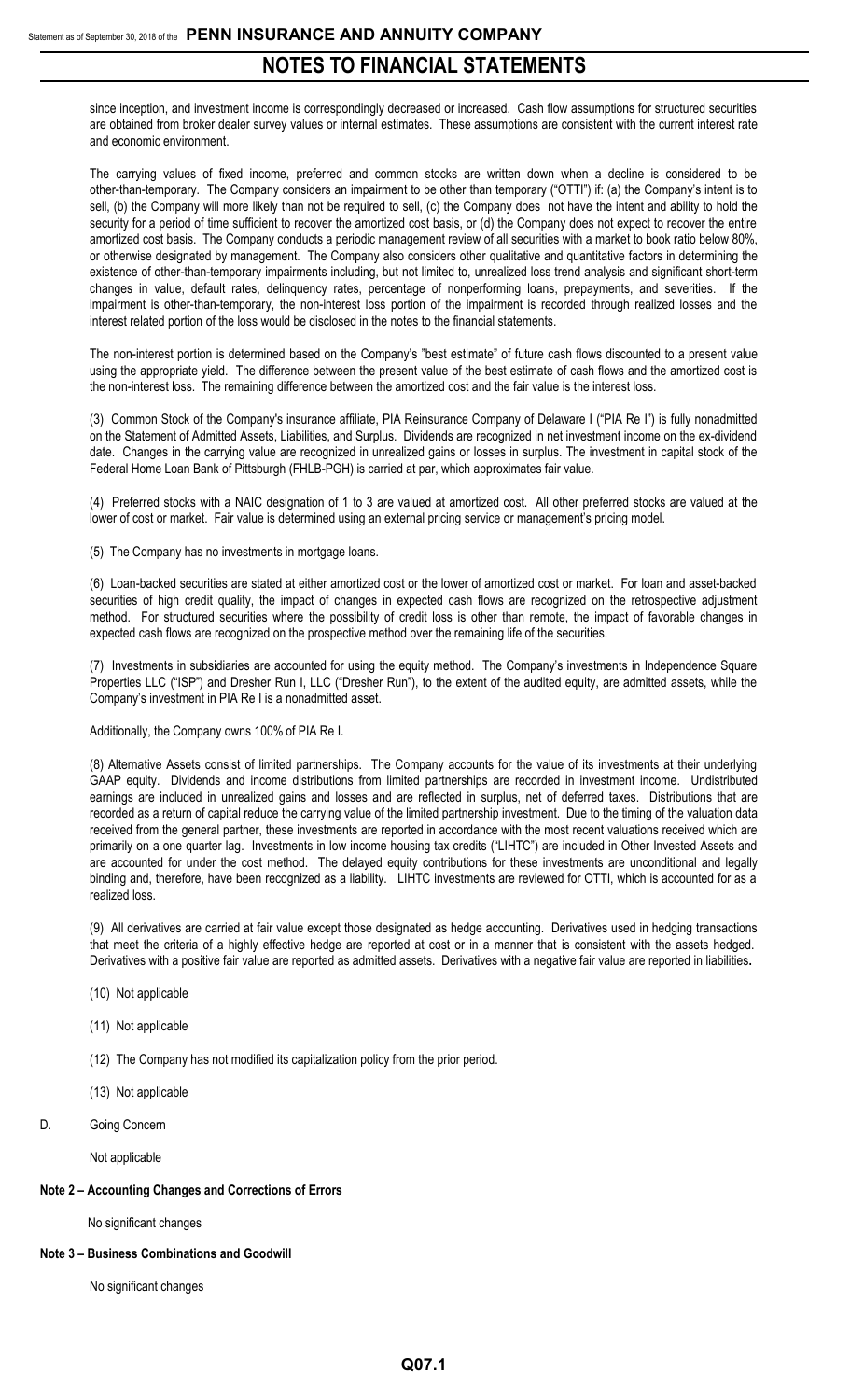#### **Note 4 – Discontinued Operations**

No significant changes

#### **Note 5 – Investments**

- D. Loan-Backed Securities
	- (1) Prepayment assumptions are obtained from Bloomberg models or internal estimates. Prepayment assumptions are based on borrower constraints and economic incentives such as original term, age, and coupon of the loan as affected by the interest rate environment.
	- (2) There were no other than temporary impairments recognized on loan-backed securities for the period ended September 30, 2018.
	- (3) Recognized OTTI securities

There were no securities through September 30, 2018 in which the Company recognized the non-interest portion of other than temporary impairments.

(4) All impaired securities (fair value is less than cost or amortized cost) for which an other-than-temporary impairment has not been recognized in earnings as a realized loss (including securities with a recognized other-than-temporary impairment for non-interest related declines when a non-recognized interest related impairment remains):

| The aggregate amount of unrealized losses:                                | . . | Less than 12 Months | 9,411,000   |
|---------------------------------------------------------------------------|-----|---------------------|-------------|
|                                                                           |     | 12 Months or Longer | 9,943,000   |
| The aggregate related fair value of securities with<br>unrealized losses: | . . | Less than 12 Months | 619,884,000 |
|                                                                           |     | 12 Months or Longer | 175,730,000 |

- (5) The Company considers an impairment to be other-than-temporary if: (a) the Company's intent is to sell, (b) the Company will more likely than not be required to sell, (c) the Company does not have the intent and ability to hold the security for a period of time sufficient to recover the amortized cost basis, or (d) the Company does not expect to recover the entire amortized cost basis. The Company conducts a periodic management review of all bonds including those in default, not-in-good standing, or otherwise designated by management. The Company also considers other qualitative and quantitative factors in determining the existence of OTTI including, but not limited to, unrealized loss trend analysis and significant short-term changes in value, default rates, delinquency rates, percentage of nonperforming loans, prepayments, and severities.
- E. Dollar Repurchase Agreements and/or Securities Lending Transactions

The Company did not have any dollar repurchase agreements or securities lending transactions through September 30, 2018.

F. Repurchase Agreements Transactions Accounted for as Secured Borrowing

The Company did not have such transactions through September 30, 2018.

G. Reverse Repurchase Agreements Transactions Accounted for as Secured Borrowing Repurchase Transactions – Cash Provider – Overview of Secured Borrowing Transactions

The Company did not have such transactions through September 30, 2018.

H. Repurchase Agreements Transactions Accounted for as a Sale Repurchase Transaction – Cash Taker – Overview of Sale Transactions

The Company did not have such transactions through September 30, 2018.

I. Reverse Repurchase Agreements Transactions Accounted for as a Sale Repurchase Transaction – Cash Provider – Overview of Sale Transactions

The Company did not have such transactions through September 30, 2018.

M. Working Capital Finance Investments

The Company did not have any working capital finance investments through September 30, 2018.

N. Offsetting and Netting of Assets and Liabilities

The Company did not have any assets or liabilities that are offset and reported net in accordance with a valid right to offset as of September 30, 2018.

#### **Note 6 – Joint Ventures, Partnerships and Limited Liability Companies**

No significant changes

**Note 7 – Investment Income**

No significant changes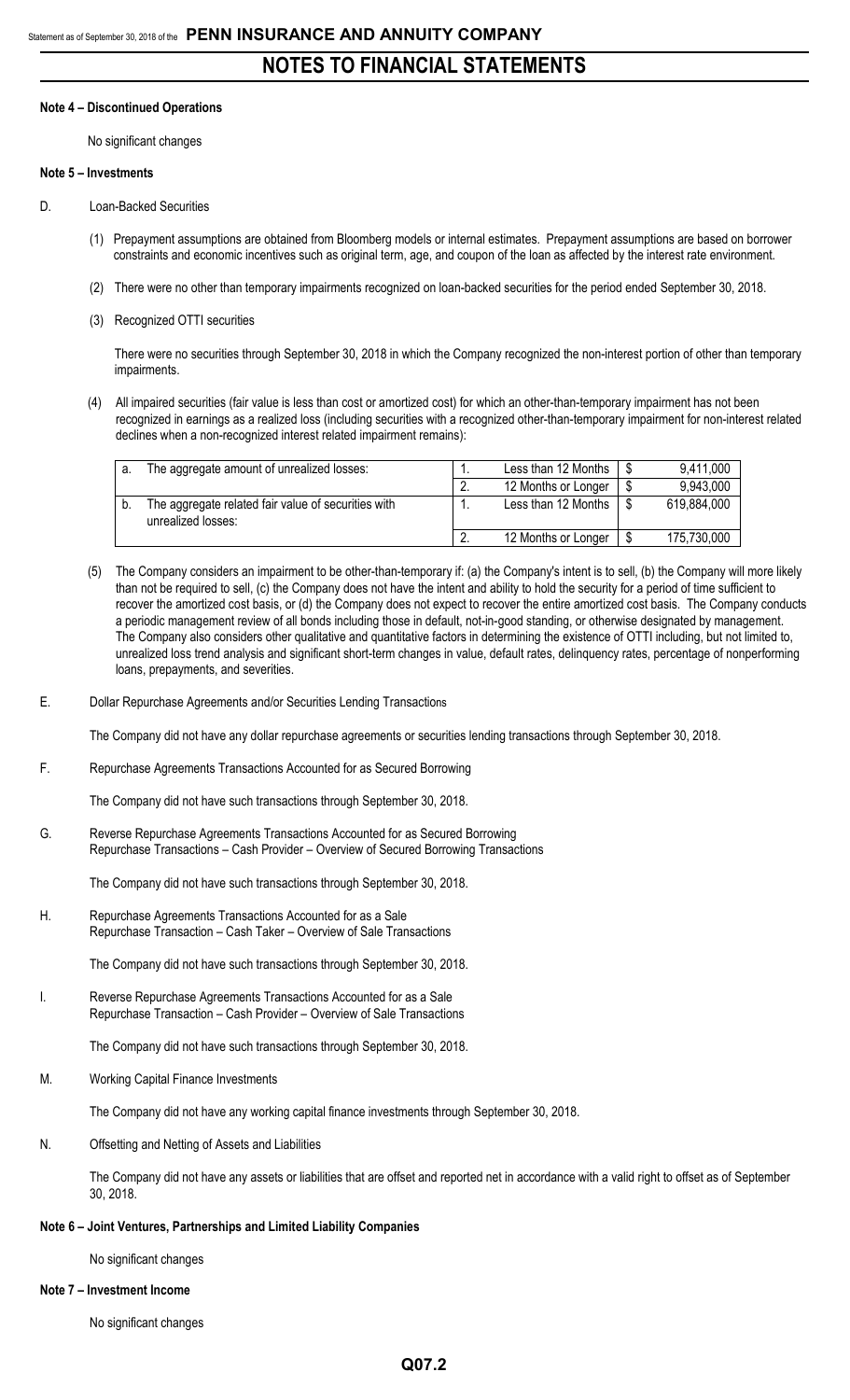#### **Note 8 – Derivative Instruments**

H. The aggregate cost of all hedging contracts for the Company was \$ 100,037,000 and the value for all discontinued contracts is \$0.

#### **Note 9 – Income Taxes**

On December 22, 2017, the U.S. government enacted new tax legislation effective January 1, 2018. The legislation makes broad and complex changes to the U.S. tax code and accordingly it will take time to assess and interpret the changes. In 2017, based on a preliminary understanding of the new legislation, the Company recorded a provisional charge of \$47,282,000, after-tax, for the estimated impact of U.S. Tax Reform on policyholder liabilities and net deferred tax assets, including the reduction in the U.S. federal corporate income tax rate and the impact of specific life insurance regulations which limits the deductibility of reserves for U.S. federal income tax purposes. This provisional charge may change materially in the future, following a more comprehensive review of the legislation, including changes in interpretations and tax assumptions made in the valuation of policy liabilities as well as implementation of and guidance from the Internal Revenue Service and other bodies, and as a result of any future changes or amendments to that legislation.

The Company follows Statement of Statutory Accounting Principles No. 101 – *Income Taxes, A Replacement of SSAP No. 10R and SSAP No. 10* ("SSAP 101"). SSAP 101 includes a calculation for the limitation of gross deferred tax assets for insurers that maintain a minimum of 300% of their authorized control level RBC computed without net deferred tax assets. The Company exceeded the 300% minimum RBC requirement at September 30, 2018 and December 31, 2017.

The Company is required to evaluate the recoverability of deferred tax assets and to establish a valuation allowance if necessary to reduce the deferred tax asset to an amount which is more likely than not to be realized. Considerable judgment is required in determining whether a valuation allowance is necessary, and if so, the amount of such valuation allowance. In evaluating the need for a valuation allowance, the Company considers many factors, including: (1) the nature of the deferred tax assets and liabilities; (2) whether they are ordinary or capital; (3) the timing of their reversal; (4) taxable income in prior carryback years as well as projected taxable income exclusive of reversing temporary differences and carryforwards; (5) the length of time that carryovers can be utilized; (6) unique tax rules that would impact the utilization of the deferred tax assets; and (7) any tax planning strategies that the Company would employ to avoid a tax benefit from expiring unused; although the realization is not assured, management believes it is more likely than not that the deferred tax assets, will be realized. The Company has not recorded a valuation allowance as of September 30, 2018 and December 31, 2017.

#### **Note 10 – Information Concerning Parent, Subsidiaries, Affiliates and Other Related Parties**

No significant changes

#### **Note 11 – Debt**

- B. FHLB (Federal Home Loan Bank) Agreements
- (1) Information on the Nature of the Agreement

The Company is a member of the FHLB-PGH, which provides access to collateralized advances, collateralized funding agreements, and other FHLB-PGH products. Collateralized advances from the FHLB-PGH are classified in 1CBorrowed money. 1D Collateralized funding agreements issued to the FHLB-PGH are classified as liabilities for deposit-type funds and are recorded within Reserves and funds for payment of insurance and annuity benefits. FHLB-PGH is a first-priority secured creditor.

The Company 19 s membership in FHLB-PGH requires the ownership of member stock, and borrowings from FHLB-PGH require the purchase of FHLB-PGH activity based stock in an amount equal to 4% of the outstanding borrowings. All FHLB-PGH stock purchased by the Company is classified as restricted general account investments within Common stock - unaffiliated. The Company 19s borrowing capacity is determined by the lesser of the assets available to be pledged as collateral to FHLB-PGH or 10% of the Company 19s prior period admitted general account assets. The fair value of the qualifying assets pledged as collateral by the Company must be maintained at certain specified levels of the borrowed amount, which can vary, depending on the nature of the assets pledged. The Company 19s agreement allows for the substitution of assets and the advances are pre-payable. Current borrowings are subject to prepayment penalties.

#### (2) FHLB Capital Stock

- a. Aggregate Totals
	- 1. Current Year to Date

|     |                                           | Total       | General   | Separate |
|-----|-------------------------------------------|-------------|-----------|----------|
|     |                                           | $2 + 3$     | Account   | Accounts |
| (a) | Membership Stock - Class A                |             |           |          |
| (b) | Membership Stock - Class B                | 446,000     | 446,000   |          |
| (c) | <b>Activity Stock</b>                     | 7,000,000   | 7,000,000 |          |
|     | <b>Excess Stock</b>                       |             |           |          |
| (e) | Aggregate Total (a+b+c+d)                 | 7,446,000   | 7,446,000 | 1\$      |
| (f) | Actual or estimated borrowing capacity as |             |           |          |
|     | determined by the insurer                 | 526,464,000 | XXX       | XXX      |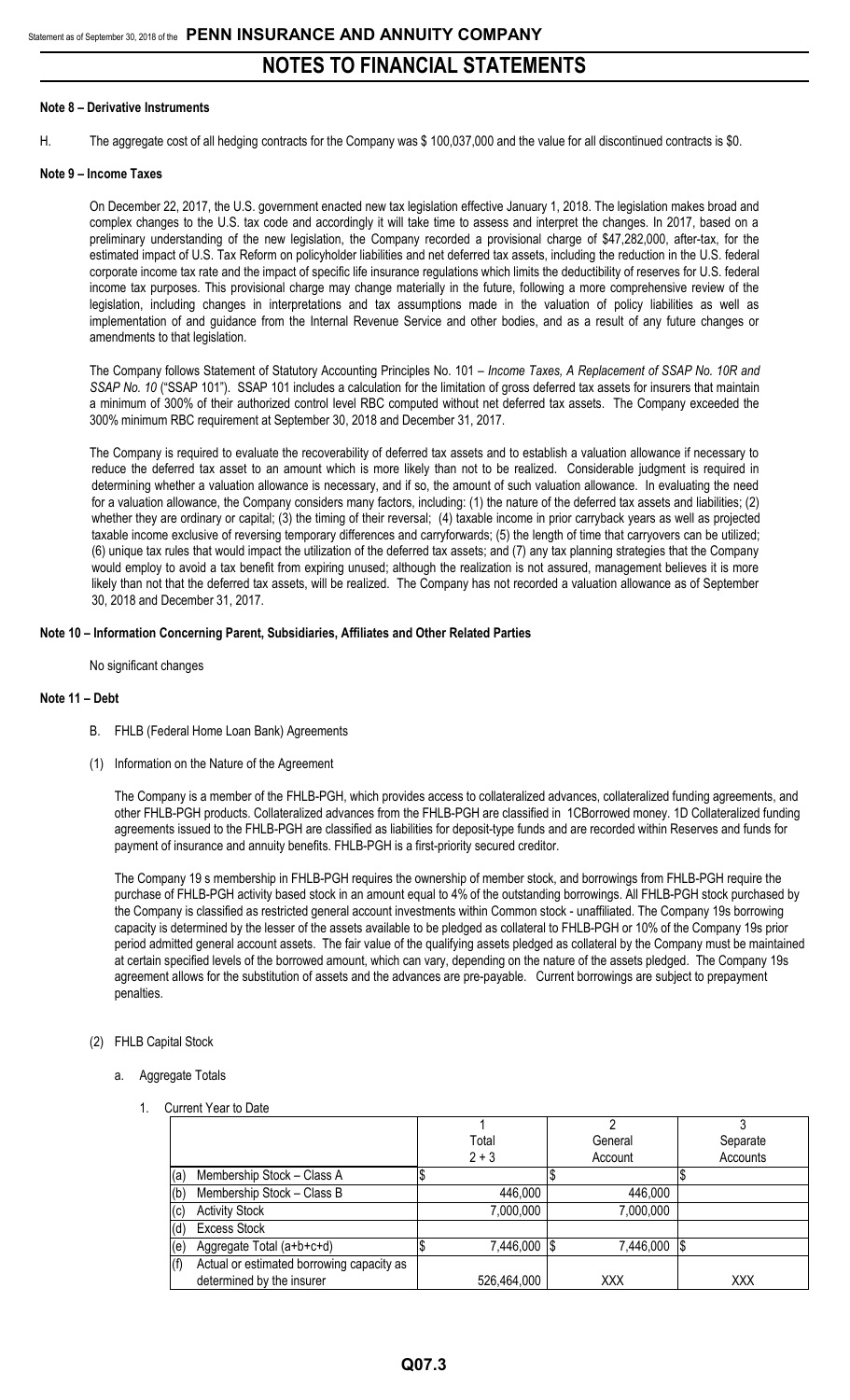#### 2. Prior Year

|     |                                           | Total       | General | Separate |
|-----|-------------------------------------------|-------------|---------|----------|
|     |                                           | $2 + 3$     | Account | Accounts |
| (a) | Membership Stock - Class A                |             |         |          |
| (b) | Membership Stock - Class B                | 446,000     | 446,000 |          |
| (c) | <b>Activity Stock</b>                     |             |         |          |
| (d) | <b>Excess Stock</b>                       |             |         |          |
| (e) | Aggregate Total (a+b+c+d)                 | 446,000 \$  | 446,000 | S        |
| (f) | Actual or estimated borrowing capacity as |             |         |          |
|     | determined by the insurer                 | 431,746,000 | XXX     | XXX      |

#### b. Membership Stock (Class A and B) Eligible for Redemption

|            |                 |                  | Eligible for Redemption |                  |                |              |  |
|------------|-----------------|------------------|-------------------------|------------------|----------------|--------------|--|
|            |                 |                  |                         |                  |                |              |  |
|            | Current Year to |                  |                         |                  |                |              |  |
| Membership | Date Total      | Not Eligible for | Less than               | 6 Months to Less | I to Less Than |              |  |
| Stock      | (2+3+4+5+6)     | Redemption       | 6 Months                | Than 1 Year      | 3 Years        | 3 to 5 Years |  |
| Class A    |                 |                  |                         |                  |                |              |  |
| Class B    | 446,000         |                  |                         |                  |                | 446,000      |  |

#### (3) Collateral Pledged to FHLB

#### a. Amount Pledged as of Reporting Date

|     |                                                 |                |                  | Aggregate Total |
|-----|-------------------------------------------------|----------------|------------------|-----------------|
|     |                                                 | Fair Value     | Carrying Value   | Borrowing       |
|     | Current Year Total to Date General and Separate |                |                  |                 |
|     | Accounts                                        |                |                  |                 |
|     | Total Collateral Pledged (Lines 2+3)            | 209,967,000 \$ | 186,136,000   \$ | 175,000,000     |
| 2.  | <b>Current Year to Date General Account</b>     |                |                  |                 |
|     | <b>Total Collateral Pledged</b>                 | 209,967,000    | 186,136,000      | 175,000,000     |
| 13. | Current Year to Date Separate Accounts          |                |                  |                 |
|     | <b>Total Collateral Pledged</b>                 |                |                  |                 |
| 14. | Prior Year Total General and Separate Accounts  |                |                  |                 |
|     | <b>Total Collateral Pledged</b>                 |                |                  |                 |

#### b. Maximum Amount Pledged During Reporting Period

|    |                                                 |                |                  | Amount of Borrowed at |
|----|-------------------------------------------------|----------------|------------------|-----------------------|
|    |                                                 |                |                  | Time of Maximum       |
|    |                                                 | Fair Value     | Carrying Value   | Collateral            |
|    | Current Year to Date Total General and Separate |                |                  |                       |
|    | Accounts                                        |                |                  |                       |
|    | Total Collateral Pledged (Lines 2+3)            | 209,967,000 \$ | 186,136,000   \$ | 175,000,000           |
| 2. | Current Year to Date General Account            |                |                  |                       |
|    | <b>Total Collateral Pledged</b>                 | 209,967,000    | 186,136,000      | 175,000,000           |
| 3. | Current Year to Date Separate Accounts          |                |                  |                       |
|    | <b>Total Collateral Pledged</b>                 |                |                  |                       |
| 4. | Prior Year Total General and Separate Accounts  |                |                  |                       |
|    | <b>Total Collateral Pledged</b>                 |                |                  |                       |

#### (4) Borrowing from FHLB

#### a. Amount as of the Reporting Date

1. Current Year to Date

|     |                           | Total          | General        | Separate | <b>Funding Agreements</b> |
|-----|---------------------------|----------------|----------------|----------|---------------------------|
|     |                           | $2 + 3$        | Account        | Accounts | Reserves Established      |
| (a) | Debt                      |                |                |          | XXX                       |
| (b) | <b>Funding Agreements</b> | 175,000,000    | 175,000,000    |          |                           |
| (c) | Other                     |                |                |          | XXX                       |
| (d) | Aggregate Total           |                |                |          |                           |
|     | $(a+b+c)$                 | 175,000,000 \$ | 175,000,000 \$ |          |                           |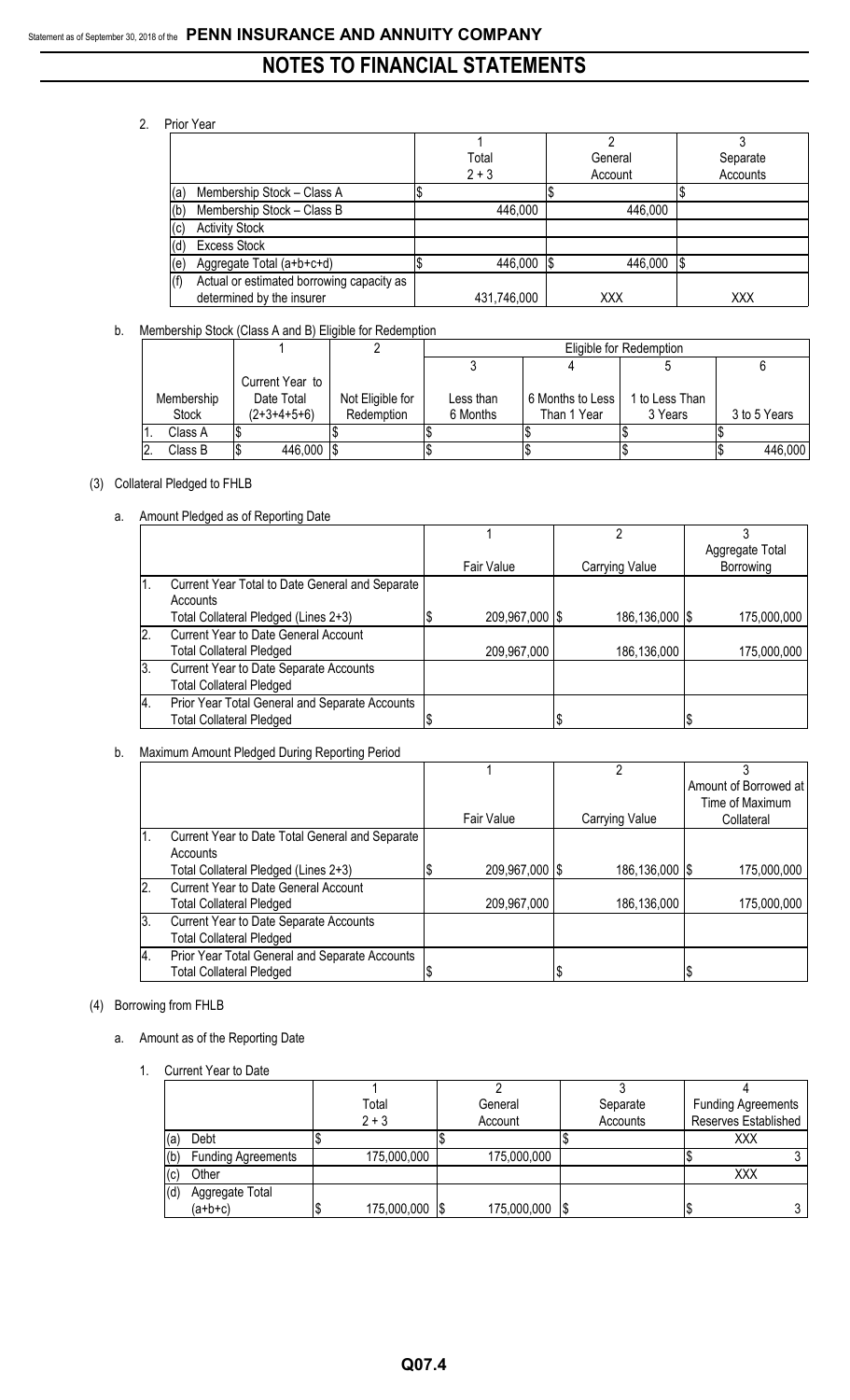#### 2. Prior Year

|     |                           | Total   | General | Separate | <b>Funding Agreements</b> |
|-----|---------------------------|---------|---------|----------|---------------------------|
|     |                           | $2 + 3$ | Account | Accounts | Reserves Established      |
| (a) | Debt                      |         |         |          | XXX                       |
| (b) | <b>Funding Agreements</b> |         |         |          |                           |
| (c) | Other                     |         |         |          | XXX                       |
| (d) | Aggregate Total           |         |         |          |                           |
|     | $(a+b+c)$                 |         |         |          |                           |

#### b. Maximum Amount During Reporting Period (Current Year to Date)

|       |                               | Total       | General     | Separate |
|-------|-------------------------------|-------------|-------------|----------|
|       |                               | $2 + 3$     | Account     | Accounts |
|       | Debt                          |             |             |          |
| 12.   | <b>Funding Agreements</b>     | 175,000,000 | 175,000,000 |          |
| - 13. | Other                         |             |             |          |
| -14.  | Aggregate Total (Lines 1+2+3) | 175,000,000 | 175,000,000 |          |

#### c. FHLB – Prepayment Obligations

|    |            | Does the Company have            |
|----|------------|----------------------------------|
|    |            | Prepayment Obligations under the |
|    |            | Following Arrangements (YES/NO)  |
|    | Debt       |                                  |
| 12 | Funding    |                                  |
|    | Agreements | NIC                              |
|    | )ther      |                                  |

**Note 12 – Retirement Plans, Deferred Compensation, Postemployment Benefits and Compensated Absences and Other Postretirement Benefit Plans**

The Company does not have such plans.

#### **Note 13 – Capital and Surplus, Shareholder's Dividend Restrictions and Quasi-Reorganizations**

No significant changes

#### **Note 14 – Liabilities, Contingencies and Assessments**

No significant changes

#### **Note 15 – Leases**

The Company had no lease obligations as of September 30, 2018.

#### **Note 16 – Information about Financial Instruments with Off-Balance Sheet Risk and Financial Instruments with Concentrations of Credit Risk**

No significant changes

#### **Note 17 – Sale, Transfer and Servicing of Financial Assets and Extinguishments of Liabilities**

B. Transfer and Servicing of Financial Assets

There have been no transfer or servicing of financial assets through September 30, 2018.

#### C. Wash Sales

(1) Description of the Objectives Regarding These Transactions

Common stock distributed (not purchased) and subsequently sold at broker discretion via client agreement.

(2) The details by NAIC designation 3 or below, or unrated of securities sold during the current period and reacquired within 30 days of the sale date are:

|               | <b>NAIC</b> | Number of     | Book Value of        | Cost of Securities |                           |
|---------------|-------------|---------------|----------------------|--------------------|---------------------------|
| Description   | Designation | ' ransactions | Securities<br>Sold   | Repurchased        | Gain/(Loss)               |
| Common Stocks |             |               | 223,408<br>l a<br>ש. | 188,719<br>- 1\$   | 101<br>1,576<br>- 15<br>J |

#### **Note 18 – Gain or Loss to the Reporting Entity from Uninsured Plans and the Portion of Partially Insured Plans**

No significant changes

#### **Note 19 – Direct Premium Written/Produced by Managing General Agents/Third Party Administrators**

The Company does not have any managing general agents or third party administrators that write premium.

#### **Q07.5**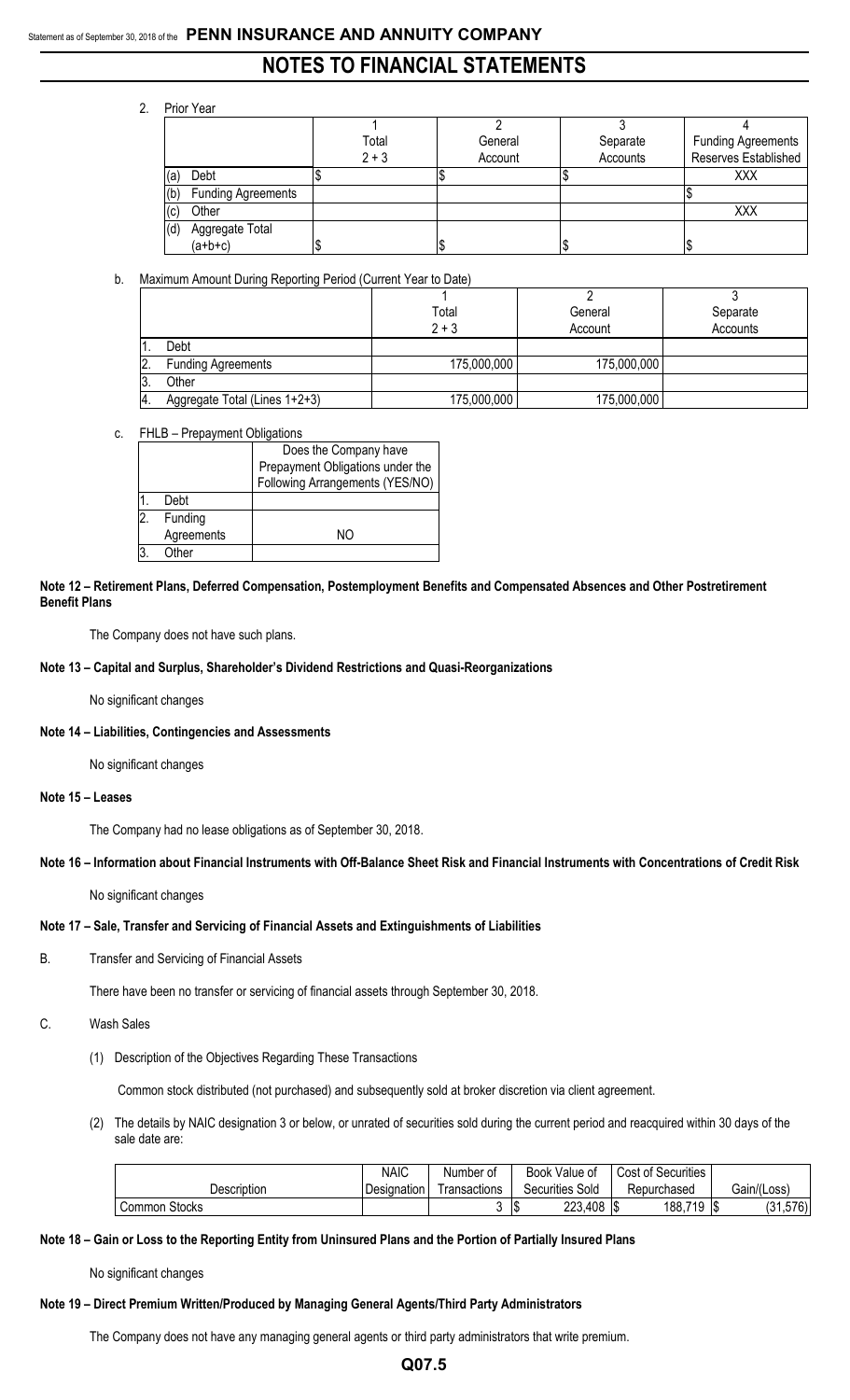#### **Note 20 – Fair Value Measurements**

Fair value is defined as the price that would be received to sell an asset or paid to transfer a liability in an orderly transaction between market participants at the measurement date. Fair value measurement is based on assumptions market participants would make in pricing an asset or liability. Inputs to valuation techniques to measure fair value are prioritized by establishing a three-level fair value hierarchy. The fair value hierarchy gives the highest priority to quoted prices in active markets and the lowest priority to prices derived from unobservable inputs. An asset or liability's classification within the fair value hierarchy is based on the lowest level of significant input to its fair value measurement. The Company has categorized its assets and liabilities into the three-level fair value hierarchy based upon the priority of the inputs. The following summarizes the types of assets and liabilities included within the three-level hierarchy.

- Level 1 Fair value is based on unadjusted quoted market prices in active markets for identical assets or liabilities that are accessible at the measurement date. These generally provide the most reliable evidence and are used to measure fair value whenever available. Active markets are defined as having the following for the measured asset/liability: i) many transactions, ii) current prices, iii) price quotes not varying substantially among market makers, iv) narrow bid/ask spreads and v) most information publicly available. Prices are obtained from readily available sources for market transactions involving identical assets and liabilities.
- Level 2 Fair value is based on significant inputs, other than quoted prices included in Level 1, that are observable for the asset or liability, either directly or indirectly, for substantially the full term of the asset or liability through corroboration with observable market data. Prices for assets classified as Level 2 are primarily provided by an independent pricing service using observable inputs. In circumstances where prices from pricing services are reviewed for reasonability but cannot be corroborated to observable market data as noted above, these security values are recorded in Level 3 in our fair value hierarchy.
- Level 3 Fair value is based on significant inputs that are unobservable for the asset or liability. These inputs reflect the Company's assumptions about the assumptions market participants would use in pricing the asset or liability. These are typically less liquid fixed maturity securities with very limited trading activity. Prices are determined using valuation methodologies such as option pricing models, discounted cash flow models, market approach and other similar techniques. Prices may be based upon non-binding quotes from brokers or other market makers that are reviewed for reasonableness, based on the Company's understanding of the market but are not further corroborated with other additional observable market information.

The determination of fair value, which for certain assets and liabilities is dependent on the application of estimates and assumptions, can have a significant impact on the Company's results of operations. The following sections describe the valuation methodologies used to determine fair values as well as key estimates and assumptions surrounding certain assets and liabilities, measured at fair value on a recurring basis, that could have a significant impact on the Company's results of operations or involve the use of significant unobservable inputs.

The fair value process is monitored on a quarterly basis by financial and investment professionals who utilize additional subject matter experts as applicable. The purpose is to monitor the Company's asset valuation policies and procedures by ensuring objective and reliable valuation practices and pricing of financial instruments, as well as addressing fair valuation issues, changes to valuation methodologies and pricing sources. To assess the continuing appropriateness of third party pricing service security valuations, the Company regularly monitors the prices and reviews price variance reports. In addition, the Company performs an initial and ongoing review of the third party pricing services methodologies, reviews inputs and assumptions used for a sample of securities on a periodic basis. Pricing challenges are raised on valuations considered not reflective of market and are monitored by the Company.

#### **BONDS**

The fair values of the Company's debt securities are generally based on quoted market prices or prices obtained from independent pricing services. In order to validate reasonability, prices are reviewed by internal investment professionals through comparison with directly observed recent market trades or color or by comparison of significant inputs used by the pricing service to the Company's observations of those inputs in the market. Consistent with the fair value hierarchy described above, securities with quoted market prices or corroborated valuations from pricing services are generally reflected within Level 2. Inputs considered to be standard for valuations by the independent pricing service include: benchmark yields, reported trades, broker/dealer quotes, issuer spreads, two-sided markets, benchmark securities, bids, offers, reference data and industry and economic events. In circumstances where prices from pricing services are reviewed for reasonability but cannot be corroborated to observable market data as noted above, these security values are recorded in Level 3 in the Company's fair value hierarchy.

In circumstances where market data such as quoted market prices or vendor pricing is not available, internal estimates based on significant observable inputs are used to determine fair value. This category also includes fixed income securities priced internally. Inputs considered include: public debt, industrial comparables, underlying assets, credit ratings, yield curves, type of deal structure, collateral performance, loan characteristics and various indices, as applicable. Also included in Level 2 are private placement securities. Inputs considered are: public corporate bond spreads, industry sectors, average life, internal ratings, security structure, liquidity spreads, credit spreads and yield curves, as applicable. If the discounted cash flow model incorporates significant unobservable inputs, these securities would be reflected within Level 3 in the Company's fair value hierarchy.

In circumstances where significant observable inputs are not available, estimated fair value is calculated internally by using unobservable inputs. These inputs reflect the Company's assumptions about the inputs market participants would use in pricing the asset, and are therefore included in Level 3 in the Company's fair value hierarchy. Circumstances where observable market data is not available may include events such as market illiquidity and credit events related to the security.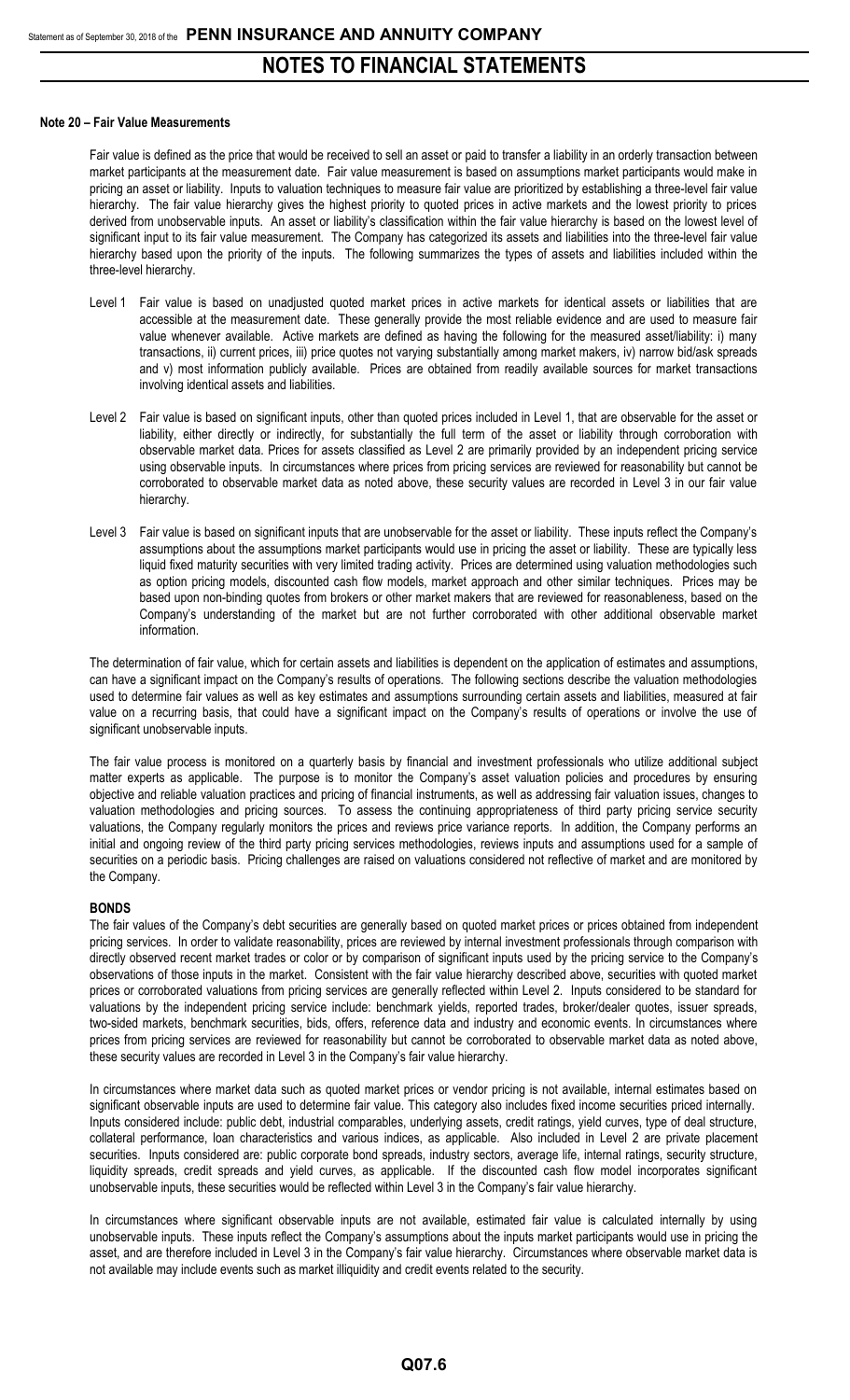#### **EQUITY SECURITIES**

Equity securities consist principally of investments in common and preferred stock of publicly traded companies. The fair values of most publicly traded equity securities are based on quoted market prices in active markets for identical assets and are classified within Level 1 in the Company's fair value hierarchy.

#### **CASH AND SHORT-TERM INVESTMENTS**

Short-term investments carried at Level 1 consist of money market funds and investments purchased with maturities of greater than three months and less than or equal to 12 months. These are carried at amortized cost and approximate fair value.

**DERIVATIVE INSTRUMENTS** The fair values of derivative contracts are determined based on quoted prices in active exchanges or prices provided by counterparties, exchanges or clearing members as applicable, utilizing valuation models. The fair values of derivative contracts can be affected by changes in interest rates, foreign exchange rates, commodity prices, credit spreads, market volatility, expected returns and liquidity as well as other factors.

The Company's exchange traded futures include index futures that are valued using quoted prices in active markets and are classified within Level 1 in our fair value hierarchy.

Derivative positions traded in the OTC derivative market where fair value is determined based upon values received from counterparties are classified within Level 2. These investments included: interest rate swaps, interest rate caps, total return swaps, swaptions, equity options, inflation swaps, forward contracts, and credit default swaps. OTC derivatives classified within Level 2 are valued using models generally accepted in the financial services industry that use actively quoted or observable market input values from external market data providers, broker dealer quotations, third-party pricing vendors and/or recent trading activity. In order to validate reasonability of prices received by counterparties, prices are reviewed by our investment professionals through comparison with directly observed recent market trades, comparison with internal valuations estimated through use of valuation models maintained on an industry standard analytical and valuation platform, or comparison of all significant inputs used by the pricing service to our observations of those inputs in the market. Fair values can also be affected by changes in estimates and assumptions including those related to counterparty behavior used in valuation models.

#### **SEPARATE ACCOUNT ASSETS**

Separate account assets primarily consist of mutual funds. The fair value of mutual funds is based upon quoted prices in an active market, resulting in classification in Level 1**.**

#### A. Fair Value Measurements

(1) Fair Value Measurements at Reporting Date

|                              |    | Level 1        | Level 2      | Level 3         | Total            |     | Net Asset<br>Value (NAV)<br>Included in<br>Level <sub>2</sub> |
|------------------------------|----|----------------|--------------|-----------------|------------------|-----|---------------------------------------------------------------|
| Assets at Fair Value         |    |                |              |                 |                  |     |                                                               |
| Common Stock - Unaffiliated  | \$ | 49,841,000 \$  |              | \$<br>7,446,000 | \$<br>57,287,000 | Ι\$ |                                                               |
| Cash Equivalents             | \$ | 50,105,728 \$  |              |                 | \$<br>50,105,728 | 1\$ |                                                               |
| Call Spreads                 |    |                | 7,159,000 \$ |                 | 7,159,000        | Ι\$ |                                                               |
| Separate Account Assets      | \$ | 55,641,999 \$  |              |                 | \$<br>55,641,999 | Ι\$ |                                                               |
| Total                        | S. | 155,588,727 \$ | 7,159,000 \$ | 7,446,000       | \$170,193,727    | 1\$ |                                                               |
| Liabilities at Fair Value    |    |                |              |                 |                  |     |                                                               |
| Separate Account Liabilities | \$ | 55,641,999 \$  |              | \$              | \$<br>55,641,999 | l\$ |                                                               |
| Total                        | \$ | 55,641,999 \$  |              | \$              | \$<br>55,641,999 | 1\$ |                                                               |

#### (2) Fair Value Measurements in (Level 3) of the Fair Value Hierarchy

The Company recognizes transfers into Level 3 as of the end of the period in which the circumstances leading to the transfer occurred. The Company recognizes transfers out of Level 3 at the beginning of the period in which the circumstances leading to the transfer occurred.

The table below includes a rollforward of the Statement of Admitted Assets, Liabilities and Surplus amounts for the period ended September 30, 2018 (including the change in fair value), for financial instruments classified by the Company within Level 3 of the valuation hierarchy:

|                |                 |            |         | Total                              |             |                 |                     |       |         |            |
|----------------|-----------------|------------|---------|------------------------------------|-------------|-----------------|---------------------|-------|---------|------------|
|                |                 |            |         | Gains and                          | Total       |                 |                     |       |         | Ending     |
|                | Ending          |            |         | (Losses)                           | Gains and   |                 |                     |       |         | Balance    |
|                | <b>Balance</b>  | Transfers  |         | Transfers   Included in   (Losses) |             |                 |                     |       |         | as of End  |
|                | as of Prior     | Into Level | Out of  | Net                                | Included in |                 |                     |       | Settle- | of Current |
|                | Period          |            | Level 3 | Income                             | Surplus     |                 | Purchases Issuances | Sales | ments   | Period     |
| Assets<br>la.  |                 |            |         |                                    |             |                 |                     |       |         |            |
| Common Stock - | l\$             |            |         |                                    |             |                 |                     |       |         |            |
| Unaffiliated   | $3,446,000$ \\$ |            | \$      | Φ                                  | 1\$         | $4,000,000$ \\$ |                     |       | 1\$     | 7,446,000  |
|                |                 |            |         |                                    |             |                 |                     |       |         |            |
| Total          | $3,446,000$ \$  |            | \$      | Φ                                  | 1\$         | $4,000,000$ \$  |                     | S     | 1\$     | 7,446,000  |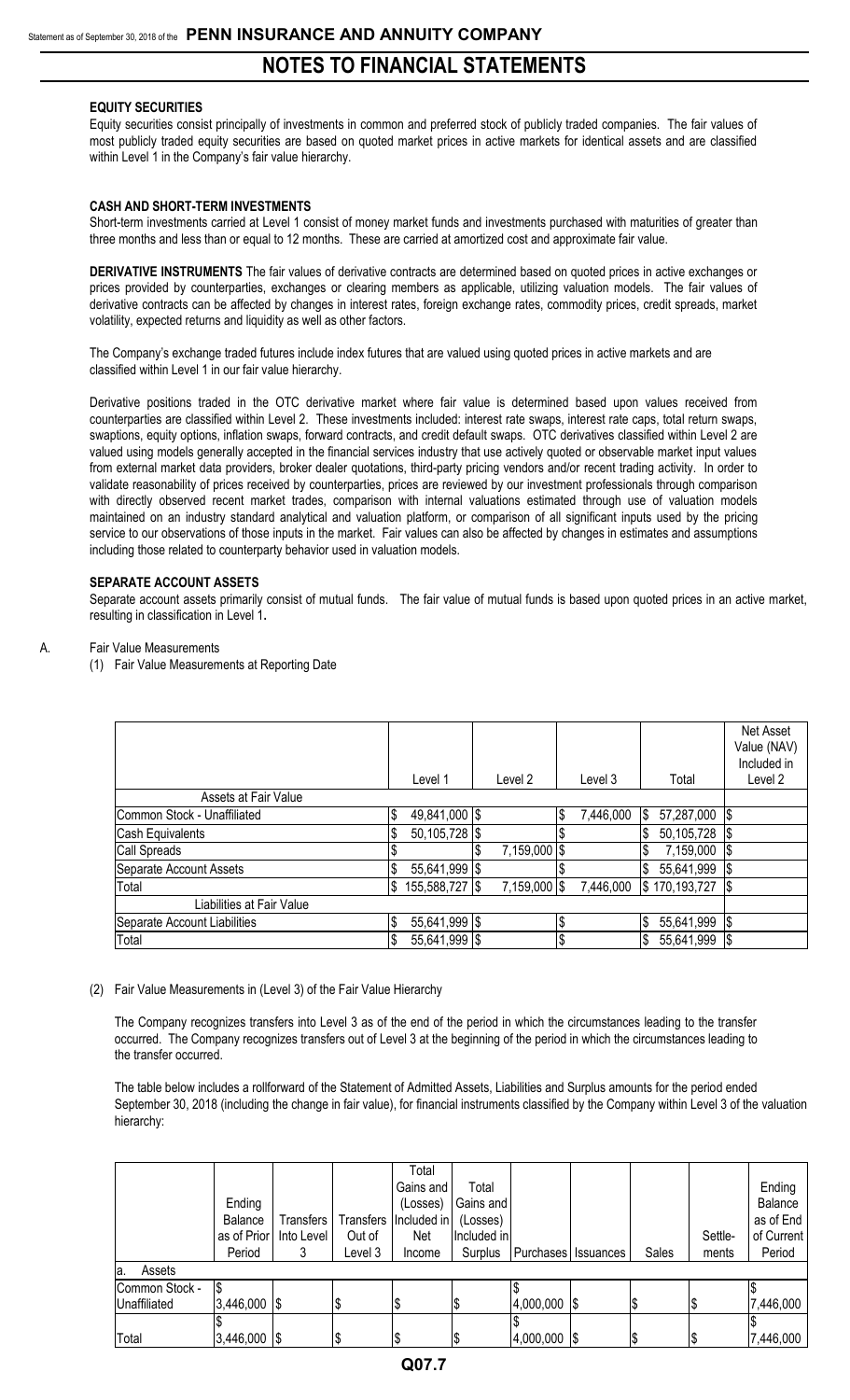|                    | Ending<br>Balance<br>Period | as of Prior   Into Level | Out of<br>Level 3 | Total<br>Gains and<br>(Losses)<br>Transfers   Transfers   Included in   (Losses)<br>Net<br>Income | Total<br>Gains and<br>Included in<br>Surplus | Purchases   Issuances | Sales | Settle-<br>ments | Ending<br>Balance<br>as of End<br>of Current<br>Period |
|--------------------|-----------------------------|--------------------------|-------------------|---------------------------------------------------------------------------------------------------|----------------------------------------------|-----------------------|-------|------------------|--------------------------------------------------------|
| Liabilities<br>Ib. |                             |                          |                   |                                                                                                   |                                              |                       |       |                  |                                                        |
|                    |                             |                          |                   |                                                                                                   |                                              |                       |       |                  |                                                        |
| Total              |                             |                          | ΙP                |                                                                                                   |                                              |                       |       |                  |                                                        |

(3) Policies when Transfers Between Levels are Recognized

When a determination is made to classify a financial instrument within Level 3, the determiniation is based upon the significance of the unobservable parameters to the overall fair value measurement. However, Level 3 financial instruments typically include, in addition to the unobservable or Level 3 components, observable components (that is, components that are actively quoted and can be validated to the external sources); accordingly, gains and losses include chages in fair value due in part to observable factors that are part of the valuation methodology.

(4) Description of Valuation Techniques and Inputs Used in Fair Value Measurement

The following summarizes the fair value, valuation techniques and significant unobservable inputs of the Level 3 fair value measurements that were developed as of September 30, 2018:

|                               | <b>Fair Value</b> | <b>Valuation Technique</b>               | Significant<br>Unobservable<br>Inputs | Rate/Range or/weighted avg |
|-------------------------------|-------------------|------------------------------------------|---------------------------------------|----------------------------|
| Assets:                       |                   |                                          |                                       |                            |
| Investments                   |                   |                                          |                                       |                            |
| Common stock,<br>unaffiliated | \$                | 7,446,000   Set by issuer - FHLB PGH (1) | Not available                         | N/A                        |
| Total investments             | 7,446,000         |                                          |                                       |                            |

(1) Fair Value approximates carrying value. The par value of the FHLB capital stock is \$100 and set by the FHLB. The capital stock is issued, redeemed and repurchased at par.

(5) Not applicable

#### B. Not applicable

#### C. Fair Value Level

|                               |                   |                                                          |               |               |                   | Not         | Net Asset   |
|-------------------------------|-------------------|----------------------------------------------------------|---------------|---------------|-------------------|-------------|-------------|
|                               |                   |                                                          |               |               |                   | Practicable | Value (NAV) |
|                               | Aggregate Fair    | Admitted                                                 |               |               |                   | (Carrying   | Included in |
| Type of Financial Instrument  | Value             | Assets                                                   | (Level 1)     | (Level 2)     | (Level 3)         | Value)      | Level 2     |
| <b>Financial Assets:</b>      |                   |                                                          |               |               |                   |             |             |
|                               |                   |                                                          |               |               |                   |             |             |
| <b>Bonds</b>                  |                   | 3,992,373,000 3,941,539,000 \$ 212,702,000 3,754,622,000 |               |               | 25,049,000<br>1\$ | -15         |             |
| Redeemable Preferred Stock    | $$42,197,000$ $$$ | 42,954,000 \$                                            | 39,663,000 \$ |               | 2,534,000         |             |             |
| Common Stock - Unaffiliated   | \$57,286,000      | 57,286,000 \$<br>I\$                                     | 49,840,000 \$ |               | 7,446,000<br>\$   |             |             |
| Cash, Cash Equivalents and    |                   |                                                          |               |               |                   |             |             |
| Short-Term Investments        | 48,089,112        | 48,089,112 \$<br>I\$                                     | 48,089,112 \$ |               |                   |             |             |
| Derivatives                   | \$164,593,000     | $\$\,107,196,000\,]\$                                    |               | \$164,593,000 |                   |             |             |
| Separate Account Assets       | 55,641,999        | 55,641,999 \$<br>S.                                      | 55,641,999 \$ |               |                   |             |             |
| <b>Financial Liabilities:</b> |                   |                                                          |               |               |                   |             |             |
| Investment-Type Contracts:    |                   |                                                          |               |               |                   |             |             |
| Individual Annuities          | \$134,782,071     | 136,254,255 \$<br>\$                                     |               |               | \$134,782,071     |             |             |
| Separate Account Liabilities  | \$55,641,999      | 55,641,999 \$<br>I\$                                     | 55,641,999 \$ |               |                   |             |             |

D. Not Practicable to Estimate Fair Value

| Type of Class or<br>-<br>Financial Instrument | Value<br>'arryingب | <b>Effective Interest Rate</b> | <b>Maturity Date</b> | Explanation |
|-----------------------------------------------|--------------------|--------------------------------|----------------------|-------------|
|                                               |                    | %                              |                      |             |

#### **Note 21 – Other Items**

No significant changes

#### **Note 22 – Events Subsequent**

The Company has evaluated events subsequent to September 30, 2018, and has determined that there were no significant events requiring recognition in the financial statements.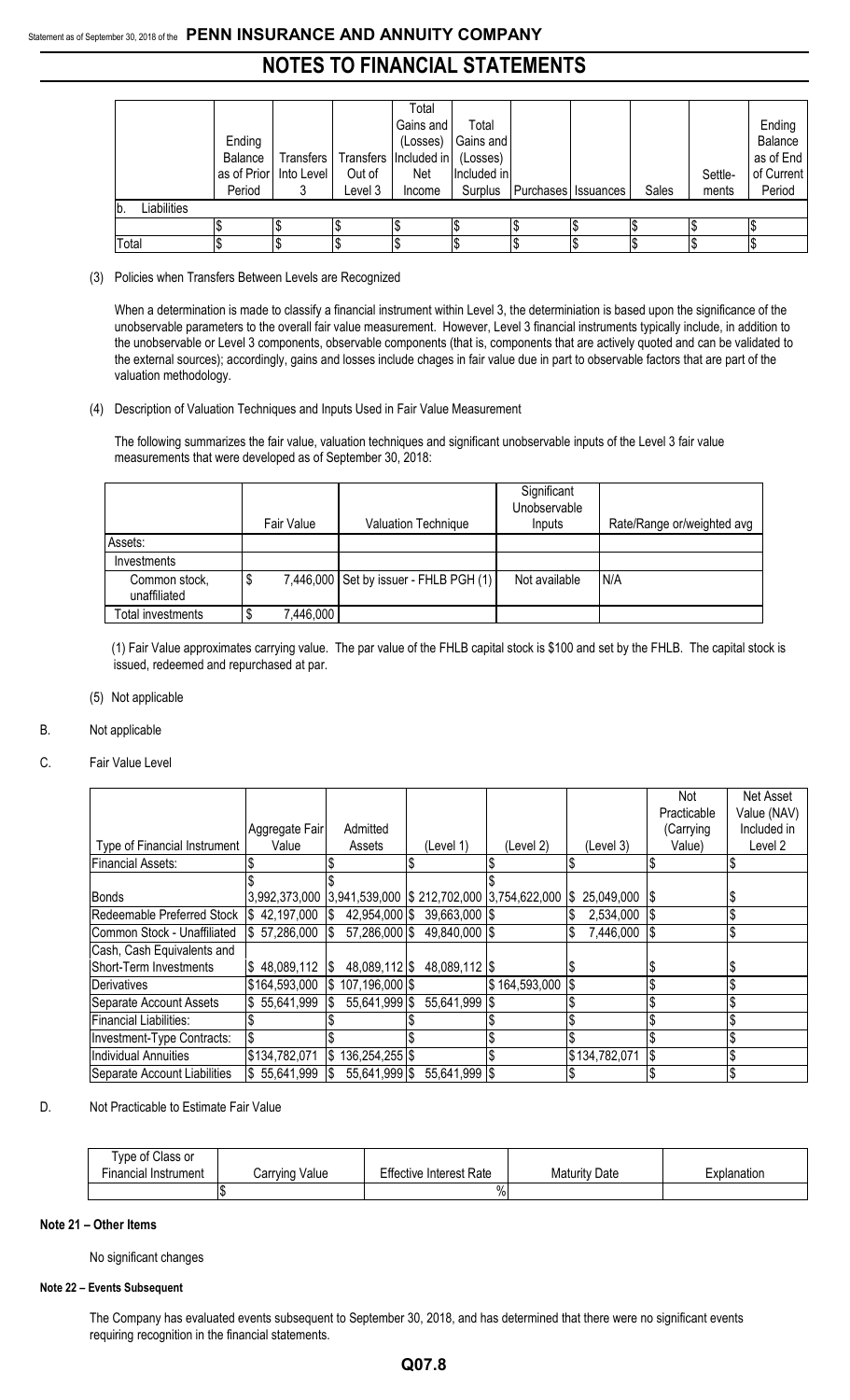#### **Note 23 – Reinsurance**

No significant changes

#### **Note 24 – Retrospectively Rated Contracts and Contracts Subject to Redetermination**

The Company does not have any retrospectively rated contracts.

#### **Note 25 – Change in Incurred Losses and Loss Adjustment Expenses**

Not applicable

#### **Note 26 – Intercompany Pooling Arrangements**

No significant changes

#### **Note 27 – Structured Settlements**

No significant changes

#### **Note 28 – Health Care Receivables**

No significant changes

#### **Note 29 – Participating policies**

No significant changes

#### **Note 30 – Premium Deficiency Reserves**

No significant changes

#### **Note 31 – Reserves for Life Contracts and Deposit-Type Contracts**

No significant changes

#### **Note 32 – Analysis of Annuity Actuarial Reserves and Deposit Liabilities by Withdrawal Characteristics**

No significant changes

#### **Note 33 – Premium and Annuity Considerations Deferred and Uncollected**

No significant changes

#### **Note 34 – Separate Accounts**

No significant changes

#### **Note 35 – Loss/Claim Adjustment Expenses**

No significant changes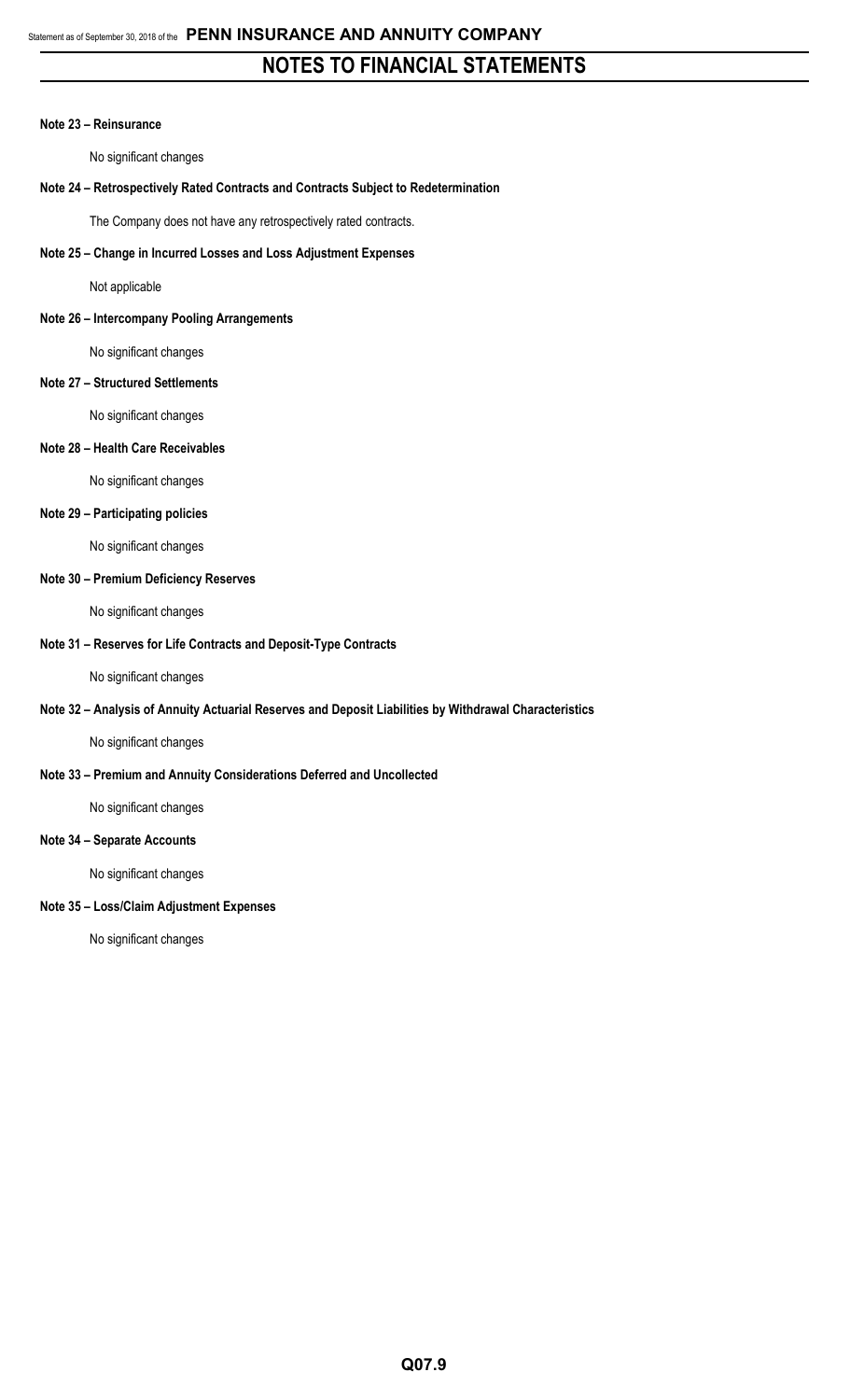#### Statement as of September 30, 2018 of the **PENN INSURANCE AND ANNUITY COMPANY GENERAL INTERROGATORIES**

#### **PART 1 - COMMON INTERROGATORIES**

#### **GENERAL**

|     | UCNCRAL                                                                                                                                                                                                                                                                                                                                                                                                                                      |                                       |                  |                       |                        |                      |
|-----|----------------------------------------------------------------------------------------------------------------------------------------------------------------------------------------------------------------------------------------------------------------------------------------------------------------------------------------------------------------------------------------------------------------------------------------------|---------------------------------------|------------------|-----------------------|------------------------|----------------------|
| 1.1 | Did the reporting entity experience any material transactions requiring the filing of Disclosure of Material Transactions with the State of Domicile,<br>as required by the Model Act?                                                                                                                                                                                                                                                       |                                       |                  |                       | Yes $\lceil \ \rceil$  | No[X]                |
| 1.2 | If yes, has the report been filed with the domiciliary state?                                                                                                                                                                                                                                                                                                                                                                                |                                       |                  |                       | Yes [ ]                | No[ ]                |
| 2.1 | Has any change been made during the year of this statement in the charter, by-laws, articles of incorporation, or deed of settlement of the<br>reporting entity?                                                                                                                                                                                                                                                                             |                                       |                  |                       | Yes $\lceil \; \rceil$ | No[X]                |
| 2.2 | If yes, date of change:                                                                                                                                                                                                                                                                                                                                                                                                                      |                                       |                  |                       |                        |                      |
| 3.1 | Is the reporting entity a member of an Insurance Holding Company System consisting of two or more affiliated persons, one or more of which is an insurer?<br>If yes, complete Schedule Y, Parts 1 and 1A.                                                                                                                                                                                                                                    |                                       |                  |                       | Yes $[X]$              | No [ ]               |
| 3.2 | Have there been any substantial changes in the organizational chart since the prior quarter end?                                                                                                                                                                                                                                                                                                                                             |                                       |                  |                       | Yes[X]                 | No [ ]               |
| 3.3 | If the response to 3.2 is yes, provide a brief description of those changes.                                                                                                                                                                                                                                                                                                                                                                 |                                       |                  |                       |                        |                      |
|     | Effective July 2, 2018 Penn Mutual has included Penn Mutual Asset Management Unconstrained Bond Fund as an affiliate.                                                                                                                                                                                                                                                                                                                        |                                       |                  |                       |                        |                      |
| 3.4 | Is the reporting entity publicly traded or a member of a publicly traded group?                                                                                                                                                                                                                                                                                                                                                              |                                       |                  |                       | Yes $[ ]$              | No[X]                |
| 3.5 | If the response to 3.4 is yes, provide the CIK (Central Index Key) code issued by the SEC for the entity/group.                                                                                                                                                                                                                                                                                                                              |                                       |                  |                       |                        |                      |
| 4.1 | Has the reporting entity been a party to a merger or consolidation during the period covered by this statement?                                                                                                                                                                                                                                                                                                                              |                                       |                  |                       | Yes $[ ]$              | No[X]                |
| 4.2 | If yes, provide name of entity, NAIC Company Code, and state of domicile (use two letter state abbreviation) for any entity that has ceased to exist as a<br>result of the merger or consolidation.                                                                                                                                                                                                                                          |                                       |                  |                       |                        |                      |
|     | $\mathbf{1}$                                                                                                                                                                                                                                                                                                                                                                                                                                 |                                       |                  | 2<br><b>NAIC</b>      |                        | 3                    |
|     | Name of Entity                                                                                                                                                                                                                                                                                                                                                                                                                               |                                       |                  | Company<br>Code       |                        | State of<br>Domicile |
|     |                                                                                                                                                                                                                                                                                                                                                                                                                                              |                                       |                  |                       |                        |                      |
| 5.  | If the reporting entity is subject to a management agreement, including third-party administrator(s), managing general agent(s), attorney-in-fact, or<br>similar agreement, have there been any significant changes regarding the terms of the agreement or principals involved?<br>If yes, attach an explanation.                                                                                                                           |                                       |                  | Yes $\lceil \ \rceil$ | No[X]                  | N/A [ ]              |
| 6.1 | State as of what date the latest financial examination of the reporting entity was made or is being made.                                                                                                                                                                                                                                                                                                                                    |                                       |                  |                       | 12/31/2015             |                      |
| 6.2 | State the as of date that the latest financial examination report became available from either the state of domicile or the reporting entity. This date<br>should be the date of the examined balance sheet and not the date the report was completed or released.                                                                                                                                                                           |                                       |                  |                       | 12/31/2015             |                      |
| 6.3 | State as of what date the latest financial examination report became available to other states or the public from either the state of domicile or the<br>reporting entity. This is the release date or completion date of the examination report and not the date of the examination (balance sheet date).                                                                                                                                   |                                       |                  |                       | 10/07/2016             |                      |
| 6.4 | By what department or departments?                                                                                                                                                                                                                                                                                                                                                                                                           |                                       |                  |                       |                        |                      |
|     | Delaware Department of Insurance                                                                                                                                                                                                                                                                                                                                                                                                             |                                       |                  |                       |                        |                      |
| 6.5 | Have all financial statement adjustments within the latest financial examination report been accounted for in a subsequent financial statement filed<br>with Departments?                                                                                                                                                                                                                                                                    |                                       |                  | Yes $[ \ ]$           | No [ ]                 | N/A[X]               |
| 6.6 | Have all of the recommendations within the latest financial examination report been complied with?                                                                                                                                                                                                                                                                                                                                           |                                       |                  | Yes [ ]               | No[ ]                  | N/A[X]               |
| 7.1 | Has this reporting entity had any Certificates of Authority, licenses or registrations (including corporate registration, if applicable) suspended or revoked<br>by any governmental entity during the reporting period?                                                                                                                                                                                                                     |                                       |                  |                       | Yes $[ ]$              | No[X]                |
| 7.2 | If yes, give full information:                                                                                                                                                                                                                                                                                                                                                                                                               |                                       |                  |                       |                        |                      |
| 8.1 | Is the company a subsidiary of a bank holding company regulated with the Federal Reserve Board?                                                                                                                                                                                                                                                                                                                                              |                                       |                  |                       | Yes [ ]                | No[X]                |
| 8.2 | If response to 8.1 is yes, please identify the name of the bank holding company.                                                                                                                                                                                                                                                                                                                                                             |                                       |                  |                       |                        |                      |
| 8.3 | Is the company affiliated with one or more banks, thrifts or securities firms?                                                                                                                                                                                                                                                                                                                                                               |                                       |                  |                       | Yes $[X]$              | No[ ]                |
| 8.4 | If the response to 8.3 is yes, please provide below the names and location (city and state of the main office) of any affiliates regulated by a federal<br>regulatory services agency [i.e. the Federal Reserve Board (FRB), the Office of the Comptroller of the Currency (OCC), the Federal Deposit Insurance<br>Corporation (FDIC) and the Securities Exchange Commission (SEC)] and identify the affiliate's primary federal regulator]. |                                       |                  |                       |                        |                      |
|     | Affiliate Name                                                                                                                                                                                                                                                                                                                                                                                                                               |                                       | 3                | 4<br>OCC              | 5                      | 6<br><b>SEC</b>      |
|     | Hornor, Townsend & Kent, Inc.                                                                                                                                                                                                                                                                                                                                                                                                                | Location (City, State)<br>Horsham, PA | <b>FRB</b><br>NO | NO                    | <b>FDIC</b><br>NO      | <b>YES</b>           |
|     | Janney Montgomery Scott, LLC                                                                                                                                                                                                                                                                                                                                                                                                                 | Philadelphia, PA                      | <b>NO</b>        | <b>NO</b>             | NO                     | <b>YES</b>           |
|     | Penn Mutual Asset Management, LLC                                                                                                                                                                                                                                                                                                                                                                                                            | Horsham, PA                           | N <sub>O</sub>   | N <sub>O</sub>        | NO.                    | <b>YES</b>           |
| 9.1 | Are the senior officers (principal executive officer, principal financial officer, principal accounting officer or controller, or persons performing similar<br>functions) of the reporting entity subject to a code of ethics, which includes the following standards?                                                                                                                                                                      |                                       |                  |                       | Yes[X]                 | No [ ]               |
|     | Honest and ethical conduct, including the ethical handling of actual or apparent conflicts of interest between personal and professional relationships;<br>(a)                                                                                                                                                                                                                                                                               |                                       |                  |                       |                        |                      |
|     | Full, fair, accurate, timely and understandable disclosure in the periodic reports required to be filed by the reporting entity;<br>(b)                                                                                                                                                                                                                                                                                                      |                                       |                  |                       |                        |                      |
|     | Compliance with applicable governmental laws, rules and regulations;<br>(c)                                                                                                                                                                                                                                                                                                                                                                  |                                       |                  |                       |                        |                      |
|     | The prompt internal reporting of violations to an appropriate person or persons identified in the code; and<br>(d)                                                                                                                                                                                                                                                                                                                           |                                       |                  |                       |                        |                      |
|     | Accountability for adherence to the code.<br>(e)                                                                                                                                                                                                                                                                                                                                                                                             |                                       |                  |                       |                        |                      |
|     | 9.11 If the response to 9.1 is No, please explain:                                                                                                                                                                                                                                                                                                                                                                                           |                                       |                  |                       |                        |                      |

9.2 Has the code of ethics for senior managers been amended? Yes [ ] No [ X ]

9.21 If the response to 9.2 is Yes, provide information related to amendment(s).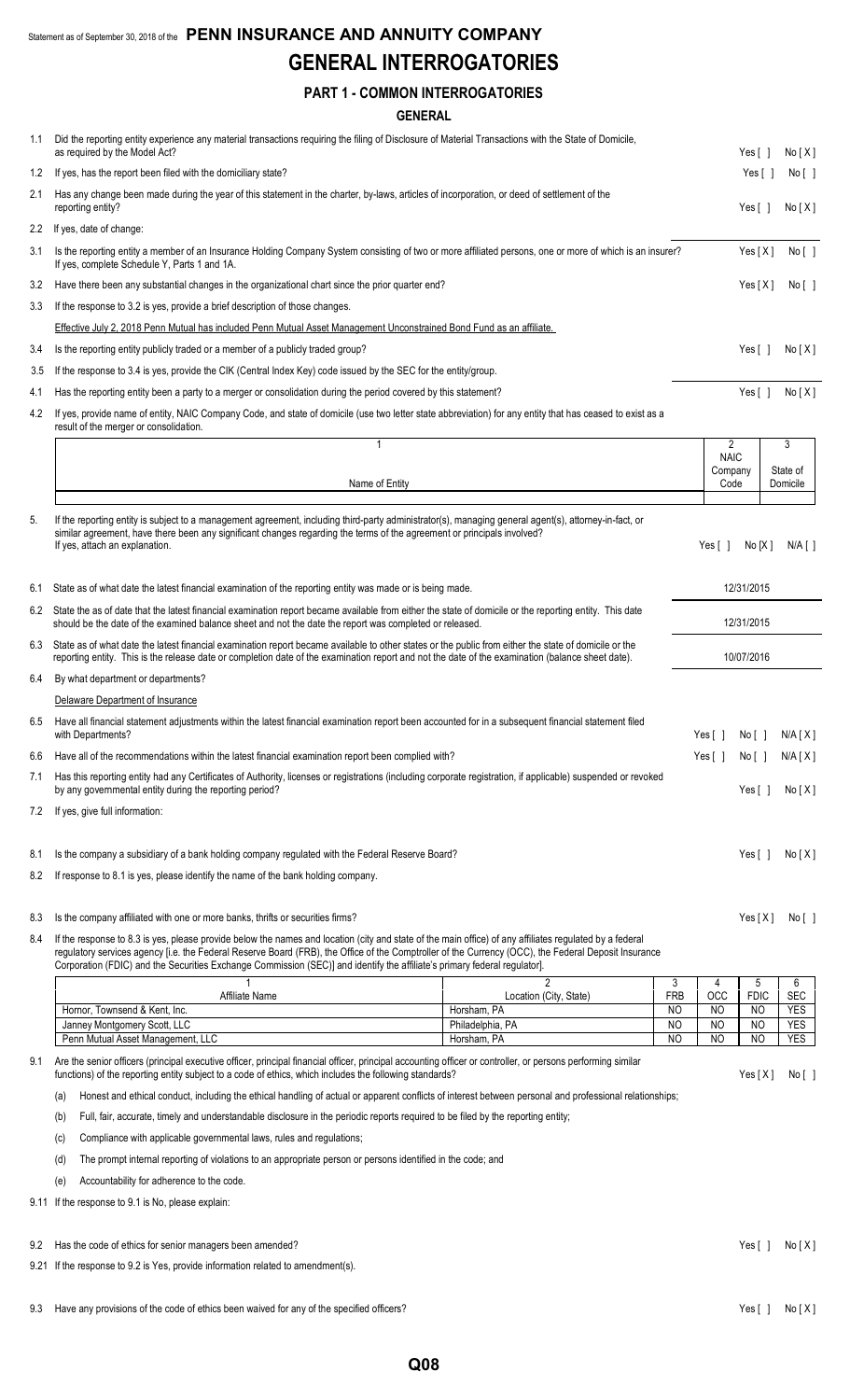### Statement as of September 30, 2018 of the **PENN INSURANCE AND ANNUITY COMPANY GENERAL INTERROGATORIES**

#### **PART 1 - COMMON INTERROGATORIES**

9.31 If the response to 9.3 is Yes, provide the nature of any waiver(s).

#### **FINANCIAL**

|     |                |                                                                                                                                                                                                                                                                                                                                                                                                                                                 |                                                                                                                                                                                                                                          |                            | <b>FINANCIAL</b>                                      |                                                |                          |                                                      |               |
|-----|----------------|-------------------------------------------------------------------------------------------------------------------------------------------------------------------------------------------------------------------------------------------------------------------------------------------------------------------------------------------------------------------------------------------------------------------------------------------------|------------------------------------------------------------------------------------------------------------------------------------------------------------------------------------------------------------------------------------------|----------------------------|-------------------------------------------------------|------------------------------------------------|--------------------------|------------------------------------------------------|---------------|
|     |                | 10.1 Does the reporting entity report any amounts due from parent, subsidiaries or affiliates on Page 2 of this statement?                                                                                                                                                                                                                                                                                                                      |                                                                                                                                                                                                                                          |                            |                                                       |                                                |                          | Yes[X]                                               | No [ ]        |
|     |                | 10.2 If yes, indicate any amounts receivable from parent included in the Page 2 amount:                                                                                                                                                                                                                                                                                                                                                         |                                                                                                                                                                                                                                          |                            |                                                       |                                                | \$                       |                                                      | 0             |
|     |                |                                                                                                                                                                                                                                                                                                                                                                                                                                                 |                                                                                                                                                                                                                                          |                            | <b>INVESTMENT</b>                                     |                                                |                          |                                                      |               |
|     |                | 11.1 Were any of the stocks, bonds, or other assets of the reporting entity loaned, placed under option agreement, or otherwise made available for<br>use by another person? (Exclude securities under securities lending agreements.)                                                                                                                                                                                                          |                                                                                                                                                                                                                                          |                            |                                                       |                                                |                          | Yes $\lceil \; \rceil$                               | No[X]         |
|     |                | 11.2 If yes, give full and complete information relating thereto:                                                                                                                                                                                                                                                                                                                                                                               |                                                                                                                                                                                                                                          |                            |                                                       |                                                |                          |                                                      |               |
|     |                |                                                                                                                                                                                                                                                                                                                                                                                                                                                 |                                                                                                                                                                                                                                          |                            |                                                       |                                                |                          |                                                      |               |
| 12. |                | Amount of real estate and mortgages held in other invested assets in Schedule BA:                                                                                                                                                                                                                                                                                                                                                               |                                                                                                                                                                                                                                          |                            |                                                       |                                                | \$                       |                                                      | 0             |
| 13. |                | Amount of real estate and mortgages held in short-term investments:                                                                                                                                                                                                                                                                                                                                                                             |                                                                                                                                                                                                                                          |                            |                                                       |                                                | \$                       |                                                      | 0             |
|     |                | 14.1 Does the reporting entity have any investments in parent, subsidiaries and affiliates?                                                                                                                                                                                                                                                                                                                                                     |                                                                                                                                                                                                                                          |                            |                                                       |                                                |                          | Yes[X]                                               | No [ ]        |
|     |                | 14.2 If yes, please complete the following:                                                                                                                                                                                                                                                                                                                                                                                                     |                                                                                                                                                                                                                                          |                            |                                                       |                                                |                          |                                                      |               |
|     |                |                                                                                                                                                                                                                                                                                                                                                                                                                                                 |                                                                                                                                                                                                                                          |                            |                                                       | Prior Year End Book/Adjusted<br>Carrying Value |                          | 2<br>Current Quarter Book/Adjusted<br>Carrying Value |               |
|     | 14.21<br>14.22 | <b>Bonds</b><br><b>Preferred Stock</b>                                                                                                                                                                                                                                                                                                                                                                                                          |                                                                                                                                                                                                                                          |                            |                                                       | \$                                             | 0<br>\$<br>$\Omega$      |                                                      | 0<br>$\Omega$ |
|     | 14.23          | Common Stock                                                                                                                                                                                                                                                                                                                                                                                                                                    |                                                                                                                                                                                                                                          |                            |                                                       | 98,736,366                                     |                          | 104,461,839                                          |               |
|     | 14.24          | Short-Term Investments                                                                                                                                                                                                                                                                                                                                                                                                                          |                                                                                                                                                                                                                                          |                            |                                                       |                                                | 0                        |                                                      | 0             |
|     | 14.25<br>14.26 | Mortgage Loans on Real Estate<br>All Other                                                                                                                                                                                                                                                                                                                                                                                                      |                                                                                                                                                                                                                                          |                            |                                                       | 18,995,827                                     | 0                        | 20,044,729                                           | 0             |
|     | 14.27          | Total Investment in Parent, Subsidiaries and Affiliates (Subtotal Lines 14.21 to 14.26)                                                                                                                                                                                                                                                                                                                                                         |                                                                                                                                                                                                                                          |                            |                                                       | \$<br>117,732,193                              | \$                       | 124,506,568                                          |               |
|     | 14.28          | Total Investment in Parent included in Lines 14.21 to 14.26 above                                                                                                                                                                                                                                                                                                                                                                               |                                                                                                                                                                                                                                          |                            |                                                       | \$                                             | \$<br>0                  |                                                      | 0             |
|     |                | 15.1 Has the reporting entity entered into any hedging transactions reported on Schedule DB?                                                                                                                                                                                                                                                                                                                                                    |                                                                                                                                                                                                                                          |                            |                                                       |                                                |                          | Yes[X]                                               | No [ ]        |
|     |                | 15.2 If yes, has a comprehensive description of the hedging program been made available to the domiciliary state?                                                                                                                                                                                                                                                                                                                               |                                                                                                                                                                                                                                          |                            |                                                       |                                                |                          | Yes[X]                                               | No[]          |
|     |                | If no, attach a description with this statement.                                                                                                                                                                                                                                                                                                                                                                                                |                                                                                                                                                                                                                                          |                            |                                                       |                                                |                          |                                                      |               |
| 16. |                | For the reporting entity's security lending program, state the amount of the following as of current statement date:                                                                                                                                                                                                                                                                                                                            |                                                                                                                                                                                                                                          |                            |                                                       |                                                |                          |                                                      |               |
|     |                | 16.1 Total fair value of reinvested collateral assets reported on Schedule DL, Parts 1 and 2:                                                                                                                                                                                                                                                                                                                                                   |                                                                                                                                                                                                                                          |                            |                                                       |                                                | \$                       |                                                      | 0             |
|     |                | 16.2 Total book adjusted/carrying value of reinvested collateral assets reported on Schedule DL, Parts 1 and 2:                                                                                                                                                                                                                                                                                                                                 |                                                                                                                                                                                                                                          |                            |                                                       |                                                | \$                       |                                                      | 0             |
|     |                | 16.3 Total payable for securities lending reported on the liability page:                                                                                                                                                                                                                                                                                                                                                                       |                                                                                                                                                                                                                                          |                            |                                                       |                                                | \$                       |                                                      | $\mathbf{0}$  |
| 17. |                | Excluding items in Schedule E-Part 3-Special Deposits, real estate, mortgage loans and investments held physically in the reporting entity's<br>offices, vaults or safety deposit boxes, were all stocks, bonds and other securities, owned throughout the current year held pursuant to a<br>custodial agreement with a qualified bank or trust company in accordance with Section 1, III - General Examination Considerations, F. Outsourcing |                                                                                                                                                                                                                                          |                            |                                                       |                                                |                          |                                                      |               |
|     |                | of Critical Functions, Custodial or Safekeeping Agreements of the NAIC Financial Condition Examiners Handbook?<br>17.1 For all agreements that comply with the requirements of the NAIC Financial Condition Examiners Handbook, complete the following:                                                                                                                                                                                         |                                                                                                                                                                                                                                          |                            |                                                       |                                                |                          | Yes[X] No[]                                          |               |
|     |                |                                                                                                                                                                                                                                                                                                                                                                                                                                                 |                                                                                                                                                                                                                                          |                            |                                                       |                                                | 2                        |                                                      |               |
|     |                | <b>BNY Mellon</b>                                                                                                                                                                                                                                                                                                                                                                                                                               | Name of Custodian(s)                                                                                                                                                                                                                     |                            |                                                       | 101 Barclay Street, New York, NY 10286         | <b>Custodian Address</b> |                                                      |               |
|     |                | 17.2 For all agreements that do not comply with the requirements of the NAIC Financial Condition Examiners Handbook, provide the name,<br>location and a complete explanation:                                                                                                                                                                                                                                                                  |                                                                                                                                                                                                                                          |                            |                                                       |                                                |                          |                                                      |               |
|     |                |                                                                                                                                                                                                                                                                                                                                                                                                                                                 |                                                                                                                                                                                                                                          |                            | $\overline{2}$                                        |                                                |                          | 3                                                    |               |
|     |                | Name(s)                                                                                                                                                                                                                                                                                                                                                                                                                                         |                                                                                                                                                                                                                                          |                            | Location(s)                                           |                                                |                          | Complete Explanation(s)                              |               |
|     |                | 17.3 Have there been any changes, including name changes, in the custodian(s) identified in 17.1 during the current quarter?                                                                                                                                                                                                                                                                                                                    |                                                                                                                                                                                                                                          |                            |                                                       |                                                |                          | Yes $[ ]$                                            | No[X]         |
|     |                | 17.4 If yes, give full and complete information relating thereto:                                                                                                                                                                                                                                                                                                                                                                               |                                                                                                                                                                                                                                          |                            | $\overline{2}$                                        | 3                                              |                          | 4                                                    |               |
|     |                |                                                                                                                                                                                                                                                                                                                                                                                                                                                 |                                                                                                                                                                                                                                          |                            |                                                       | Date of                                        |                          |                                                      |               |
|     |                | Old Custodian                                                                                                                                                                                                                                                                                                                                                                                                                                   |                                                                                                                                                                                                                                          |                            | New Custodian                                         | Change                                         |                          | Reason                                               |               |
|     |                | 17.5 Investment management - Identify all investment advisors, investment managers, broker/dealers, including individuals that have the authority to make investment decisions on behalf<br>of the reporting entity. For assets that are managed internally by employees of the reporting entity, note as such ["that have access to the investment accounts", "handle<br>securities"].                                                         |                                                                                                                                                                                                                                          |                            |                                                       |                                                |                          |                                                      |               |
|     |                |                                                                                                                                                                                                                                                                                                                                                                                                                                                 |                                                                                                                                                                                                                                          | Name of Firm or Individual |                                                       |                                                |                          | $\overline{2}$<br>Affiliation                        |               |
|     |                | Penn Mutual Asset Management, LLC                                                                                                                                                                                                                                                                                                                                                                                                               |                                                                                                                                                                                                                                          |                            |                                                       |                                                |                          | Α                                                    |               |
|     |                | 17.5097                                                                                                                                                                                                                                                                                                                                                                                                                                         | For those firms/individuals listed in the table for Question 17.5, do any firms/individuals unaffiliated with the reporting entity (i.e., designated with a "U")<br>manage more than 10% of the reporting entity's assets?               |                            |                                                       |                                                |                          | Yes $\lceil$ $\rceil$                                | No[ ]         |
|     |                | 17.5098                                                                                                                                                                                                                                                                                                                                                                                                                                         | For firms/individuals unaffiliated with the reporting entity (i.e., designated with a "U") listed in the table for Question 17.5, does the total assets under<br>management aggregate to more than 50% of the reporting entity's assets? |                            |                                                       |                                                |                          | Yes $[ ]$                                            | No [ ]        |
|     |                | 17.6 For those firms or individuals listed in the table for 17.5 with an affiliation code of "A" (affiliated) or "U" (unaffiliated), provide the information for the table below.                                                                                                                                                                                                                                                               |                                                                                                                                                                                                                                          |                            |                                                       |                                                |                          |                                                      |               |
|     |                | 1                                                                                                                                                                                                                                                                                                                                                                                                                                               | $\overline{c}$                                                                                                                                                                                                                           |                            | 3                                                     | 4                                              |                          | 5<br>Investment                                      |               |
|     |                | <b>Central Registration Depository</b>                                                                                                                                                                                                                                                                                                                                                                                                          |                                                                                                                                                                                                                                          |                            |                                                       |                                                |                          | Management                                           |               |
|     |                | Number<br>107518                                                                                                                                                                                                                                                                                                                                                                                                                                | Name of Firm or Individual<br>Penn Mutual Asset Management, LLC                                                                                                                                                                          |                            | Legal Entity Identifier (LEI)<br>549300O3G37UC4C5EV40 | <b>Registered With</b><br><b>SEC</b>           |                          | Agreement (IMA) Filed<br>DS                          |               |
|     |                |                                                                                                                                                                                                                                                                                                                                                                                                                                                 |                                                                                                                                                                                                                                          |                            |                                                       |                                                |                          |                                                      |               |

18.1 Have all the filing requirements of the Purposes and Procedures Manual of the NAIC Investment Analysis Office been followed? Yes [X] No [ ]

18.2 If no, list exceptions: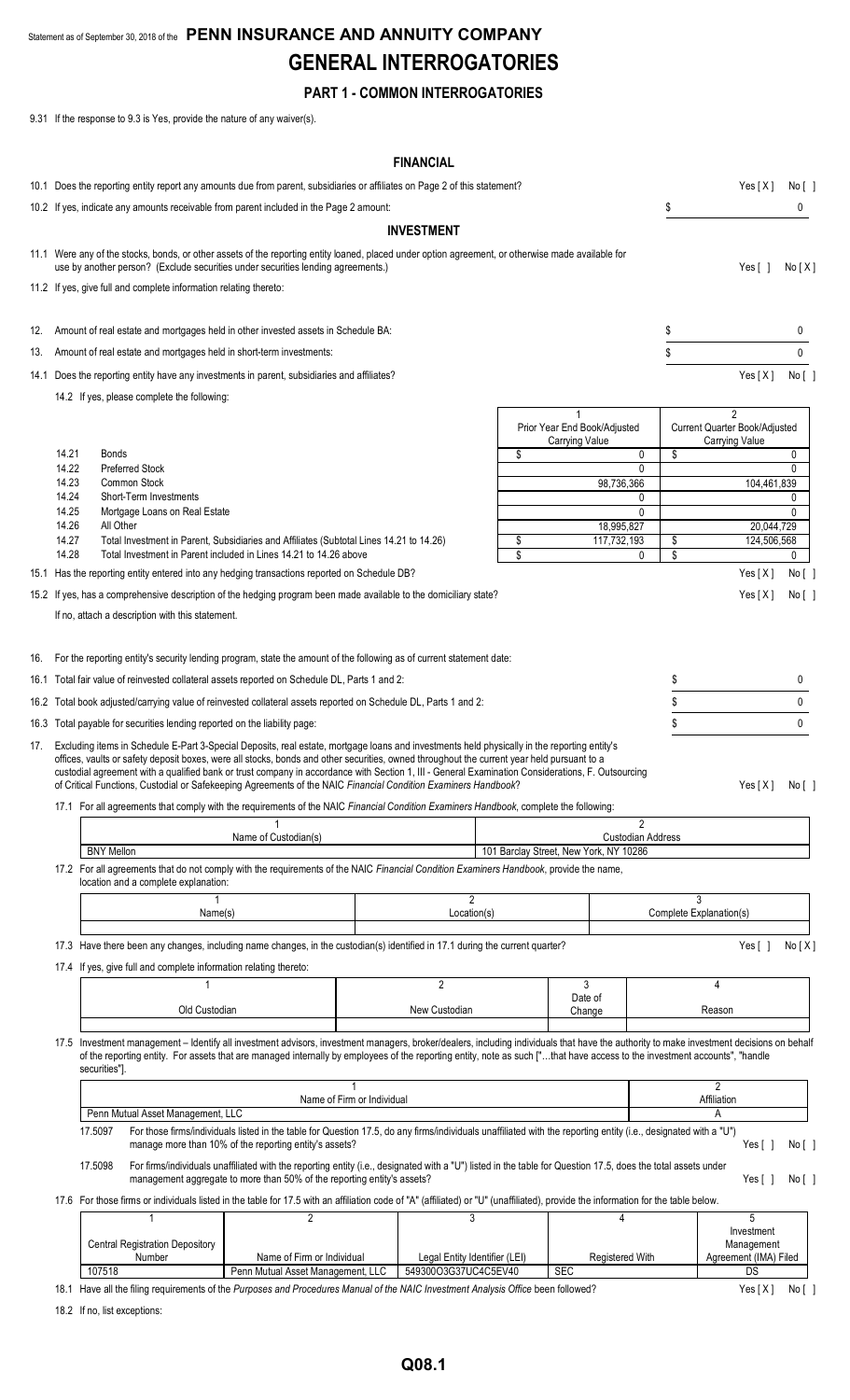## Statement as of September 30, 2018 of the **PENN INSURANCE AND ANNUITY COMPANY GENERAL INTERROGATORIES**

#### **PART 1 - COMMON INTERROGATORIES**

- 19. By self-designating 5\*GI securities, the reporting entity is certifying the following elements for each self-designated 5\*GI security:
	- a. Documentation necessary to permit a full credit analysis of the security does not exist.
	- b. Issuer or obligor is current on all contracted interest and principal payments. c. The insurer has an actual expectation of ultimate payment of all contracted interest and principal.

Has the reporting entity self-designated 5\*GI securities? Yes [ ] No [ X ]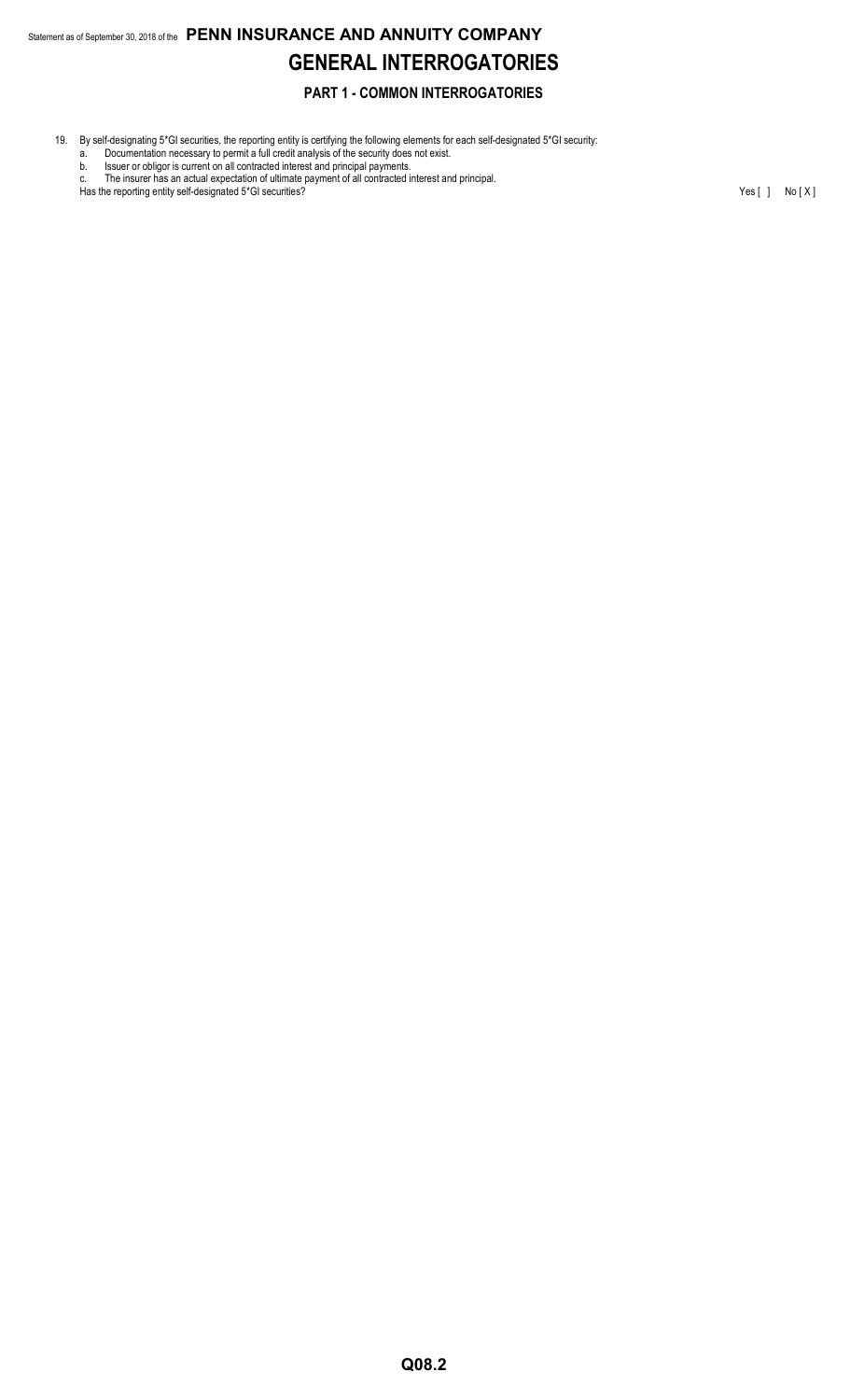#### Statement as of September 30, 2018 of the PENN INSURANCE AND ANNUITY COMPANY **GENERAL INTERROGATORIES (continued)** PART 2 - LIFE & HEALTH

1. Report the statement value of mortgage loans at the end of this reporting period for the following categories:

| 1.1 | Long-term mortgages in good standing                                                                                                           | Amount                    |        |
|-----|------------------------------------------------------------------------------------------------------------------------------------------------|---------------------------|--------|
|     | 1.11                                                                                                                                           |                           |        |
|     | 1.12                                                                                                                                           |                           |        |
|     | 1.13                                                                                                                                           |                           |        |
|     | 1.14                                                                                                                                           |                           |        |
|     | 1.2 Long-term mortgages in good standing with restructured terms                                                                               |                           |        |
|     |                                                                                                                                                |                           |        |
|     | 1.3 Long-term mortgage loans upon which interest is overdue more than three months                                                             |                           |        |
|     | 1.31                                                                                                                                           |                           |        |
|     | 1.32                                                                                                                                           |                           |        |
|     | 1.33                                                                                                                                           |                           |        |
|     | 1.34                                                                                                                                           |                           |        |
|     | 1.4 Long-term mortgage loans in process of foreclosure                                                                                         |                           |        |
|     | 1.41                                                                                                                                           |                           |        |
|     | 1.42                                                                                                                                           |                           |        |
|     | 1.43                                                                                                                                           |                           |        |
|     | 1.44                                                                                                                                           |                           |        |
| 1.5 |                                                                                                                                                |                           |        |
| 1.6 | Long-term mortgages foreclosed, properties transferred to real estate in current quarter                                                       |                           |        |
|     | 1.61                                                                                                                                           |                           |        |
|     | 1.62                                                                                                                                           |                           |        |
|     | 1.63                                                                                                                                           |                           |        |
|     | 1.64                                                                                                                                           |                           |        |
| 2.  | <b>Operating Percentages:</b>                                                                                                                  |                           |        |
|     | 2.1                                                                                                                                            |                           |        |
|     | 2.2                                                                                                                                            |                           |        |
|     | 2.3                                                                                                                                            |                           |        |
| 3.1 |                                                                                                                                                | Yes [ ]                   | No[X]  |
| 3.2 |                                                                                                                                                |                           |        |
| 3.3 |                                                                                                                                                | Yes[ ]                    | No[X]  |
| 3.4 |                                                                                                                                                |                           |        |
| 4.  |                                                                                                                                                | Yes $[X]$                 | No [ ] |
| 4.1 | If no, does the reporting entity assume reinsurance business that covers risks residing in at least one state other than the state of domicile | Yes $\lceil \quad \rceil$ | No[    |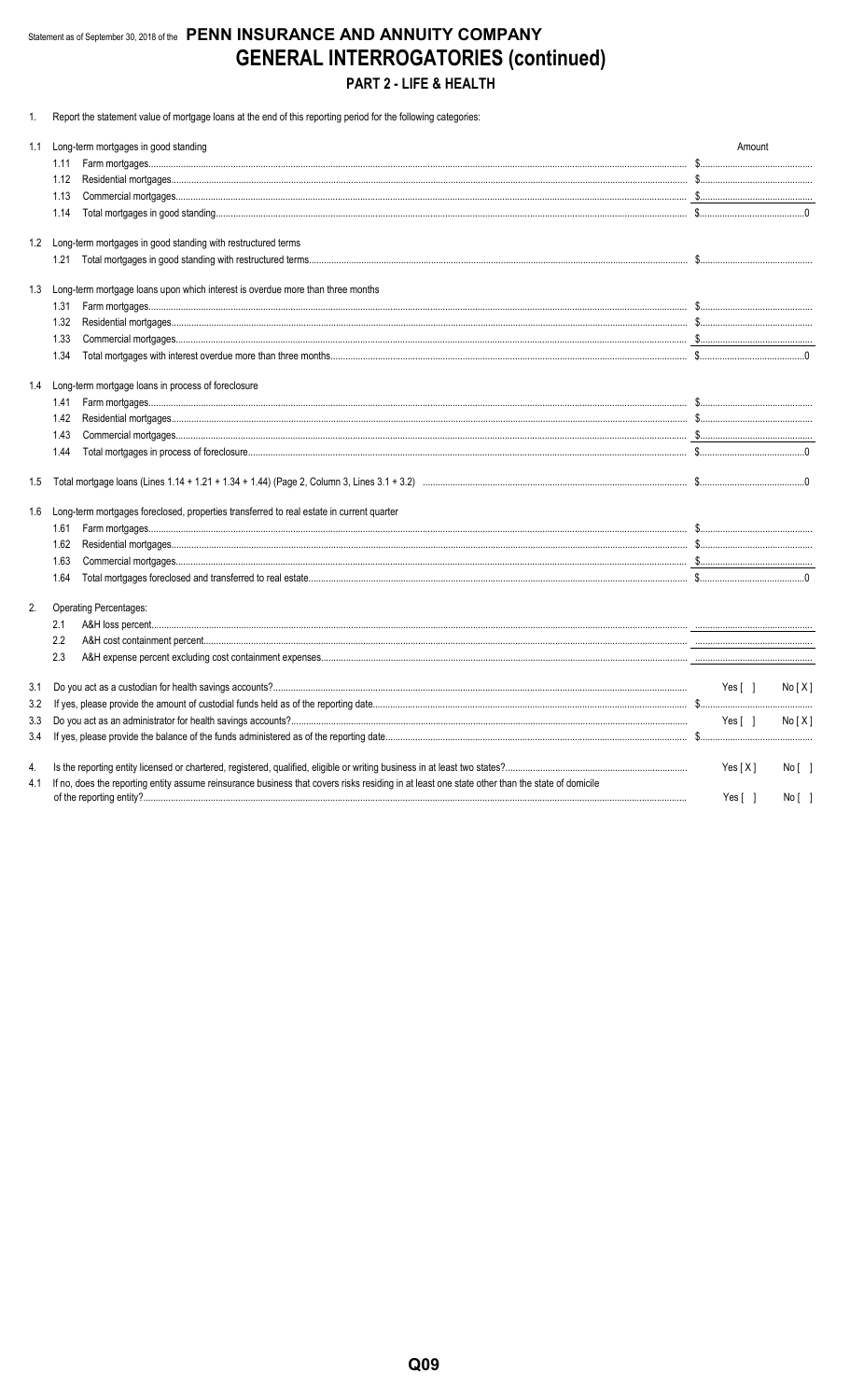#### Statement as of September 30, 2018 of the **PENN INSURANCE AND ANNUITY COMPANY SCHEDULE S - CEDED REINSURANCE**

Showing All New Reinsurance Treaties - Current Year to Date

|                                |                  |                   | <b>OUDWING AN INGWINGING ILCANGS - CUITENT LCAL TO DATE</b> |                             |                                 |                         |                                                    |                                                              |
|--------------------------------|------------------|-------------------|-------------------------------------------------------------|-----------------------------|---------------------------------|-------------------------|----------------------------------------------------|--------------------------------------------------------------|
|                                |                  |                   |                                                             |                             |                                 |                         |                                                    |                                                              |
| <b>NAIC</b><br>Company<br>Code | <b>ID Number</b> | Effective<br>Date | Name of Reinsurer                                           | Domiciliary<br>Jurisdiction | Tvpe of<br>Reinsurance<br>Ceded | $T$ ype of<br>Reinsurer | Certified<br>Reinsurer Rating<br>$(1$ through $6)$ | <b>Effective Date</b><br>of Certified<br>Reinsurer<br>Rating |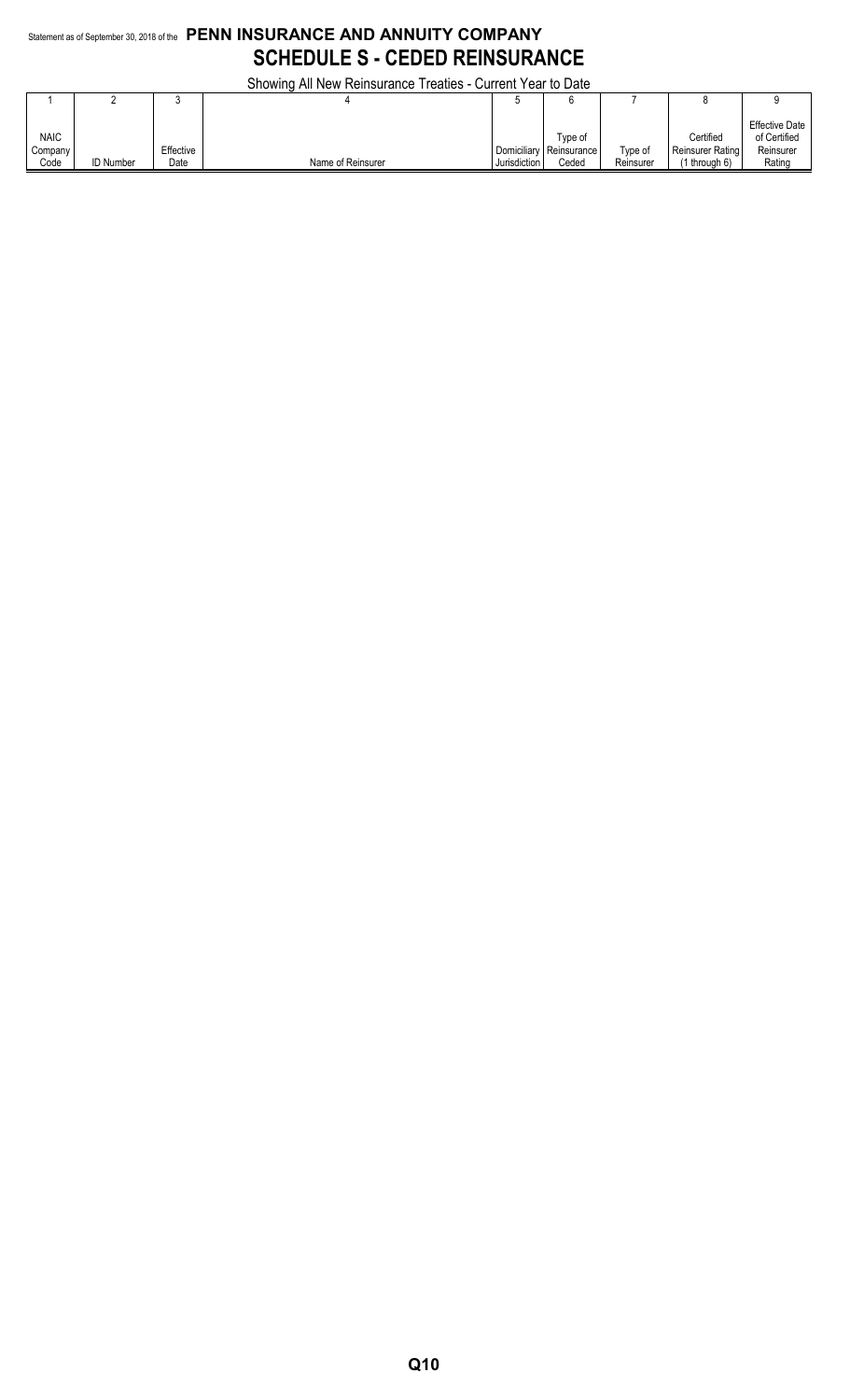#### Statement as of September 30, 2018 of the PENN INSURANCE AND ANNUITY COMPANY **SCHEDULE T - PREMIUMS AND ANNUITY CONSIDERATIONS** Current Year to Date - Allocated by States and Territories

|            |                                                                      |                |                                                |                                      |                         | <b>Direct Business Only</b>                                                                                                                                                                                                                                                                                                           |                |                                                   |                |
|------------|----------------------------------------------------------------------|----------------|------------------------------------------------|--------------------------------------|-------------------------|---------------------------------------------------------------------------------------------------------------------------------------------------------------------------------------------------------------------------------------------------------------------------------------------------------------------------------------|----------------|---------------------------------------------------|----------------|
|            |                                                                      |                |                                                |                                      | Life Contracts          |                                                                                                                                                                                                                                                                                                                                       | 5              | 6                                                 | $\overline{7}$ |
|            |                                                                      |                |                                                | 2                                    | 3                       |                                                                                                                                                                                                                                                                                                                                       |                |                                                   |                |
|            |                                                                      |                |                                                |                                      |                         | A&H Insurance                                                                                                                                                                                                                                                                                                                         |                |                                                   |                |
|            |                                                                      |                |                                                |                                      |                         | Premiums.                                                                                                                                                                                                                                                                                                                             |                |                                                   |                |
|            |                                                                      |                | Active                                         |                                      |                         | <b>Including Policy</b>                                                                                                                                                                                                                                                                                                               |                |                                                   |                |
|            |                                                                      |                | <b>Status</b>                                  | Life Insurance                       | Annuity                 | Membership and                                                                                                                                                                                                                                                                                                                        | Other          | <b>Total Columns 2</b>                            | Deposit-Type   |
|            | States, Etc.                                                         |                | (a)                                            | Premiums                             | Considerations          | Other Fees                                                                                                                                                                                                                                                                                                                            | Considerations | through 5                                         | Contracts      |
| 1.         |                                                                      | $\overline{A}$ | $\perp$                                        | 835,145                              | 40.553                  |                                                                                                                                                                                                                                                                                                                                       |                | .875,698                                          |                |
| 2.         |                                                                      |                |                                                | 324,866                              |                         |                                                                                                                                                                                                                                                                                                                                       |                | 324,866                                           |                |
| 3.         |                                                                      |                | . L                                            | 7,072,102                            | .484,716<br>.           |                                                                                                                                                                                                                                                                                                                                       |                |                                                   |                |
| 4.         |                                                                      |                | . 1.                                           | 1,275,597                            | 440,000<br>3,128,953    |                                                                                                                                                                                                                                                                                                                                       |                | 1,715,597<br>42,805,989                           |                |
| 5.<br>6.   |                                                                      |                |                                                | 39,677,036<br>1,850,819              | .<br>.                  |                                                                                                                                                                                                                                                                                                                                       |                | 1,850,819                                         |                |
| 7.         |                                                                      |                | . L                                            | 11,862,506                           | 2,500                   |                                                                                                                                                                                                                                                                                                                                       |                | 11,865,006                                        |                |
| 8.         |                                                                      |                |                                                | 2,472,644                            |                         |                                                                                                                                                                                                                                                                                                                                       |                | 2,472,644                                         |                |
| 9.         |                                                                      |                | . 1.                                           | 657,994                              |                         |                                                                                                                                                                                                                                                                                                                                       |                | $\ldots$ 657,994                                  |                |
| 10.        |                                                                      |                |                                                | .22,241,204                          | 918,783                 |                                                                                                                                                                                                                                                                                                                                       |                | 23,159,987<br>1, 1, 1, 1, 1, 1                    |                |
| 11.        |                                                                      |                | L                                              | $\dots$ 4,670,134                    | 80,000                  |                                                                                                                                                                                                                                                                                                                                       |                | 4,750,134                                         |                |
| 12.        |                                                                      |                |                                                | 488,827                              |                         |                                                                                                                                                                                                                                                                                                                                       |                | 488,827<br>$\ldots$ 60,626,640                    |                |
| 13.<br>14. |                                                                      |                | . L                                            | $\ldots$ 60,626,640<br>40,155,722    |                         |                                                                                                                                                                                                                                                                                                                                       |                | 40,155,722                                        |                |
| 15.        |                                                                      |                | L                                              | 3,184,426                            | 384,186                 |                                                                                                                                                                                                                                                                                                                                       |                | 3,568,612                                         |                |
| 16.        |                                                                      |                |                                                | 2,909,740                            | 45,521                  |                                                                                                                                                                                                                                                                                                                                       |                | 2,955,261                                         |                |
| 17.        |                                                                      |                | L                                              | 4,268,931                            | 100,000                 |                                                                                                                                                                                                                                                                                                                                       |                | 1, 4, 368, 931                                    |                |
| 18.        |                                                                      |                |                                                | 997,875                              | 110,408                 |                                                                                                                                                                                                                                                                                                                                       |                | 1,108,283                                         |                |
| 19.        |                                                                      |                | L                                              | $1.11$ , 2,221,346                   | 67,380                  |                                                                                                                                                                                                                                                                                                                                       |                | 2,288,726                                         |                |
| 20.        |                                                                      |                |                                                | 215,639                              | 325,715                 |                                                                                                                                                                                                                                                                                                                                       |                | 541,354                                           |                |
| 21.        |                                                                      |                | L                                              | 2,451,117                            | .357,238<br>.           |                                                                                                                                                                                                                                                                                                                                       |                | 2,808,355                                         |                |
| 22.<br>23. |                                                                      |                | . L                                            | 9,138,158<br>27.634.000<br>.         | 825,434<br>2,000        |                                                                                                                                                                                                                                                                                                                                       | <br>           | 3,963,592<br>$\ldots$ 27,636,000                  |                |
| 24.        |                                                                      |                |                                                | 10,499,681                           | 117.378                 |                                                                                                                                                                                                                                                                                                                                       |                | 10,617,059                                        |                |
| 25.        |                                                                      |                | . 1.                                           | 3,737,328                            |                         |                                                                                                                                                                                                                                                                                                                                       |                | $\ldots$ 3,737,328                                |                |
| 26.        |                                                                      |                |                                                | 3,340,383                            |                         |                                                                                                                                                                                                                                                                                                                                       |                | 3,340,383<br>.                                    |                |
| 27.        |                                                                      |                |                                                | $\ldots$ 527,666                     |                         |                                                                                                                                                                                                                                                                                                                                       |                | 527,666                                           |                |
| 28.        |                                                                      |                |                                                | 780,409                              |                         |                                                                                                                                                                                                                                                                                                                                       |                | 780,409                                           |                |
| 29.        |                                                                      |                |                                                | 2,563,571                            |                         |                                                                                                                                                                                                                                                                                                                                       |                | 2,563,571                                         |                |
| 30.        |                                                                      |                |                                                | 27,076<br>.                          |                         |                                                                                                                                                                                                                                                                                                                                       |                | 27,076                                            |                |
| 31.<br>32. |                                                                      |                | . L                                            | 32,136,554<br>209,009                | 3,130,780<br>220.000    |                                                                                                                                                                                                                                                                                                                                       |                | 35,267,334<br>429,009                             |                |
| 33.        |                                                                      |                | N                                              | 12,588,422                           |                         |                                                                                                                                                                                                                                                                                                                                       |                | 12,588,422                                        |                |
| 34.        |                                                                      |                |                                                | $$ 9,709,711                         | 627.570                 |                                                                                                                                                                                                                                                                                                                                       |                | 10,337,281                                        |                |
| 35.        |                                                                      |                | L                                              | 1,036,937                            |                         |                                                                                                                                                                                                                                                                                                                                       | <br>           | 1,036,937                                         |                |
| 36.        |                                                                      |                |                                                | 12,439,188                           | 745,500                 |                                                                                                                                                                                                                                                                                                                                       |                | 13,184,688                                        |                |
| 37.        |                                                                      |                | L                                              | $\ldots$ 2,747,501                   |                         |                                                                                                                                                                                                                                                                                                                                       |                | $\ldots$ 2.747.501                                |                |
| 38.        |                                                                      |                |                                                | 2,618,745                            |                         |                                                                                                                                                                                                                                                                                                                                       |                | 2,618,745                                         |                |
| 39.        |                                                                      |                | .                                              | 27,852,313                           | 3,421,660               |                                                                                                                                                                                                                                                                                                                                       | 1              | $1$ 33,273,973                                    |                |
| 40.<br>41. |                                                                      |                | L                                              | 4,318,391                            |                         |                                                                                                                                                                                                                                                                                                                                       |                | 796,543<br>4,318,391                              |                |
| 42.        |                                                                      |                |                                                | .1,807,984                           |                         |                                                                                                                                                                                                                                                                                                                                       |                | 1,807,984                                         |                |
| 43.        |                                                                      |                | L                                              | .2,687,593                           | .678,644                |                                                                                                                                                                                                                                                                                                                                       |                | 3,366,237                                         |                |
| 44.        |                                                                      |                | . L                                            | 35,466,369                           | .3,786,742              |                                                                                                                                                                                                                                                                                                                                       |                | 39,253,111                                        |                |
| 45.        |                                                                      |                | L                                              | 8,692,845                            |                         |                                                                                                                                                                                                                                                                                                                                       |                | 3,692,845                                         |                |
| 46.        |                                                                      |                | L                                              | 465,644                              | .209,882                |                                                                                                                                                                                                                                                                                                                                       |                | 675,526                                           |                |
| 47.        |                                                                      |                | L                                              | 2,813,780                            | .289,601<br>.           |                                                                                                                                                                                                                                                                                                                                       |                | 1.1111.3.103.381                                  |                |
| 48.        |                                                                      |                | L                                              | 3,712,544                            | 418.039                 |                                                                                                                                                                                                                                                                                                                                       |                | 9,130,583<br>$\ldots$ 447.412                     |                |
| 49.<br>50. |                                                                      |                | L<br>L                                         | 447,412<br>1, 7, 444, 967            | 295,381                 |                                                                                                                                                                                                                                                                                                                                       |                | 7,740,348                                         |                |
| 51.        |                                                                      |                | L                                              | 272,484                              |                         |                                                                                                                                                                                                                                                                                                                                       |                | 272,484                                           |                |
| 52.        |                                                                      |                | N                                              |                                      |                         |                                                                                                                                                                                                                                                                                                                                       |                |                                                   |                |
| 53.        |                                                                      | .GU            | N                                              |                                      |                         |                                                                                                                                                                                                                                                                                                                                       |                |                                                   |                |
| 54.        |                                                                      |                | N                                              |                                      |                         |                                                                                                                                                                                                                                                                                                                                       |                |                                                   |                |
| 55.        |                                                                      |                | N                                              |                                      |                         |                                                                                                                                                                                                                                                                                                                                       |                |                                                   |                |
| 56.        |                                                                      |                | N                                              |                                      |                         |                                                                                                                                                                                                                                                                                                                                       |                |                                                   |                |
| 57.        |                                                                      |                | N                                              |                                      |                         |                                                                                                                                                                                                                                                                                                                                       |                | 0                                                 |                |
| 58.<br>59. |                                                                      |                | $.$ $XXX$<br>$\overline{.}$ XXX $\overline{.}$ | 603,147<br>.444,576,665              | <u></u> 0<br>23,254,564 | $\begin{array}{l} \rule{0.2cm}{0.15mm} \ldots \end{array} \qquad \begin{array}{ll} \rule{0.2cm}{0.15mm} \ldots \end{array} \qquad \begin{array}{ll} \rule{0.2cm}{0.15mm} \ldots \end{array} \qquad \begin{array}{ll} \rule{0.2cm}{0.15mm} \ldots \end{array} \qquad \begin{array}{ll} \rule{0.2cm}{0.15mm} \ldots \end{array}$<br>. 0 | 0<br>. 0       | .603,147<br>467.831.229                           | . 0            |
| 90.        | Reporting entity contributions for employee benefit plans            |                | $.$ $XXX$                                      | .                                    |                         |                                                                                                                                                                                                                                                                                                                                       |                |                                                   |                |
| 91.        | Dividends or refunds applied to purchase paid-up                     |                |                                                |                                      |                         |                                                                                                                                                                                                                                                                                                                                       |                |                                                   |                |
|            |                                                                      |                | XXX                                            |                                      |                         |                                                                                                                                                                                                                                                                                                                                       |                |                                                   |                |
| 92.        | Dividends or refunds applied to shorten endowment or                 |                |                                                |                                      |                         |                                                                                                                                                                                                                                                                                                                                       |                |                                                   |                |
|            |                                                                      |                | .XXX.                                          |                                      |                         |                                                                                                                                                                                                                                                                                                                                       |                |                                                   |                |
| 93.        | Premium or annuity considerations waived under disability            |                |                                                |                                      |                         |                                                                                                                                                                                                                                                                                                                                       |                |                                                   |                |
|            |                                                                      |                | .XXX<br>.XXX.                                  | .406,064                             | 0                       |                                                                                                                                                                                                                                                                                                                                       |                | 406,064<br>2,476,271                              | $\overline{0}$ |
| 94.<br>95. |                                                                      |                | XXX                                            | 2,476,271<br>.447,459,000            | .23,254,564             | 00                                                                                                                                                                                                                                                                                                                                    | . 0            | .470,713,564                                      |                |
| 96.        |                                                                      |                | $.$ $XXX$                                      | 197,912,306                          |                         |                                                                                                                                                                                                                                                                                                                                       |                | 197,912,306                                       |                |
| 97.        |                                                                      |                | .XXX.                                          | .645,371,306                         | .23,254,564             |                                                                                                                                                                                                                                                                                                                                       | . 0            | 668,625,870                                       |                |
| 98.        |                                                                      |                | $.$ $XXX$                                      | 60,626,640                           |                         |                                                                                                                                                                                                                                                                                                                                       |                | $\ldots$ 60,626,640                               |                |
| 99.        |                                                                      |                | $.$ $XXX$                                      | .584,744,666                         | .23,254,564             |                                                                                                                                                                                                                                                                                                                                       |                | $\ldots$ 607,999,230                              |                |
|            |                                                                      |                |                                                | <b>DETAILS OF WRITE-INS</b>          |                         |                                                                                                                                                                                                                                                                                                                                       |                |                                                   |                |
|            |                                                                      |                | .XXX.                                          |                                      |                         |                                                                                                                                                                                                                                                                                                                                       |                | .603.147<br>.                                     |                |
| 58002.     |                                                                      |                | .XXX                                           |                                      |                         |                                                                                                                                                                                                                                                                                                                                       |                |                                                   |                |
| 58003.     |                                                                      |                | .XXX.                                          |                                      |                         |                                                                                                                                                                                                                                                                                                                                       |                |                                                   |                |
|            | 58998. Summary of remaining write-ins for line 58 from overflow page |                | XXX                                            |                                      | 0                       |                                                                                                                                                                                                                                                                                                                                       |                | 0                                                 |                |
| 9401.      | 58999. Total (Lines 58001 thru 58003 plus 58998) (Line 58 above)     |                | .XXX.<br>XXX                                   | 603,147<br>$\frac{1}{2}$ , 2,476,271 |                         |                                                                                                                                                                                                                                                                                                                                       |                | 2.476.271                                         | $0$ 0          |
| 9402.      |                                                                      |                | $.$ $XXX$                                      |                                      |                         |                                                                                                                                                                                                                                                                                                                                       |                |                                                   |                |
| 9403.      |                                                                      |                | .XXX.                                          |                                      |                         |                                                                                                                                                                                                                                                                                                                                       |                | $0$                                               |                |
|            | 9498. Summary of remaining write-ins for line 94 from overflow page  |                | $.$ $XXX$                                      | 0                                    |                         |                                                                                                                                                                                                                                                                                                                                       |                | 0                                                 | 0              |
|            | 9499. Total (Lines 9401 thru 9403 plus 9498) (Line 94 above)         |                | XXX                                            | 2,476,271                            | 0                       |                                                                                                                                                                                                                                                                                                                                       |                | 2.476.271                                         | 00             |
| (a)        | <b>Active Status Count</b>                                           |                |                                                |                                      |                         |                                                                                                                                                                                                                                                                                                                                       |                |                                                   |                |
|            |                                                                      |                |                                                | 50                                   |                         |                                                                                                                                                                                                                                                                                                                                       |                |                                                   | $\mathbf 0$    |
|            |                                                                      |                |                                                | $\mathbf{0}$                         |                         |                                                                                                                                                                                                                                                                                                                                       |                | Q - Qualified - Qualified or accredited reinsurer | $\Omega$       |

 $\frac{0}{7}$ 

N - None of the above - Not allowed to write business in the state \_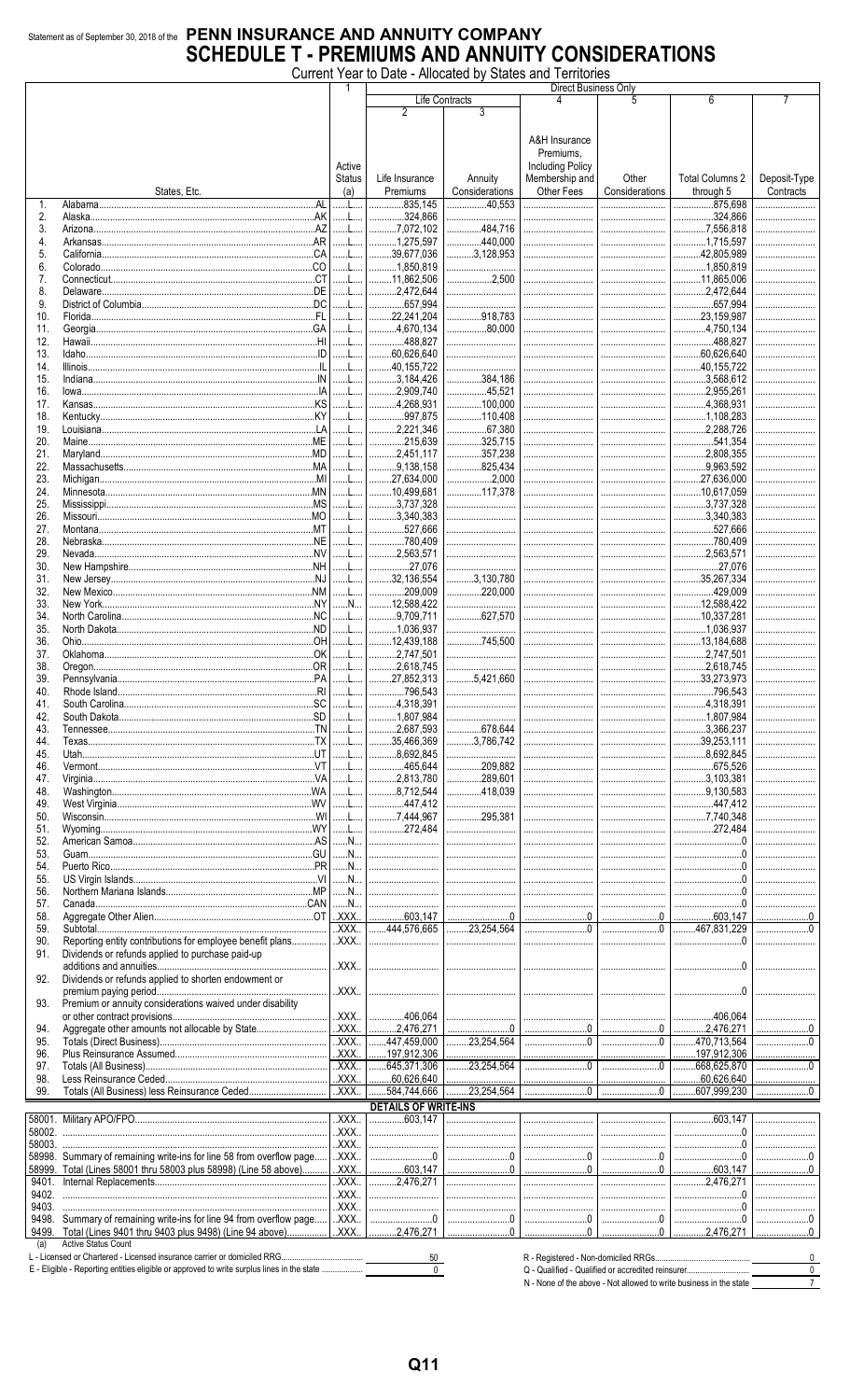#### **SCHEDULE Y – INFORMATION CONCERNING ACTIVITIES OF INSURER MEMBERS OF A HOLDING COMPANY GROUP**

PART 1 – ORGANIZATIONAL CHART



\*Penn Mutual Life and Penn Insurance & Annuity Company each control 46.3% of the entity.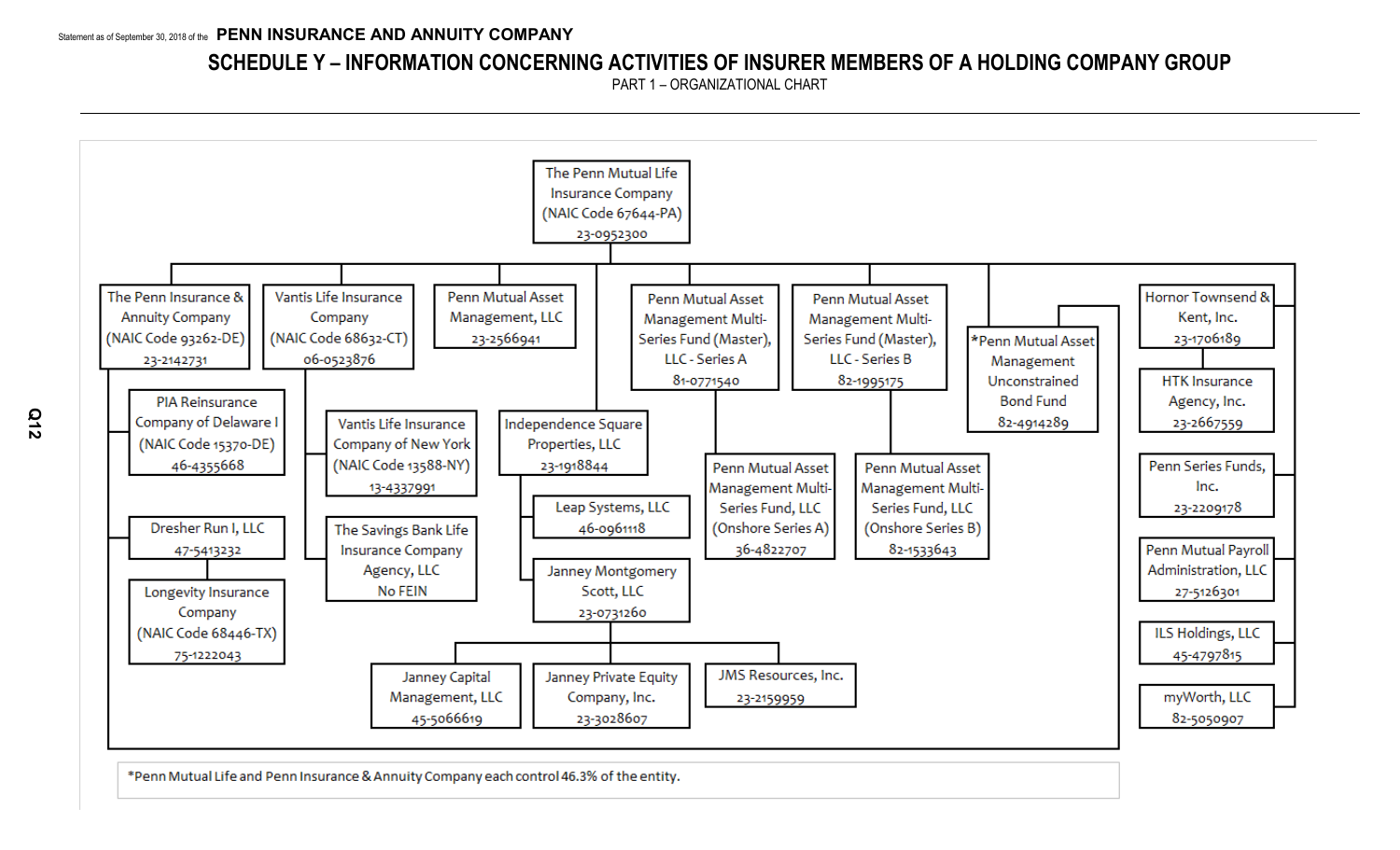#### **SCHEDULE Y**

PART 1A - DETAIL OF INSURANCE HOLDING COMPANY SYSTEM

|                     | Group<br>Code  | Group<br>Name                                                            | <b>NAIC</b><br>Compan<br>Code | ID<br>Number | Federal<br><b>RSSD</b> | <b>CIK</b> | Name of<br>Securities<br>Exchange<br>if Publicly<br>Traded<br>$(U.S.$ or<br>International) | Names of<br>Parent, Subsidiaries<br>or Affiliates                          | Location         | 10<br>Relationship<br>Domiciliary to Reporting<br>Entity | 11<br>Directly Controlled by<br>(Name of Entity/Person)                    | 12<br>Type of<br>Control<br>(Ownership<br>Board.<br>Management,<br>Attorney-in-Fact,<br>Influence, Other) | 13<br>lf Control is<br>Ownership<br>Provide<br>Percentage | <b>Ultimate Controlling</b><br>Entity(ies)/Person(s) | 15<br>Is an<br><b>SCA</b><br>Filing<br>Required?<br>(Y/N) |  |
|---------------------|----------------|--------------------------------------------------------------------------|-------------------------------|--------------|------------------------|------------|--------------------------------------------------------------------------------------------|----------------------------------------------------------------------------|------------------|----------------------------------------------------------|----------------------------------------------------------------------------|-----------------------------------------------------------------------------------------------------------|-----------------------------------------------------------|------------------------------------------------------|-----------------------------------------------------------|--|
|                     | <b>Members</b> |                                                                          |                               |              |                        |            |                                                                                            |                                                                            |                  |                                                          |                                                                            |                                                                                                           |                                                           |                                                      |                                                           |  |
|                     |                |                                                                          |                               |              |                        |            |                                                                                            |                                                                            |                  |                                                          |                                                                            |                                                                                                           |                                                           |                                                      |                                                           |  |
|                     | 850.           | The Penn Mutual Life<br><b>Insurance Company</b><br>The Penn Mutual Life | 67644.                        | 23-0952300.  |                        |            |                                                                                            | The Penn Mutual Life Insurance Company.                                    | PA.              | UDP.                                                     |                                                                            |                                                                                                           |                                                           |                                                      |                                                           |  |
|                     | 850.           | Insurance Company                                                        | 93262.                        | 23-2142731   |                        |            |                                                                                            | The Penn Insurance and Annuity Company                                     | IDE.             | RE.                                                      | The Penn Mutual Life Insurance Company.                                    | Ownership.                                                                                                |                                                           | .100.000 The Penn Mutual Life Insurance Company.     | Y                                                         |  |
|                     | 850.           | The Penn Mutual Life<br><b>Insurance Company</b>                         | 15370.                        | 46-4355668.  |                        |            |                                                                                            | PIA Reinsurance Company of Delaware I                                      | DE               | DS                                                       | The Penn Insurance and Annuity Company                                     | Ownership.                                                                                                |                                                           | .100.000 The Penn Mutual Life Insurance Company      | $Y_{\cdot\cdot\cdot}$                                     |  |
|                     | 850.           | The Penn Mutual Life<br>Insurance Company                                |                               | 23-1706189.  |                        |            |                                                                                            | Hornor Townsend & Kent. Inc                                                | PA               | NIA.                                                     | The Penn Mutual Life Insurance Company.                                    | Ownership.                                                                                                | .100.000                                                  | The Penn Mutual Life Insurance Company               |                                                           |  |
|                     | 850.           | The Penn Mutual Life<br>Insurance Company                                |                               | 23-2667559.  |                        |            |                                                                                            | HTK Insurance Agency, Inc                                                  | DE               | <b>IA</b>                                                | Hornor Townsend & Kent, Inc                                                | Ownership.                                                                                                |                                                           | .100.000 The Penn Mutual Life Insurance Company.     | $\mathbb{N}$ .                                            |  |
|                     | 850.           | The Penn Mutual Life<br>Insurance Company                                |                               | 23-1918844.  |                        |            |                                                                                            | Independence Square Properties, LLC                                        | <b>PA</b>        | <b>DS</b>                                                | The Penn Mutual Life Insurance Company.                                    | Ownership.                                                                                                | .95.350                                                   | The Penn Mutual Life Insurance Company               | .N                                                        |  |
|                     | 850.           | The Penn Mutual Life<br><b>Insurance Company</b>                         |                               | 23-2566941   |                        |            |                                                                                            | Penn Mutual Asset Management, LLC                                          | <b>PA</b>        | NIA.                                                     | The Penn Mutual Life Insurance Company.                                    | Ownership.                                                                                                | .100.000                                                  | The Penn Mutual Life Insurance Company               |                                                           |  |
| $\frac{5}{10}$ 850. |                | The Penn Mutual Life<br><b>Insurance Company</b>                         |                               | 23-2209178.  |                        |            |                                                                                            | Penn Series Fund. Inc                                                      | $PA$ <sub></sub> | NIA                                                      | The Penn Mutual Life Insurance Company.                                    | Ownership.                                                                                                |                                                           | .100.000 The Penn Mutual Life Insurance Company.     | .N.                                                       |  |
|                     | 0850           | The Penn Mutual Life<br><b>Insurance Company</b>                         |                               | 27-5126301.  |                        |            |                                                                                            | Penn Mutual Payroll Administration, LLC                                    | <b>PA</b>        | NIA                                                      | The Penn Mutual Life Insurance Company.                                    | Ownership.                                                                                                |                                                           | .100.000 The Penn Mutual Life Insurance Company.     | N                                                         |  |
|                     | 0850           | The Penn Mutual Life<br>Insurance Company                                |                               | 45-4797815.  |                        |            |                                                                                            | LS Holdings, LLC                                                           | <b>PA</b>        | NIA                                                      | The Penn Mutual Life Insurance Company                                     | Ownership.                                                                                                | .100.000                                                  | The Penn Mutual Life Insurance Company               |                                                           |  |
|                     | 0850           | The Penn Mutual Life<br><b>Insurance Company</b>                         |                               | 23-0731260.  |                        |            |                                                                                            | Janney Montgomery Scott, LLC PA                                            |                  | <b>DS</b>                                                | Independence Square Properties, LLC.                                       | Ownership.                                                                                                |                                                           | .100.000 The Penn Mutual Life Insurance Company.     | .N.                                                       |  |
|                     | 0850           | The Penn Mutual Life<br><b>Insurance Company</b>                         |                               | 46-0961118.  |                        |            |                                                                                            | eap Systems, LLC                                                           | PA               | DS.                                                      | Independence Square Properties, LLC.                                       | Ownership.                                                                                                |                                                           | .100.000 The Penn Mutual Life Insurance Company      | .N                                                        |  |
|                     | 0850           | The Penn Mutual Life<br>Insurance Company                                |                               | 45-5066619.  |                        |            |                                                                                            | Janney Capital Management, LLC PA                                          |                  | <b>DS</b>                                                | Janney Montgomery Scott, LLC                                               | Ownership.                                                                                                | .100.000                                                  | The Penn Mutual Life Insurance Company               | N                                                         |  |
|                     | 0850           | The Penn Mutual Life<br><b>Insurance Company</b>                         |                               | 23-2159959.  |                        |            |                                                                                            |                                                                            |                  | <b>DS</b>                                                | Janney Montgomery Scott, LLC                                               | Ownership.                                                                                                |                                                           | .100.000 The Penn Mutual Life Insurance Company.     | .N.                                                       |  |
|                     | 0850           | The Penn Mutual Life<br>Insurance Company                                |                               | 23-3028607.  |                        |            |                                                                                            | Janney Private Equity Company, Inc                                         | DE               | DS.                                                      | JMS Resources, Inc                                                         | Ownership.                                                                                                |                                                           | .100.000 The Penn Mutual Life Insurance Company      | .N                                                        |  |
|                     | 0850           | The Penn Mutual Life<br>Insurance Company                                |                               | 47-5413232.  |                        |            |                                                                                            | Dresher Run I. LLC                                                         | DE               | <b>DS</b>                                                | The Penn Insurance and Annuity Company                                     | Ownership.                                                                                                | .100.000                                                  | The Penn Mutual Life Insurance Company               | N                                                         |  |
|                     | 0850           | The Penn Mutual Life<br><b>Insurance Company</b>                         | 68446.                        | 75-1222043.  |                        |            |                                                                                            | ongevity Insurance Company                                                 | $\mathsf{TX}$    | <b>DS</b>                                                | Dresher Run I. LLC                                                         | Ownership.                                                                                                |                                                           | .100.000 The Penn Mutual Life Insurance Company.     | .N.                                                       |  |
|                     | 0850           | The Penn Mutual Life<br>Insurance Company                                |                               | 81-0771540.  |                        |            |                                                                                            | Penn Mutual Asset Management Multi-Series<br>Fund (Master), LLC - Series A | <b>PA</b>        | OTH                                                      | The Penn Mutual Life Insurance Company.                                    | Influence.                                                                                                |                                                           | The Penn Mutual Life Insurance Company               | N                                                         |  |
|                     |                | The Penn Mutual Life<br>0850   Insurance Company                         |                               | 36-4822707.  |                        |            |                                                                                            | Penn Mutual Asset Management Multi-Series<br>Fund LLC (onshore)            | IPA              | OTH                                                      | Penn Mutual Asset Management Multi-Series<br>Fund (Master), LLC - Series A | Influence.                                                                                                |                                                           | The Penn Mutual Life Insurance Company               |                                                           |  |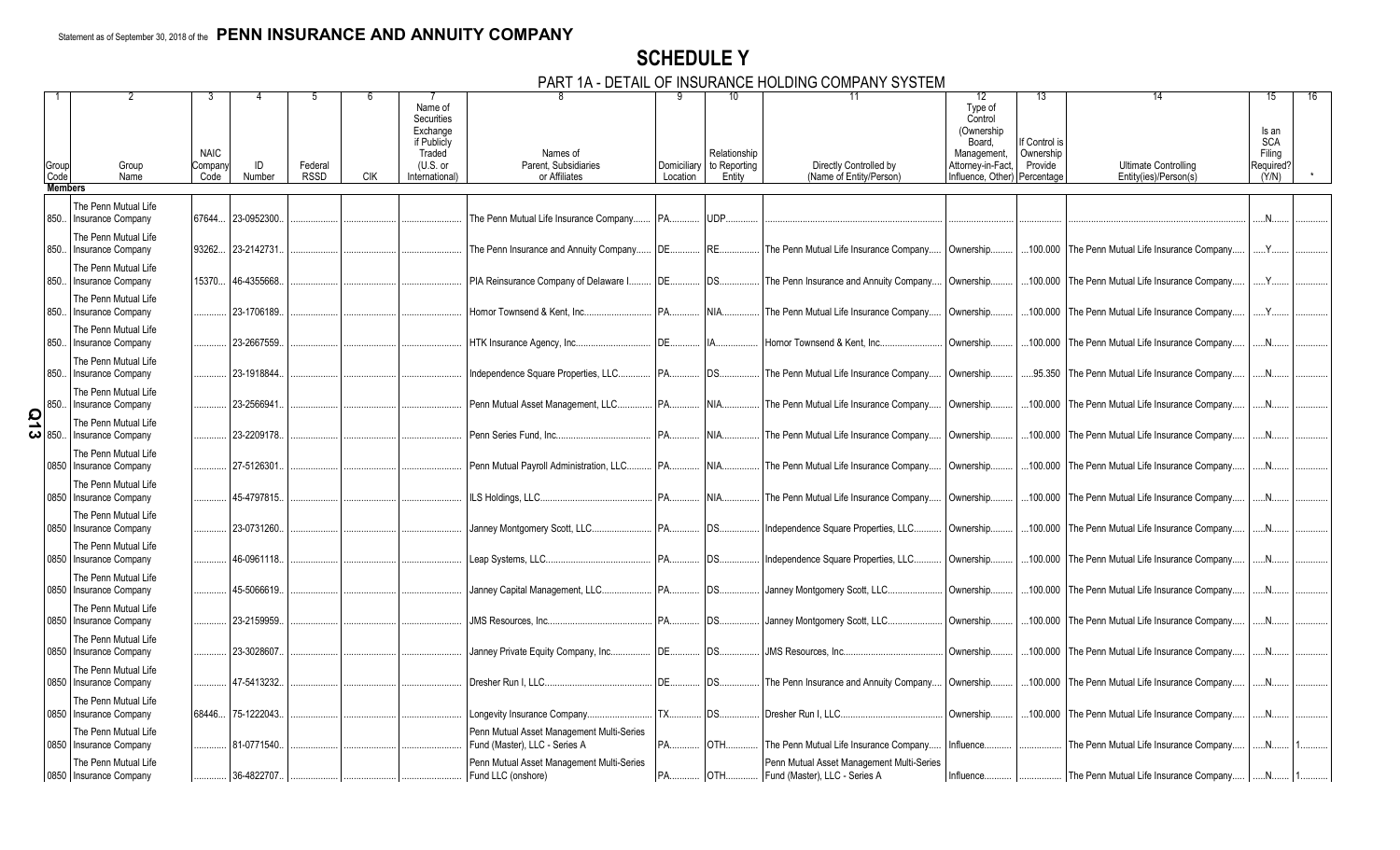#### **SCHEDULE Y**

PART 1A - DETAIL OF INSURANCE HOLDING COMPANY SYSTEM

|        |                          |             |             |             |            |                       |                                           |           |                          |                                           | 12                           | 13                         |                                                  | 15                   |  |
|--------|--------------------------|-------------|-------------|-------------|------------|-----------------------|-------------------------------------------|-----------|--------------------------|-------------------------------------------|------------------------------|----------------------------|--------------------------------------------------|----------------------|--|
|        |                          |             |             |             |            | Name of               |                                           |           |                          |                                           | Type of                      |                            |                                                  |                      |  |
|        |                          |             |             |             |            | Securities            |                                           |           |                          |                                           | Control                      |                            |                                                  |                      |  |
|        |                          |             |             |             |            | Exchange              |                                           |           |                          |                                           | (Ownership                   |                            |                                                  | Is an                |  |
|        |                          | <b>NAIC</b> |             |             |            | if Publicly<br>Traded | Names of                                  |           | Relationship             |                                           | Board.<br>Management         | If Control is<br>Ownership |                                                  | <b>SCA</b><br>Filing |  |
| Group  | Group                    | Compan      | ID          | Federal     |            | (U.S. or              | Parent, Subsidiaries                      |           | Domiciliary to Reporting | Directly Controlled by                    | Attorney-in-Fact,            | Provide                    | <b>Ultimate Controlling</b>                      | Required?            |  |
| Code   | Name                     | Code        | Number      | <b>RSSD</b> | <b>CIK</b> | International)        | or Affiliates                             | Location  | Entity                   | (Name of Entity/Person)                   | Influence, Other) Percentage |                            | Entity(ies)/Person(s)                            | (Y/N)                |  |
|        |                          |             |             |             |            |                       |                                           |           |                          |                                           |                              |                            |                                                  |                      |  |
|        | The Penn Mutual Life     |             |             |             |            |                       | Penn Mutual Asset Management Multi-Series |           |                          |                                           |                              |                            |                                                  |                      |  |
|        | 0850   Insurance Company |             | 82-1995175. |             |            |                       | Fund (Master), LLC - Series B             | PA.       | <b>OTH</b>               | The Penn Mutual Life Insurance Company    | Influence                    |                            | The Penn Mutual Life Insurance Company.          | N                    |  |
|        | The Penn Mutual Life     |             |             |             |            |                       | Penn Mutual Asset Management Multi-Series |           |                          | Penn Mutual Asset Management Multi-Series |                              |                            |                                                  |                      |  |
|        | 0850   Insurance Company |             | 82-1533643. |             |            |                       | Fund, LLC (onshore)                       |           | <b>OTH</b>               | Fund (Master), LLC - Series B             | Influence.                   |                            | The Penn Mutual Life Insurance Company           | N                    |  |
|        | The Penn Mutual Life     |             |             |             |            |                       | Penn Mutual Asset Management              |           |                          |                                           |                              |                            |                                                  |                      |  |
|        | 0850   Insurance Company |             | 82-4914289. |             |            |                       | <b>Unconstrained Bond Fund</b>            |           | <b>OTH</b>               | The Penn Mutual Life Insurance Company    | Influence.                   |                            | The Penn Mutual Life Insurance Company           | $N_{\cdots}$         |  |
|        |                          |             |             |             |            |                       |                                           |           |                          |                                           |                              |                            |                                                  |                      |  |
|        | The Penn Mutual Life     |             |             |             |            |                       | Penn Mutual Asset Management              |           |                          |                                           |                              |                            |                                                  |                      |  |
|        | 0850   Insurance Company |             | 82-4914289. |             |            |                       | Unconstrained Bond Fund                   |           | $OTH$                    | The Penn Insurance & Annuity Company      | Influence                    |                            | The Penn Mutual Life Insurance Company           | .N                   |  |
|        | The Penn Mutual Life     |             |             |             |            |                       |                                           |           |                          |                                           |                              |                            |                                                  |                      |  |
|        | 0850   Insurance Company | 68632.      | 06-0523876. |             |            |                       | Vantis Life Insurance Company             |           |                          | The Penn Mutual Life Insurance Company    | Ownership                    |                            | .100.000 The Penn Mutual Life Insurance Company. | $\checkmark$         |  |
|        | The Penn Mutual Life     |             |             |             |            |                       |                                           |           |                          |                                           |                              |                            |                                                  |                      |  |
|        | 0850   Insurance Company | 13588.      | 13-4337991  |             |            |                       | Vantis Life Insurance Company of New York |           |                          | Vantis Life Insurance Company.            | Ownership                    |                            | 100.000 The Penn Mutual Life Insurance Company.  | $N_{\cdot}$          |  |
|        |                          |             |             |             |            |                       |                                           |           |                          |                                           |                              |                            |                                                  |                      |  |
|        | The Penn Mutual Life     |             |             |             |            |                       | The Savings Bank Life Insurance Company   |           |                          |                                           |                              |                            |                                                  |                      |  |
| 0850   | Insurance Company        |             |             |             |            |                       | Agency, LLC                               | <b>CT</b> | NIA                      | Vantis Life Insurance Company             | Ownership                    |                            | .100.000 The Penn Mutual Life Insurance Company  |                      |  |
| O      | The Penn Mutual Life     |             |             |             |            |                       |                                           |           |                          |                                           |                              |                            |                                                  |                      |  |
|        | 0850 Insurance Company   |             | 82-5050907  |             |            |                       | myWorth, LLC.                             |           |                          | The Penn Mutual Life Insurance Company    | Ownership                    |                            | 100.000 The Penn Mutual Life Insurance Company.  |                      |  |
|        |                          |             |             |             |            |                       |                                           |           |                          |                                           |                              |                            |                                                  |                      |  |
| Asteri | Explanation              |             |             |             |            |                       |                                           |           |                          |                                           |                              |                            |                                                  |                      |  |

1 Entity over which The Penn Mutual Life Insurance Company has significant influence, but no ownership.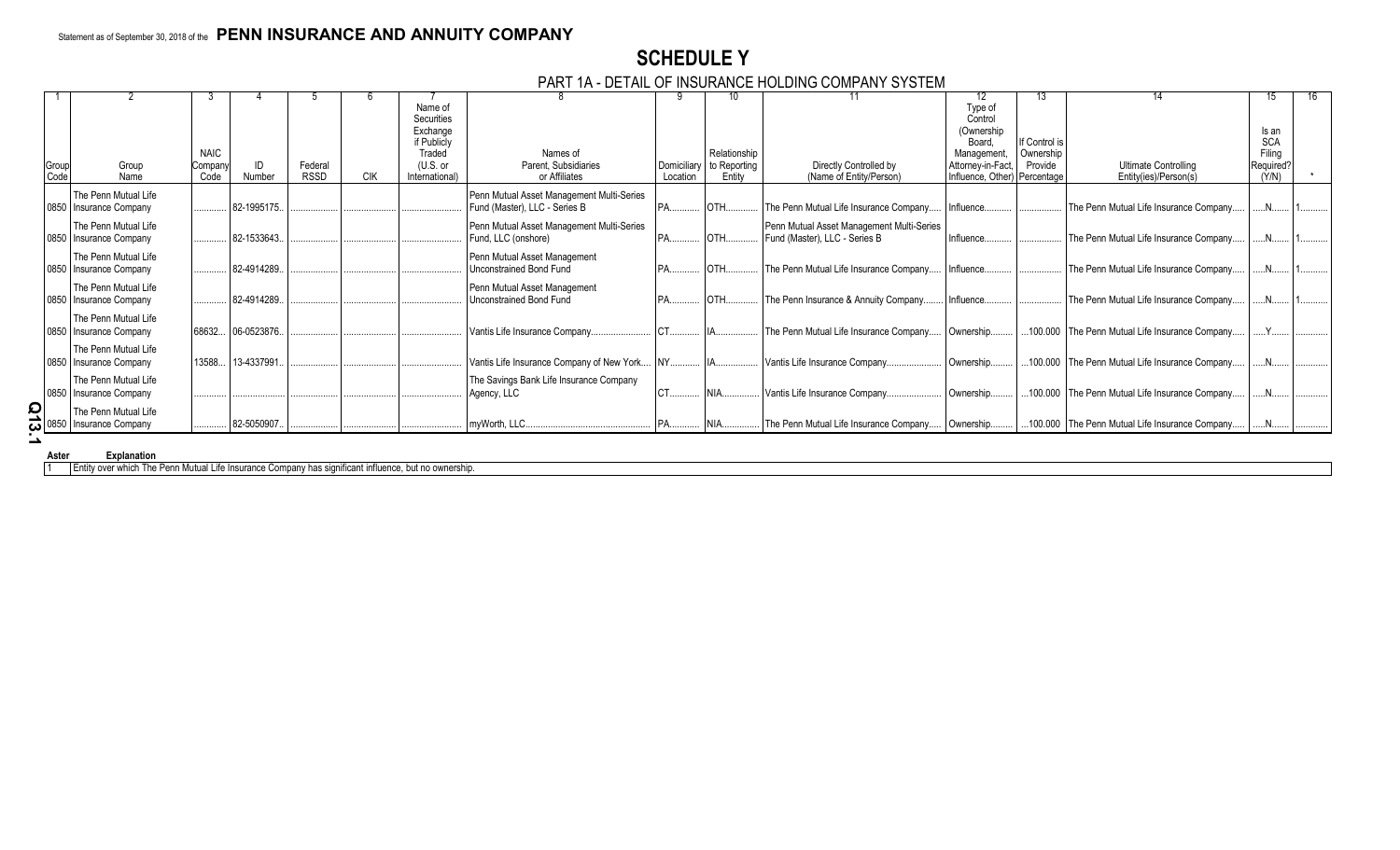#### Statement as of September 30, 2018 of the **PENN INSURANCE AND ANNUITY COMPANY SUPPLEMENTAL EXHIBITS AND SCHEDULES INTERROGATORIES**

The following supplemental reports are required to be filed as part of your statement filing. However, in the event that your company does not transact the type of business for which the special report must be filed, your response of NO to the specific interrogatory will be accepted in lieu of filing a "NONE" report and a bar code will be printed below. If the supplement is required of your company but is not being filed for whatever reason, enter SEE EXPLANATION and provide an explanation following the interrogatory questions.

|    |                                                                                                                                                                                                                    | Response       |
|----|--------------------------------------------------------------------------------------------------------------------------------------------------------------------------------------------------------------------|----------------|
|    | Will the Trusteed Surplus Statement be filed with the state of domicile and the NAIC with this statement?                                                                                                          | N <sub>O</sub> |
| 2. | Will the Medicare Part D Coverage Supplement be filed with the state of domicile and the NAIC with this statement?                                                                                                 | NO             |
| 3. | Will the Reasonableness of Assumptions Certification required by Actuarial Guideline XXXV be filed with the state of domicile and electronically<br>with the NAIC?                                                 | NO.            |
| 4. | Will the Reasonableness and Consistency of Assumptions Certification required by Actuarial Guideline XXXV be filed with the state of domicile<br>and electronically with the NAIC?                                 | NO             |
| 5. | Will the Reasonableness of Assumptions Certification for Implied Guaranteed Rate Method required by Actuarial Guideline XXXVI be filed with<br>the state of domicile and electronically with the NAIC?             | NO.            |
| 6. | Will the Reasonableness and Consistency of Assumptions Certification required by Actuarial Guideline XXXVI (Updated Average Market Value)<br>be filed with the state of domicile and electronically with the NAIC? | YES.           |
|    | Will the Reasonableness and Consistency of Assumptions Certification required by Actuarial Guideline XXXVI (Updated Market Value) be filed<br>with the state of domicile and electronically with the NAIC?         | N <sub>O</sub> |

#### **Explanations:**

- 1. The data for this supplement is not required to be filed.
- 2. The data for this supplement is not required to be filed.
- 3. The data for this supplement is not required to be filed.
- 4. The data for this supplement is not required to be filed.
- 5. The data for this supplement is not required to be filed.
- 6.

7. The data for this supplement is not required to be filed.

#### **Bar Code:**

## \*93262201849000003\* \*93262201844700003\* \* The first and the first transport in the first transportance of the first transportance of the first transpor \*93262201844500003\* \*93262201844900003\* \* The first and had fire had the Kinding and the Kinding fine fire fire fine fine the fire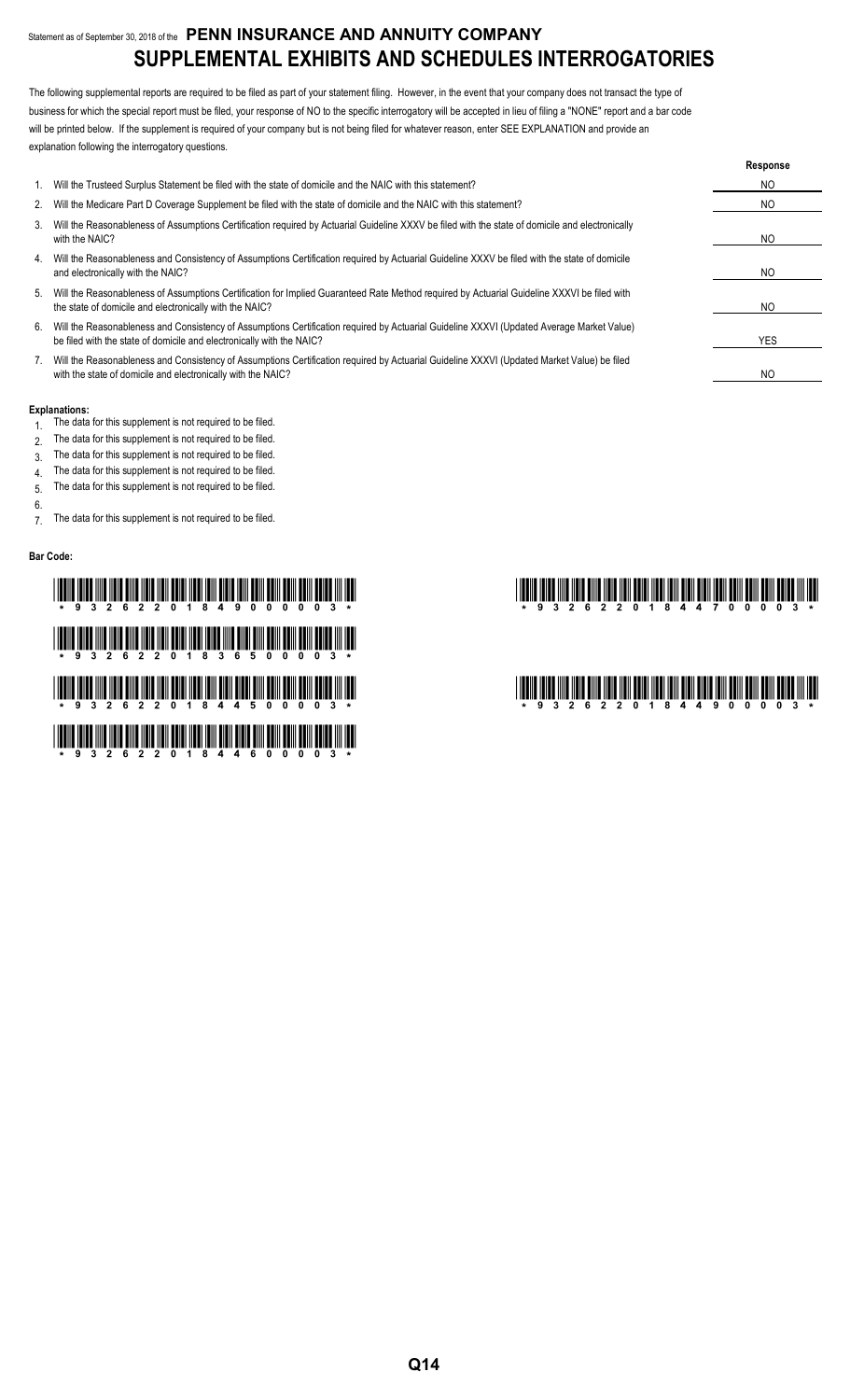#### Statement as of September 30, 2018 of the **PENN INSURANCE AND ANNUITY COMPANY Overflow Page for Write-Ins**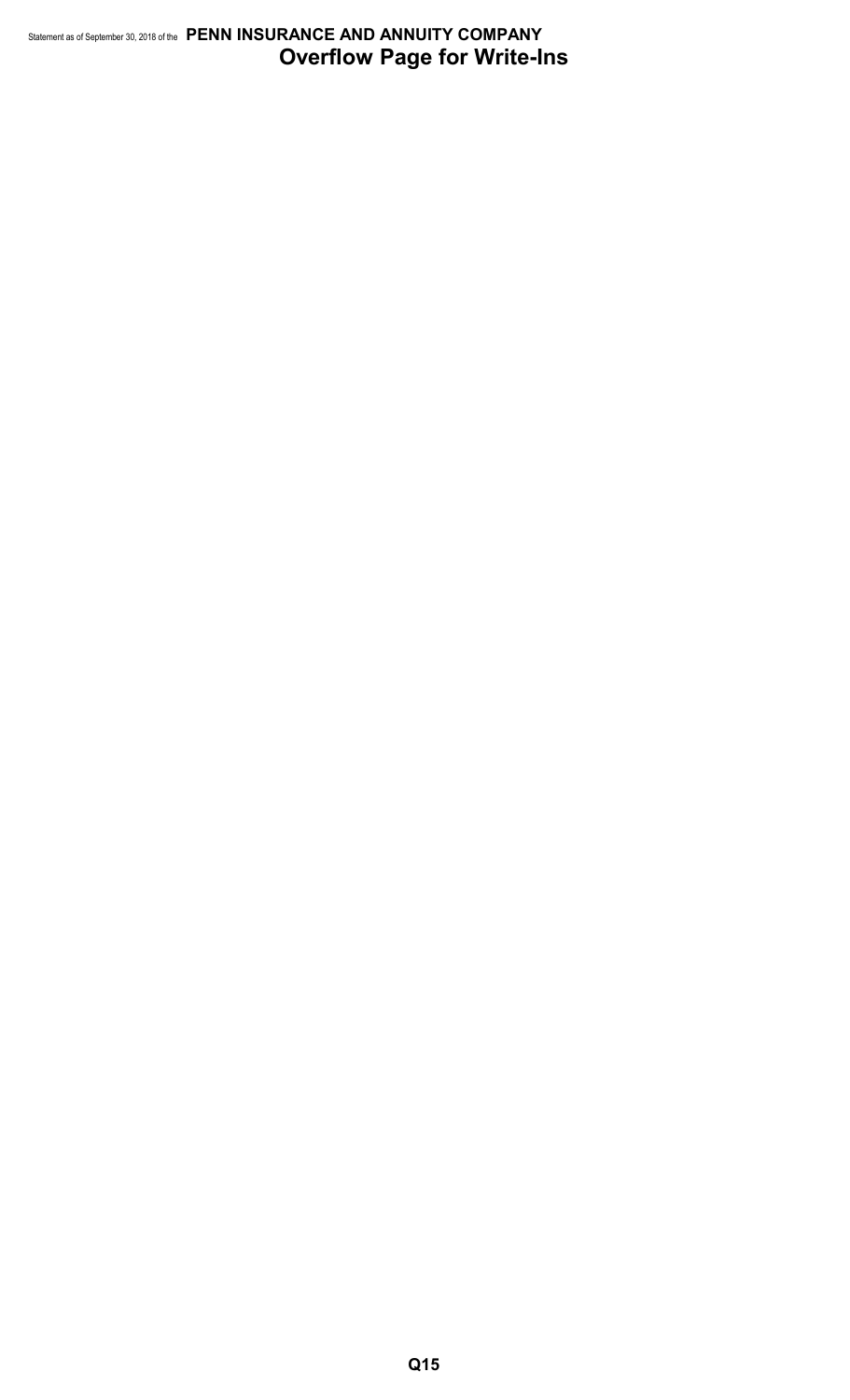#### Statement as of September 30, 2018 of the PENN INSURANCE AND ANNUITY COMPANY **SCHEDULE A - VERIFICATION**

**Real Estate** 

|    |                      |              | Prior Year Ended |
|----|----------------------|--------------|------------------|
|    |                      | Year to Date | December 31      |
|    |                      |              |                  |
|    | 2. Cost of acquired: |              |                  |
|    |                      |              |                  |
|    |                      |              |                  |
|    |                      |              |                  |
|    |                      |              |                  |
| 5. |                      |              |                  |
| 6. |                      |              |                  |
|    |                      |              |                  |
| 8. |                      |              |                  |
| 9. |                      |              |                  |
|    |                      |              |                  |
|    |                      |              |                  |

## **SCHEDULE B - VERIFICATION**

Mortgage Loans

|     |                   |              | Prior Year Ended |
|-----|-------------------|--------------|------------------|
|     |                   | Year to Date | December 31      |
|     |                   |              |                  |
| 2.  | Cost of acquired: |              |                  |
|     |                   |              |                  |
|     |                   |              |                  |
| 3.  |                   |              |                  |
|     |                   |              |                  |
| 5.  |                   |              |                  |
| 6.  |                   |              |                  |
|     |                   |              |                  |
| 8.  |                   |              |                  |
| 9.  |                   |              |                  |
| 10. |                   |              |                  |
| 11. |                   |              |                  |
| 12. |                   |              |                  |
| 13. |                   |              |                  |
| 14. |                   |              |                  |
| 15. |                   |              |                  |

### **SCHEDULE BA - VERIFICATION**

Other Long-Term Invested Assets

|     |                   |              | Prior Year Ended |
|-----|-------------------|--------------|------------------|
|     |                   | Year to Date | December 31      |
|     |                   | 205.323.654  | .167.634.110     |
| 2.  | Cost of acquired: |              |                  |
|     |                   |              |                  |
|     |                   |              |                  |
| 3.  |                   |              |                  |
| 4.  |                   |              |                  |
| 5.  |                   |              |                  |
| 6.  |                   |              |                  |
|     |                   |              |                  |
| 8.  |                   |              |                  |
| 9.  |                   |              |                  |
| 10. |                   |              | .1.327.272       |
| 11. |                   |              |                  |
| 12. |                   |              |                  |
| 13. |                   |              |                  |

### **SCHEDULE D - VERIFICATION**

**Bonds and Stocks** 

|     |               | Prior Year Ended |
|-----|---------------|------------------|
|     | Year to Date  | December 31      |
|     |               |                  |
| 2.  | 1,136.892,707 |                  |
| 3.  | 11.331.231    |                  |
| 4.  |               |                  |
| 5.  |               |                  |
| 6.  |               |                  |
| 7.  |               |                  |
| 8.  |               |                  |
| 9.  |               |                  |
| 10. |               |                  |
| 11. |               | 3.413.573.922    |
| 12. |               |                  |
|     |               |                  |

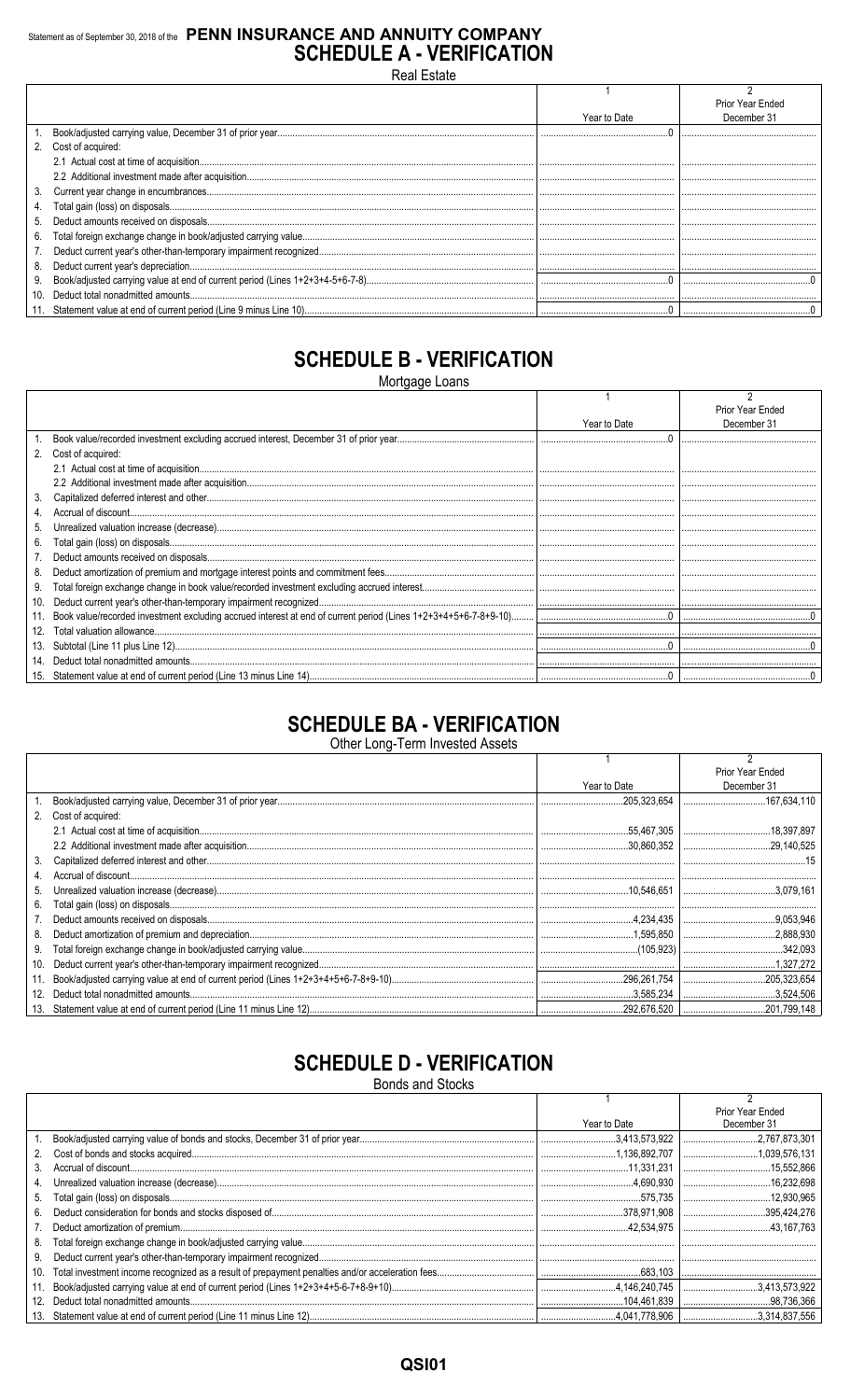#### **SCHEDULE D - PART 1B**

Showing the Acquisitions, Dispositions and Non-Trading Activity

During the Current Quarter for all Bonds and Preferred Stock by NAIC Designation

|              |                                     | $\overline{1}$                            | 2                        | $\mathbf{3}$                  | $\Delta$                       | $\overline{5}$                                                                         | 6                                             | $\overline{7}$                                | 8                                                  |
|--------------|-------------------------------------|-------------------------------------------|--------------------------|-------------------------------|--------------------------------|----------------------------------------------------------------------------------------|-----------------------------------------------|-----------------------------------------------|----------------------------------------------------|
|              |                                     | Book/Adjusted Carrying<br>Value Beginning | Acquisitions<br>During   | <b>Dispositions</b><br>During | Non-Trading Activity<br>During | <b>Book/Adjusted Carrying</b><br>Value End of                                          | <b>Book/Adjusted Carrying</b><br>Value End of | <b>Book/Adjusted Carrying</b><br>Value End of | <b>Book/Adjusted Carrying</b><br>Value December 31 |
|              | <b>NAIC Designation</b>             | of Current Quarter                        | <b>Current Quarter</b>   | <b>Current Quarter</b>        | <b>Current Quarter</b>         | <b>First Quarter</b>                                                                   | Second Quarter                                | <b>Third Quarter</b>                          | Prior Year                                         |
|              | <b>BONDS</b>                        |                                           |                          |                               |                                |                                                                                        |                                               |                                               |                                                    |
|              | 1. NAIC 1 (a)                       | 2,319,664,452                             | 395,861,902              | 79,119,332                    | (11,478,263)<br>.              | 2,377,433,962                                                                          | 2,319,664,452                                 | 2,624,928,759                                 | 2,159,510,100                                      |
|              |                                     | .1.082.854.313                            | 94,967,682               |                               | 4,157,687<br>.                 | 1,026,397,616                                                                          | 1,082,854,313                                 |                                               | 948,101,186                                        |
|              |                                     | 102,270,581                               | 17,852,819               | 806.341                       | (2,950,413)                    | 96.148.336                                                                             | 102,270,581                                   | 116,366,646                                   | 85,126,237                                         |
|              |                                     | 27,425,320                                | 338,800                  | 18,000                        |                                | 28,414,705<br>.                                                                        | 27,425,320                                    | 27.764.590                                    | 31,754,373                                         |
|              |                                     | 6,973,103                                 |                          |                               | (1,858)                        | 6,974,456                                                                              | $\dots 6.973.103$                             | 6,971,245                                     | 6,976,269                                          |
|              | 6. NAIC 6 (a)                       | 2.144.365                                 |                          |                               |                                |                                                                                        |                                               | 2.144.365                                     | 2,147,880                                          |
| <b>QSI02</b> |                                     | .3,541,332,134<br>.                       | 509,021,203              | 98,560,820                    | .                              | $\ldots$ (10,254,377) $\ldots$ 3,537,516,906                                           | $\ldots$ 3,541,332,134                        | 3,941,538,140                                 | 3,233,616,045                                      |
|              | PREFERRED STOCK                     |                                           |                          |                               |                                |                                                                                        |                                               |                                               |                                                    |
|              |                                     | 7,267,460                                 |                          |                               |                                | .4,767,460                                                                             | 7,267,460                                     | , 7, 267, 460                                 | 2,515,000                                          |
|              |                                     | 23,203,187                                |                          |                               |                                | 23,203,187                                                                             | 23,203,187                                    | 23,203,187                                    | 20,644,187                                         |
|              |                                     | 5,083,600                                 | 0.5,000,000              |                               |                                | 5,083,600                                                                              | 5,083,600                                     | 10,083,600                                    | 5,083,600                                          |
|              |                                     | 2,400,000                                 |                          |                               |                                | .2,400,000                                                                             | 0.2,400,000                                   | 0.2,400,000                                   | .2,400,000                                         |
|              | 12. NAIC 5                          |                                           |                          |                               |                                |                                                                                        |                                               |                                               |                                                    |
|              |                                     |                                           |                          |                               |                                |                                                                                        |                                               |                                               |                                                    |
|              | 14. Total Preferred Stock           | 37,954,247                                | 5,000,000                | $\Omega$                      | $\Omega$                       | 35,454,247                                                                             | 37,954,247                                    | 42,954,247                                    | 30,642,787                                         |
|              | 15. Total Bonds and Preferred Stock | $\ldots$ 3,579,286,381                    | $\dots$ 514,021,203<br>. | 98,560,820                    |                                | (10,254,377) $\vert$ 3,572,971,153 $\vert$ 3,579,286,381 $\vert$ 3,984,492,387 $\vert$ |                                               |                                               | $\ldots$ 3,264,258,832                             |

(a) Book/Adjusted Carrying Value column for the end of the current reporting period includes the following amount of short-term and cash equivalent bonds by NAIC designation:

NAIC 1 \$...........0; NAIC 2 \$..........0; NAIC 3 \$...........0; NAIC 4 \$..........0; NAIC 5 \$..........0; NAIC 6 \$..........0.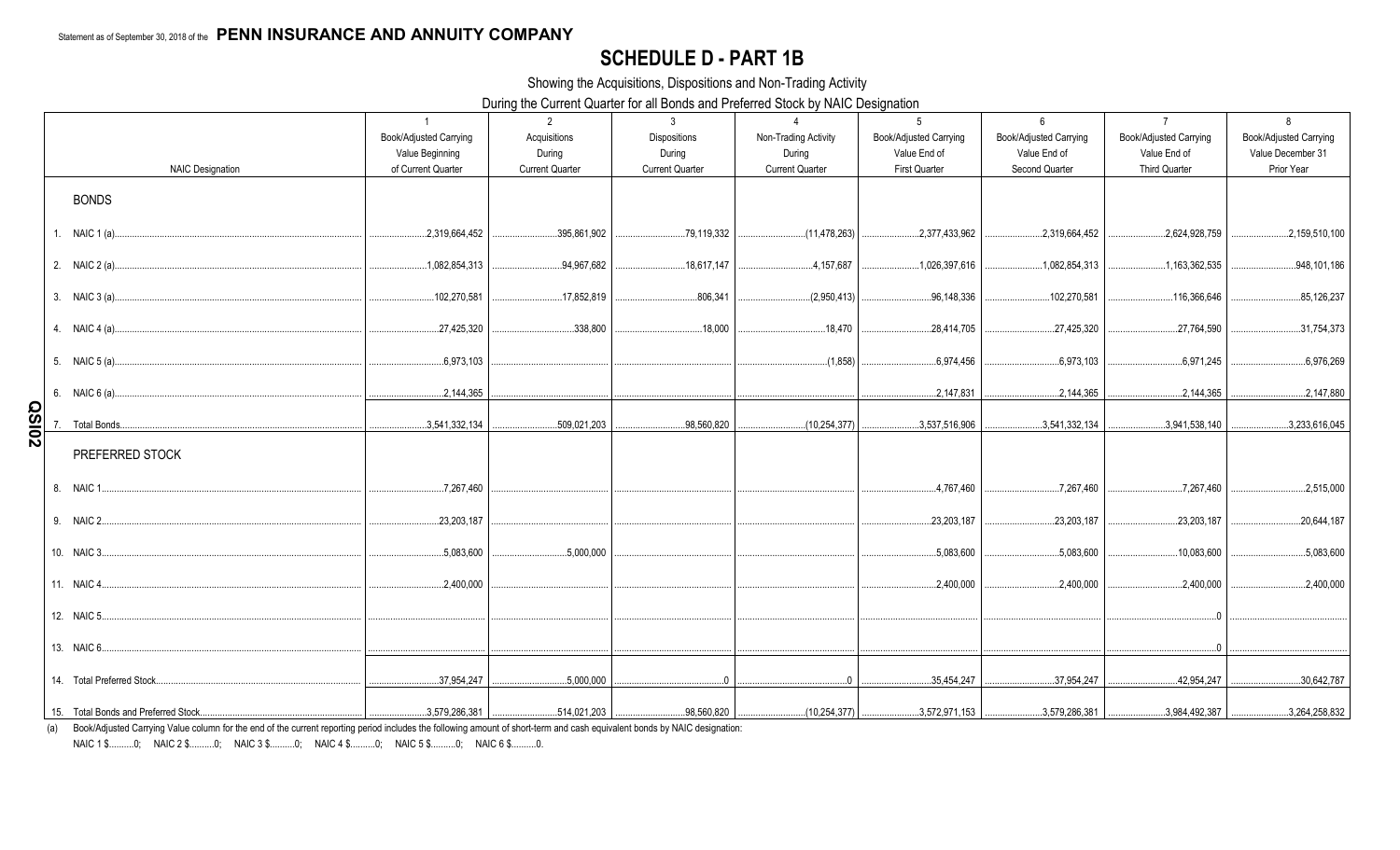#### Statement as of September 30, 2018 of the PENN INSURANCE AND ANNUITY COMPANY **SCHEDULE DA - PART 1**

Short-Term Investments

| <u> UITUL I UITILIITUU UU IITU</u> |                |            |        |                    |                           |  |  |  |  |  |  |  |  |  |
|------------------------------------|----------------|------------|--------|--------------------|---------------------------|--|--|--|--|--|--|--|--|--|
|                                    |                |            |        |                    |                           |  |  |  |  |  |  |  |  |  |
|                                    | Book/Adjusted  |            | Actual | Interest Collected | Paid for Accrued Interest |  |  |  |  |  |  |  |  |  |
|                                    | Carrying Value | Par Value  | Cost   | Year To Date       | Year To Date              |  |  |  |  |  |  |  |  |  |
|                                    |                | <b>VVV</b> |        |                    |                           |  |  |  |  |  |  |  |  |  |
|                                    |                |            |        |                    |                           |  |  |  |  |  |  |  |  |  |

## **SCHEDULE DA - VERIFICATION**

#### Short-Term Investments

|     |              | Prior Year Ended |
|-----|--------------|------------------|
|     | Year To Date | December 31      |
| 1.  |              |                  |
| 2.  |              |                  |
| 3.  |              |                  |
|     |              |                  |
| 5.  |              |                  |
| 6.  |              |                  |
| 7.  |              |                  |
| 8.  |              |                  |
| 9.  |              |                  |
| 10. |              |                  |
|     |              |                  |
|     |              |                  |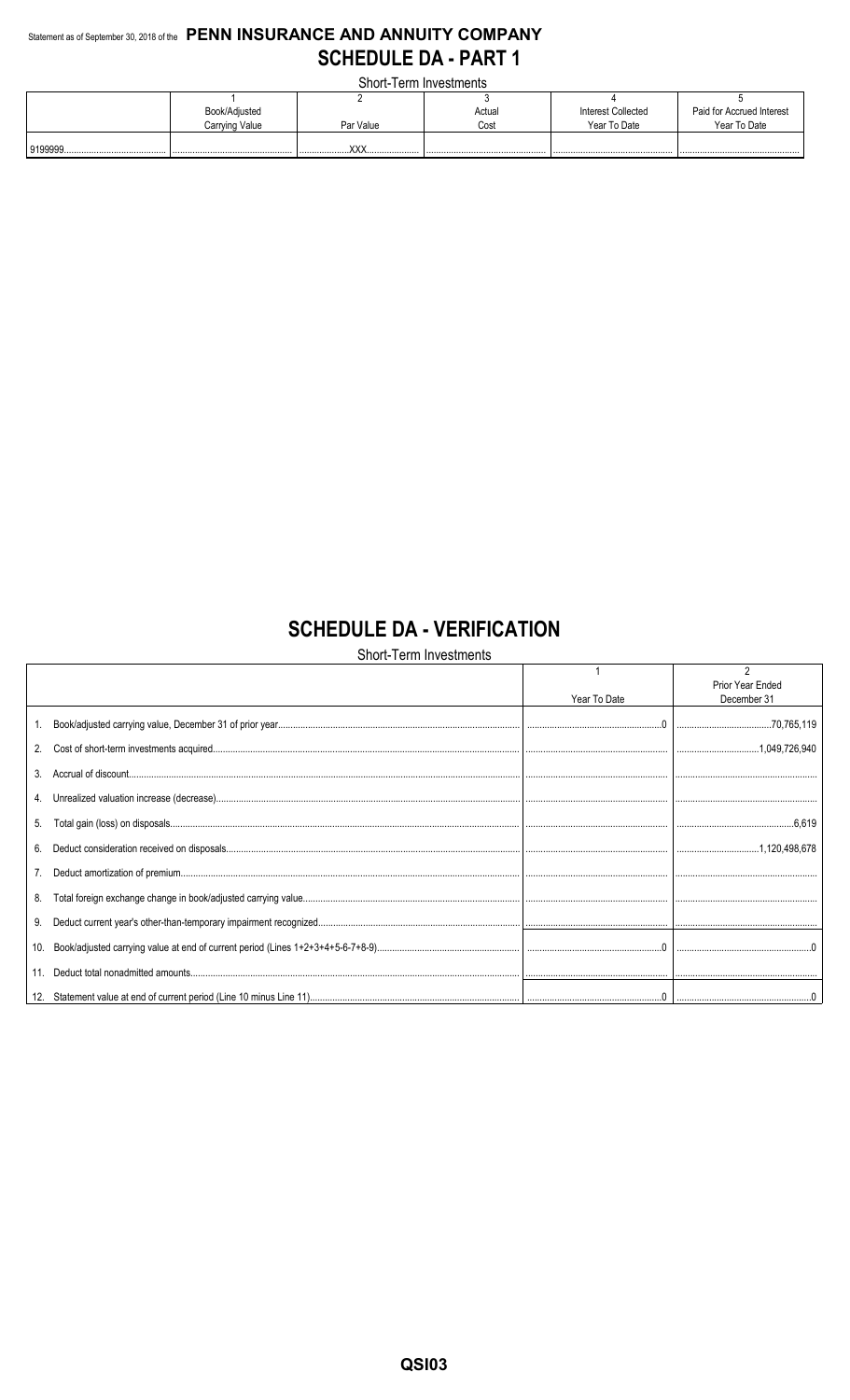#### Statement as of September 30, 2018 of the **PENN INSURANCE AND ANNUITY COMPANY SCHEDULE DB - PART A - VERIFICATION**

Options, Caps, Floors, Collars, Swaps and Forwards

|    |                                                                                                                                                                                                                                                                                                                                                                                                   | 96.710.818    |
|----|---------------------------------------------------------------------------------------------------------------------------------------------------------------------------------------------------------------------------------------------------------------------------------------------------------------------------------------------------------------------------------------------------|---------------|
|    |                                                                                                                                                                                                                                                                                                                                                                                                   | 79.087.481    |
| 3. |                                                                                                                                                                                                                                                                                                                                                                                                   | (7, 815, 219) |
|    |                                                                                                                                                                                                                                                                                                                                                                                                   | 12,434,938    |
|    |                                                                                                                                                                                                                                                                                                                                                                                                   | 157,280,420   |
| 6  |                                                                                                                                                                                                                                                                                                                                                                                                   |               |
|    |                                                                                                                                                                                                                                                                                                                                                                                                   | 84.058.876    |
| 8. |                                                                                                                                                                                                                                                                                                                                                                                                   |               |
| 9. |                                                                                                                                                                                                                                                                                                                                                                                                   | 107,196,474   |
| 10 | $\textbf{Deduct nonadmitted assets} \textit{} \textit{} \textit{} \textit{} \textit{} \textit{} \textit{} \textit{} \textit{} \textit{} \textit{} \textit{} \textit{} \textit{} \textit{} \textit{} \textit{} \textit{} \textit{} \textit{} \textit{} \textit{} \textit{} \textit{} \textit{} \textit{} \textit{} \textit{} \textit{} \textit{} \textit{} \textit{} \textit{} \textit{} \textit{$ |               |
|    |                                                                                                                                                                                                                                                                                                                                                                                                   | 107.196.474   |

## **SCHEDULE DB - PART B - VERIFICATION**

Futures Contracts

| 1. |           |                                                                         |                |   |   |
|----|-----------|-------------------------------------------------------------------------|----------------|---|---|
| 2. |           |                                                                         |                |   |   |
|    | 3.1 Add:  |                                                                         |                |   |   |
|    |           | Change in variation margin on open contracts - Highly Effective Hedges: |                |   |   |
|    |           |                                                                         |                |   |   |
|    |           |                                                                         | 0              |   |   |
|    |           | Change in variation margin on open contracts - All Other:               |                |   |   |
|    |           |                                                                         |                |   |   |
|    |           |                                                                         | 0              | 0 |   |
|    | 3.2 Add:  |                                                                         |                |   |   |
|    |           | Change in adjustment to basis of hedged item:                           |                |   |   |
|    | 3.21      |                                                                         |                |   |   |
|    |           |                                                                         | 0              |   |   |
|    |           | Change in amount recognized:                                            |                |   |   |
|    |           |                                                                         |                |   |   |
|    |           |                                                                         | $\overline{0}$ | 0 |   |
|    |           |                                                                         |                |   | 0 |
|    |           |                                                                         |                |   |   |
|    | 4.2 Less: |                                                                         |                |   |   |
|    |           |                                                                         |                |   |   |
|    |           |                                                                         |                |   |   |
|    |           |                                                                         |                |   | 0 |
| 5. |           | Dispositions gains (losses) on contracts terminated in prior year:      |                |   |   |
|    | 5.1       |                                                                         |                |   |   |
|    | 5.2       |                                                                         |                |   |   |
| 6. |           |                                                                         |                |   | 0 |
| 7. |           |                                                                         |                |   |   |
| 8. |           |                                                                         |                |   | 0 |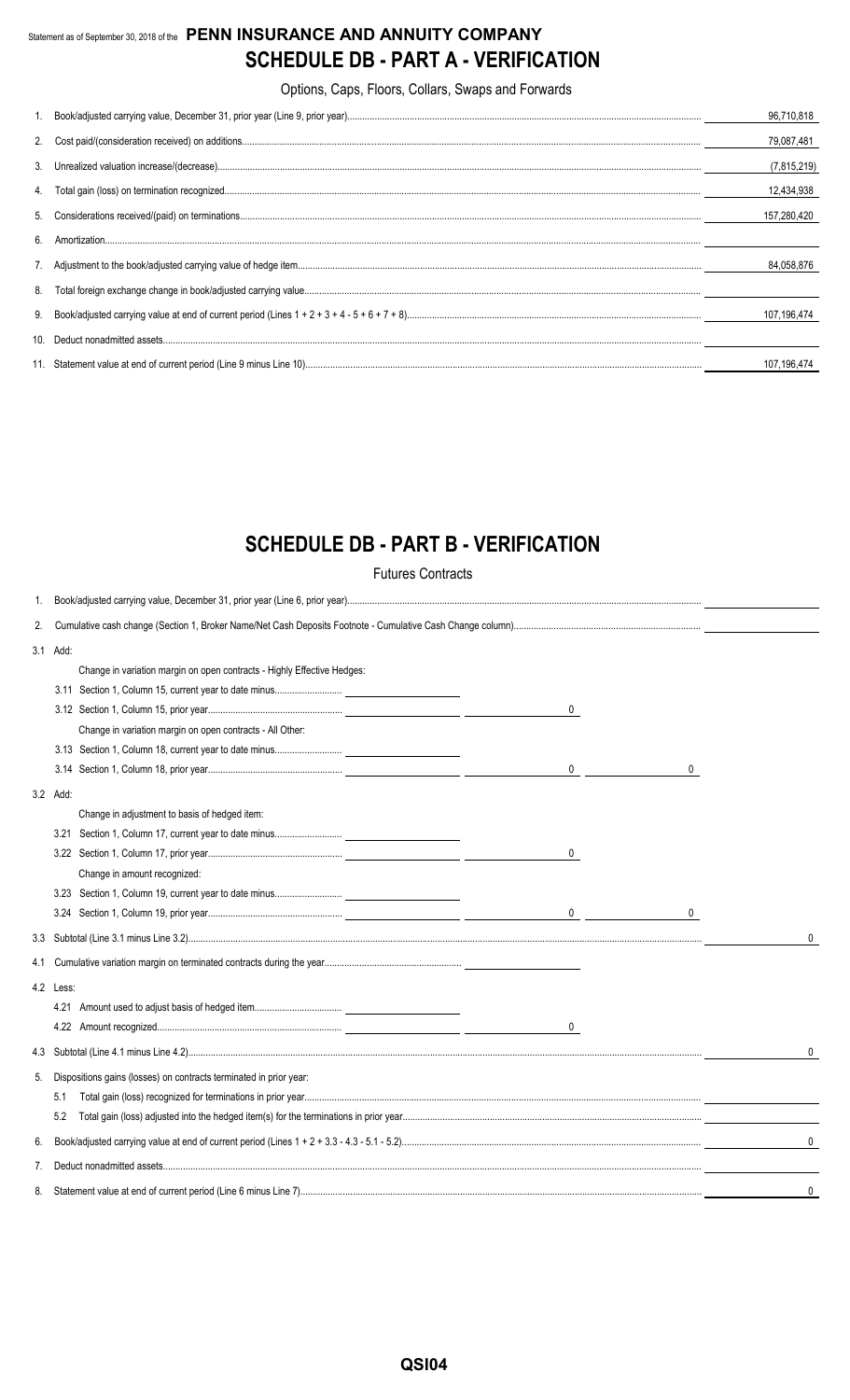### **SCHEDULE DB - PART C - SECTION 1**

Replication (Synthetic Asset) Transactions Open as of Current Statement Date

|        |             | Replication (Synthetic) Asset Transactions |          | . .            |            | Components of the Replication (Synthetic Asset) Transactions |          |                               |                       |                         |              |             |             |                              |            |
|--------|-------------|--------------------------------------------|----------|----------------|------------|--------------------------------------------------------------|----------|-------------------------------|-----------------------|-------------------------|--------------|-------------|-------------|------------------------------|------------|
|        |             |                                            |          |                |            |                                                              |          | Derivative Instrument(s) Open |                       | Cash Instrument(s) Held |              |             |             |                              |            |
|        |             |                                            |          |                |            |                                                              |          |                               |                       |                         |              |             |             |                              |            |
|        |             |                                            |          |                |            |                                                              |          |                               |                       |                         |              |             |             |                              |            |
|        |             | <b>NAIC</b>                                |          |                |            |                                                              |          |                               |                       |                         |              |             | <b>NAIC</b> |                              |            |
|        |             | <b>Designation</b>                         |          |                |            |                                                              |          |                               |                       |                         |              |             | Designation |                              |            |
|        |             | or Other                                   | Notional | Book/Adjusted  |            | Effectiv                                                     | Maturity |                               | Book/Adjusted         |                         |              |             | or Other    | Book/Adjusted                |            |
| Number | Description | Description                                | Amount   | Carrying Value | Fair Value | Date                                                         | Date     | Description                   | <b>Carrying Value</b> | Fair Value              | <b>CUSIP</b> | Description |             | Description   Carrying Value | Fair Value |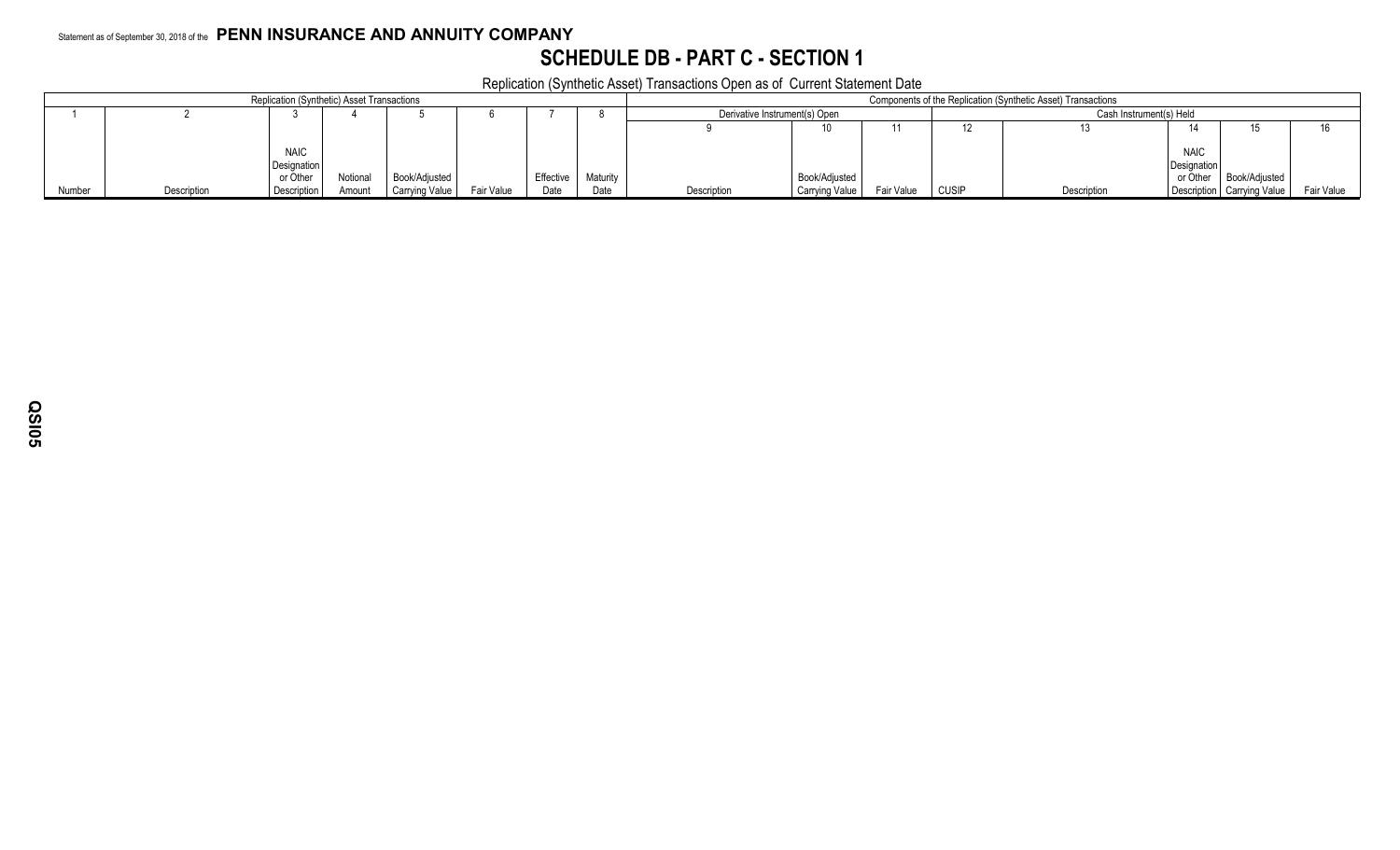### **SCHEDULE DB - PART C - SECTION 2**

Reconciliation (Synthetic Asset) Transactions Open

|                                                                                     |                     | <b>First Quarter</b>                                                                 |                     | Second Quarter                                                                       |                     | <b>Third Quarter</b>                                                                 |                     | Fourth Quarter                                                                       |                     | Year-To-Date                                                                         |
|-------------------------------------------------------------------------------------|---------------------|--------------------------------------------------------------------------------------|---------------------|--------------------------------------------------------------------------------------|---------------------|--------------------------------------------------------------------------------------|---------------------|--------------------------------------------------------------------------------------|---------------------|--------------------------------------------------------------------------------------|
|                                                                                     |                     |                                                                                      |                     |                                                                                      |                     |                                                                                      |                     |                                                                                      |                     | 10                                                                                   |
|                                                                                     | Number of Positions | <b>Total Replication (Synthetic</b><br>Asset) Transactions<br><b>Statement Value</b> | Number of Positions | <b>Total Replication (Synthetic</b><br>Asset) Transactions<br><b>Statement Value</b> | Number of Positions | <b>Total Replication (Synthetic</b><br>Asset) Transactions<br><b>Statement Value</b> | Number of Positions | <b>Total Replication (Synthetic</b><br>Asset) Transactions<br><b>Statement Value</b> | Number of Positions | <b>Total Replication (Synthetic</b><br>Asset) Transactions<br><b>Statement Value</b> |
| Beginning Inventory.                                                                |                     |                                                                                      |                     |                                                                                      |                     |                                                                                      |                     |                                                                                      |                     |                                                                                      |
| 2. Add: Opened or acquired transactions.                                            |                     |                                                                                      |                     |                                                                                      |                     |                                                                                      |                     |                                                                                      |                     |                                                                                      |
| 3. Add: Increases in replication (synthetic asset)<br>transactions statement value. | XXX.                |                                                                                      | XXX.                |                                                                                      | XXX.                |                                                                                      | <b>XXX</b>          |                                                                                      | <b>XXX</b>          |                                                                                      |
| Less: Closed or disposed of transactions.                                           |                     |                                                                                      |                     |                                                                                      |                     |                                                                                      |                     |                                                                                      |                     |                                                                                      |
| Less: Positions disposed of for<br>failing effectiveness criteria.                  |                     |                                                                                      |                     |                                                                                      |                     |                                                                                      |                     |                                                                                      |                     |                                                                                      |
| Less: Decreases in replication (synthetic<br>asset) transactions statement value.   | .XXX.               |                                                                                      | <b>XXX</b>          |                                                                                      | XXX.                |                                                                                      | XXX.                |                                                                                      | XXX.                |                                                                                      |
| Ending Inventory.                                                                   |                     |                                                                                      |                     |                                                                                      |                     |                                                                                      |                     |                                                                                      |                     |                                                                                      |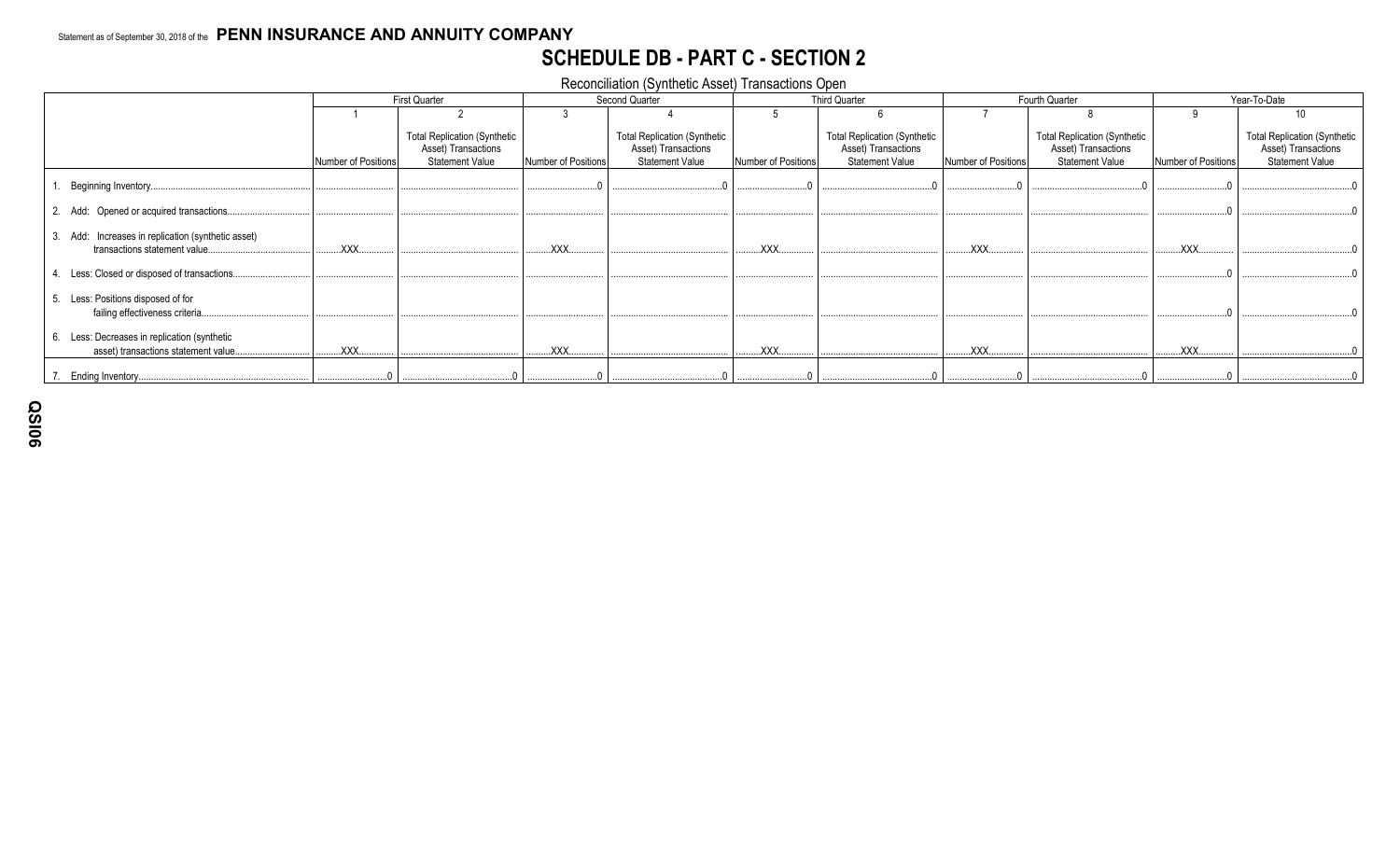#### Statement as of September 30, 2018 of the PENN INSURANCE AND ANNUITY COMPANY **SCHEDULE DB - VERIFICATION**

Verification of Book/Adjusted Carrying Value, Fair Value and Potential Exposure of all Open Derivative Contracts

|    | Book/Adjusted Carrying Value Check |              |
|----|------------------------------------|--------------|
|    | 107,196,473                        |              |
| 2. |                                    |              |
| 3. |                                    | 107,196,473  |
| 4. | 148,112,034                        |              |
| 5. | (40, 915, 561)                     |              |
| 6. |                                    | $\mathbf{0}$ |
|    | <b>Fair Value Check</b>            |              |
|    | 164,592,832                        |              |
| 8. |                                    |              |
| 9. |                                    | 164,592,832  |
|    | 239,002,295                        |              |
|    |                                    |              |
|    |                                    | (3)          |
|    | <b>Potential Exposure Check</b>    |              |
|    |                                    |              |
|    |                                    |              |
|    |                                    |              |
|    |                                    | 0            |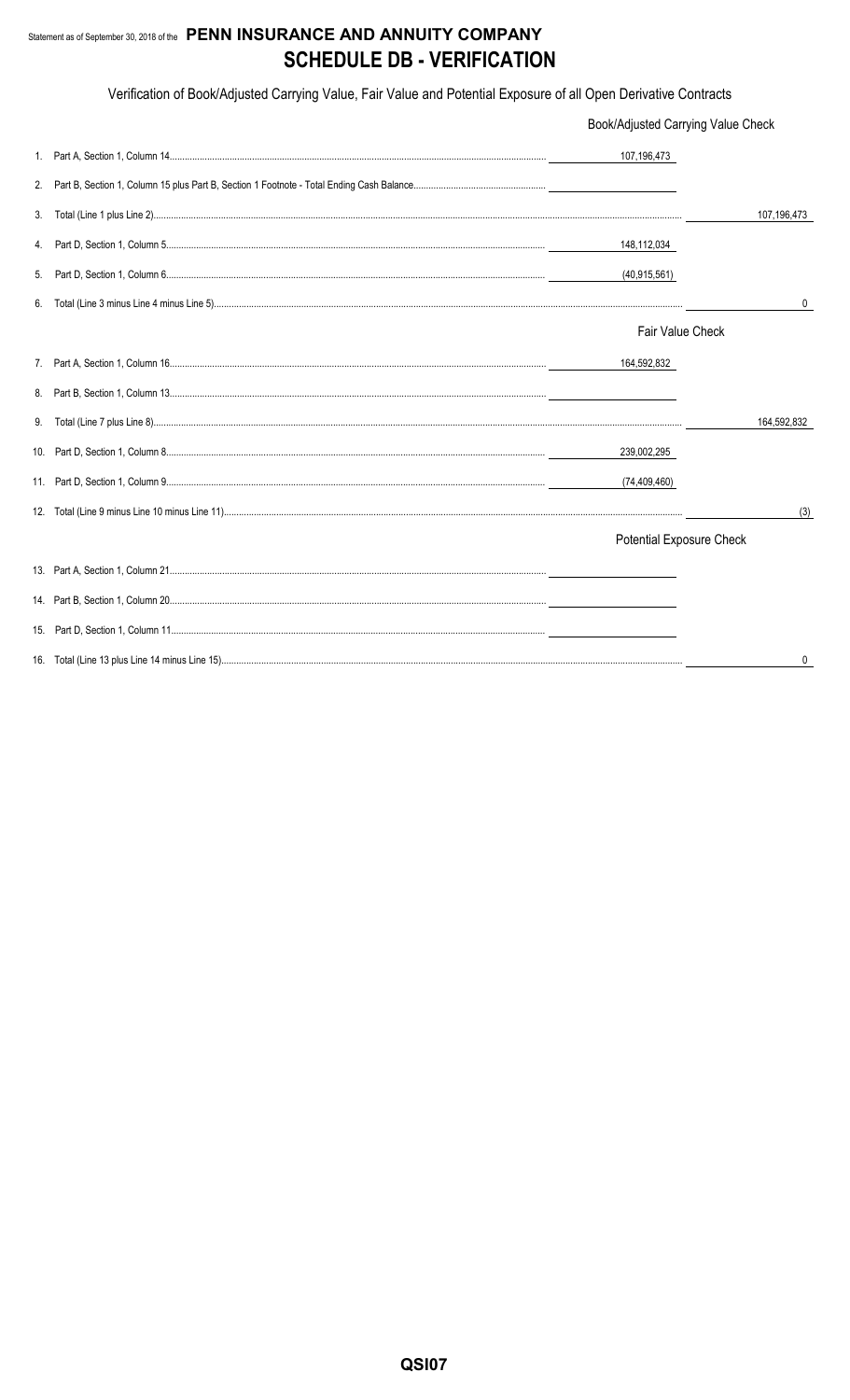#### Statement as of September 30, 2018 of the PENN INSURANCE AND ANNUITY COMPANY **SCHEDULE E - PART 2 - VERIFICATION**

Cash Equivalents

|  |              | $\overline{2}$                  |
|--|--------------|---------------------------------|
|  | Year To Date | Prior Year Ended<br>December 31 |
|  |              |                                 |
|  |              |                                 |
|  |              |                                 |
|  |              |                                 |
|  |              |                                 |
|  |              |                                 |
|  |              |                                 |
|  |              |                                 |
|  |              |                                 |
|  |              |                                 |
|  |              |                                 |
|  |              |                                 |
|  |              |                                 |
|  |              |                                 |
|  |              |                                 |
|  |              |                                 |
|  |              |                                 |
|  |              |                                 |
|  |              |                                 |
|  |              |                                 |
|  |              |                                 |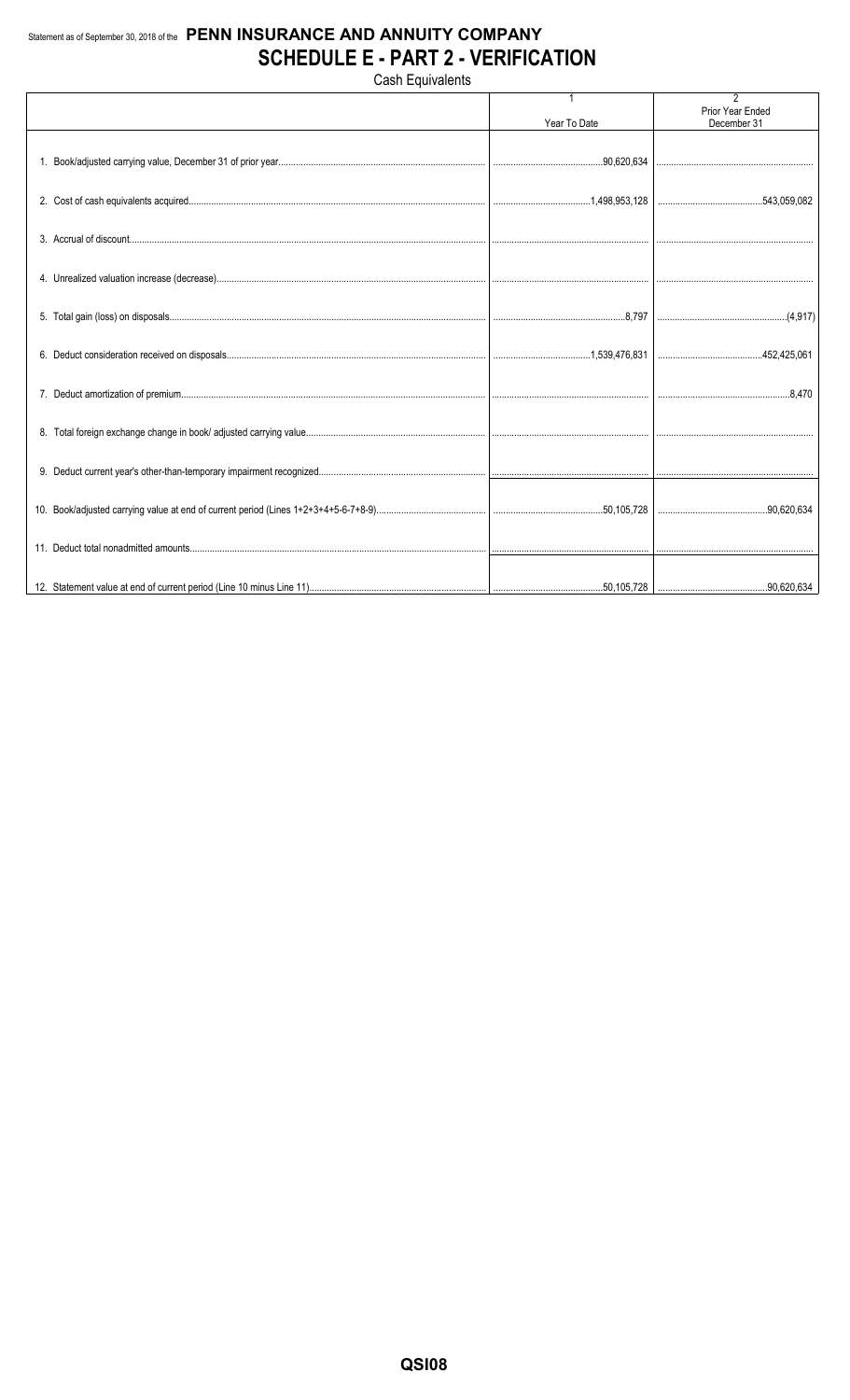### **SCHEDULE A - PART 2**

Showing all Real Estate ACQUIRED AND ADDITIONS MADE During the Current Quarter

|                                | Locatio |                     |                |                                    |                        |                                                           |                   |
|--------------------------------|---------|---------------------|----------------|------------------------------------|------------------------|-----------------------------------------------------------|-------------------|
|                                |         |                     |                |                                    |                        |                                                           |                   |
|                                |         |                     |                |                                    |                        | Book/Adjusted Carrying Value   Additional Investment Made |                   |
| <b>Description of Property</b> |         | State Date Acquired | Name of Vendor | Actual Cost at Time of Acquisition | Amount of Encumbrances | Less Encumbrances                                         | After Acquisition |

|                                                                                                                          | <b>SCHEDULE A - PART 3</b>                                           |  |          |                   |                    |                                         |                                 |                |                                      |                                          |                 |                       |                                        |                     |                            |                            |                                |                             |                          |
|--------------------------------------------------------------------------------------------------------------------------|----------------------------------------------------------------------|--|----------|-------------------|--------------------|-----------------------------------------|---------------------------------|----------------|--------------------------------------|------------------------------------------|-----------------|-----------------------|----------------------------------------|---------------------|----------------------------|----------------------------|--------------------------------|-----------------------------|--------------------------|
| Showing all Real Estate DISPOSED During the Quarter, Including Payments During the Final Year on "Sales Under Contract " |                                                                      |  |          |                   |                    |                                         |                                 |                |                                      |                                          |                 |                       |                                        |                     |                            |                            |                                |                             |                          |
|                                                                                                                          | Change in Book/Adjusted Carrying Value Less Encumbrances<br>Location |  |          |                   |                    |                                         |                                 |                |                                      |                                          |                 |                       |                                        |                     |                            |                            |                                |                             |                          |
|                                                                                                                          |                                                                      |  |          |                   |                    |                                         |                                 |                |                                      |                                          |                 |                       |                                        |                     |                            |                            |                                |                             |                          |
|                                                                                                                          |                                                                      |  |          |                   |                    | Expended for<br>Additions.<br>Permanent | Book/Adiusted<br>Carrying Value |                | <b>Current Year's</b><br>Other-Than- |                                          |                 | <b>Total Foreign</b>  | Book/Adjusted<br><b>Carrying Value</b> |                     | Foreign                    |                            |                                | Gross Income<br>Earned Less | Taxes,                   |
|                                                                                                                          |                                                                      |  | Disposal |                   |                    | Improvements<br>and Changes in          | Less<br>Encumbrances            | Current Year's | Temporary<br>Impairment              | Current Year's Total Change<br>Change in | in $B.A.C.V$    | Exchange<br>Change in | Less<br>Encumbrances on                | Amounts<br>Received | Exchange<br>Gain (Loss) on | Realized Gain<br>(Loss) on | <b>Total Gain</b><br>(Loss) on | Interest<br>Incurred on     | Repairs, and<br>Expenses |
| Description of Property                                                                                                  |                                                                      |  |          | Name of Purchaser | <b>Actual Cost</b> | <b>Encumbrances</b>                     | Prior Year                      | Depreciation   | Recognized                           | Encumbrances                             | $(11 - 9 - 10)$ | B./A.C.V.             | Disposal                               | During Year         | Disposal                   | Disposal                   | Disposal                       | Encumbrances                | Incurred                 |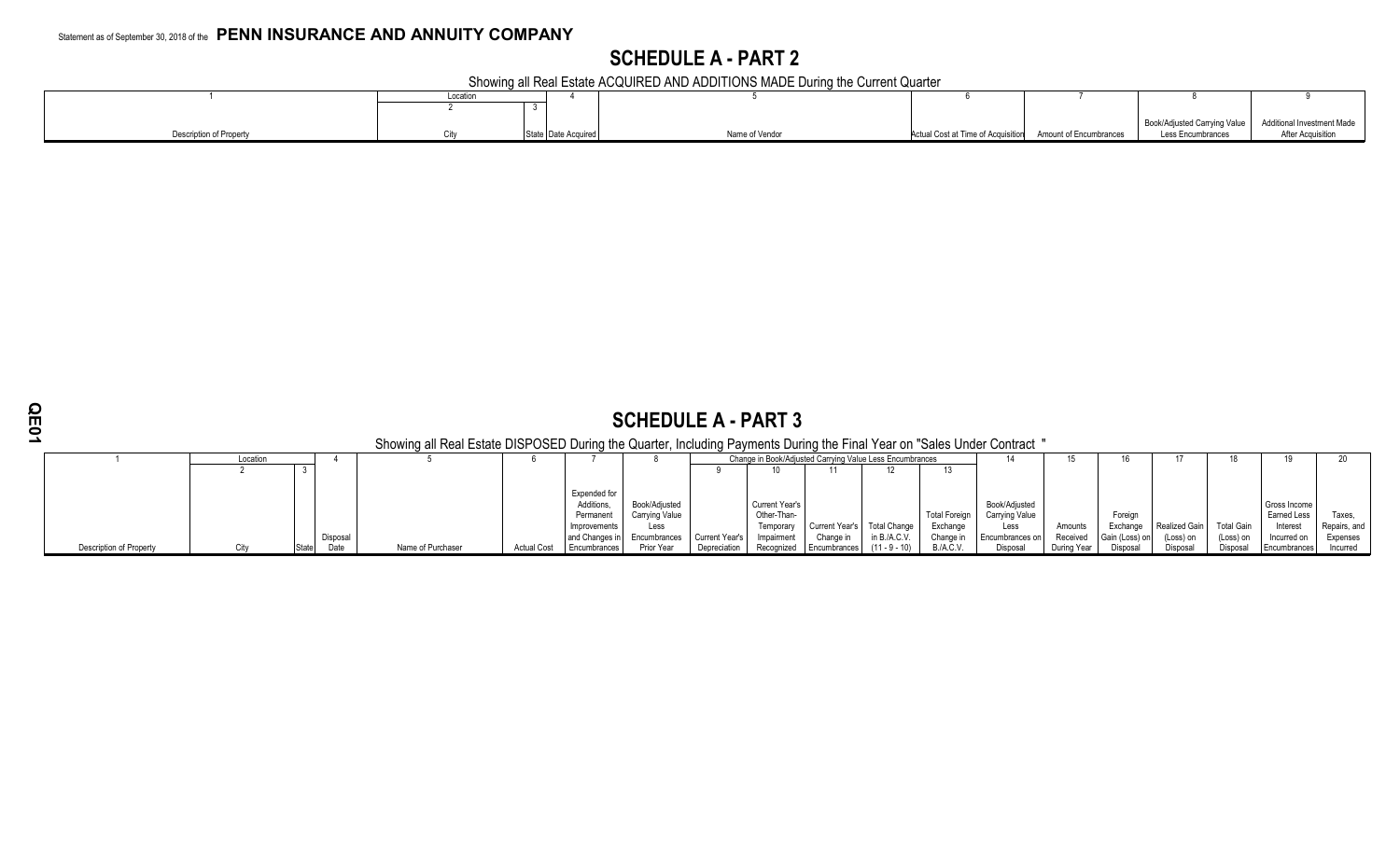#### **SCHEDULE B - PART 2**

Showing all Mortgage Loans ACQUIRED AND ADDITIONS MADE During the Current Quarter

|            | Locatior |                                          |                                    |                                              |                             |
|------------|----------|------------------------------------------|------------------------------------|----------------------------------------------|-----------------------------|
|            |          |                                          |                                    |                                              |                             |
|            |          |                                          |                                    |                                              |                             |
| oan Number | State    | Loan Type Date Acquired Rate of Interest | Actual Cost at Time of Acquisition | Additional Investment Made After Acquisition | Value of Land and Buildings |

 **SCHEDULE B - PART 3** Showing all Mortgage Loans DISPOSED, Transferred or Repaid During the Current Quarter

|             | Location |       |                                  |                               |            |                  |                       | Change in Book Value/Recorded Investment |                                                              |               |                                   |               |                                |           |                      |
|-------------|----------|-------|----------------------------------|-------------------------------|------------|------------------|-----------------------|------------------------------------------|--------------------------------------------------------------|---------------|-----------------------------------|---------------|--------------------------------|-----------|----------------------|
|             |          |       |                                  |                               |            |                  |                       |                                          |                                                              |               |                                   |               |                                |           |                      |
|             |          |       |                                  |                               |            |                  |                       |                                          |                                                              |               |                                   |               |                                |           |                      |
|             |          |       |                                  |                               |            |                  |                       |                                          |                                                              |               | <b>Book Value</b>                 |               |                                |           |                      |
|             |          |       |                                  |                               |            |                  | <b>Current Year's</b> |                                          |                                                              |               | Recorded                          |               |                                |           |                      |
|             |          |       |                                  | <b>Book Value/Recorded</b>    | Unrealized |                  | Other-Than-           |                                          |                                                              |               | Investment                        |               |                                |           |                      |
|             |          |       |                                  | Investment Excluding          | Valuation  | Current Year's   | Temporary             | Capitalized                              | Total Change in                                              |               | Total Foreign   Excluding Accrued |               | Foreign Exchange Realized Gain |           |                      |
|             |          |       |                                  | <b>Accrued Interest Prior</b> | Increase   | (Amortization) / | Impairment            |                                          | Deferred Interest   Book Value $(8 + 9 - 1)$ Exchange Change |               | Interest on                       |               | Gain (Loss) on                 | (Loss) on | Total Gain (Loss) on |
| Loan Number |          | State | Tvne Date Acquired Disposal Date | Year                          | (Decrease) | Accretion        | Recognized            | and Other                                | 10 + 11)                                                     | in Book Value | Disposal                          | Consideration | Disposal                       | Disposa   | Disposal             |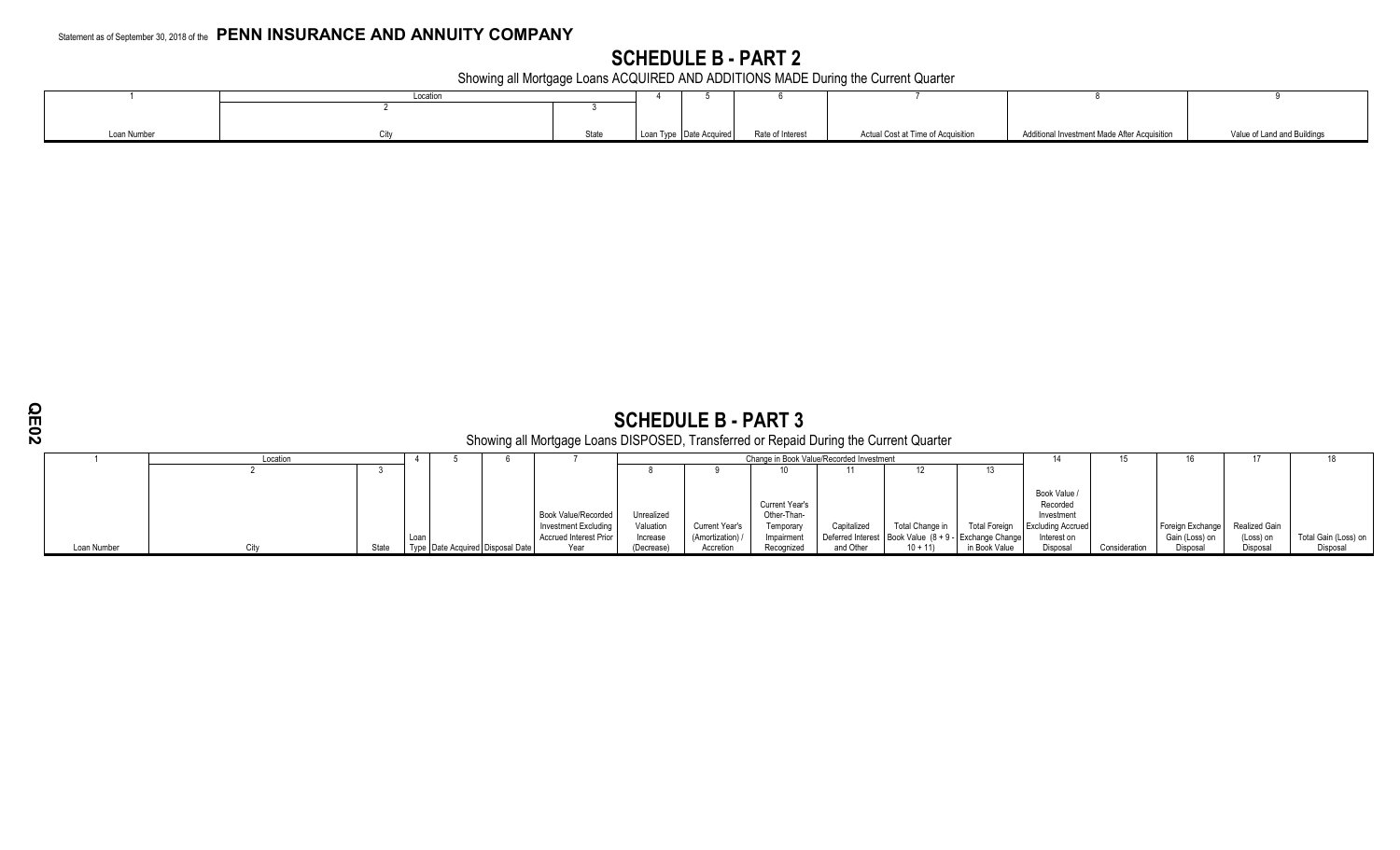### **SCHEDULE BA - PART 2**

Showing Other Long-Term Invested Assets ACQUIRED AND ADDITIONS MADE During the Current Quarter

|             |                             |        | 2                                                                                                                           | Location       |              | $\overline{5}$                         | 6           |             | 8        | -9                     | 10 <sup>1</sup>        | 11           | 12                                             | 13            |
|-------------|-----------------------------|--------|-----------------------------------------------------------------------------------------------------------------------------|----------------|--------------|----------------------------------------|-------------|-------------|----------|------------------------|------------------------|--------------|------------------------------------------------|---------------|
|             |                             |        |                                                                                                                             | $\mathcal{A}$  | 4            |                                        |             |             |          |                        |                        |              |                                                |               |
|             |                             |        |                                                                                                                             |                |              |                                        |             |             |          |                        |                        |              |                                                |               |
|             |                             |        |                                                                                                                             |                |              |                                        | <b>NAIC</b> | Date        |          |                        |                        |              |                                                |               |
|             | <b>CUSIP</b> Identification |        |                                                                                                                             |                |              | Name of Vendor or General Partner      | Desig-      | Originally  | Type and | Actual Cost at Time of | Additional Investment  | Amount of    | Commitment for<br><b>Additional Investment</b> | Percentage of |
|             |                             |        | Name or Description                                                                                                         | City           | <b>State</b> |                                        | nation      | Acquired    | Strategy | Acquisition            | Made after Acquisition | Encumbrances |                                                | Ownership     |
|             |                             |        | Fixed or Variable Interest Rate Investments That Have Underlying Characteristics of Bonds - Affiliated                      |                |              |                                        |             |             |          |                        |                        |              |                                                |               |
|             |                             |        | 000000 00 0 Penn Mutual Unconstrained Bond Fund.                                                                            | Oaks.          |              | PA Advisors Inner Circle Fund III      | 2FE.        | 07/02/2018. |          | 50.000.000             |                        |              |                                                | .46.300       |
|             |                             |        | 0899999. Total - Fixed or Variable Interest Rate Investments That Have Underlying Characteristics of Bonds - Affiliated.    |                |              |                                        |             |             |          | 50.000.000             |                        |              | 0                                              | .XXX          |
|             |                             |        | Joint Venture or Partnership Interests That Have Underlying Characteristics of Common Stocks - Unaffiliated                 |                |              |                                        |             |             |          |                        |                        |              |                                                |               |
|             | 000000                      |        | 00 0 Atlas Venture Fund X, L.P                                                                                              | Cambridge      | <b>MA</b>    | <b>Atlas Venture Partners</b>          |             | 03/20/2015. |          |                        | 186,514                |              | .337,292                                       | .1.200        |
|             | 000000                      | $00\,$ | 0 Atlas Venture Fund XI. L.P.                                                                                               | Cambridge      | <b>MA</b>    | <b>Atlas Venture Partners</b>          |             | 06/30/2017. |          |                        | 142,086                |              | .2,756,677                                     | .1.000        |
|             | 000000                      | $00\,$ | 0 Battery Ventures X, L.P.                                                                                                  | Waltham        | MA           | <b>Battery Ventures</b>                |             | 06/13/2013. |          |                        | 161,401                |              | .417,600                                       | .0.462        |
|             | 000000                      | $00\,$ | 0 Battery Ventures XI Side Fund, L.P.                                                                                       | Waltham        | MA           | <b>Battery Ventures.</b>               |             | 02/22/2016. |          |                        | .45,500                |              | 747.250                                        | .1.167        |
|             | 000000                      | $00\,$ | 0 Battery Ventures XII Side Fund, L.P.                                                                                      | Waltham        | MA           | <b>Battery Ventures.</b>               |             | 01/31/2018. |          |                        | 728,000                |              | .5,707,000                                     | .1.625        |
|             | 000000                      | $00\,$ | Bessemer Venture Partners IX, L.P                                                                                           | Larchmont.     | <b>NY</b>    | <b>Bessemer Venture Partners</b>       |             | 02/28/2015. |          |                        | 229.916                |              | .857.868                                       | .0.188        |
|             | 000000                      | $00\,$ | Cross Creek Capital Partners IV, L.P                                                                                        | Salt Lake City | UT           | Cross Creek Capital.                   |             | 03/31/2016. |          |                        | 112,920                |              | .1,053,920                                     | .1.882        |
|             | 000000                      | $00\,$ | 0 Frazier Life Sciences IX, L.P.                                                                                            | Menlo Park     | CA.          | <b>Frazier Healthcare Partners</b>     |             | 10/31/2017. |          |                        | .247,500               |              | .4,467,500                                     | .1.250        |
|             | 000000                      | $00\,$ | Frazier Life Sciences VIII. L.P                                                                                             | Menlo Park     | CA.          | <b>Frazier Healthcare Partners</b>     |             | 09/30/2015. |          |                        | 265,500                |              | 732,000                                        | .1.333        |
|             |                             |        |                                                                                                                             | London.        |              |                                        |             |             |          |                        |                        |              |                                                |               |
|             | 000000                      | $00\,$ | Glendower Capital Secondary Opportunities Fund IV, L.P.                                                                     |                | GBR.         | Glendower Capital.                     |             | 04/01/2018. |          |                        | .927,159               |              | 10,472,841                                     | .0.600        |
|             | 000000                      | $00\,$ | Jackson Square Ventures I, L.P.                                                                                             | Menlo Park     | CA           | Jackson Square Ventures                |             | 11/28/2011. |          |                        | .32,215                |              | .278,625                                       | .1.611        |
|             | 000000                      | $00\,$ | Lightspeed Venture Partners Select II, L.P                                                                                  | Menlo Park     | CA.          | Lightspeed Ventures                    |             | 03/10/2016. |          |                        | 100,000                |              | .400,000                                       | .0.500        |
|             | 000000                      | $00\,$ | Lightspeed Venture Partners Select III, L.P.                                                                                | Menlo Park     | CA.          | Lightspeed Ventures                    |             | 03/31/2018. |          |                        | 275,000                |              | .2,100,000                                     | .0.278        |
|             | 000000                      | $00\,$ | Lightspeed Venture Partners X, L.P                                                                                          | Menlo Park     | CA.          | Lightspeed Ventures.                   |             | 07/07/2014. |          |                        | 75,000                 |              | .225,000                                       | .0.480        |
|             | 000000                      | $00\,$ | Longitude Venture Partners II, L.P.                                                                                         | Menlo Park     | CA           | Longitude Capital Management Co., LLC. |             | 04/25/2013. |          |                        | 71,688                 |              | .260,643                                       | .1.039        |
|             | 000000                      | $00\,$ | Longitude Venture Partners III, L.P.                                                                                        | Menlo Park     | CA.          | Longitude Capital Management Co., LLC. |             | 03/31/2016. |          |                        | 149,524                |              | 1,299,803                                      | .0.381        |
| <b>QE03</b> | 000000                      | $00\,$ | 0 Menlo Special Opportunities Fund, L.P.                                                                                    | Menlo Park     | CA.          | Menlo Ventures                         |             | 03/31/2016. |          |                        | 229,680                |              | .417,188                                       | .1.000        |
|             | 000000                      | 00     | Menlo Ventures XIV, L.P.                                                                                                    | Menlo Park     | CA.          | Menlo Ventures.                        |             | 05/31/2017. |          |                        | 150,000                |              | .1,950,000                                     | .0.667        |
|             | 000000                      | $00\,$ | New Leaf Ventures III. L.P.                                                                                                 | New York.      | $NY$         | New Leaf Venture Partners              |             | 11/30/2014. |          |                        | 480,000                |              | .1,560,000                                     | 1.600         |
|             | 000000                      | $00\,$ | New Leaf Ventures IV. L.P.                                                                                                  | New York.      | NY.          | New Leaf Venture Partners              |             | 03/31/2018. |          | .93.92                 | 137,269                |              | .3,768,810                                     | .1.455        |
|             | 000000                      | $00\,$ | Omega Fund V, L.P.                                                                                                          | Boston.        | MA           | Omega Fund Management                  |             | 04/30/2015. |          |                        | 413,560                |              | .1,939,429                                     | .1.600        |
|             | 000000                      | $00\,$ | Point 406 Ventures III, L.P.                                                                                                | Boston.        | MA.          | .406 Ventures.                         |             | 04/30/2015. |          |                        | 196,000                |              | .2,544,000                                     | .2.286        |
|             | 000000                      | $00\,$ | Shasta Ventures V. L.P.                                                                                                     | Menlo Park     | CA.          | Shasta Ventures Management             |             | 06/27/2016. |          |                        | 200,000                |              | .1,000,000                                     | .0.667        |
|             | 000000                      | $00\,$ | Summit Partners Venture Capital Fund IV-A, L.P.                                                                             | Boston.        | MA.          | Summit Partners.                       |             | 09/30/2015. |          |                        | 104,600                |              | .947,137                                       | .0.333        |
|             | 000000                      | $00\,$ | 0 Summit Partners Venture Capital III-A                                                                                     | Boston.        | MA.          | <b>Summit Partners</b>                 |             | 06/28/2012. |          |                        | .41,600                |              | .229,265                                       | .0.473        |
|             | 000000                      | $00\,$ | 0 Trinity Ventures XI, L.P.                                                                                                 | Menlo Park     | CA.          | <b>Trinity Ventures.</b>               |             | 04/04/2013. |          |                        | .97,500                |              | .450,000                                       | .0.914        |
|             | 000000                      | $00\,$ | 0 Trinity Ventures XII, L.P.                                                                                                | Menlo Park     | CA.          | <b>Trinity Ventures</b>                |             | 10/31/2015. |          |                        | .90.000                |              | .960,000                                       | .0.500        |
|             | 000000                      | $00\,$ | 0 Upfront VI, L.P.                                                                                                          | Los Angeles    | CA.          |                                        |             | 05/31/2017. |          |                        | 70,088                 |              | .1,590,252                                     | .0.001        |
|             |                             |        |                                                                                                                             |                | CA           | <b>Upfront Ventures</b>                |             |             |          |                        |                        |              |                                                |               |
|             | 000000                      |        | 00 0 US Venture Partners XI. L.P.                                                                                           | Menlo Park     |              | US Venture Partners                    |             | 05/20/2015  |          |                        | .175,000               |              | .2,225,000                                     | .1.818        |
|             |                             |        | 599999. Total - Joint Venture or Partnership Interests That Have Underlying Characteristics of Common Stocks - Unaffiliated |                |              |                                        |             |             |          | .93.921                | .6,135,220             |              | .51,695,100                                    | XXX           |
|             |                             |        | Joint Venture or Partnership Interests That Have Underlying Characteristics of Other - Unaffiliated                         |                |              |                                        |             |             |          |                        |                        |              |                                                |               |
|             | 000000                      | $00\,$ | 0 ABRY Advanced Securities Fund II. L.P.                                                                                    | Boston.        | MA.          | <b>ABRY Partners, LLC</b>              |             | 05/04/2011  |          |                        | .6,257                 |              | 1,337,687                                      | .0.237        |
|             | 000000                      | $00\,$ | ABRY Partners VII. L.P.                                                                                                     | Boston.        | MA.          | <b>ABRY Partners, LLC.</b>             |             | 08/10/2011. |          |                        | .4.273                 |              | 240,343                                        | .0.184        |
|             | 000000                      | $00\,$ | Acon Equity Partners IV, L.P.                                                                                               | Washington     | DC           | Acon Investments                       |             | 04/22/2016. |          |                        | 846,520                |              | .3,026,277                                     | .0.865        |
|             | 000000                      | $00\,$ | Apollo European Principal Finance Fund III, L.P                                                                             | Purchase       | NY           | Apollo Global Management, LLC          |             | 03/31/2017. | 11       |                        | 368.736                |              | .7,100,200                                     | .0.001        |
|             | 000000                      | $00\,$ | Avenue Europe Special Situations Fund III (U.S.), L.P.                                                                      | New York.      | NY           | Avenue Capital Group.                  |             | 06/05/2015. | 11       |                        | 160,000                |              | 72,112                                         | .0.200        |
|             | 000000                      | $00\,$ | Beacon Capital Strategic Partners VII, L.P.                                                                                 | Boston.        | <b>MA</b>    | Beacon Capital Partners, LLC.          |             | 10/20/2015. |          |                        | 150.000                |              | .1.650.000                                     | .0.500        |
|             | 000000                      | $00\,$ | 0 Brynwood Partners VIII L.P.                                                                                               | Greenwich.     | CT           | <b>Brynwood Partners</b>               |             | 01/31/2018. |          |                        | 400,765                |              | .1,295,811                                     | .0.308        |
|             | 000000                      | $00\,$ | 0 Carlyle Strategic Partners IV, L.P.                                                                                       | Wilmington     | DE           | Carlyle Group, L.P.                    |             | 03/31/2016. | .11      |                        | 233,184                |              | .3,172,400                                     | .0.200        |
|             | 000000                      | $00\,$ | 0 Columbia Capital Equity Partners VI, L.P                                                                                  | Alexandria     | <b>VA</b>    | Columbia Capital.                      |             | 07/31/2015. |          |                        | 268.579                |              | 1,237,792                                      | .0.600        |
|             | 000000                      |        | 00 0 EIF United States Power Fund IV, L.P                                                                                   | Needham        |              | MA Energy Investors Funds              |             | 11/28/2011. |          |                        | 175,019                |              | (175, 019)                                     | .0.234        |
|             |                             |        |                                                                                                                             |                |              |                                        |             |             |          |                        |                        |              |                                                |               |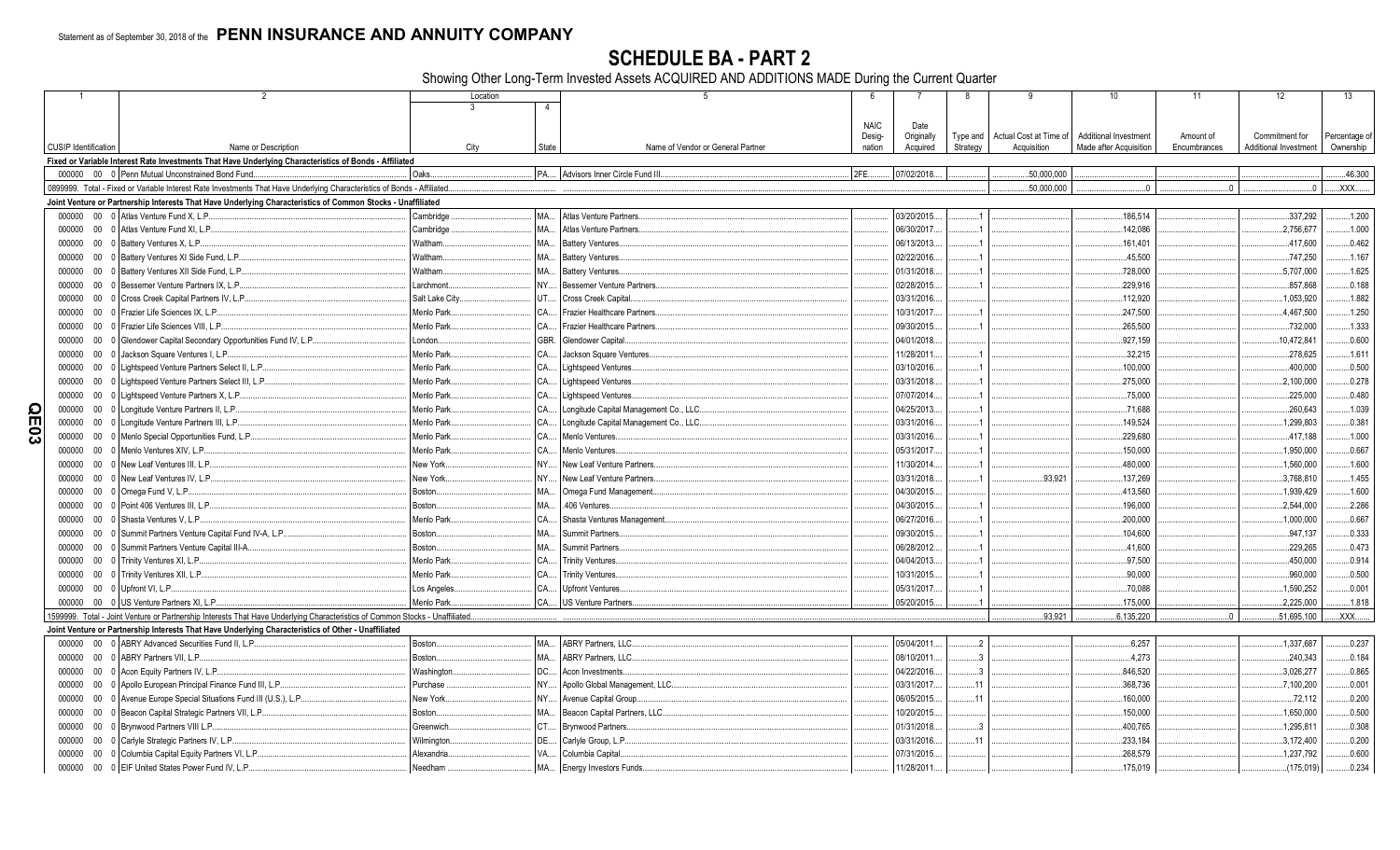#### **SCHEDULE BA - PART 2**

Showing Other Long-Term Invested Assets ACQUIRED AND ADDITIONS MADE During the Current Quarter

|                                                                    |                                                                                                                      | Location        |       |                                   |             |             |          |             | 10                                                        |              | $12 \overline{ }$            | 13           |
|--------------------------------------------------------------------|----------------------------------------------------------------------------------------------------------------------|-----------------|-------|-----------------------------------|-------------|-------------|----------|-------------|-----------------------------------------------------------|--------------|------------------------------|--------------|
|                                                                    |                                                                                                                      |                 |       |                                   |             |             |          |             |                                                           |              |                              |              |
|                                                                    |                                                                                                                      |                 |       |                                   | <b>NAIC</b> | Date        |          |             |                                                           |              |                              |              |
|                                                                    |                                                                                                                      |                 |       |                                   | Desia-      | Originally  |          |             | Type and   Actual Cost at Time of   Additional Investment | Amount of    | Commitment for               | Percentage o |
| <b>CUSIP</b> Identification                                        | Name or Description                                                                                                  | City            | State | Name of Vendor or General Partner | nation      | Acquired    | Strategy | Acquisition | Made after Acquisition                                    | Encumbrances | <b>Additional Investment</b> | Ownership    |
|                                                                    | 000000 00 0 EnCap Energy Capital Fund VIII, L.P                                                                      | Houston.        |       | TX EnCap Investments, L.P         |             | 11/30/2010. |          |             | 68.177                                                    |              | .213,326                     | 0.083        |
| 000000                                                             | 00 0 EnCap Energy Capital Fund XI, L.P                                                                               | Houston.        |       | TX EnCap Investments, L.P         |             | 01/31/2017. |          |             | .37.178                                                   |              | .3.630.159                   | .0.062       |
| 000000                                                             | 00 0 EnCap Flatrock Midstream Fund IV, L.P                                                                           | Houston.        |       | TX EnCap Investments, L.P         |             | 08/31/2017. |          |             | .623,220                                                  |              | .1.288.249                   | 0.067        |
|                                                                    | 000000 00 0 Fulcrum Capital Partners V, LP                                                                           | Toronto.        |       | ON Fulcrum Capital Partners.      |             | 06/11/2015  |          |             | .325.816                                                  |              | .994.746                     | .1.000       |
|                                                                    | 000000 00 0 Graham Partners IV. L.P                                                                                  | Newtown Saaure. |       | PA Graham Partners                |             | 07/31/2015. |          |             | .892.797                                                  |              | .1.341.437                   | .0.800       |
|                                                                    | 000000 00 0 Gryphon Partners V, L.P                                                                                  | San Francisco.  | CA.   | Gryphon Investors                 |             | 02/28/2018. |          | 1.677.930   |                                                           |              | .3.322.070                   | 0.251        |
| 000000                                                             | 00 0 Highbridge Specialty Loan Fund III LP                                                                           | New York        |       | Highbridge Principal Strategies.  |             | 05/06/2013  |          |             | .40.331                                                   |              | 116,414                      | 0.899        |
| 000000                                                             | 00 0 MHR Institutional Partners IV. L.P.                                                                             | New York        | NY    | MHR Fund Management               |             | 06/27/2016  |          |             | .187.500                                                  |              | .2.905.576                   | .0.556       |
| 000000                                                             | 00 0 Miravast ILS Credit Opportunities L.P.                                                                          | Ewing           |       | Miravast LLC                      |             | 12/02/2017. |          |             | 14.093                                                    |              | .1.966.169                   | .2.000       |
| 000000                                                             | 00 0 NGP Natural Resources XII. L.P.                                                                                 | <b>I</b> Irving |       | TX NGP Energy Capital Management. |             | 08/31/2017  |          |             | (15, 373)                                                 |              | .3.198.837                   | 0.075        |
| 000000                                                             | 00 0 Patriot Financial Partners III, L.P.                                                                            | Philadelphia.   |       | PA Patriot Financial Partners     |             | 11/01/2017. |          |             | .400.000                                                  |              | .3,200,000                   | 1.333        |
| 000000                                                             | 00 0 Resolution Recovery Partners, LP                                                                                | New York        | NY.   | Ranieri Real Estate Partners.     |             | 02/03/2012  |          |             | .11.170                                                   |              | 609,762                      | .0.500       |
|                                                                    | 000000 00 0 Selene Residential Mortgage Opportunity Fund II L.P.                                                     | New York.       | NY    | Ranieri Real Estate Partners.     |             | 12/27/2010  |          |             | .7.846                                                    |              | .1.795.222                   | .0.630       |
| 000000                                                             | 00 0 Starwood Global Opportunity Fund XI, L.P.                                                                       | Greenwich       |       | Starwood Capital.                 |             | 05/31/2017. |          |             | .180.000                                                  |              | .5,820,000                   | .0.001       |
|                                                                    | 000000 00 0 Warburg Pincus Financial Sector, L.P                                                                     | New York.       |       | NY Warburg, Pincus LLC            |             | 09/21/2017. |          |             | 82.000                                                    |              | .1.702.000                   | .0.125       |
|                                                                    | 000000 00 0 Warburg Pincus Private Equity XII, LP                                                                    | New York        |       | NY Warburg, Pincus LLC            |             | 12/21/2015  |          |             | .622.500                                                  |              | .1.715.000                   | 0.039        |
|                                                                    | 2199999. Total - Joint Venture or Partnership Interests That Have Underlying Characteristics of Other - Unaffiliated |                 |       |                                   |             |             |          | .1.677.930  | .6,090,588                                                |              | 52,776,570                   | .XXX         |
| 4499999. Subtotal - Unaffiliated.                                  |                                                                                                                      |                 |       |                                   |             |             |          | .1.771.851  | .12.225.808                                               |              | .104,471,670                 | $.$ $XXX$    |
| 4499999. Subtotal - Unaffiliate<br>14599999. Subtotal - Affiliated |                                                                                                                      |                 |       |                                   |             |             |          | .50.000.000 |                                                           |              |                              | $.$ $XXX$    |
| 4699999. Totals                                                    |                                                                                                                      |                 |       |                                   |             |             |          | 51.771.851  | .12,225,808                                               |              | $.104,471,670$ .             | XXX          |
| ω                                                                  |                                                                                                                      |                 |       |                                   |             |             |          |             |                                                           |              |                              |              |
|                                                                    |                                                                                                                      |                 |       |                                   |             |             |          |             |                                                           |              |                              |              |

#### **SCHEDULE BA - PART 3**

Showing Other Long-Term Invested Assets DISPOSED, Transferred or Repaid During the Current Quarter

|                             |                                                                                                                               | Location    |                                               |                    |                       |                                                                |                                     |                                        |                                                                           | Changes in Book/Adjusted Carrying Value |                                     |                                               | 15                                                             |               |                                       | 18                                | 19                             | 20         |
|-----------------------------|-------------------------------------------------------------------------------------------------------------------------------|-------------|-----------------------------------------------|--------------------|-----------------------|----------------------------------------------------------------|-------------------------------------|----------------------------------------|---------------------------------------------------------------------------|-----------------------------------------|-------------------------------------|-----------------------------------------------|----------------------------------------------------------------|---------------|---------------------------------------|-----------------------------------|--------------------------------|------------|
|                             |                                                                                                                               |             |                                               |                    |                       |                                                                |                                     |                                        |                                                                           |                                         |                                     | 14                                            |                                                                |               |                                       |                                   |                                |            |
|                             |                                                                                                                               |             |                                               | Date<br>Originally | Disposal              | Book/Adjusted<br><b>Carrying Value</b><br>Less<br>Encumbrances | Unrealized<br>Valuation<br>Increase | (Depreciation)<br>or<br>(Amortization) | Current Year's   Current Year's<br>Other-Than-<br>Temporary<br>Impairment | Capitalized<br>Deferred<br>Interest and | <b>Total Change</b><br>in B./A.C.V. | <b>Total Foreign</b><br>Exchange<br>Change in | Book/Adjusted<br><b>Carrying Value</b><br>Less<br>Encumbrances |               | Foreign<br>Exchange<br>Gain (Loss) on | <b>Realized Gain</b><br>(Loss) on | <b>Total Gain</b><br>(Loss) on | Investment |
| <b>CUSIP</b> Identification | Name or Description                                                                                                           |             | State Name of Purchaser or Nature of Disposal | Acquired           | Date                  | Prior Year                                                     | (Decrease)                          | Accretion                              | Recognized                                                                | Other                                   | $(9+10-11+12)$                      | B/AC                                          | on Disposal                                                    | Consideration | Disposal                              | Disposal                          | Disposal                       | Income     |
|                             | Joint Venture or Partnership Interests That Have Underlying Characteristics of Common Stocks - Unaffiliated                   |             |                                               |                    |                       |                                                                |                                     |                                        |                                                                           |                                         |                                     |                                               |                                                                |               |                                       |                                   |                                |            |
|                             | 000000 00 0 ABRY Advanced Securities Fund II, L.P.                                                                            | Boston.     | MA. Return Of Capital.                        |                    | 05/04/2011 09/27/2018 | 44.950                                                         |                                     |                                        |                                                                           |                                         |                                     |                                               | .44,950                                                        | 44.950        |                                       |                                   |                                |            |
| 000000                      | 00 0 ABRY Partners VII, L.P.                                                                                                  | Boston.     | MA. Return Of Capital.                        |                    | 08/10/2011 08/17/2018 | 133.454                                                        |                                     |                                        |                                                                           |                                         |                                     |                                               | 133,454                                                        | .133,454      |                                       |                                   |                                |            |
| 000000                      | 00 0 Apollo European Principal Finance Fund III, L.P                                                                          | Purchase    | NY Return Of Capital.                         |                    | 03/31/2017 09/13/2018 | 8,357                                                          |                                     |                                        |                                                                           |                                         |                                     |                                               | .8,357                                                         | 8,357         |                                       |                                   |                                |            |
| 000000                      | 00 0 Avenue Europe Special Situations Fund II (U.S.), L.P.                                                                    | New York    | NY Return Of Capital.                         |                    | 10/04/2011 08/29/2018 | 115.173                                                        |                                     |                                        |                                                                           |                                         |                                     |                                               | 115,173                                                        | .115,173      |                                       |                                   |                                |            |
|                             | 000000 00 0 Carlyle Strategic Partners IV, L.P                                                                                | Wilmington  | DE Return Of Capital.                         |                    | 03/31/2016 07/03/2018 | 100.806                                                        |                                     |                                        |                                                                           |                                         |                                     |                                               | 100,806                                                        | 100,806       |                                       |                                   |                                |            |
| 000000                      | 00 0 New Canaan Funding Mezzanine V, L.P                                                                                      | New Canaan. | CT Return Of Capital                          |                    | 08/05/2011 07/13/2018 | .4.050                                                         |                                     |                                        |                                                                           |                                         |                                     |                                               | 4,050                                                          | 4.050         |                                       |                                   |                                |            |
|                             | 000000 00 0 Resolution Recovery Partners, LP.                                                                                 | New York    | NY Return Of Capital.                         |                    | 02/03/2012 09/10/2018 | .93,928                                                        |                                     |                                        |                                                                           |                                         |                                     |                                               | .93,928                                                        | 93,928        |                                       |                                   |                                |            |
|                             | 1599999. Total - Joint Venture or Partnership Interests That Have Underlying Characteristics of Common Stocks - Unaffiliated. |             |                                               |                    |                       | 500,718                                                        |                                     |                                        |                                                                           |                                         |                                     |                                               | 500,718                                                        | .500,718      |                                       |                                   |                                |            |
|                             | Joint Venture or Partnership Interests That Have Underlying Characteristics of Other - Unaffiliated                           |             |                                               |                    |                       |                                                                |                                     |                                        |                                                                           |                                         |                                     |                                               |                                                                |               |                                       |                                   |                                |            |
|                             | 000000 00 0 BTG Global Timberland Resources Fund - B shares                                                                   | Luxembourg. | Lux. Return Of Capital.                       |                    | 01/13/2011 09/14/2018 | .49.339                                                        |                                     |                                        |                                                                           |                                         |                                     |                                               | .49,339                                                        | .49.339       |                                       |                                   |                                |            |
|                             | 000000 00 0 EIF United States Power Fund IV, L.P.                                                                             | Needham.    | MA. Return Of Capital.                        |                    | 11/28/2011 08/03/2018 | .272.576                                                       |                                     |                                        |                                                                           |                                         |                                     |                                               | 272,576                                                        | 272,576       |                                       |                                   |                                |            |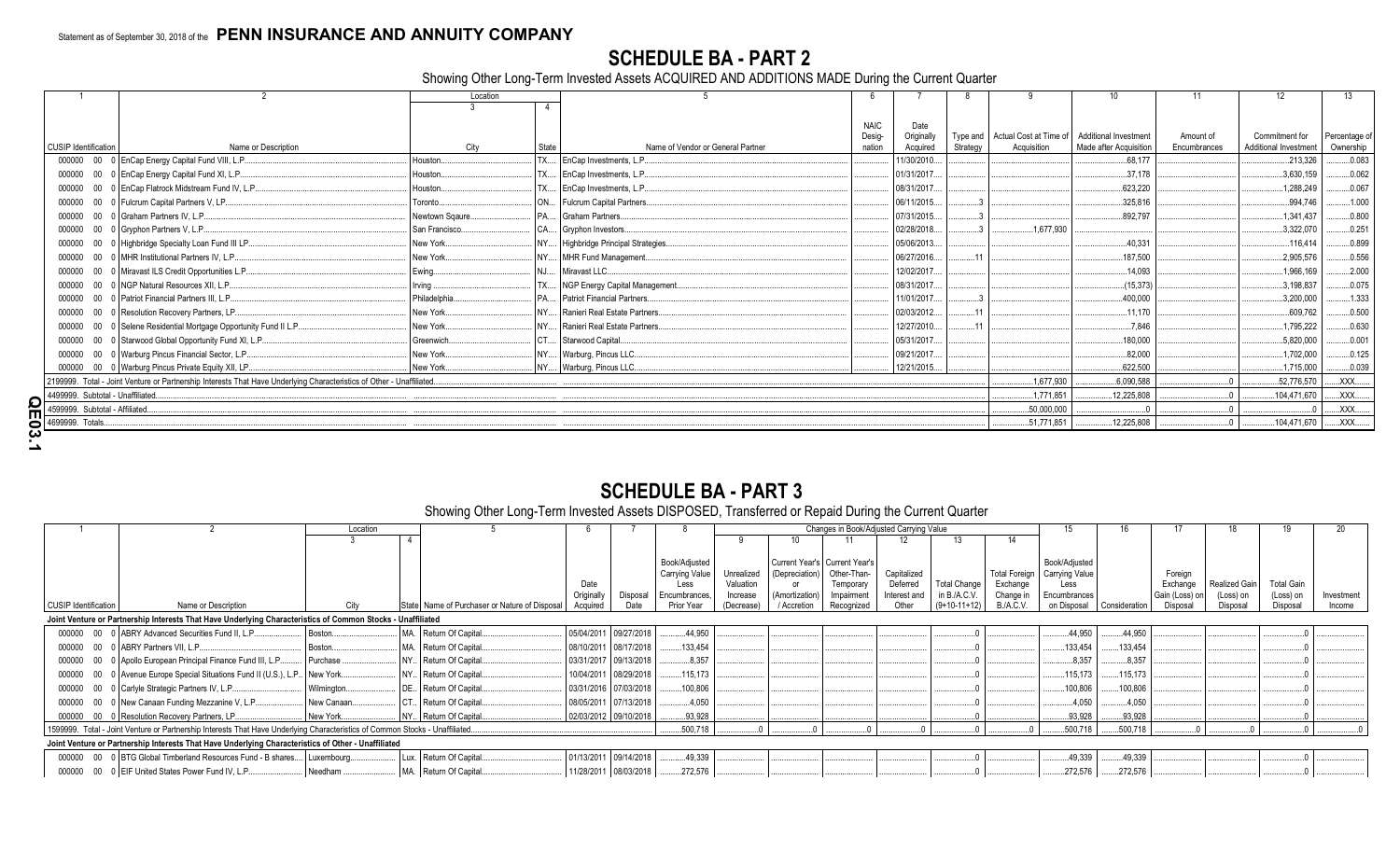#### **SCHEDULE BA - PART 3**

Showing Other Long-Term Invested Assets DISPOSED, Transferred or Repaid During the Current Quarter

|                                  |                                                                                                                      | Location |                                                            |            |                       |                        |            |                               | Changes in Book/Adjusted Carrying Value |              |                     |           |                                |               |                |               |                   |            |
|----------------------------------|----------------------------------------------------------------------------------------------------------------------|----------|------------------------------------------------------------|------------|-----------------------|------------------------|------------|-------------------------------|-----------------------------------------|--------------|---------------------|-----------|--------------------------------|---------------|----------------|---------------|-------------------|------------|
|                                  |                                                                                                                      |          |                                                            |            |                       |                        |            |                               |                                         |              |                     |           |                                |               |                |               |                   |            |
|                                  |                                                                                                                      |          |                                                            |            |                       |                        |            |                               |                                         |              |                     |           |                                |               |                |               |                   |            |
|                                  |                                                                                                                      |          |                                                            |            |                       | Book/Adiusted          |            | Current Year's Current Year's |                                         |              |                     |           | Book/Adjusted                  |               |                |               |                   |            |
|                                  |                                                                                                                      |          |                                                            |            |                       | Carrying Value         | Unrealized | I (Depreciation) Other-Than-  |                                         | Capitalized  |                     |           | Total Foreign   Carrying Value |               | Foreign        |               |                   |            |
|                                  |                                                                                                                      |          |                                                            | Date       |                       | Less                   | Valuation  |                               | Temporary                               | Deferred     | <b>Total Change</b> | Exchange  | Less                           |               | Exchange       | Realized Gain | <b>Total Gain</b> |            |
|                                  |                                                                                                                      |          |                                                            | Originally |                       | Disposal Encumbrances. | Increase   | (Amortization)                | Impairment                              | Interest and | in $B.A.C.V.$       | Change in | Encumbrances                   |               | Gain (Loss) on | (Loss) on     | (Loss) on         | Investment |
| CUSIP Identification             | Name or Description                                                                                                  |          | State   Name of Purchaser or Nature of Disposal   Acquired |            | Date                  | Prior Year             | (Decrease) | Accretion                     | Recognized                              | Other        | $(9+10-11+12)$      | B./A.C.V. | on Disposal                    | Consideration | Disposal       | Disposal      | Disposal          | Income     |
|                                  | 000000 00 0 Highbridge Specialty Loan Fund III LP                                                                    | New York | NY Return Of Capital.                                      |            | 05/06/2013 09/21/2018 | .64,893                |            |                               |                                         |              |                     |           | .64,893                        | 64,893        |                |               |                   |            |
|                                  | 2199999. Total - Joint Venture or Partnership Interests That Have Underlying Characteristics of Other - Unaffiliated |          |                                                            |            |                       | .386,808               |            |                               |                                         |              |                     |           | .386,808                       | .386,808      |                |               |                   |            |
| 4499999. Subtotal - Unaffiliated |                                                                                                                      |          |                                                            |            |                       | .887,526               |            |                               |                                         |              |                     |           | .887,526                       | .887,526      |                |               |                   |            |
| 4699999. Totals                  |                                                                                                                      |          |                                                            |            |                       | .887,526               |            |                               |                                         |              |                     |           | .887,526                       | .887,526      |                |               |                   |            |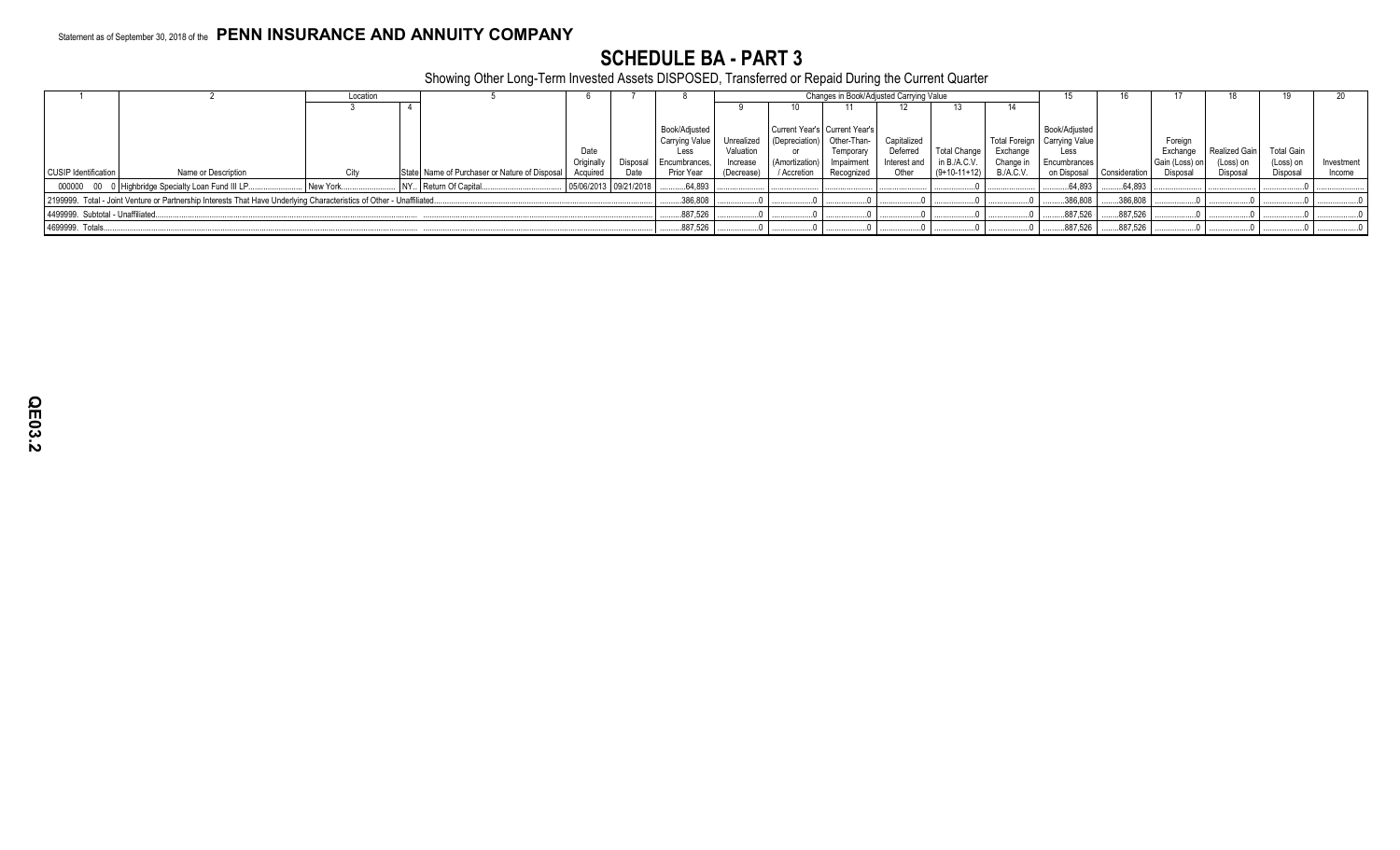**SCHEDULE D - PART 3**<br>Showing all Long-Term Bonds and Stocks ACQUIRED During Current Quarter

| $\overline{1}$              | $\overline{2}$                                                                                | 3       | $\overline{4}$ | 5                               | 6                         | $\overline{7}$      | 8            | 9                                       | 10                                          |
|-----------------------------|-----------------------------------------------------------------------------------------------|---------|----------------|---------------------------------|---------------------------|---------------------|--------------|-----------------------------------------|---------------------------------------------|
| <b>CUSIP</b> Identification | Description                                                                                   | Foreign | Date Acquired  | Name of Vendor                  | Number of Shares of Stock | <b>Actual Cost</b>  | Par Value    | Paid for Accrued Interest and Dividends | NAIC Designation or<br>Market Indicator (a) |
|                             | Bonds - U.S. Governmen                                                                        |         |                |                                 |                           |                     |              |                                         |                                             |
| 36183R                      | 6 GINNIE MAE I POOL<br>N6                                                                     |         | 08/30/2018.    | PERSHING & COMPANY.             |                           | .4,617,817          | 4,521,730    | 0.2,060                                 |                                             |
| 38375U                      | 5 GOVERNMENT NATIONAL MORTGAGE ASSOCIATION<br>SC                                              |         | 08/01/2018.    | PAYUP.                          |                           |                     |              |                                         |                                             |
| 38378B                      | M6<br>GOVERNMENT NATIONAL MORTGAGE ASSOCIATION                                                |         | 09/01/2018.    | PAYUP.                          |                           | 49.010              | .49.010      |                                         |                                             |
| 912828                      | 3 UNITED STATES TREASURY INFLATION INDEXED<br>K <sub>3</sub>                                  |         | 07/25/2018.    | VARIOUS.                        |                           | .79,280,478         | .80,499,500  | 27,768                                  |                                             |
| 912828                      | Y4 6 UNITED STATES TREASURY NOTE/BOND.                                                        |         | 08/21/2018.    | CITIGROUP GLOBAL MKT            |                           | .15,006,445         | .15,000,000  | 23,539                                  |                                             |
|                             | 0599999. Total - Bonds - U.S. Government.                                                     |         |                |                                 |                           | .98,953,750         | .100,070,240 | .53,367                                 | XXX.                                        |
|                             |                                                                                               |         |                |                                 |                           |                     |              |                                         |                                             |
| 196711                      | Bonds - U.S. States. Territories and Possessions<br>MA 0 STATE OF COLORADO                    |         | 09/26/2018.    | <b>MORGAN STANLEY &amp; CO.</b> |                           | 9.080.478           | 6.600.000    | .15.849 1FE.                            |                                             |
|                             | 1799999. Total - Bonds - U.S. States, Territories & Possessions                               |         |                |                                 |                           | .9,080,478          | .6,600,000   | .15,849                                 | XXX.                                        |
|                             |                                                                                               |         |                |                                 |                           |                     |              |                                         |                                             |
|                             | Bonds - U.S. Political Subdivisions of States<br>074437 FN 9 BEAUMONT UNIFIED SCHOOL DISTRICT |         | 08/10/2018     | PERSHING & COMPANY              |                           | 1,986,880           | .2.000.000   |                                         | 1FE.                                        |
|                             | 2499999. Total - Bonds - U.S. Political Subdivisions of States                                |         |                |                                 |                           | 1.986.880           | .2.000.000   | 0                                       | $\overline{XX}$                             |
|                             |                                                                                               |         |                |                                 |                           |                     |              |                                         |                                             |
| 3136A8                      | Bonds - U.S. Special Revenue and Special Assessment<br>N5 5 FANNIE MAE REMICS                 |         | 09/01/2018.    | PAYUP.                          |                           | .71,459             | 71,459       |                                         |                                             |
|                             | <b>SM</b>                                                                                     |         | 09/01/2018.    |                                 |                           |                     |              |                                         |                                             |
| 3136A8<br>3136A8            | 3 FANNIE MAE REMICS<br>XR 6 FANNIE MAE REMICS                                                 |         | 09/01/2018.    | PAYUP.<br>PAYUP.                |                           | .65,755<br>.165,448 | .65,755      |                                         |                                             |
|                             |                                                                                               |         |                |                                 |                           |                     | .165,448     |                                         |                                             |
| 3137FG                      | ZK<br>FEDERAL HOME LN MTG CORP MULTI 0.00.                                                    |         | 08/03/2018.    | <b>CREDIT SUISSE FIRST</b>      |                           | .3,736,656          | 16,000,000   | .13,100                                 |                                             |
| 3137FG                      | FREDDIE MAC MULTIFAMILY STRUCTURED PASS.<br>ZV                                                |         | 08/10/2018.    | <b>GOLDMAN SACHS &amp; CO.</b>  |                           | .7,409,547          |              | .67,294                                 |                                             |
| 3137FH<br>Q                 | 2C<br>FREDDIE MAC MULTIFAMILY STRUCTURED PASS.                                                |         | 08/15/2018.    | BARCLAYS CAPITAL FIX.           |                           | .5,092,266          |              | .39,857                                 |                                             |
| 3137FH<br>Ш                 | Q9 7 FREDDIE MAC MULTIFAMILY STRUCTURED PASS.                                                 |         | 09/21/2018.    | <b>BANC/AMERICA SECUR.L</b>     |                           | .4.922.978          |              | .36.973                                 |                                             |
| $\bullet$                   | 3199999. Total - Bonds - U.S. Special Revenue and Special Assessments                         |         |                |                                 |                           | .21,464,109         | .16,302,662  | .157,224                                | XXX.                                        |
| 4                           | <b>Bonds - Industrial and Miscellaneous</b>                                                   |         |                |                                 |                           |                     |              |                                         |                                             |
| 007589                      | AB<br>0 ADVOCATE HEALTH & HOSPITALS CORP                                                      |         | 08/07/2018.    | JPM SECURITIES-FIXED            |                           | .2,000,000          | .2,000,000   |                                         | 1FE.                                        |
| 023135                      | 2 AMAZON.COM INC.<br>BF                                                                       |         | 07/11/2018.    | DEUTSCHE BANC/ALEX B            |                           | .2,499,575          | 2,500,000    | .37,943                                 | 1FE.                                        |
| 038923                      | AD<br>0 ARBOR REALTY TRUST INC.                                                               |         | 07/03/2018.    | <b>EXCHANGE OFFER.</b>          |                           | .2,999,325          | .3,000,000   | .51,563                                 | 1FE.                                        |
| 05491H                      | 5 BAMLL RE-REMIC TRUST 2016-FRR13.<br>AA                                                      |         | 08/01/2018.    | PAYUP.                          |                           | .29,678             | .29,678      |                                         | 2AM                                         |
| 05549G                      | 0 BHMS 2018-ATLS<br>AJ                                                                        |         | 07/13/2018.    | CITIGROUP GLOBAL MKT            |                           | .7,500,000          | .7,500,000   |                                         | 1FE.                                        |
| 05549G                      | AL<br>5 BHMS 2018-ATLS.                                                                       |         | 07/13/2018.    | CITIGROUP GLOBAL MKT            |                           | .3,600,000          | .3,600,000   |                                         | 2AM                                         |
| 07274N                      | 3 BAYER US FINANCE II LLC.<br>AN                                                              |         | 07/11/2018.    | <b>WELLS FARGO SECS LLC</b>     |                           | .3,538,535          | .3,500,000   | .8,094                                  | 2FE                                         |
| 07274N                      | BAYER US FINANCE II LLC.<br>BG                                                                |         | 07/12/2018.    | NON-BROKER TRADE, BO            |                           | .4,000,000          | .4,000,000   |                                         | 2FE.                                        |
| 084423                      | WR BERKLEY CORP<br>AP                                                                         |         | 09/24/2018.    | RAYMOND JAMES & ASSO            |                           | .4,411,570          | .3,750,000   | .70,095                                 | 2FE.                                        |
| 084659                      | BERKSHIRE HATHAWAY ENERGY CO.<br>AQ                                                           |         | 07/23/2018.    | WELLS FARGO SECS LLC            |                           | 1,749,440           | 1,750,000    |                                         | 1FE.                                        |
| 11043H                      | AA<br>6 BRITISH AIRWAYS 2018-1 CLASS A PASS THRO                                              |         | 07/09/2018.    | <b>BARCLAYS CAPITAL FIX.</b>    |                           | .3,633,264          | .3,667,000   | .8,824                                  | 1FE.                                        |
| 149123                      | CATERPILLAR INC.<br>BL                                                                        |         | 07/19/2018.    | PERSHING & COMPANY              |                           | .2,890,175          | .2,500,000   | 47,111                                  | 1FE.                                        |
| 20605P                      | 0 CONCHO RESOURCES INC.<br>AJ                                                                 |         | 09/20/2018.    | <b>MORGAN STANLEY &amp; CO</b>  |                           | .5,034,600          | 5,000,000    | .117,135 2FE.                           |                                             |
| 209111                      | EL.<br>CONSOLIDATED EDISON CO OF NEW YORK INC<br>$\mathbf{3}$                                 |         | 09/11/2018.    | PERSHING & COMPANY              |                           | .3,564,210          | .3,000,000   | .86,775                                 | 1FE.                                        |
| 210795                      | <b>PZ</b><br>CONTINENTAL AIRLINES 2012-1 CLASS A PASS                                         |         | 07/17/2018.    | BAIRD ROBERT W & CO.            |                           | .3,815,106          | .3,769,532   | .42,585                                 | 1FE.                                        |
| 212015                      | AQ<br>CONTINENTAL RESOURCES INC/OK                                                            |         | 09/12/2018.    | <b>MORGAN STANLEY &amp; CO</b>  |                           | .2,959,200          | .3,000,000   | .42,058                                 | 2FE.                                        |
| 22822R                      | <b>BH</b><br><b>CROWN CASTLE TOWERS LLC.</b>                                                  |         | 09/14/2018.    | CREDIT SUISSE FIRST             |                           | .2,015,300          | .2,000,000   | 707                                     | 1FE.                                        |
| 291011                      | <b>BD</b><br>5 EMERSON ELECTRIC CO.                                                           |         | 09/06/2018.    | WELLS FARGO SECS LLC            |                           | .3,451,710          | .3,000,000   | .50,313                                 | 1FE.                                        |
| 29736R                      | AC<br><b>ESTEE LAUDER COS INC/THE</b>                                                         |         | 07/18/2018.    | CREDIT SUISSE FIRST             |                           | .3,130,700          | .2,500,000   | .27,083                                 | 1FE.                                        |
| 30231G                      | 2 EXXON MOBIL CORP.<br>AN                                                                     |         | 07/12/2018.    | UBS SECURITIES LLC.             |                           | .949,550            | 1,000,000    | .12,881                                 | 1FE.                                        |
| 30231G                      | 2 EXXON MOBIL CORP.<br>AW                                                                     |         | 07/13/2018.    | CITIGROUP GLOBAL MKT            |                           | .2,607,375          | .2,500,000   | .38,854                                 | 1FE.                                        |
| 30296X                      | 2 FREMF 2018-K78 MORTGAGE TRUST<br>AG                                                         |         | 07/10/2018.    | BARCLAYS BANK NEW YO            |                           | .3,921,844          | .4,000,000   | .8,532                                  | 2AM                                         |
| 30307R                      | AE<br>FREMF 2018-K80 MORTGAGE TRUST                                                           |         | 09/26/2018.    | PERSHING & COMPANY.             |                           | .3,419,199          | .3,500,000   | .11,101                                 | 1AM                                         |
| 31620R                      | 0 FIDELITY NATIONAL FINANCIAL INC.<br>AG                                                      |         | 08/08/2018.    | <b>BANC/AMERICA SECUR.I</b>     |                           | .3,721,950          | .3,750,000   |                                         | 2FE.                                        |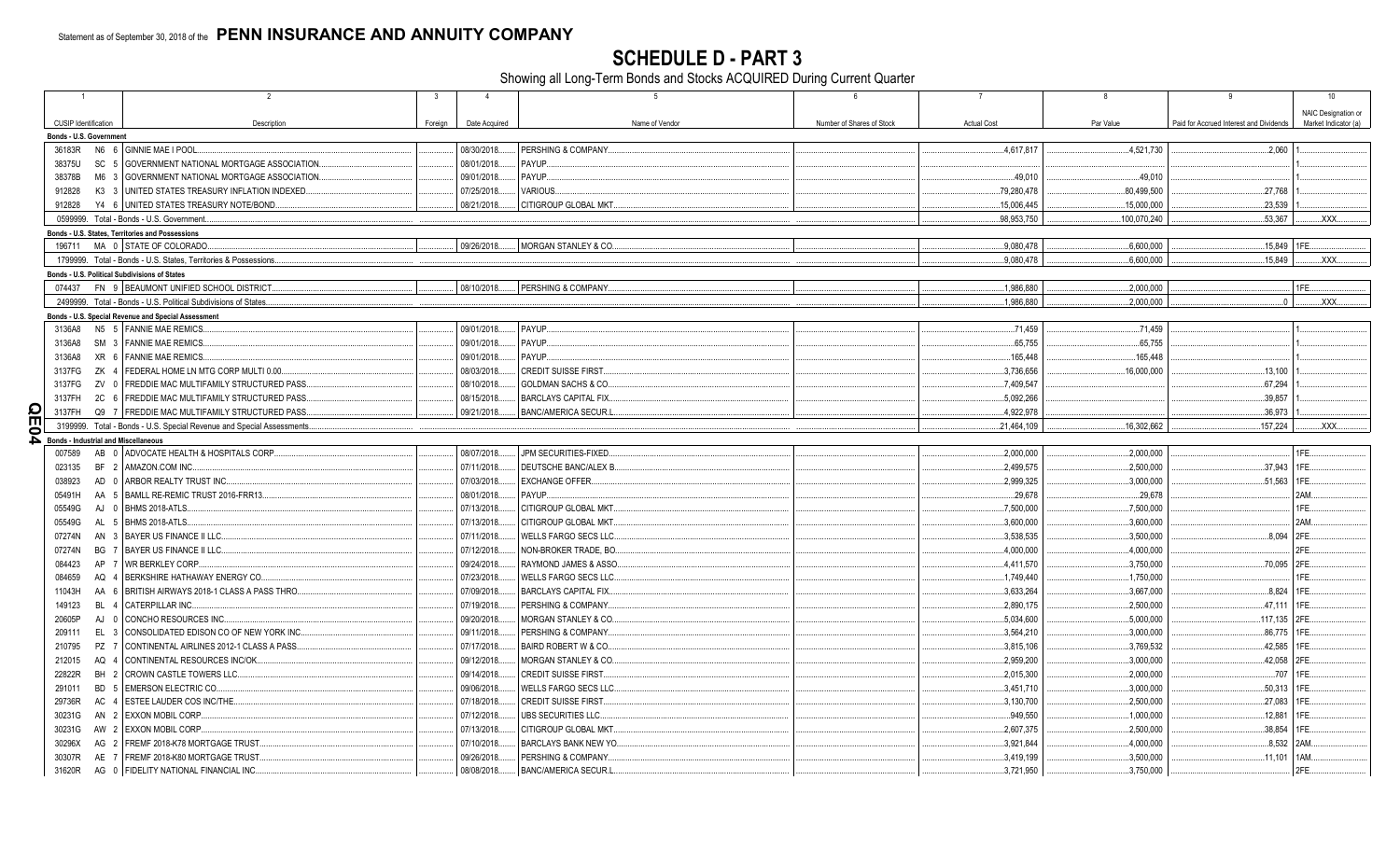SCHEDULE D - PART 3<br>Showing all Long-Term Bonds and Stocks ACQUIRED During Current Quarter

|            |                             |                       | $\overline{2}$                               | $\overline{3}$ | $\overline{4}$ | - 5                             |                           | $\overline{7}$     | -8         | -9                                      |                                             |
|------------|-----------------------------|-----------------------|----------------------------------------------|----------------|----------------|---------------------------------|---------------------------|--------------------|------------|-----------------------------------------|---------------------------------------------|
|            | <b>CUSIP</b> Identification |                       | Description                                  | Foreign        | Date Acquired  | Name of Vendor                  | Number of Shares of Stock | <b>Actual Cost</b> | Par Value  | Paid for Accrued Interest and Dividends | NAIC Designation or<br>Market Indicator (a) |
|            | 316773                      |                       | CH 1 FIFTH THIRD BANCORP.                    |                | 07/20/2018.    | PERSHING & COMPANY.             |                           | .4,359,096         | .3,150,000 | .103,228 2FE                            |                                             |
|            | 341081                      | EY<br>- 9             | <b>FLORIDA POWER &amp; LIGHT CO.</b>         |                | 07/11/2018     | PERSHING & COMPANY.             |                           | .5,845,059         | .4,797,000 | .55,719 1FE                             |                                             |
|            | 34959J                      | AG                    | 3 FORTIVE CORP.                              |                | 07/20/2018.    | <b>WELLS FARGO SECS LLC</b>     |                           | .2,238,176         | .2,380,000 | .8,122 2FE                              |                                             |
|            | 361841                      | AL 3                  | <b>GLP CAPITAL LP / GLP FINANCING II INC</b> |                | 09/17/2018     | <b>BANC/AMERICA SECUR.I</b>     |                           | .2,999,550         | .3,000,000 |                                         | 2FE                                         |
|            | 369550                      | AT                    | <b>GENERAL DYNAMICS CORP.</b>                |                | 07/11/2018.    | <b>GOLDMAN SACHS &amp; CO</b>   |                           | .2,434,925         | .2,500,000 | .14,500 1FE.                            |                                             |
|            | 37045V                      | AJ                    | <b>GENERAL MOTORS CO.</b>                    |                | 08/08/2018.    | CITIGROUP GLOBAL MKT            |                           | .4,176,990         | .4,500,000 | .83,850                                 | l 2FE                                       |
|            | 40573L                      | AU                    | HALFMOON PARENT INC.                         |                | 09/06/2018.    | <b>MORGAN STANLEY &amp; CO.</b> |                           | .998,390           | .1,000,000 |                                         | 2FE                                         |
|            | 437076                      | AS                    | HOME DEPOT INC/THE                           |                | 07/18/2018.    | CREDIT SUISSE FIRST.            |                           | .3,101,975         | .2,500,000 | .13,872 1FE.                            |                                             |
|            | 438516                      | AR                    | HONEYWELL INTERNATIONAL INC                  |                | 07/11/2018.    | <b>JEFFERIES &amp; COMPANY</b>  |                           | .2,028,296         | 1,650,000  | .30.828                                 | l 1FF                                       |
|            | 448579                      | AG                    | <b>HYATT HOTELS CORP.</b>                    |                | 08/07/2018.    | JPM SECURITIES-FIXED            |                           | .2,995,980         | .3,000,000 |                                         |                                             |
|            | 478160                      | AV                    | JOHNSON & JOHNSON.                           |                | 07/16/2018.    | <b>JEFFERIES &amp; COMPANY</b>  |                           | .7,644,560         | .7,000,000 | .119,875 1FE                            |                                             |
|            | 539830                      |                       | BC 2 LOCKHEED MARTIN CORP                    |                | 08/08/2018.    | <b>WELLS FARGO SECS LLC</b>     |                           | .2,047,618         | .2,188,000 | .34,789 2FE                             |                                             |
|            | 548661                      | CJ<br>$\Lambda$       | LOWE'S COS INC.                              |                | 07/25/2018.    | WELLS FARGO SECS LLC            |                           | .1,145,900         | .1,000,000 | .15,583                                 | 1FE                                         |
|            | 548661                      | DA                    | 2 LOWE'S COS INC.                            |                | 09/28/2018.    | PERSHING & COMPANY              |                           | .1,074,440         | .1,000,000 | .2,361                                  | 1FE.                                        |
|            | 55336V                      | AN<br>$\overline{0}$  | MPLX LP.                                     |                | 09/13/2018.    | <b>BANC/AMERICA SECUR.L</b>     |                           | .1,894,720         | .2,000,000 | .57,183 2FE                             |                                             |
|            | 57164P                      | AC.                   | MARRIOTT OWNERSHIP RESORTS INC               |                | 08/10/2018.    | <b>BANC/AMERICA SECUR.I</b>     |                           | .1,007,875         | .1,000,000 |                                         | 3FE                                         |
|            | 57636Q                      | AH                    | MASTERCARD INC                               |                | 07/17/2018     | U.S. BANCORP INVESTM.           |                           | .1,990,980         | .2,000,000 | .12,244                                 | 1FE.                                        |
|            | 581760                      | AV                    | MCLAREN HEALTH CARE CORP                     |                | 07/18/2018.    | JPM SECURITIES-FIXED            |                           | .4,000,000         | .4,000,000 |                                         | 1FE                                         |
|            | 60902Y                      | AG                    | MONARCH BEACH RESORT TRUST 2018-MBR MZ.      |                | 08/07/2018     | J.P MORGAN SECURITIE.           |                           | .8,200,000         | .8,200,000 |                                         | 1FE.                                        |
|            | 61761J                      | ZN                    | 2 MORGAN STANLEY.                            |                | 07/18/2018.    | <b>MORGAN STANLEY &amp; CO.</b> |                           | .2,886,960         | .3,000,000 | .28,638                                 | 2FE                                         |
| Q          | 641062                      | AN                    | NESTLE HOLDINGS INC                          |                | 09/17/2018.    | <b>JPM SECURITIES-FIXED</b>     |                           | .2,959,710         | .3,000,000 |                                         |                                             |
| m          | 649322                      | AC.                   | NEW YORK AND PRESBYTERIAN HOSPITAL/THE       |                | 07/17/2018.    | PERSHING & COMPANY.             |                           | .1,740,385         | .1,815,000 | .30,179 1FE                             |                                             |
| <b>D4.</b> | 674599                      | CN <sub>3</sub>       | <b>OCCIDENTAL PETROLEUM CORP.</b>            |                | 09/18/2018.    | MORGAN STANLEY & CO.            |                           | .4,915,200         | .5,000,000 | .2,917                                  |                                             |
| د          | 68233J                      | <b>BF</b><br>$\Omega$ | ONCOR ELECTRIC DELIVERY CO LLC.              |                | 08/07/2018     | CITIGROUP GLOBAL MKT            |                           | .1,498,530         | .1,500,000 |                                         | 1FE.                                        |
|            | 68389X                      | BH                    | 7 ORACLE CORP                                |                | 07/12/2018.    | <b>GOLDMAN SACHS &amp; CO</b>   |                           | .1,472,265         | .1,500,000 | .160                                    | 1FE                                         |
|            | 69351U                      | AN                    | 3 PPL ELECTRIC UTILITIES CORP.               |                | 08/21/2018.    | PERSHING & COMPANY              |                           | .3,278,048         | .2,861,000 | .15,704 1FE.                            |                                             |
|            | 703481                      | AB                    | 7 PATTERSON-UTI ENERGY INC                   |                | 09/07/2018.    | <b>EXCHANGE OFFER</b>           |                           | .1,998,542         | .2,000,000 | .7,900 2FE                              |                                             |
|            | 707569                      | AS<br>- 8             | PENN NATIONAL GAMING INC.                    |                | 08/16/2018.    | <b>BNY/SUNTRUST CAPITAL</b>     |                           | 338,800            | .352,000   | 1,925 4FE                               |                                             |
|            | 718546                      | AL 8                  | PHILLIPS 66.                                 |                | 09/18/2018.    | <b>GOLDMAN SACHS &amp; CO</b>   |                           | .3,100,350         | .3,000,000 | .50,781                                 | 11FE                                        |
|            | 74834L                      | AZ                    | <b>QUEST DIAGNOSTICS INC.</b>                |                | 07/26/2018.    | PERSHING & COMPANY.             |                           | .1,903,220         | .2,000,000 | .11,308 2FE                             |                                             |
|            | 754730                      | AF                    | RAYMOND JAMES FINANCIAL INC                  |                | 08/17/2018.    | RAYMOND JAMES & ASSO            |                           | .1,037,480         | 1,000,000  | .4,950 2FE                              |                                             |
|            | 756109                      | AG                    | 9   REALTY INCOME CORP.                      |                | 08/27/2018.    | <b>WELLS FARGO SECS LLC</b>     |                           | .2,448,305         | .2,094,000 | .56,044 1FE                             |                                             |
|            | 756109                      |                       | AR 5 REALTY INCOME CORP.                     |                | 09/19/2018.    | <b>WELLS FARGO SECS LLC</b>     |                           | .1,198,824         | 1,200,000  | .21,450 1FE                             |                                             |
|            | 78408L                      | AC                    | <b>ISC JOHNSON &amp; SON INC.</b>            |                | 07/10/2018.    | <b>BNY/SUNTRUST CAPITAL</b>     |                           | .1,544,910         | 1,500,000  | 18,488                                  | 1FE.                                        |
|            | 78443F                      | AJ<br>- 6             | SLM STUDENT LOAN TRUST 2007-5.               |                | 08/13/2018.    | J.P MORGAN SECURITIE.           |                           |                    |            | .10,254 3AM                             |                                             |
|            |                             |                       | AS 2 SALVATION ARMY/UNITED STATES.           |                |                | JPM SECURITIES-FIXED            |                           | .4,707,819         | .4,700,000 |                                         | 1FE                                         |
|            | 79585T                      |                       |                                              |                | 08/16/2018.    |                                 |                           | .3,255,000         | .3,255,000 |                                         |                                             |
|            | 855244                      |                       | AS 8 STARBUCKS CORP.                         |                | 09/12/2018.    | VARIOUS.                        |                           | .4,440,150         | .4,500,000 | .12,750 2FE                             |                                             |
|            | 871829                      | AJ.<br>- 6            | SYSCO CORP                                   |                | 07/26/2018.    | PERSHING & COMPANY              |                           | .2,215,780         | .2,000,000 | .38,521                                 | 12FE                                        |
|            | 883556                      | BY                    | 7 THERMO FISHER SCIENTIFIC INC               |                | 09/13/2018     | CREDIT SUISSE FIRST.            |                           | .2,852,070         | .3,000,000 | .10,933 2FE                             |                                             |
|            | 887389                      | AJ.                   | 3 TIMKEN CO/THE.                             |                | 08/08/2018.    | BNY/SUNTRUST CAPITAL            |                           | .2,464,650         | .2,500,000 | .42,786 2FE                             |                                             |
|            | 889184                      | AA                    | <b>TOLEDO HOSPITAL/THE.</b>                  |                | 07/10/2018.    | JPM SECURITIES-FIXED            |                           | .5,267,750         | .5,000,000 | .39,441                                 | 11FE                                        |
|            | 891098                      | AA                    | 3   TORO MTG FTG TR 2017-RE 4.0.             |                | 01/11/2018.    | NON-BROKER TRADE, BO            |                           | (19,360)           |            | $(32)$ 1FE                              |                                             |
|            | 893574                      | AK<br><b>Q</b>        | TRANSCONTINENTAL GAS PIPE LINE CO LLC.       |                | 09/20/2018     | <b>EXCHANGE OFFER.</b>          |                           | .1,989,376         | .2,000,000 | .1,111 2FE                              |                                             |
|            | 90346W                      | AB                    | US AIRWAYS 2013-1 CLASS B PASS THROUGH T     |                | 08/20/2018.    | <b>BARCLAYS CAPITAL FIX</b>     |                           | 1,297,876          | 1,263,004  | 18.292 2FE                              |                                             |
|            | 90353D                      | BA                    | 2 UBS COMMERCIAL MORTGAGE TRUST 2018-C12.    |                | 08/07/2018.    | UBS SECURITIES LLC C.           |                           | .4.952.219         |            | .58,241                                 |                                             |
|            | 90353K                      | $AZ$ 2                | UBS COMMERCIAL MORTGAGE TRUST 2018-C13.      |                | 09/24/2018.    | <b>WELLS FARGO SECS LLC</b>     |                           | .4,553,160         |            | .20.181                                 | 11FE                                        |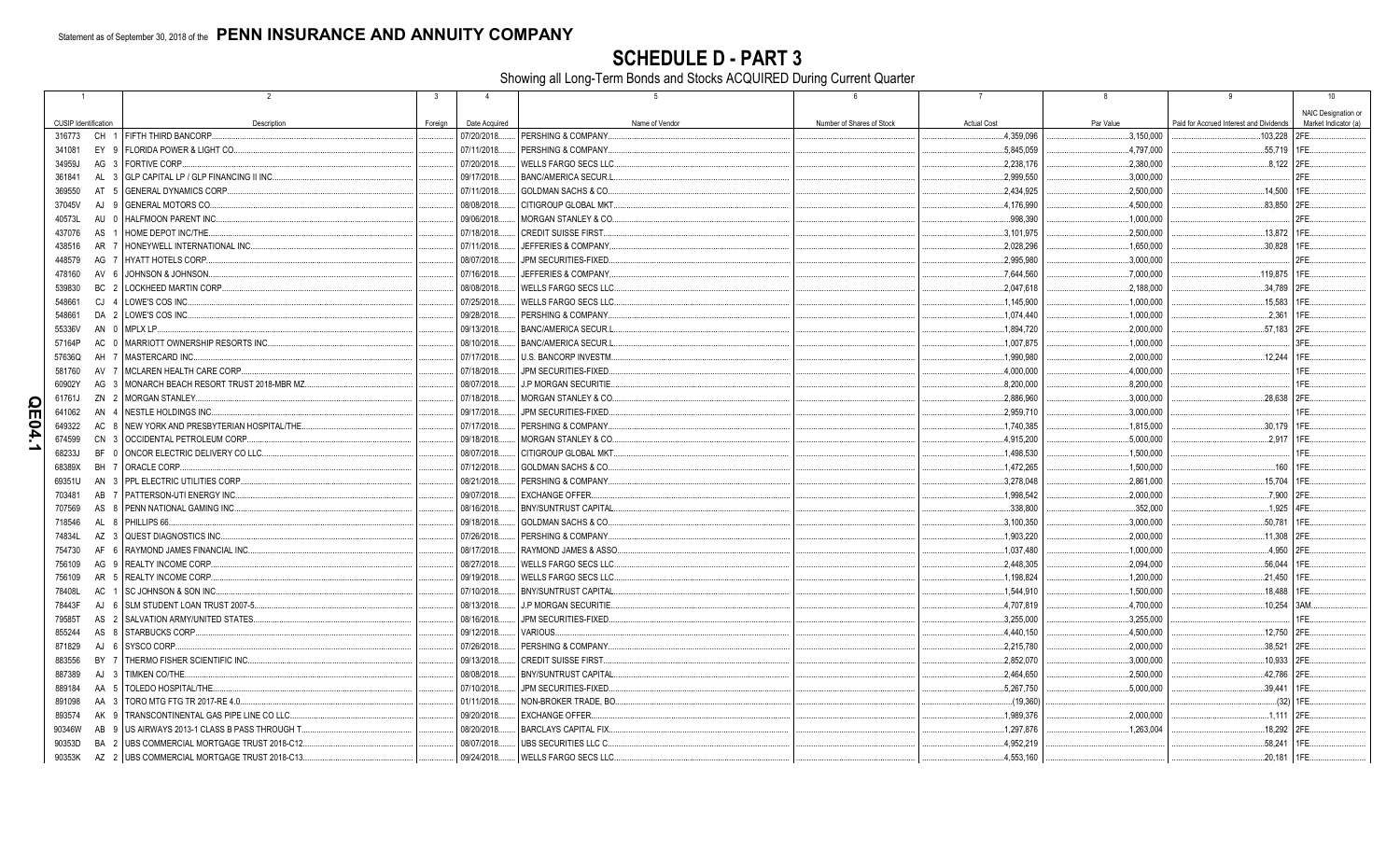**SCHEDULE D - PART 3**<br>Showing all Long-Term Bonds and Stocks ACQUIRED During Current Quarter

|                    | $\overline{1}$              | $\overline{2}$                                                    | 3       | $\overline{4}$ | -5                              | 6                         | $\overline{7}$     | $\mathbf{g}$ | $\mathbf{q}$                            | 10                                          |
|--------------------|-----------------------------|-------------------------------------------------------------------|---------|----------------|---------------------------------|---------------------------|--------------------|--------------|-----------------------------------------|---------------------------------------------|
|                    | <b>CUSIP</b> Identification | Description                                                       | Foreign | Date Acquired  | Name of Vendor                  | Number of Shares of Stock | <b>Actual Cost</b> | Par Value    | Paid for Accrued Interest and Dividends | NAIC Designation or<br>Market Indicator (a) |
|                    |                             | 907818 EB 0 UNION PACIFIC CORP.                                   |         | 07/11/2018.    | JEFFERIES & COMPANY.            |                           | .910.670           | .1,000,000   | .15,188                                 | 1FF                                         |
|                    | 91324P                      | CQ 3 UNITEDHEALTH GROUP INC.                                      |         | 07/16/2018.    | VARIOUS.                        |                           | .2,682,155         | .2,500,000   | .23,318                                 | 1FE.                                        |
|                    | 918204                      | AT 5 VF CORP.                                                     |         | 07/12/2018.    | JEFFERIES & COMPANY             |                           | .1,895,734         | .1,464,000   | 19,673                                  | 1FF                                         |
|                    | 919451                      | AA 2 VALLEY CHILDREN'S HOSPITAL                                   |         | 07/17/2018.    | <b>JPM SECURITIES-FIXED</b>     |                           | 3.500.000          | .3,500,000   |                                         | 1FE.                                        |
|                    | 92826C                      | AE 2 VISA INC.                                                    |         | 07/13/2018.    | JEFFERIES & COMPANY,            |                           | 2,651,400          | .2,500,000   | .9.510 1FE.                             |                                             |
|                    |                             |                                                                   |         |                | <b>BARCLAYS CAPITAL FIX.</b>    |                           |                    |              |                                         | 2FE                                         |
|                    | 95040Q                      | AD 6 WELLTOWER INC.                                               |         | 08/09/2018.    |                                 |                           | .1,978,960         | .2,000,000   | 29,750                                  |                                             |
|                    | 95709T                      | AK 6 WESTAR ENERGY INC.                                           |         | 08/02/2018.    | PERSHING & COMPANY.             |                           | .3,252,875         | 3,125,000    | .62,229                                 | 1FE                                         |
|                    | 958254                      | AK 0   WESTERN GAS PARTNERS LP.                                   |         | 08/07/2018.    | <b>WELLS FARGO SECS LLC</b>     |                           | .998,180           | 1,000,000    |                                         | 2FE.                                        |
|                    | 960386                      | AM 2 WABTEC CORP                                                  |         | 09/12/2018.    | <b>GOLDMAN SACHS &amp; CO.</b>  |                           | .1,997,780         | .2,000,000   |                                         | 2FE.                                        |
|                    | 970648                      | AG 6 WILLIS NORTH AMERICA INC.                                    |         | 09/05/2018.    | <b>BANC/AMERICA SECUR.</b>      |                           | .2,999,010         | .3,000,000   |                                         | 2FE.                                        |
|                    | 00908P                      | AB 3 AIR CANADA 2017-1 CLASS A PASS THROUGH T.                    |         | 07/09/2018.    | BARCLAYS CAPITAL FIX.           |                           | 6,302,282          | 6,592,000    | .130,009                                | 1FE.                                        |
|                    | 71644E                      | 9 PETRO-CANADA.<br>AF                                             |         | 09/28/2018.    | JEFFERIES & COMPANY,            |                           | .2,394,800         | .2,000,000   | .53,278                                 | 1FE.                                        |
|                    | 00176A                      | AX 3 AMMC CLO XI LTD.                                             |         | 07/26/2018.    | <b>WELLS FARGO SECS LLC</b>     |                           | 12,057,930         | 12,070,000   |                                         | 1FF                                         |
|                    | 09203W                      | AN 5 BLACK DIAMOND CLO 2016-1 LTD.                                |         | 08/07/2018.    | BK OF NY/MIZUHO SECU            |                           | 14,894,531         | 15,000,000   | .19.628                                 | 1FF                                         |
|                    | 12549H                      | 4 CIFC FUNDING 2013-IV LTD.<br>AJ                                 |         | 08/07/2018.    | CITIGROUP GLOBAL MKT            |                           | 6,410,625          | .6,500,000   | .97.971 3FE.                            |                                             |
|                    | 12549J                      | AY 7 CIFC FUNDING 2014 LTD.                                       |         | 07/24/2018.    | <b>SG AMERICAS SECURITI</b>     |                           | 7,500,000          | .7,500,000   | .5,721                                  | 1FE.                                        |
|                    | 146865                      | AG 5 CARVAL CLO LTD.                                              |         | 08/03/2018.    | JPM SECURITIES-FIXED            |                           | .4,962,500         | .5,000,000   | .40,571                                 | 2FE.                                        |
|                    | 14686P                      | AA 4 CARVAL CLO LTD.                                              |         | 08/03/2018.    | JPM SECURITIES-FIXED            |                           | .4,968,750         | .5,000,000   | .62,971                                 | 3FE.                                        |
|                    | 268317                      | ELECTRICITE DE FRANCE SA.<br>AT <sub>1</sub>                      |         | 09/18/2018.    | <b>HSBC SECURITIES (USA.</b>    |                           | .3.882.080         | .4,000,000   |                                         | 1FE.                                        |
|                    | 606822                      | MITSUBISHI UFJ FINANCIAL GROUP INC<br><b>BB</b><br>9              |         | 07/17/2018.    | <b>MORGAN STANLEY &amp; CO.</b> |                           | 3,500,000          | .3,500,000   |                                         | 1FE.                                        |
| QE04.              | 62432L                      | AA 9 MOUNTAIN VIEW CLO 2017-2 LLC                                 |         | 07/30/2018.    | VARIOUS                         |                           | 10,144,925         | .10,150,000  | 15,221                                  | 1FE.                                        |
|                    | 63859W                      | AE 9 NATIONWIDE BUILDING SOCIETY                                  |         | 09/12/2018.    | PERSHING & COMPANY.             |                           | .1,017,250         | .1,076,000   |                                         | 2FE.                                        |
| $\mathbf{\dot{v}}$ | 654902                      | AC 9 NOKIA OYJ                                                    |         | 09/12/2018.    | <b>MERRILL LYNCH PIERCE</b>     |                           | 757,750            | 700,000      | 15,330                                  | 3FE.                                        |
|                    | 81883A                      | 3 SHACKLETON 2015-VII-R CLO LTD<br>AC.                            |         | 07/12/2018.    | MITSUBISHI UFJ SECS.            |                           | 5,200,000          | .5,200,000   |                                         | 1FF                                         |
|                    | 822582                      | 9 SHELL INTERNATIONAL FINANCE BV<br>AT                            |         | 08/27/2018.    | STIFEL NICHOLAUS & C            |                           | 2.805.540          | .3,000,000   | .2.417                                  | 1FF                                         |
|                    | 83607E                      | AA<br>0 SOUND POINT CLO V-R LTD.                                  |         | 07/12/2018.    | CITIGROUP GLOBAL MKT            |                           | 15,000,000         | .15,000,000  |                                         | 1FE.                                        |
|                    | 83607E                      | AG 7 SOUND POINT CLOV-R LTD.                                      |         | 07/12/2018.    | CITIGROUP GLOBAL MKT            |                           | .5,000,000         | .5,000,000   |                                         | 2FE                                         |
|                    | 83609T                      | AA 5 SOUND POINT CLO XVIII LTD.                                   |         | 07/30/2018.    | DEUTSCHE BANC/ALEX B.           |                           | 12,294,000         | .12,294,000  | .14,210                                 | 1FE.                                        |
|                    | 87272H                      | AA 8   TIAA CLO III LTD                                           |         | 07/26/2018.    | <b>WELLS FARGO SECS LLC</b>     |                           | 5,000,000          | .5,000,000   | .6,785                                  | 1FF                                         |
|                    | 92330Y                      | AG 8 VENTURE 33 CLO LTD.                                          |         | 07/19/2018.    | JEFFERIES & COMPANY.            |                           | 5.000.000          | .5.000.000   |                                         | IFF.                                        |
|                    | 92331A                      | AC 8 VENTURE XXVIII CLO LTD.                                      |         | 08/06/2018.    | CITIGROUP GBL MKTS/S.           |                           | .9.051.403         | .9.065.000   | .16,542                                 | 1FE.                                        |
|                    | 92558F                      | AA 7 VIBRANT CLO VIII LTD.                                        |         | 07/30/2018.    | <b>BNP PARIBAS SEC CORP</b>     |                           | .8,600,000         | .8,600,000   | .9,326                                  | 1FE.                                        |
|                    | 95736X                      | AD 0 WESTCHESTER CLO LTD.                                         |         | 08/01/2018.    | NON-BROKER TRADE, BO            |                           |                    |              |                                         | 1FE.                                        |
|                    |                             | 3899999. Total - Bonds - Industrial and Miscellaneous.            |         |                |                                 |                           | 377,535,985        | 361.057.214  | .2,366,378                              | XXX.                                        |
|                    |                             | 8399997. Total - Bonds - Part 3.                                  |         |                |                                 |                           | .509.021.202       | .486.030.116 | 2.592.818                               | XXX.                                        |
|                    |                             | 8399999. Total - Bonds.                                           |         |                |                                 |                           | .509,021,202       | .486,030,116 | .2,592,818                              | .XXX.                                       |
|                    |                             | Preferred Stocks - Industrial and Miscellaneous                   |         |                |                                 |                           |                    |              |                                         |                                             |
|                    |                             | 125896 85 2 CMS ENERGY CORP                                       |         | 09/20/2018.    | <b>WELLS FARGO SECS LLC.</b>    | 200,000.000               | .5,000,000         |              |                                         |                                             |
|                    |                             | 8499999. Total - Preferred Stocks - Industrial and Miscellaneous. |         |                |                                 |                           | .5,000,000         | XXX          | $\Omega$                                | .XXX                                        |
|                    |                             | 8999997. Total - Preferred Stocks - Part 3.                       |         |                |                                 |                           | .5,000,000         | <b>XXX</b>   | $\Omega$                                | .XXX.                                       |
|                    |                             | 8999999. Total - Preferred Stocks.                                |         |                |                                 |                           | .5.000.000         | <b>XXX</b>   | $\Omega$                                | .XXX.                                       |
|                    |                             | <b>Common Stocks - Industrial and Miscellaneous</b>               |         |                |                                 |                           |                    |              |                                         |                                             |
|                    | 00206R                      | 10 2 AT&T INC.                                                    |         | 09/17/2018.    | WELLS FARGO SECS LLC.           | .91,000.000               | .3,060,148         | XXX          |                                         |                                             |
|                    | 31338@                      | 10 6 FHLB OF PITTSBURGH                                           |         | 08/01/2018.    | NON-BROKER TRADE, BO            | 40,000.000                | .4,000,000         | <b>XXX</b>   |                                         |                                             |
|                    | 83304A                      | 10 6 SNAP INC.                                                    |         | 09/19/2018.    | <b>MERRILL LYNCH PIERCE</b>     | 19,504.000                | .179,827           | <b>XXX</b>   |                                         |                                             |
|                    | 98980G                      | 10 2 ZSCALER INC.                                                 |         | 09/18/2018.    | <b>MERRILL LYNCH PIERCE</b>     | .4.270.000                | .182.350           | <b>XXX</b>   |                                         |                                             |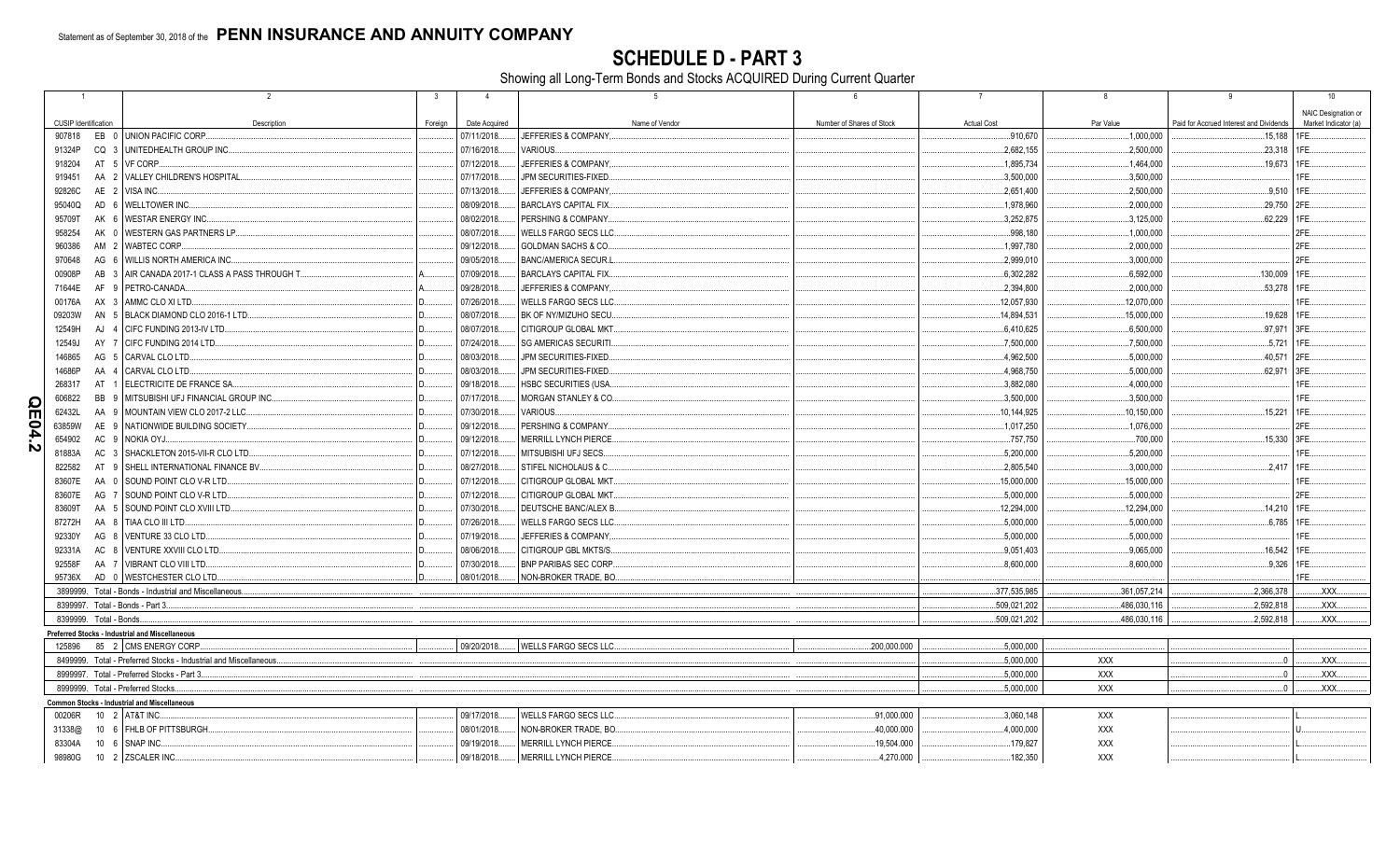### **SCHEDULE D - PART 3**

Showing all Long-Term Bonds and Stocks ACQUIRED During Current Quarter

| <b>CUSIP</b> Identification    | Description                                                   | Foreign Date Acquired | Name of Vendor | Number of Shares of Stock | <b>Actual Cost</b> | Par Value  | Paid for Accrued Interest and Dividends | NAIC Designation or<br>Market Indicator (a) |
|--------------------------------|---------------------------------------------------------------|-----------------------|----------------|---------------------------|--------------------|------------|-----------------------------------------|---------------------------------------------|
|                                | 9099999. Total - Common Stocks - Industrial and Miscellaneous |                       |                |                           | .7,422,325         | <b>XXX</b> |                                         | XXX                                         |
|                                | 9799997. Total - Common Stocks - Part 3                       | 7,422,325             | <b>XXX</b>     |                           | $\mathsf{XXX}$     |            |                                         |                                             |
| 9799999. Total - Common Stocks |                                                               |                       |                |                           | 7,422,325          | <b>XXX</b> |                                         | XXX                                         |
|                                | 9899999. Total - Preferred and Common Stocks                  |                       |                |                           | .12,422,325        | <b>XXX</b> |                                         | XXX                                         |
|                                | 9999999. Total - Bonds, Preferred and Common Stocks           |                       |                |                           | 521,443,527        | XXX        | .2,592,818                              | XXX                                         |

For all common stock bearing NAIC market indicator "U" provide the number of such issues:.....4,000,000.  $(a)$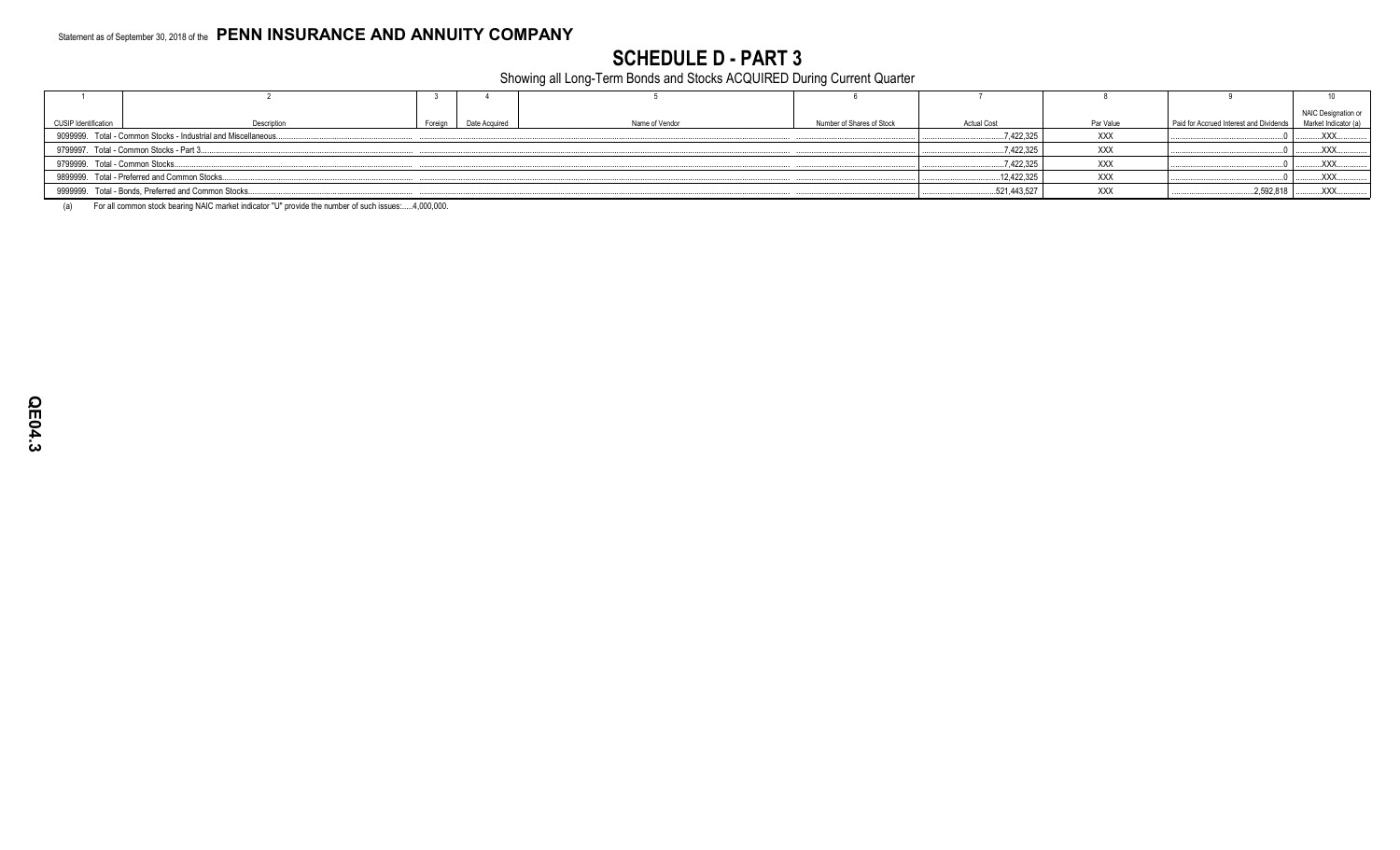|             |                             |                | $\overline{2}$                                            | $\mathcal{R}$<br>4   | -5                                | -6              |               | -8          |                    | 10             |            | 12                        | Change in Book/Adjusted Carrying Value<br>13 |                      | 16                | 17          | 18          | 19                | 20          | 21                   | 22            |
|-------------|-----------------------------|----------------|-----------------------------------------------------------|----------------------|-----------------------------------|-----------------|---------------|-------------|--------------------|----------------|------------|---------------------------|----------------------------------------------|----------------------|-------------------|-------------|-------------|-------------------|-------------|----------------------|---------------|
|             |                             |                |                                                           |                      |                                   |                 |               |             |                    |                | 11         |                           |                                              | 15                   |                   |             |             |                   |             |                      |               |
|             |                             |                |                                                           |                      |                                   |                 |               |             |                    |                |            |                           | Current                                      |                      |                   |             |             |                   | Bond        |                      |               |
|             |                             |                |                                                           |                      |                                   |                 |               |             |                    |                |            |                           | Year's                                       |                      |                   |             |             |                   | Interest /  |                      |               |
|             |                             |                |                                                           |                      |                                   |                 |               |             |                    |                | Unrealized | Current                   | Other-Than                                   | <b>Total Foreigr</b> |                   | Foreign     |             |                   | Stock       | Stated               | <b>NAIC</b>   |
|             |                             |                |                                                           |                      |                                   |                 |               |             |                    | Prior Year     | Valuation  | Year's                    | Temporary<br><b>Total Change</b>             | Exchange             | Book/Adjusted     | Exchange    | Realized    | <b>Total Gain</b> | Dividends   | Contractual          | Designation   |
|             |                             |                |                                                           | Disposal             |                                   | Number of       |               |             |                    | Book/Adjusted  | Increase   | Amortization <sup>®</sup> | in B./A.C.V.<br>Impairment                   | Change in            | Carrying Value at | Gain (Loss) | Gain (Loss) | (Loss) on         | Received    | Maturity             | or Market     |
|             | <b>CUSIP Identification</b> |                | Description                                               | Date                 | Name of Purchaser                 | Shares of Stock | Consideration | Par Value   | <b>Actual Cost</b> | Carrying Value | (Decrease) | Accretion                 | $(11+12-13)$<br>Recognized                   | B./A.C.V.            | Disposal Date     | on Disposal | on Disposa  | Disposal          | During Year | Date                 | Indicator (a) |
|             | Bonds - U.S. Government     |                |                                                           |                      |                                   |                 |               |             |                    |                |            |                           |                                              |                      |                   |             |             |                   |             |                      |               |
|             |                             |                | FDIC GUARANTEED NOTES TRUST                               |                      |                                   |                 |               |             |                    |                |            |                           |                                              |                      |                   |             |             |                   |             |                      |               |
|             | 30250W AB                   |                | 2010-S2<br>- 9                                            |                      | 08/31/2018. PAYDOWN               |                 | .27.833       | .27.833     | .27,863            | .27.863        |            | (31)                      | (31)                                         |                      | .27.833           |             |             |                   |             | .513 07/29/2047      |               |
|             | 36296Q                      | RJ             | GINNIE MAE I POOL                                         |                      | 09/01/2018. PAYDOWN               |                 | .30,477       | .30,477     | .29,034            | .29,034        |            | 1,443                     | .1,443                                       |                      | .30,477           |             |             | - 0               | .785        | 04/01/2039.          |               |
|             |                             |                |                                                           |                      |                                   |                 |               |             |                    |                |            |                           |                                              |                      |                   |             |             |                   |             |                      |               |
|             | 38375U SC                   |                | GOVERNMENT NATIONAL MORTGAGE<br><b>ASSOCIATION</b><br>- 5 | 09/01/2018. VARIOUS. |                                   |                 |               |             | .99,999            | .79,561        |            | (7, 145)                  | (7, 145)                                     |                      |                   |             |             | - 0               | 10,698      | 11/01/2064.          |               |
|             |                             |                |                                                           |                      |                                   |                 |               |             |                    |                |            |                           |                                              |                      |                   |             |             |                   |             |                      |               |
|             |                             |                | <b>GOVERNMENT NATIONAL MORTGAGE</b>                       |                      |                                   |                 |               |             |                    |                |            |                           |                                              |                      |                   |             |             |                   |             |                      |               |
|             | 38378N XK                   |                | <b>ASSOCIATION</b>                                        |                      | 09/01/2018. PAYDOWN               |                 |               |             | .59,602            | .19,748        |            | .250                      | .250                                         |                      |                   |             |             | .0                | .5,762      | 06/01/2048.          |               |
|             |                             |                | <b>GOVERNMENT NATIONAL MORTGAGE</b>                       |                      |                                   |                 |               |             |                    |                |            |                           |                                              |                      |                   |             |             |                   |             |                      |               |
|             | 38378X PE                   |                | <b>ASSOCIATION</b><br>- 5                                 |                      | 09/01/2018. PAYDOWN               |                 |               |             | .9,945             | .5,550         |            | (262)                     | (262)                                        |                      |                   |             |             | - 0               | .754        | 01/01/2056.          |               |
|             |                             |                | <b>JNITED STATES TREASURY</b>                             |                      |                                   |                 |               |             |                    |                |            |                           |                                              |                      |                   |             |             |                   |             |                      |               |
|             |                             |                | 912828 3S 7 NOTE/BOND                                     |                      | 08/14/2018. CITIGROUP GLOBAL MKT. |                 | 14,876,953    | .15,000,000 | .14.936.133        |                |            | .15,539                   | .15,539                                      |                      | 14,951,672        |             | (74.718)    | (74, 718)         | 161.413     | 01/31/2020.          |               |
|             | 0599999                     |                | Total - Bonds - U.S. Government                           |                      |                                   |                 | 14.935.263    | 15.058.310  | .15.162.576        | .161.756       | $\Omega$   | .9.794                    | .9.794                                       |                      | 15.009.982        | $0$ .       | (74.718)    | (74.718)          | .179.925    | <b>XXX</b>           | <b>XXX</b>    |
|             |                             |                | Bonds - U.S. Special Revenue and Special Assessment       |                      |                                   |                 |               |             |                    |                |            |                           |                                              |                      |                   |             |             |                   |             |                      |               |
|             | 3128PK                      | WJ             | FREDDIE MAC GOLD POOL<br><b>q</b>                         |                      | 09/01/2018. PAYDOWN               |                 | .21,575       | .21,575     | .20,955            | .21,153        |            | .422                      | .422                                         |                      | 21,575            |             |             | 0                 |             | .633 05/01/2023.     |               |
|             | 3128PL                      | AW             | FREDDIE MAC GOLD POOL                                     | 09/01/2018.          | PAYDOWN                           |                 | .8,786        | .8,786      | .8,724             | .8,736         |            | 50                        | 50                                           |                      | .8,786            |             |             | - 0               | .288        | 06/01/2023.          |               |
|             | 3136AT                      | X <sub>2</sub> | FANNIE MAE-ACES.<br>-5                                    |                      | 09/01/2018. PAYDOWN               |                 |               |             | .9,546             | .9,024         |            | (443)                     | (443)                                        |                      |                   |             |             | - 0               | .786        | 07/01/2028.          |               |
|             |                             |                |                                                           |                      |                                   |                 |               |             |                    |                |            |                           |                                              |                      |                   |             |             |                   |             |                      |               |
| <b>QE05</b> | 3137AJ                      | MG             | <b>REDDIE MAC MULTIFAMILY</b><br><b>STRUCTURED PASS</b>   |                      | 09/01/2018. PAYDOWN               |                 |               |             | 103,232            | .58,356        |            | (11,939)                  | (11, 939)                                    |                      |                   |             |             |                   |             | .14,416 10/01/2021.  |               |
|             |                             |                |                                                           |                      |                                   |                 |               |             |                    |                |            |                           |                                              |                      |                   |             |             |                   |             |                      |               |
|             |                             |                | FREDDIE MAC MULTIFAMILY                                   |                      |                                   |                 |               |             |                    |                |            |                           |                                              |                      |                   |             |             |                   | .5,363      |                      |               |
|             | 3137AT RX 2                 |                | <b>STRUCTURED PASS</b>                                    |                      | 09/01/2018. PAYDOWN               |                 |               |             | .40,013            | .27,473        |            | (4, 110)                  | (4, 110)                                     |                      |                   |             |             |                   |             | 05/01/2022.          |               |
|             |                             |                | FREDDIE MAC MULTIFAMILY                                   |                      |                                   |                 |               |             |                    |                |            |                           |                                              |                      |                   |             |             |                   |             |                      |               |
|             | 3137AW QJ                   |                | STRUCTURED PASS                                           |                      | 09/01/2018. PAYDOWN               |                 |               |             | 14,823             | .10,825        |            | (1,559)                   | (1,559)                                      |                      |                   |             |             |                   | .1,916      | 08/01/2022.          |               |
|             |                             |                | <b>REDDIE MAC MULTIFAMILY</b>                             |                      |                                   |                 |               |             |                    |                |            |                           |                                              |                      |                   |             |             |                   |             |                      |               |
|             | 3137B1 UH                   | - 3            | <b>STRUCTURED PASS</b>                                    |                      | 09/01/2018. PAYDOWN               |                 |               |             | .31,542            | .20,032        |            | (2,707)                   | (2,707)                                      |                      |                   |             |             |                   | .3.384      | 01/01/2023. 1FE      |               |
|             |                             |                | FREDDIE MAC MULTIFAMILY                                   |                      |                                   |                 |               |             |                    |                |            |                           |                                              |                      |                   |             |             |                   |             |                      |               |
|             | 3137B7 N2                   |                | <b>STRUCTURED PASS</b>                                    |                      | 09/01/2018. PAYDOWN               |                 |               |             | .12,885            | .8,504         |            | (950)                     | (950)                                        |                      |                   |             |             |                   | 1,258       | 10/01/2023.          |               |
|             |                             |                | FREDDIE MAC MULTIFAMILY                                   |                      |                                   |                 |               |             |                    |                |            |                           |                                              |                      |                   |             |             |                   |             |                      |               |
|             | 3137B8 G5                   |                | <b>STRUCTURED PASS</b>                                    |                      | 09/01/2018. PAYDOWN               |                 |               |             | .8,299             | .5,562         |            | (596)                     | (596)                                        |                      |                   |             |             |                   | .813        | 01/01/2024.          |               |
|             |                             |                | FREDDIE MAC MULTIFAMILY                                   |                      |                                   |                 |               |             |                    |                |            |                           |                                              |                      |                   |             |             |                   |             |                      |               |
|             | 3137BA HB                   |                | <b>STRUCTURED PASS</b>                                    |                      | 09/01/2018. PAYDOWN               |                 |               |             | .30,736            | 21,037         |            | (4,978)                   | (4,978)                                      |                      |                   |             |             |                   | .5,711      | 01/01/2021           |               |
|             |                             |                | FREDDIE MAC MULTIFAMILY                                   |                      |                                   |                 |               |             |                    |                |            |                           |                                              |                      |                   |             |             |                   |             |                      |               |
|             | 3137BB BE                   |                | <b>STRUCTURED PASS</b>                                    |                      | 09/01/2018. PAYDOWN               |                 |               |             | .13,617            | .9,288         |            | (947)                     | (947)                                        |                      |                   |             |             |                   | 1,292       | 03/01/2024. 1FE.     |               |
|             |                             |                | FREDDIE MAC MULTIFAMILY                                   |                      |                                   |                 |               |             |                    |                |            |                           |                                              |                      |                   |             |             |                   |             |                      |               |
|             | 3137BH XK 8                 |                | <b>STRUCTURED PASS</b>                                    |                      | 09/01/2018. PAYDOWN               |                 |               |             | .9,189             | .7,733         |            | (688)                     | (688)                                        |                      |                   |             |             |                   | .941        | 01/01/2025.          | 1FE.          |
|             |                             |                | FREDDIE MAC MULTIFAMILY                                   |                      |                                   |                 |               |             |                    |                |            |                           |                                              |                      |                   |             |             |                   |             |                      |               |
|             | 3137BL ME                   |                | <b>STRUCTURED PASS</b>                                    |                      | 09/01/2018. PAYDOWN               |                 |               |             | .44,348            | .39,601        |            | (5,470)                   | (5,470)                                      |                      |                   |             |             |                   | .7,400      | 08/01/2025.          |               |
|             |                             |                |                                                           |                      |                                   |                 |               |             |                    |                |            |                           |                                              |                      |                   |             |             |                   |             |                      |               |
|             | 3137BN GU                   |                | FREDDIE MAC MULTIFAMILY<br>STRUCTURED PASS                |                      | 09/01/2018. PAYDOWN               |                 |               |             | 6,888              | .5,765         |            | (402)                     | (402)                                        |                      |                   |             |             |                   | .621        | 01/01/2026. 1FE      |               |
|             |                             |                |                                                           |                      |                                   |                 |               |             |                    |                |            |                           |                                              |                      |                   |             |             |                   |             |                      |               |
|             |                             |                | FREDDIE MAC MULTIFAMILY                                   |                      |                                   |                 |               |             |                    |                |            |                           |                                              |                      |                   |             |             | - 0               |             |                      |               |
|             | 3137BS 5P                   |                | <b>STRUCTURED PASS</b>                                    |                      | 09/01/2018. PAYDOWN.              |                 |               |             | .8,232             | .7,823         |            | (555)                     | (555)                                        |                      |                   |             |             |                   | .863        | 08/01/2026.          |               |
|             |                             |                | FREDDIE MAC MULTIFAMILY                                   |                      |                                   |                 |               |             |                    |                |            |                           |                                              |                      |                   |             |             |                   |             |                      |               |
|             | 3137BS P9                   |                | <b>STRUCTURED PASS</b>                                    |                      | 09/01/2018. PAYDOWN               |                 |               |             | .5,248             | 4,685          |            | (312)                     | (312)                                        |                      |                   |             |             |                   |             | .476 08/01/2026. 1FE |               |
|             |                             |                | FREDDIE MAC MULTIFAMILY                                   |                      |                                   |                 |               |             |                    |                |            |                           |                                              |                      |                   |             |             |                   |             |                      |               |
|             | 3137BY PS 3                 |                | <b>STRUCTURED PASS</b>                                    |                      | 09/01/2018. PAYDOWN               |                 |               |             | .2.046             | 1.873          |            | (190)                     | (190)                                        |                      |                   |             |             | $\Omega$ .        |             | 256 04/01/2024. 1FE. |               |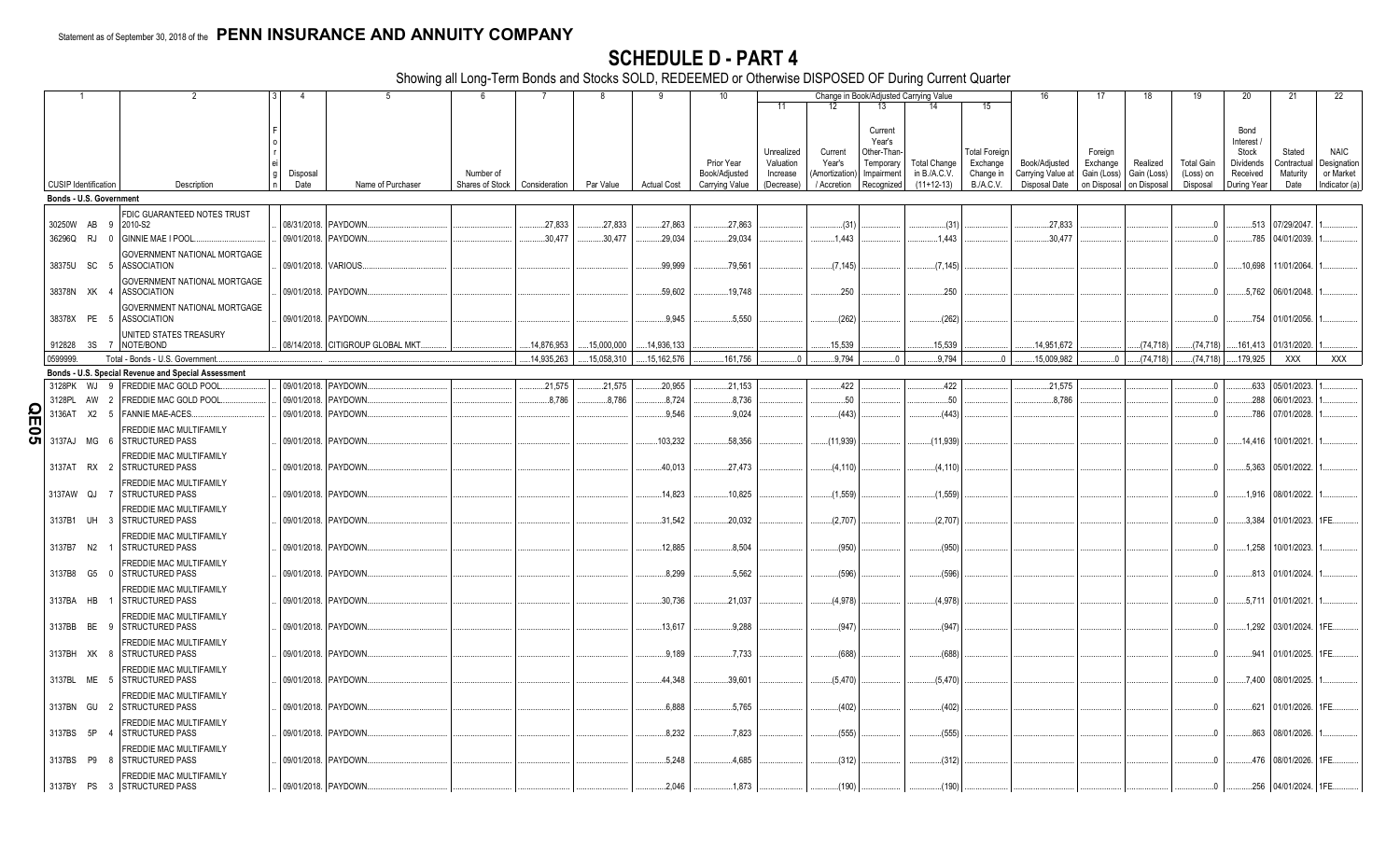|            |           |                             | $\overline{2}$                                               |             | 5                              |                 |               |            |                    | 10                |            |              |            | Change in Book/Adjusted Carrying Value |                               | 16                | 17                        | 18          | 19                | 20          | 21                       | 22            |
|------------|-----------|-----------------------------|--------------------------------------------------------------|-------------|--------------------------------|-----------------|---------------|------------|--------------------|-------------------|------------|--------------|------------|----------------------------------------|-------------------------------|-------------------|---------------------------|-------------|-------------------|-------------|--------------------------|---------------|
|            |           |                             |                                                              |             |                                |                 |               |            |                    |                   | 11         | 12           | 13         |                                        | 15                            |                   |                           |             |                   |             |                          |               |
|            |           |                             |                                                              |             |                                |                 |               |            |                    |                   |            |              |            |                                        |                               |                   |                           |             |                   |             |                          |               |
|            |           |                             |                                                              |             |                                |                 |               |            |                    |                   |            |              | Current    |                                        |                               |                   |                           |             |                   | Bond        |                          |               |
|            |           |                             |                                                              |             |                                |                 |               |            |                    |                   |            |              | Year's     |                                        |                               |                   |                           |             |                   | Interest /  |                          |               |
|            |           |                             |                                                              |             |                                |                 |               |            |                    |                   | Unrealized | Current      | Other-Than |                                        | <b>Total Foreign</b>          |                   | Foreign                   |             |                   | Stock       | Stated                   | <b>NAIC</b>   |
|            |           |                             |                                                              |             |                                |                 |               |            |                    | <b>Prior Year</b> | Valuation  | Year's       | Temporary  | <b>Total Change</b>                    | Exchange                      | Book/Adjusted     | Exchange                  | Realized    | <b>Total Gain</b> | Dividends   | Contractual              | Designation   |
|            |           | <b>CUSIP</b> Identification |                                                              | Disposal    |                                | Number of       |               |            |                    | Book/Adjusted     | Increase   | Amortization | Impairment | in B./A.C.V.                           | Change in<br><b>B./A.C.V.</b> | Carrying Value at | Gain (Loss)               | Gain (Loss) | (Loss) on         | Received    | Maturity                 | or Market     |
|            |           |                             | Description                                                  | Date        | Name of Purchaser              | Shares of Stock | Consideration | Par Value  | <b>Actual Cost</b> | Carrying Value    | (Decrease) | / Accretion  | Recognized | $(11+12-13)$                           |                               | Disposal Date     | on Disposal   on Disposal |             | Disposal          | During Year | Date                     | Indicator (a) |
|            |           |                             | FREDDIE MAC MULTIFAMILY                                      |             |                                |                 |               |            |                    |                   |            |              |            |                                        |                               |                   |                           |             |                   |             |                          |               |
|            |           | 3137FA RG 5                 | <b>STRUCTURED PASS</b>                                       |             | 09/01/2018. PAYDOWN.           |                 |               |            | .3,744             | .3,561            |            | (348)        |            | (348)                                  |                               |                   |                           |             |                   |             | .473 07/01/2024. 1FE     |               |
|            |           |                             | FREDDIE MAC MULTIFAMILY                                      |             |                                |                 |               |            |                    |                   |            |              |            |                                        |                               |                   |                           |             |                   |             |                          |               |
|            |           | 3137FA WU 8                 | <b>STRUCTURED PASS</b>                                       |             | 09/01/2018. PAYDOWN            |                 |               |            | .2,199             | .2,129            |            | (123)        |            | (123)                                  |                               |                   |                           |             |                   |             | 188   07/01/2027. 1FE.   |               |
|            |           |                             | <b>REDDIE MAC MULTIFAMILY</b>                                |             |                                |                 |               |            |                    |                   |            |              |            |                                        |                               |                   |                           |             |                   |             |                          |               |
|            | 3137FC JM |                             | <b>STRUCTURED PASS</b>                                       |             | 09/01/2018. PAYDOWN            |                 |               |            | .1,402             | .1,402            |            | (79)         |            | .(79)                                  |                               |                   |                           |             |                   |             | 119 11/01/2027           |               |
|            | 31412B    | DS<br>-8                    | <b>FANNIE MAE POOL</b>                                       |             | 09/01/2018. PAYDOWN            |                 | .513          | .513       | 510                | .510              |            |              |            |                                        |                               | .513              |                           |             |                   | .21         | 10/01/2047               |               |
|            | 31412M    | 2X<br>-5                    | <b>FANNIE MAE POOL</b>                                       | 09/01/2018. | PAYDOWN                        |                 | .1,899        | 1,899      | .1,846             | .1,860            |            | 38           |            | .38                                    |                               | 1,899             |                           |             |                   | .56         | 07/01/2023.              |               |
|            | 31412T    | AZ                          | <b>FANNIE MAE POOL</b>                                       | 09/01/2018. | PAYDOWN                        |                 | 1,506         | 1,506      | .1,465             | .1,473            |            | 33           |            | .33                                    |                               | 1,506             |                           |             |                   |             | 05/01/2023               |               |
|            |           |                             |                                                              |             |                                |                 |               |            |                    |                   |            |              |            |                                        |                               |                   |                           |             |                   | .45         |                          |               |
|            | 31412W    | WB                          | <b>FANNIE MAE POOL</b>                                       | 09/01/2018. | PAYDOWN                        |                 | .197          | .197       | 195                | .195              |            |              |            |                                        |                               | .197              |                           |             |                   |             | 05/01/2047               |               |
|            | 31412W    | WC                          | <b>FANNIE MAE POOI</b>                                       | 09/01/2018. | PAYDOWN.                       |                 | .55,663       | 55,663     | .55,150            | .55,150           |            | .513         |            | 513                                    |                               | .55,663           |                           |             |                   | 1,950       | 05/01/2047               |               |
|            | 31412X    | K4                          | <b>FANNIE MAE POOL</b>                                       | 09/01/2018. | PAYDOWN.                       |                 | .685          | .685       | 679                | .679              |            |              |            |                                        |                               | .685              |                           |             |                   | .27         | 06/01/2047               |               |
|            | 31414E    | 2V<br>-5                    | <b>FANNIE MAE POOL</b>                                       | 09/01/2018. | PAYDOWN                        |                 | .28,054       | 28,054     | .27,890            | .27,914           |            | 140          |            | 140                                    |                               | .28,054           |                           |             |                   | .912        | 07/01/2023.              |               |
|            | 31414L    | C4<br>8                     | <b>FANNIE MAE POOL</b>                                       | 09/01/2018. | PAYDOWN                        |                 | .381          | .381       | .371               | .373              |            | 8            |            |                                        |                               | .381              |                           |             |                   |             | 04/01/2023.              |               |
|            | 31414M    | <b>BH</b>                   | <b>FANNIE MAE POOL</b>                                       | 09/01/2018. | PAYDOWN.                       |                 | .769          | .769       | 748                | .756              |            | 13           |            | .13                                    |                               | .769              |                           |             |                   | .23         | 03/01/2023.              |               |
|            | 31414R    |                             | <b>FANNIE MAE POOL</b>                                       | 09/01/2018. | PAYDOWN                        |                 |               | 38         | 37                 | 38                |            |              |            |                                        |                               |                   |                           |             |                   |             | 03/01/2023.              |               |
| Q          |           | LG                          |                                                              |             |                                |                 | 38            |            |                    |                   |            |              |            |                                        |                               | 38                |                           |             |                   |             |                          |               |
| m          | 31414R    |                             | <b>FANNIE MAE POOL</b>                                       | 09/01/2018. | PAYDOWN                        |                 | .150          | .150       | 146                | .147              |            |              |            |                                        |                               | .150              |                           |             |                   |             | 04/01/2023               |               |
| <b>95.</b> | 31414S    |                             | <b>FANNIE MAE POOL</b>                                       | 09/01/2018. | PAYDOWN                        |                 | .1,527        | 1,527      | .1,485             | .1,495            |            | .32          |            | .32                                    |                               | 1,527             |                           |             |                   | .46         | 04/01/2023               |               |
|            | 31414U    | G3                          | <b>FANNIE MAE POOL</b>                                       | 09/01/2018. | PAYDOWN.                       |                 | .794          | .794       | 772                | .780              |            | 14           |            | 14                                     |                               | .794              |                           |             |                   |             | 03/01/2023.              |               |
|            | 31415B    | AE<br>-9                    | <b>FANNIE MAE POOL</b>                                       | 09/01/2018. | PAYDOWN.                       |                 | .117          | .117       | 114                | .115              |            |              |            |                                        |                               | .117              |                           |             |                   |             | 06/01/2023.              |               |
|            | 31415C    | <b>ND</b>                   | <b>FANNIE MAE POOL</b>                                       | 09/01/2018. | PAYDOWN                        |                 | .529          | .529       | 514                | .519              |            | .10          |            | .10                                    |                               | .529              |                           |             |                   | 16          | 05/01/2023               |               |
|            | 31415P    | AE                          | <b>FANNIE MAE POOL</b>                                       | 09/01/2018. | PAYDOWN                        |                 | .437          | .437       | .425               | .426              |            |              |            |                                        |                               | .437              |                           |             |                   | .13         | 06/01/2023               |               |
|            | 31415P    | AR<br>q                     | <b>FANNIE MAE POOL</b>                                       | 09/01/2018. | PAYDOWN                        |                 | .6,121        | .6,121     | .5,953             | .6,032            |            | 90           |            | .90                                    |                               | .6,121            |                           |             |                   | .201        | 06/01/2023               |               |
|            |           |                             | <b>FANNIE MAE POOL</b>                                       |             |                                |                 |               |            |                    |                   |            |              |            |                                        |                               |                   |                           |             |                   |             |                          |               |
|            | 31415P    | <b>WA</b>                   |                                                              | 09/01/2018. | PAYDOWN                        |                 | .799          | .799       | 777                | .779              |            | .20          |            | .20                                    |                               | .799              |                           |             |                   | . 24        | 07/01/2023               |               |
|            | 31415P    | XP                          | <b>FANNIE MAE POOL</b>                                       | 09/01/2018. | PAYDOWN                        |                 | .276          | .276       | 268                | .272              |            |              |            |                                        |                               | .276              |                           |             |                   |             | 07/01/2023.              |               |
|            | 31415Q    | BX<br>-3                    | <b>FANNIE MAE POOI</b>                                       | 09/01/2018. | PAYDOWN                        |                 | .241          | 241        | 234                | .235              |            |              |            |                                        |                               | .241              |                           |             |                   |             | 06/01/2023.              |               |
|            | 31415Q    | E8                          | <b>FANNIE MAE POOL</b>                                       | 09/01/2018. | PAYDOWN.                       |                 | 140           | 140        | .136               | 136               |            |              |            |                                        |                               | .140              |                           |             |                   |             | 07/01/2023.              |               |
|            | 31415R    | 4B                          | <b>FANNIE MAE POOL</b>                                       |             | 09/01/2018. PAYDOWN.           |                 | 538           | .538       | .524               | 526               |            | 12           |            | 12                                     |                               | .538              |                           |             |                   |             | 06/01/2023.              |               |
|            |           |                             | MUNICIPAL ELECTRIC AUTHORITY OF                              |             |                                |                 |               |            |                    |                   |            |              |            |                                        |                               |                   |                           |             |                   |             |                          |               |
|            | 626207    | YS                          | <b>GEORGIA</b>                                               |             | 08/15/2018. GOLDMAN SACHS & CO |                 | .9.563.320    | .8.000.000 | .8.984.874         | .8.904.403        |            | (3.193)      |            | (3, 193)                               |                               | 8.901.210         |                           | .662.110    | 662.110           | 495,416     | 04/01/2057.              |               |
|            | 3199999.  |                             | Total - Bonds - U.S. Special Revenue and Special Assessments |             |                                |                 | .9.695.055    | .8.131.735 | .9.462.781         | 9.279.375         | $\Omega$   | (38.151)     |            | (38, 151)                              |                               | 9.032.945         | $\Omega$                  | .662.110    | .662.110          | .546.035    | <b>XXX</b>               | <b>XXX</b>    |
|            |           |                             |                                                              |             |                                |                 |               |            |                    |                   |            |              |            |                                        |                               |                   |                           |             |                   |             |                          |               |
|            |           |                             | <b>Bonds - Industrial and Miscellaneous</b>                  |             |                                |                 |               |            |                    |                   |            |              |            |                                        |                               |                   |                           |             |                   |             |                          |               |
|            | 00507V    | AE<br>-9                    | <b>ACTIVISION BLIZZARD INC.</b>                              |             | 08/16/2018. CALL 103.3132178   |                 | .516,566      | .500,000   | .500,000           | .500,000          |            |              |            | $\Omega$ .                             |                               | .500,000          |                           |             | 0                 |             | .44,724 09/15/2023. 2FE  |               |
|            | 021345 AA |                             | ALTA WIND HOLDINGS LLC                                       |             | 06/30/2018. VARIOUS.           |                 | .104,407      | 104,407    | 104,266            | 104,296           |            | (337)        |            | (337)                                  |                               | 103,958           |                           | .448        | .448              | .9,942      | 06/30/2035. 2FE          |               |
|            |           |                             | AMERICAN AIRLINES 2013-1 CLASS B                             |             |                                |                 |               |            |                    |                   |            |              |            |                                        |                               |                   |                           |             |                   |             |                          |               |
|            | 023766 AD | - 0                         | <b>PASS TH</b>                                               |             | 07/15/2018. SINKING PAYMENT    |                 | .27,776       | 27,776     | 28,054             | .27,932           |            | (156)        |            | (156)                                  |                               | .27,776           |                           |             |                   |             | .1,562 01/15/2021. 3FE.  |               |
|            |           |                             | AMERICAN AIRLINES 2013-2 CLASS B                             |             |                                |                 |               |            |                    |                   |            |              |            |                                        |                               |                   |                           |             |                   |             |                          |               |
|            | 02376T AC | - 2                         | <b>PASS TH</b>                                               |             | 07/15/2018. SINKING PAYMENT    |                 | .38,089       | 38,089     | .38,470            | .38,292           |            | (203)        |            | (203)                                  |                               | .38,089           |                           |             |                   | .2,133      | 07/15/2020.              | 3FE.          |
|            |           |                             | <b>AMERICAN AIRLINES 2016-1 CLASS B</b>                      |             |                                |                 |               |            |                    |                   |            |              |            |                                        |                               |                   |                           |             |                   |             |                          |               |
|            | 02376Y AA | - 5                         | <b>PASS TH</b>                                               |             | 07/15/2018. SINKING PAYMENT    |                 | 232,052       | .232,052   | .232,052           | .232,052          |            |              |            |                                        |                               | .232,052          |                           |             |                   |             | .12,183 01/15/2024. 2FE. |               |
|            |           |                             |                                                              |             |                                |                 |               |            |                    |                   |            |              |            |                                        |                               |                   |                           |             |                   |             |                          |               |
|            |           |                             | AMERICAN AIRLINES 2015-2 CLASS A                             |             |                                |                 |               |            |                    |                   |            |              |            |                                        |                               |                   |                           |             |                   |             |                          |               |
|            |           |                             | 02377B AA 4 PASS TH                                          |             | 09/22/2018. SINKING PAYMENT    |                 | .47,371       | .47,371    | .47,371            | .47,371           |            |              |            |                                        |                               | .47,371           |                           |             |                   |             | 1,895 09/22/2027. 1FE.   |               |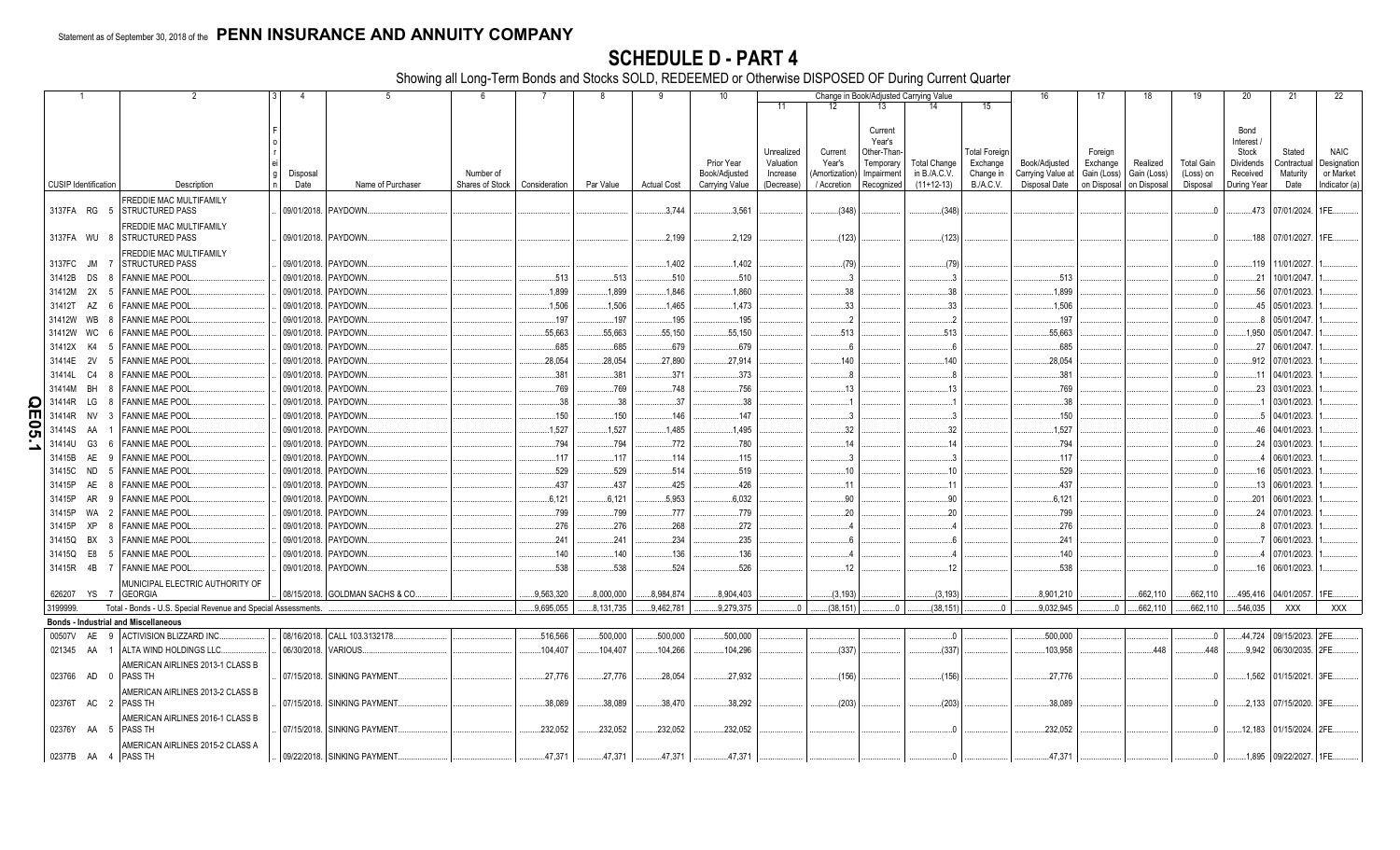|     |                             |           | 2                                                               | $\overline{4}$   | -5                          | 6                            | 7             | 8          | -9                 | 10                          |                                     |                                   |                                                            | Change in Book/Adjusted Carrying Value              |                                                            | 16                                 | 17                                 | 18                      | 19                             | 20                                                 | 21                                | 22                                      |
|-----|-----------------------------|-----------|-----------------------------------------------------------------|------------------|-----------------------------|------------------------------|---------------|------------|--------------------|-----------------------------|-------------------------------------|-----------------------------------|------------------------------------------------------------|-----------------------------------------------------|------------------------------------------------------------|------------------------------------|------------------------------------|-------------------------|--------------------------------|----------------------------------------------------|-----------------------------------|-----------------------------------------|
|     |                             |           |                                                                 |                  |                             |                              |               |            |                    |                             | 11                                  | 12                                | 13                                                         | 14                                                  | 15                                                         |                                    |                                    |                         |                                |                                                    |                                   |                                         |
|     | <b>CUSIP</b> Identification |           |                                                                 | Disposal<br>Date | Name of Purchaser           | Number of<br>Shares of Stock | Consideration | Par Value  |                    | Prior Year<br>Book/Adjusted | Unrealized<br>Valuation<br>Increase | Current<br>Year's<br>Amortization | Current<br>Year's<br>Other-Than<br>Temporary<br>Impairment | <b>Total Change</b><br>in B./A.C.V.<br>$(11+12-13)$ | <b>Total Foreign</b><br>Exchange<br>Change in<br>B./A.C.V. | Book/Adjusted<br>Carrying Value at | Foreign<br>Exchange<br>Gain (Loss) | Realized<br>Gain (Loss) | <b>Total Gain</b><br>(Loss) on | Bond<br>Interest<br>Stock<br>Dividends<br>Received | Stated<br>Contractual<br>Maturity | <b>NAIC</b><br>Designation<br>or Market |
|     |                             |           | Description                                                     |                  |                             |                              |               |            | <b>Actual Cost</b> | Carrying Value              | (Decrease)                          | / Accretion                       | Recognized                                                 |                                                     |                                                            | Disposal Date                      | on Disposal                        | on Disposal             | Disposal                       | During Year                                        | Date                              | Indicator (a)                           |
|     | 038923                      | AC        | ARBOR REALTY TRUST INC<br>2                                     |                  | 07/03/2018. EXCHANGE OFFER  |                              | 2,999,325     | .3,000,000 | 2,999,610          |                             |                                     | (285)                             |                                                            | (285)                                               |                                                            | .2,999,325                         |                                    |                         |                                | .51,563                                            | 05/01/2023.                       | 1FE.                                    |
|     | 045424 EX                   |           | <b>ASSET SECURITIZATION CORP</b><br>- 2                         |                  | 09/11/2018. PAYDOWN.        |                              | .149,949      | .149,949   | .147,700           | .149,949                    |                                     |                                   |                                                            |                                                     |                                                            | .149,949                           |                                    |                         |                                |                                                    | 7,518   04/11/2029. 1FM.          |                                         |
|     | 048677 AH                   |           | <b>ATLANTIC MARINE CORPS</b><br><b>COMMUNITIES LLC</b>          |                  | 08/15/2018. SINKING PAYMENT |                              | .37,333       | .37,333    | .35,939            | .35,961                     |                                     | .1,373                            |                                                            | .1,373                                              |                                                            | .37,333                            |                                    |                         |                                |                                                    | .2,010 02/15/2048. 3FE.           |                                         |
|     |                             |           | AUTOPISTAS METROPOLITANAS DE                                    |                  |                             |                              |               |            |                    |                             |                                     |                                   |                                                            |                                                     |                                                            |                                    |                                    |                         |                                |                                                    |                                   |                                         |
|     | 05330K AA 3                 |           | PUERTO RICO                                                     | 06/30/2018.      | <b>SINKING PAYMENT</b>      |                              | .18,000       | .18,000    | .17,336            | .17,336                     |                                     | 664                               |                                                            | 664                                                 |                                                            | .18,000                            |                                    |                         |                                |                                                    | .918 06/30/2035.                  | 4FE.                                    |
|     | 05491H                      | AA        | BAMLL RE-REMIC TRUST 2016-FRR13<br>- 5                          | 08/01/2018.      | VARIOUS.                    |                              | 29,678        | .29,678    | .23,924            | 25,031                      |                                     | .4,648                            |                                                            | .4,648                                              |                                                            | .29,678                            |                                    |                         |                                | 291                                                | 08/01/2045. 2AM.                  |                                         |
|     | 05544B AY                   |           | BHMS 2014-ATLS MORTGAGE TRUST.                                  | 07/05/2018.      | PAYDOWN.                    |                              | .6,000,000    | .6,000,000 | .5,895,000         | .5,970,973                  |                                     | .29,027                           |                                                            | .29,027                                             |                                                            | .6,000,000                         |                                    |                         |                                | .129,194                                           | 07/05/2033. 1FM.                  |                                         |
|     | 11043H AA 6                 |           | BRITISH AIRWAYS 2018-1 CLASS A<br>PASS THRO                     |                  | 09/20/2018. SINKING PAYMENT |                              | .277          | .277       | .274               |                             |                                     |                                   |                                                            |                                                     |                                                            | .277                               |                                    |                         |                                |                                                    | 09/20/2031.                       | 1FE.                                    |
|     | 12532B AH                   |           | CFCRE COMMERCIAL MORTGAGE<br><b>TRUST 2016-C7</b><br>- 0        |                  | 09/01/2018. PAYDOWN.        |                              |               |            | .23,037            | .20.424                     |                                     | (1,528)                           |                                                            | (1,528)                                             |                                                            |                                    |                                    |                         |                                |                                                    | .2.450   12/01/2054.   1FE.       |                                         |
|     | 12532C BE                   |           | CFCRE COMMERCIAL MORTGAGE<br><b>TRUST 2017-C8</b>               |                  | 09/01/2018. PAYDOWN.        |                              |               |            | .5,407             | .5,048                      |                                     | (335)                             |                                                            | (335)                                               |                                                            |                                    |                                    |                         |                                |                                                    | .529   06/01/2050.   1FE.         |                                         |
|     | 12592K                      | <b>BD</b> | COMM 2014-UBS5 MORTGAGE TRUST<br>-5                             |                  | 09/01/2018. PAYDOWN.        |                              |               |            | .15,028            | .8,742                      |                                     | (1, 149)                          |                                                            | (1, 149)                                            |                                                            |                                    |                                    |                         |                                |                                                    | .1,529 09/01/2047.                | 1FE.                                    |
| Q   | 12592U                      | AQ        | CSMLT 2015-1 TRUST                                              | 09/01/2018.      | PAYDOWN.                    |                              | 245,837       | .245.837   | .251,830           | .251,830                    |                                     | (5,992)                           |                                                            | (5,992)                                             |                                                            | .245,837                           |                                    |                         |                                | .5,732                                             | 05/01/2045.                       | 1FM.                                    |
| m   | 12594M                      | <b>BD</b> | COMM 2016-COR1 MORTGAGE TRUST                                   | 09/01/2018.      | PAYDOWN.                    |                              |               |            | 9,037              | .7,774                      |                                     | (599)                             |                                                            | (599)                                               |                                                            |                                    |                                    |                         |                                |                                                    | .906 10/01/2049.                  |                                         |
|     | 12595E                      | AE        | COMM 2017-COR2 MORTGAGE TRUST<br>- 5                            |                  | 09/01/2018. PAYDOWN.        |                              |               |            | .3,480             | .3,364                      |                                     | (197)                             |                                                            | (197)                                               |                                                            |                                    |                                    |                         |                                |                                                    | .313 09/01/2050. 1FE.             |                                         |
| 2.2 | 126281                      | BB        | <b>CSAIL 2015-C1 COMMERCIAL</b><br><b>MORTGAGE TRUST</b><br>- 9 |                  | 09/01/2018. PAYDOWN.        |                              |               |            | .16,159            | .13,129                     |                                     | (1,218)                           |                                                            | (1,218)                                             |                                                            |                                    |                                    |                         |                                |                                                    | .1,755   04/01/2050. 1FE.         |                                         |
|     | 12637L                      | <b>AL</b> | CSMLT 2015-2 TRUST<br>-3                                        |                  | 09/01/2018. PAYDOWN.        |                              | .80,424       | .80,424    | .82,384            | .82,384                     |                                     | (1,960)                           |                                                            | (1,960)                                             |                                                            | .80,424                            |                                    |                         |                                |                                                    | .1,879   08/01/2045. 1FM.         |                                         |
|     | 12649X                      | BC        | CSMC TRUST 2015-3.<br>$\overline{2}$                            |                  | 09/01/2018. PAYDOWN.        |                              | .29,153       | .29,153    | .29,499            | .29,396                     |                                     | (243)                             |                                                            | (243)                                               |                                                            | .29,153                            |                                    |                         |                                |                                                    | 765 03/01/2045.                   |                                         |
|     | 12665U                      | AA        | <b>CVS PASS-THROUGH TRUST</b><br>$\overline{2}$                 | 09/10/2018.      | <b>SINKING PAYMENT</b>      |                              | .41,618       | .41,618    | .44,626            | .44,597                     |                                     | (2,979)                           |                                                            | (2,979)                                             |                                                            | .41,618                            |                                    |                         |                                |                                                    | .1,306 01/10/2036. 2FE            |                                         |
|     | 12677#                      | AA        | CVS CAREMARK CORP.                                              | 09/15/2018.      | SINKING PAYMENT             |                              | .5,67         | .5,671     | .5,671             | .5,671                      |                                     |                                   |                                                            |                                                     |                                                            | .5,671                             |                                    |                         |                                | .226                                               | 01/15/2040.                       |                                         |
|     | 16164A AC                   |           | CHASE MORTGAGE TRUST 2016-2.<br>- 9                             |                  | 09/01/2018. PAYDOWN.        |                              | .191,883      | 191,883    | 197,112            | 196,943                     |                                     | (5,060)                           |                                                            | (5,060)                                             |                                                            | .191,883                           |                                    |                         |                                |                                                    | .4,798   12/01/2045. 1FE.         |                                         |
|     | 17291E BB                   |           | CITIGROUP COMMERCIAL MORTGAGE<br><b>TRUST 2016</b>              |                  | 09/01/2018. PAYDOWN.        |                              |               |            | .8,327             | .7,168                      |                                     | (628)                             |                                                            | (628)                                               |                                                            |                                    |                                    |                         |                                |                                                    | 921 32/01/2049. TFE.              |                                         |
|     | 17321L AE                   |           | CITIGROUP MORTGAGE LOAN TRUST<br>2013-J1<br>- Q                 |                  | 09/01/2018. PAYDOWN.        |                              | .19,372       | .19,372    | .19,106            | .19,372                     |                                     |                                   |                                                            |                                                     |                                                            | .19,372                            |                                    |                         |                                |                                                    | .458 10/01/2043. 1FM.             |                                         |
|     | 17323E AN 3                 |           | CITIGROUP MORTGAGE LOAN TRUST<br>2014-J2                        |                  | 09/01/2018. PAYDOWN.        |                              | .35,572       | .35,572    | .36,373            | .36,146                     |                                     | (573)                             |                                                            | (573)                                               |                                                            | .35,572                            |                                    |                         |                                |                                                    | 921   11/01/2044. 1FM.            |                                         |
|     | 17323T AF 7                 |           | CITIGROUP MORTGAGE LOAN TRUST<br>2015-RP2                       |                  | 09/01/2018. PAYDOWN.        |                              | .32,283       | .32.283    | .33,226            | .33,225                     |                                     | (942)                             |                                                            | (942)                                               |                                                            | .32,283                            |                                    |                         |                                |                                                    | 915   01/01/2053.   1FM.          |                                         |
|     | 17325D AJ                   |           | CITIGROUP COMMERCIAL MORTGAGE<br><b>TRUST 2016</b><br>- 2       |                  | 09/01/2018. PAYDOWN.        |                              |               |            | .12,717            | .5,001                      |                                     | (834)                             |                                                            | (834)                                               |                                                            |                                    |                                    |                         |                                |                                                    | .1,269   10/01/2049.   1FE.       |                                         |
|     | 17326D AJ                   |           | CITIGROUP COMMERCIAL MORTGAGE<br><b>TRUST 2017</b>              |                  | 09/01/2018. PAYDOWN.        |                              |               |            | .3,756             | 3,628                       |                                     | (220)                             |                                                            | (220)                                               |                                                            |                                    |                                    |                         |                                |                                                    | .346 09/01/2050. 1FE.             |                                         |
|     | 20047B                      | AC        | COMM 2004-LNB2 MORTGAGE TRUST<br>$\overline{2}$                 |                  | 08/01/2018. PAYDOWN.        |                              | .3,000,000    | .3,000,000 | .2,962,500         | 2,990,382                   |                                     | .9,618                            |                                                            | .9,618                                              |                                                            | .3,000,000                         |                                    |                         |                                | .110,800                                           | 03/01/2039.                       | 1FM.                                    |
|     | 20854P                      | AN        | CNX RESOURCES CORP                                              | 09/05/2018.      | <b>CALL 106</b>             |                              | .424,000      | 400,000    | .394,208           | .395,798                    |                                     | 480                               |                                                            | .480                                                |                                                            | .396,278                           |                                    | 3,723                   | .3,723                         | .53,689                                            | 04/01/2023.                       | 3FE.                                    |
|     | 233046                      | AD        | DB MASTER FINANCE LLC<br>-3.                                    | 08/20/2018.      | PAYDOWN.                    |                              | .12,500       | .12,500    | .12,520            |                             |                                     | (20)                              |                                                            | (20)                                                |                                                            | 12,500                             |                                    |                         |                                | .125                                               | 02/20/2045. 3AM.                  |                                         |
|     | 233046                      | AF        | DB MASTER FINANCE LLC.                                          | 08/20/2018.      | PAYDOWN.                    |                              | .7,500        | .7,500     | .7,500             | .7,500                      |                                     |                                   |                                                            |                                                     |                                                            | .7,500                             |                                    |                         |                                | .250                                               | 11/20/2047. 2AM.                  |                                         |
|     |                             |           | DELTA AIR LINES 2007-1 CLASS B PASS<br>247367 BJ 3 THRO         |                  | 08/10/2018. SINKING PAYMENT |                              | .55.579       | .55.579    | .62.666            | .59.841                     |                                     | (4,261)                           |                                                            | (4,261)                                             |                                                            | .55.579                            |                                    |                         |                                |                                                    | .4,458   08/10/2022. 2FE.         |                                         |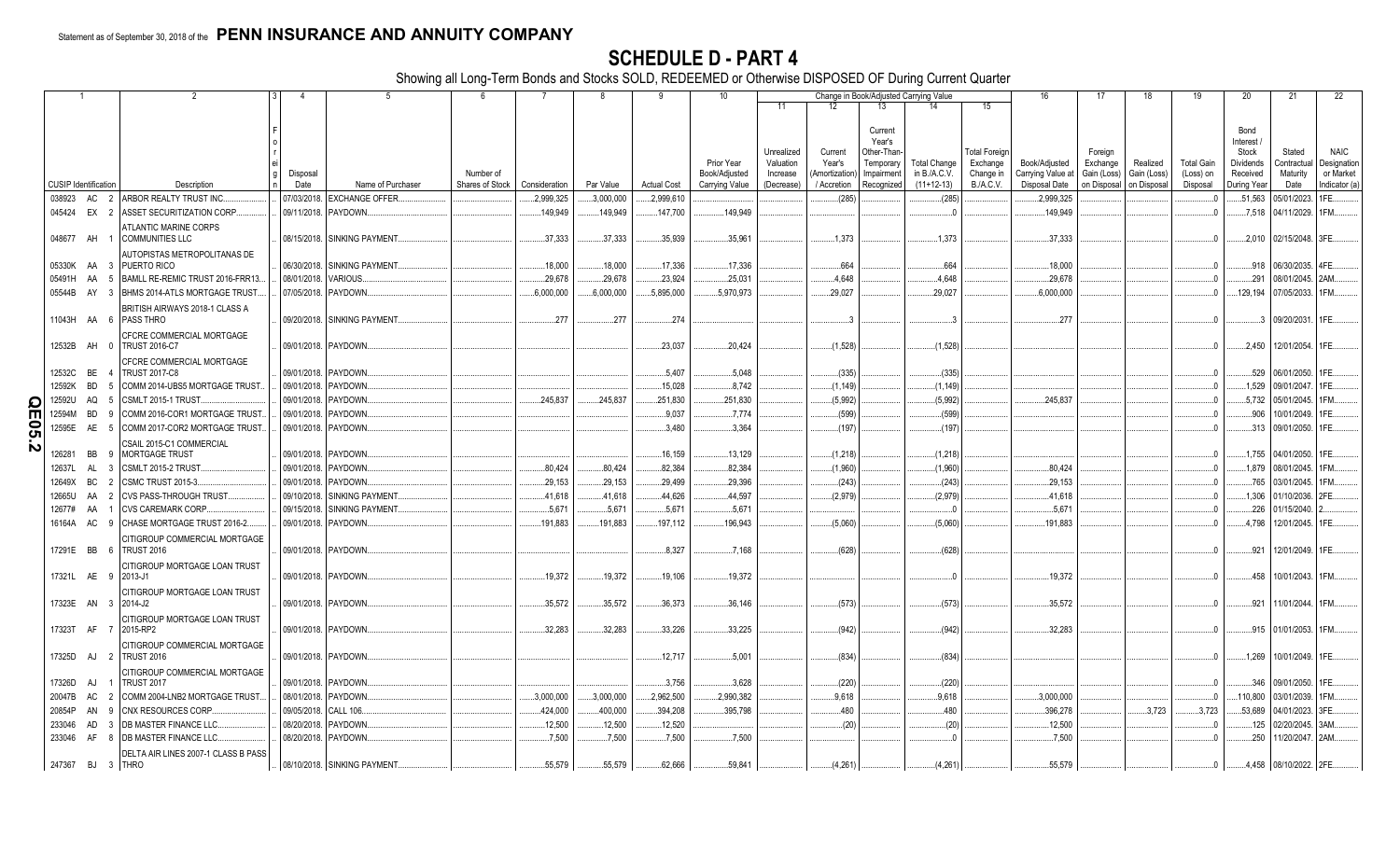|        |                             |           |                | 2                                                        |                  |                                 | 6                            |               |            |                    | 10                                            |                                                   |                                                  | Change in Book/Adjusted Carrying Value                                   |                                                     |                                                            | 16                                                  | -17                                               | 18                                     | 19                                         | 20                                                                | 21                                        | 22                                                       |
|--------|-----------------------------|-----------|----------------|----------------------------------------------------------|------------------|---------------------------------|------------------------------|---------------|------------|--------------------|-----------------------------------------------|---------------------------------------------------|--------------------------------------------------|--------------------------------------------------------------------------|-----------------------------------------------------|------------------------------------------------------------|-----------------------------------------------------|---------------------------------------------------|----------------------------------------|--------------------------------------------|-------------------------------------------------------------------|-------------------------------------------|----------------------------------------------------------|
|        |                             |           |                |                                                          |                  |                                 |                              |               |            |                    |                                               | 11                                                | 12                                               | 13                                                                       | 14                                                  | 15                                                         |                                                     |                                                   |                                        |                                            |                                                                   |                                           |                                                          |
|        | <b>CUSIP</b> Identification |           |                | Description                                              | Disposal<br>Date | Name of Purchaser               | Number of<br>Shares of Stock | Consideration | Par Value  | <b>Actual Cost</b> | Prior Year<br>Book/Adjusted<br>Carrying Value | Unrealized<br>Valuation<br>Increase<br>(Decrease) | Current<br>Year's<br>Amortization<br>/ Accretion | Current<br>Year's<br>Other-Than<br>Temporary<br>Impairment<br>Recognized | <b>Total Change</b><br>in B./A.C.V.<br>$(11+12-13)$ | <b>Total Foreigr</b><br>Exchange<br>Change in<br>B./A.C.V. | Book/Adjusted<br>Carrying Value at<br>Disposal Date | Foreign<br>Exchange<br>Gain (Loss)<br>on Disposal | Realized<br>Gain (Loss)<br>on Disposal | <b>Total Gain</b><br>(Loss) on<br>Disposal | Bond<br>Interest<br>Stock<br>Dividends<br>Received<br>During Year | Stated<br>Contractual<br>Maturity<br>Date | <b>NAIC</b><br>Designation<br>or Market<br>Indicator (a) |
|        |                             |           |                |                                                          |                  |                                 |                              |               |            |                    |                                               |                                                   |                                                  |                                                                          |                                                     |                                                            |                                                     |                                                   |                                        |                                            |                                                                   |                                           |                                                          |
|        | 29429C AJ 4                 |           |                | CITIGROUP COMMERCIAL MORTGAGE<br><b>TRUST 2016</b>       | 09/01/2018.      | PAYDOWN.                        |                              |               |            | .3,720             | 3,102                                         |                                                   | (234)                                            |                                                                          | (234)                                               |                                                            |                                                     |                                                   |                                        |                                            | .368                                                              | 04/01/2049. 1FE.                          |                                                          |
|        | 345397 WW                   |           | - 9            | FORD MOTOR CREDIT CO LLC.                                |                  | 08/30/2018. BANC/AMERICA SECUR. |                              | 3.318.525     | .3.500.000 | .3,432,870         | .3.452.201                                    |                                                   | 4.403                                            |                                                                          | .4,403                                              |                                                            | .3.456.605                                          |                                                   | (138,080)                              | (138,080)                                  | 126.815                                                           | 09/08/2024. 2FE                           |                                                          |
|        | 36186X AD                   |           |                | GMAC COMMERCIAL MORTGAGE<br>ASSET CORP                   |                  | 09/10/2018. PAYDOWN.            |                              | .2,655        | .2.655     | .2,602             | .2,604                                        |                                                   | .51                                              |                                                                          | 51                                                  |                                                            | 2,655                                               |                                                   |                                        |                                            |                                                                   | .92 07/10/2050. 1FE.                      |                                                          |
|        | 36251F AY                   |           | $\overline{2}$ | <b>GS MORTGAGE SECURITIES TRUST</b><br>2015-GC28         |                  | 09/01/2018. PAYDOWN.            |                              |               |            | .20,134            | .13,156                                       |                                                   | (1,479)                                          |                                                                          | (1,479)                                             |                                                            |                                                     |                                                   |                                        | $\Omega$                                   |                                                                   | .2,286 02/01/2048. 1FE.                   |                                                          |
|        | 36254K AP                   |           |                | GS MORTGAGE SECURITIES TRUST<br>2017-GS8                 | 09/01/2018.      | PAYDOWN.                        |                              |               |            | .1,574             | .1,546                                        |                                                   | (100)                                            |                                                                          | (100)                                               |                                                            |                                                     |                                                   |                                        | $\Omega$                                   | .151                                                              | 11/01/2050. 1FE                           |                                                          |
|        | 36298G AA                   |           |                | <b>GSPA MONETIZATION TRUST</b>                           | 09/09/2018.      | <b>SINKING PAYMENT</b>          |                              | .26,551       | .26.551    | .27,082            | .26.893                                       |                                                   | (342)                                            |                                                                          | (342)                                               |                                                            | 26.551                                              |                                                   |                                        | $\Omega$                                   | .1,137                                                            | 10/09/2029. 2FE                           |                                                          |
|        | 37045V AQ                   |           | -3             | GENERAL MOTORS CO.                                       | 08/08/2018.      | CITIGROUP GLOBAL MKT            |                              | 4,321,260     | 4,500,000  | .4,496,715         | 4,497,107                                     |                                                   | .574                                             |                                                                          | .574                                                |                                                            | .4,497,682                                          |                                                   | (176, 422)                             | (176, 422)                                 | 245,025                                                           | 04/01/2048. 2FE                           |                                                          |
|        |                             |           |                |                                                          |                  |                                 |                              |               |            |                    |                                               |                                                   |                                                  |                                                                          |                                                     |                                                            |                                                     |                                                   |                                        |                                            |                                                                   |                                           |                                                          |
|        | 465968 AG                   |           |                | JPMCC COMMERCIAL MORTGAGE<br>SECURITIES TRU              |                  | 09/01/2018. PAYDOWN.            |                              |               |            | 7,533              | .7,096                                        |                                                   | (462)                                            |                                                                          | (462)                                               |                                                            |                                                     |                                                   |                                        | - 0                                        |                                                                   | .732 09/01/2050. 1FE.                     |                                                          |
|        | 46625Y DG 5                 |           |                | JP MORGAN CHASE COMMERCIAL<br>MORTGAGE SECU              |                  | 09/01/2018. PAYDOWN             |                              | .95,705       | .95,705    | .85,416            | .95,705                                       |                                                   |                                                  |                                                                          |                                                     |                                                            | .95,705                                             |                                                   |                                        | - 0                                        |                                                                   | .3,266 01/01/2037. 1FM.                   |                                                          |
|        | 46630J                      | AE        | - 9            | JP MORGAN CHASE COMMERCIAL<br>MORTGAGE SECU              | 09/01/2018.      | PAYDOWN                         |                              | .246,625      | .246,625   | 199,188            | .246,625                                      |                                                   |                                                  |                                                                          |                                                     |                                                            | .246,625                                            |                                                   |                                        | $\Omega$                                   | .7,914                                                            | 01/01/2049. 1FM.                          |                                                          |
|        | 46639G                      | AG        |                | JP MORGAN MORTGAGE TRUST 2013-                           |                  | 09/01/2018. PAYDOWN             |                              | .98,172       | .98,172    | .98,174            | .98,174                                       |                                                   | (2)                                              |                                                                          | (2)                                                 |                                                            | .98,172                                             |                                                   |                                        |                                            | .2,288                                                            | 03/01/2043. 1FM.                          |                                                          |
| QE05.3 | 46644F                      | AF        | -8             | JPMBB COMMERCIAL MORTGAGE<br>SECURITIES TRU              |                  | 09/01/2018. PAYDOWN             |                              |               |            | .12,663            | 12,359                                        |                                                   | (1,511)                                          |                                                                          | (1,511)                                             |                                                            |                                                     |                                                   |                                        | - 0                                        | .2,011                                                            | 10/01/2048. 1FE                           |                                                          |
|        | 46644V                      | <b>BS</b> |                | JP MORGAN MORTGAGE TRUST 2015-4                          |                  | 09/01/2018. PAYDOWN.            |                              | .19,428       | .19,428    | 19,428             | 19,428                                        |                                                   |                                                  |                                                                          |                                                     |                                                            | 19,428                                              |                                                   |                                        |                                            |                                                                   | .470 06/01/2045. 1FM.                     |                                                          |
|        |                             |           |                | <b>JPMBB COMMERCIAL MORTGAGE</b>                         |                  |                                 |                              |               |            |                    |                                               |                                                   |                                                  |                                                                          |                                                     |                                                            |                                                     |                                                   |                                        |                                            |                                                                   |                                           |                                                          |
|        | 46645L BA                   |           |                | SECURITIES TRU                                           |                  | 09/01/2018. PAYDOWN.            |                              |               |            | .6,260             | 4,952                                         |                                                   | (401                                             |                                                                          | (401)                                               |                                                            |                                                     |                                                   |                                        |                                            | .682                                                              | 03/01/2049. 1FE.                          |                                                          |
|        | 46645U AV                   |           | <b>q</b>       | JP MORGAN CHASE COMMERCIAL<br>MORTGAGE SECU              | 09/01/2018.      | PAYDOWN.                        |                              |               |            | .19,944            | 17,915                                        |                                                   | (1,485)                                          |                                                                          | (1,485)                                             |                                                            |                                                     |                                                   |                                        |                                            | .2,291                                                            | 12/01/2049. 1FE                           |                                                          |
|        | 50190D                      | AL        | $\overline{0}$ | LCCM 2017-LC26.                                          |                  | 08/01/2018. PAYDOWN.            |                              |               |            | .5,464             | .5,094                                        |                                                   | (348)                                            |                                                                          | (348)                                               |                                                            |                                                     |                                                   |                                        |                                            | .636                                                              | 07/03/2050. 1FE                           |                                                          |
|        |                             |           |                |                                                          |                  |                                 |                              |               |            |                    |                                               |                                                   |                                                  |                                                                          |                                                     |                                                            |                                                     |                                                   |                                        |                                            |                                                                   |                                           |                                                          |
|        | 50543L AA                   |           | - 0            | <b>ABRADOR AVIATION FINANCE LTD</b><br>2016-1A           |                  | 09/15/2018. PAYDOWN.            |                              | .156,250      | 156,250    | 158,472            |                                               |                                                   | (2,222)                                          |                                                                          | (2,222)                                             |                                                            | .156,250                                            |                                                   |                                        |                                            | .3,921                                                            | 01/15/2042. 1FE.                          |                                                          |
|        | 50543L AB                   |           | - 8            | LABRADOR AVIATION FINANCE LTD<br>2016-1A                 |                  | 09/15/2018. PAYDOWN             |                              | .70,313       | .70,313    | .70,310            | 70,310                                        |                                                   |                                                  |                                                                          |                                                     |                                                            | 70,313                                              |                                                   |                                        | - 0                                        |                                                                   | 2,663 01/15/2042. 2AM.                    |                                                          |
|        | 52108H 7E                   |           | - 8            | LB-UBS COMMERCIAL MORTGAGE<br><b>TRUST 2005-C5</b>       | 09/11/2018.      | PAYDOWN.                        |                              | .37,003       | .37,003    | .37,119            | .37,003                                       |                                                   |                                                  |                                                                          |                                                     |                                                            | .37,003                                             |                                                   |                                        | $\Omega$ .                                 | 1,277                                                             | 09/11/2040. 1FM.                          |                                                          |
|        | 52465#                      | AZ        |                | LEGG MASON MTG CAP CORP                                  | 09/08/2018       | <b>SINKING PAYMENT</b>          |                              | .45,425       | .45,425    | .45,427            | .45,427                                       |                                                   | (2)                                              |                                                                          | (2)                                                 |                                                            | 45,425                                              |                                                   |                                        |                                            | .736                                                              | 06/10/2021                                |                                                          |
|        | 59010R AA                   |           | - 2            | MERLIN AVIATION HOLDINGS DAC.                            | 09/15/2018.      | PAYDOWN.                        |                              | .224,682      | .224,682   | .216,042           | .217,295                                      |                                                   | .7,387                                           |                                                                          | .7.387                                              |                                                            | .224,682                                            |                                                   |                                        | - 0                                        | 6,170                                                             | 12/15/2032. 1FE                           |                                                          |
|        | 59022H DX 7                 |           |                | <b>MERRILL LYNCH MORTGAGE TRUST</b><br>2004-KEY2         |                  | 09/01/2018. PAYDOWN.            |                              | .116,385      | .116,385   | .84,961            | .116,385                                      |                                                   |                                                  |                                                                          |                                                     |                                                            | .116,385                                            |                                                   |                                        | $\Omega$                                   | .3,920                                                            | 08/01/2039. 1FM.                          |                                                          |
|        | 59524E AB                   |           |                | MID-ATLANTIC MILITARY FAMILY<br><b>COMMUNITIES</b>       |                  | 08/01/2018. SINKING PAYMENT     |                              | .24,138       | .24,138    | .21,467            | .21,695                                       |                                                   | .2,443                                           |                                                                          | .2,443                                              |                                                            | 24,138                                              |                                                   |                                        | $\Omega$ .                                 |                                                                   | 1,265 08/01/2050. 1FE.                    |                                                          |
|        | 606935                      | AL        |                | <b>ML-CFC COMMERCIAL MORTGAGE</b><br><b>TRUST 2006-1</b> | 09/01/2018.      | PAYDOWN.                        |                              | .90,145       | .90,145    | .89,581            | .89,805                                       |                                                   | .339                                             |                                                                          | .339                                                |                                                            | .90,145                                             |                                                   |                                        | .0                                         | .3,537                                                            | 02/01/2039. 1FM.                          |                                                          |
|        | 61166W AV                   |           | $\mathbf{3}$   | MONSANTO CO.                                             | 07/12/2018.      | NON-BROKER TRADE. BO.           |                              | .4,004,000    | 4.000.000  | .4,001,710         | 4.001.644                                     |                                                   | (26)                                             |                                                                          | (26)                                                |                                                            | 4,001,617                                           |                                                   | .2,383                                 | .2,383                                     | .79,000                                                           | 04/15/2045. 2FE                           |                                                          |
|        | 61691A BM 4                 |           |                | MORGAN STANLEY CAPITAL I TRUST<br>2015-UBS8              |                  | 09/01/2018. PAYDOWN             |                              |               |            | 19,684             | 19.257                                        |                                                   | (1, 553)                                         |                                                                          | (1,553)                                             |                                                            |                                                     |                                                   |                                        | $\Omega$ .                                 |                                                                   | 2,420   12/01/2048. 1FE                   |                                                          |
|        |                             |           |                |                                                          |                  |                                 |                              |               |            |                    |                                               |                                                   |                                                  |                                                                          |                                                     |                                                            |                                                     |                                                   |                                        |                                            |                                                                   |                                           |                                                          |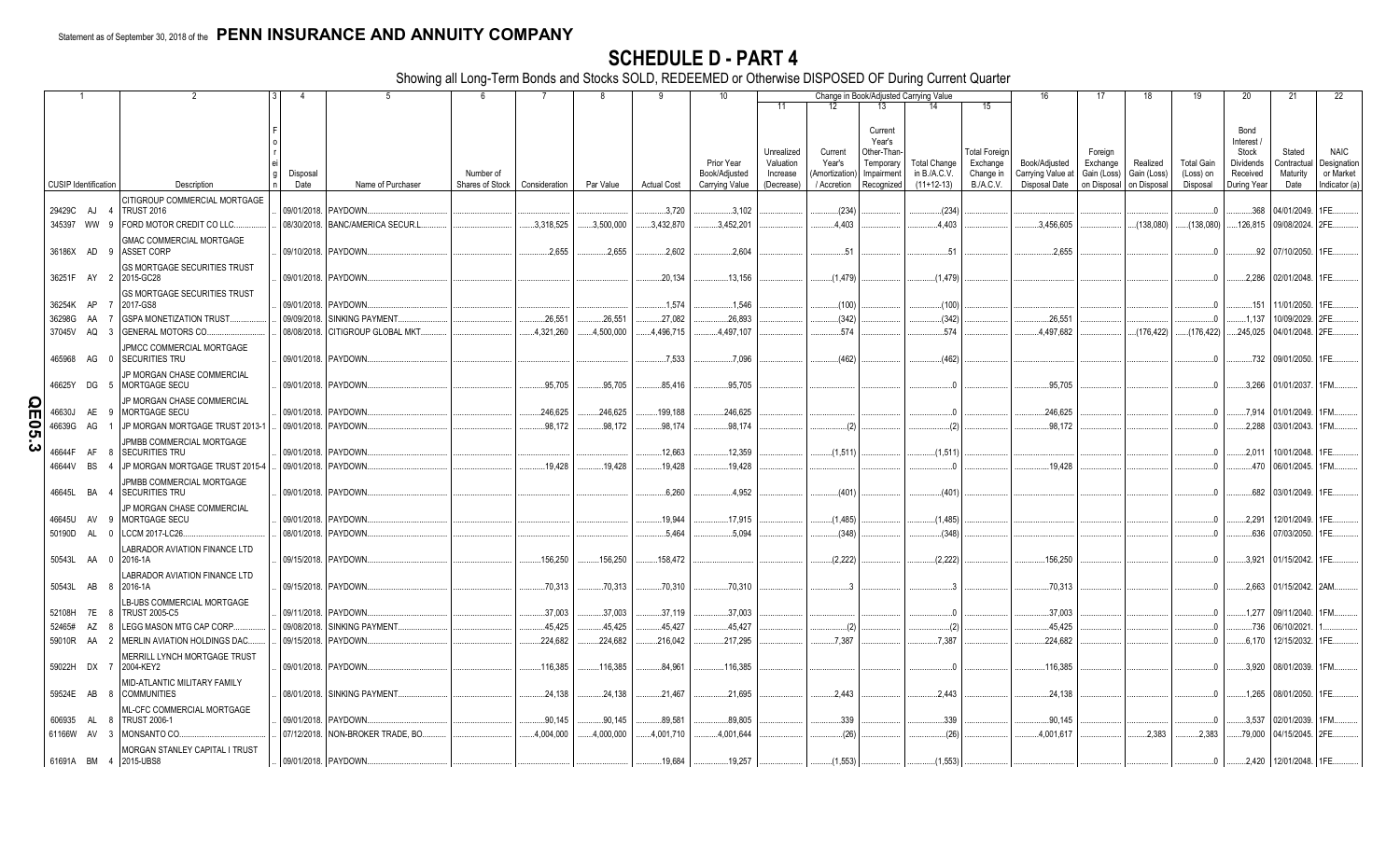|       |                             |    |                           | $\mathcal{P}$                                                        |                  |                             | -6                           |               |            |                    | 10                                            |                                                   |                                                  | Change in Book/Adjusted Carrying Value                                   |                                                     |                                                            | 16                                                  | -17                                               | 18                                     | 19                                         | 20                                                                | 21                                        | 22                                                       |
|-------|-----------------------------|----|---------------------------|----------------------------------------------------------------------|------------------|-----------------------------|------------------------------|---------------|------------|--------------------|-----------------------------------------------|---------------------------------------------------|--------------------------------------------------|--------------------------------------------------------------------------|-----------------------------------------------------|------------------------------------------------------------|-----------------------------------------------------|---------------------------------------------------|----------------------------------------|--------------------------------------------|-------------------------------------------------------------------|-------------------------------------------|----------------------------------------------------------|
|       |                             |    |                           |                                                                      |                  |                             |                              |               |            |                    |                                               | -11                                               |                                                  | 13                                                                       | 14                                                  | 15                                                         |                                                     |                                                   |                                        |                                            |                                                                   |                                           |                                                          |
|       | <b>CUSIP</b> Identification |    |                           | Description                                                          | Disposal<br>Date | Name of Purchaser           | Number of<br>Shares of Stock | Consideration | Par Value  | <b>Actual Cost</b> | Prior Year<br>Book/Adjusted<br>Carrying Value | Unrealized<br>Valuation<br>Increase<br>(Decrease) | Current<br>Year's<br>Amortization<br>/ Accretion | Current<br>Year's<br>Other-Than<br>Temporary<br>Impairment<br>Recognized | <b>Total Change</b><br>in B./A.C.V.<br>$(11+12-13)$ | <b>Total Foreigr</b><br>Exchange<br>Change in<br>B./A.C.V. | Book/Adjusted<br>Carrying Value at<br>Disposal Date | Foreign<br>Exchange<br>Gain (Loss)<br>on Disposal | Realized<br>Gain (Loss)<br>on Disposal | <b>Total Gain</b><br>(Loss) on<br>Disposal | Bond<br>Interest<br>Stock<br>Dividends<br>Received<br>During Year | Stated<br>Contractual<br>Maturity<br>Date | <b>NAIC</b><br>Designation<br>or Market<br>Indicator (a) |
|       |                             |    |                           |                                                                      |                  |                             |                              |               |            |                    |                                               |                                                   |                                                  |                                                                          |                                                     |                                                            |                                                     |                                                   |                                        |                                            |                                                                   |                                           |                                                          |
|       | 61691E BB 0                 |    | 2016-UBS1                 | <b>MORGAN STANLEY CAPITAL I TRUST</b>                                |                  | 09/01/2018. PAYDOWN         |                              |               |            | .9,061             | .7,884                                        |                                                   | (622)                                            |                                                                          | (622)                                               |                                                            |                                                     |                                                   |                                        |                                            | .951                                                              | 12/01/2049. 1FE                           |                                                          |
|       | 61691G AT 7                 |    | <b>MERRILL L</b>          | MORGAN STANLEY BANK OF AMERICA                                       |                  | 09/01/2018. PAYDOWN.        |                              |               |            | .8,936             | .7,878                                        |                                                   | (550)                                            |                                                                          | (550)                                               |                                                            |                                                     |                                                   |                                        |                                            |                                                                   | 878 12/01/2049. 1FE.                      |                                                          |
|       | 61761A AA                   |    | <b>MERRILL L</b><br>- 6   | MORGAN STANLEY BANK OF AMERICA                                       |                  | 09/01/2018. PAYDOWN.        |                              |               |            | .29,315            | 18,120                                        |                                                   | (2,242)                                          |                                                                          | (2,242)                                             |                                                            |                                                     |                                                   |                                        |                                            |                                                                   | .4,500 08/01/2045. 1FE.                   |                                                          |
|       | 61766R BA                   |    | <b>MERRILL L</b><br>- 3   | MORGAN STANLEY BANK OF AMERICA                                       |                  | 09/01/2018. PAYDOWN.        |                              |               |            | .11,238            | .9,774                                        |                                                   | (682)                                            |                                                                          | (682)                                               |                                                            |                                                     |                                                   |                                        |                                            |                                                                   | .1,120 11/01/2049. 1FE.                   |                                                          |
|       | 61767E AF                   |    | <b>MERRILL L</b>          | MORGAN STANLEY BANK OF AMERICA                                       |                  | 09/01/2018. PAYDOWN.        |                              |               |            | .4,912             | .4,780                                        |                                                   | (305)                                            |                                                                          | (305)                                               |                                                            |                                                     |                                                   |                                        |                                            |                                                                   | .458   11/01/2052.   1FE.                 |                                                          |
|       | 61767F BB                   |    | 2016-UB11                 | MORGAN STANLEY CAPITAL I TRUST                                       |                  | 09/01/2018. PAYDOWN.        |                              |               |            | 12,599             | .10,499                                       |                                                   | (847)                                            |                                                                          | (847)                                               |                                                            |                                                     |                                                   |                                        |                                            |                                                                   | .1,270 08/01/2049. 1FE.                   |                                                          |
|       | 65536H BE                   |    | <b>HOME EQUITY</b>        | NOMURA HOME EQUITY LOAN INC                                          |                  | 09/25/2018. PAYDOWN.        |                              | .331.116      | .331.116   | .222,676           | .313.965                                      |                                                   | .17,151                                          |                                                                          | .17,151                                             |                                                            | .331.116                                            |                                                   |                                        |                                            |                                                                   | .5,943 09/25/2035. 1FM.                   |                                                          |
| O     | 67085K AA 0                 |    | <b>COMMUNITY LLC</b>      | OFFUTT AFB AMERICA FIRST                                             |                  | 09/01/2018. SINKING PAYMENT |                              | .22,565       | .22,565    | .21,550            | .21,563                                       |                                                   | .1,002                                           |                                                                          | .1,002                                              |                                                            | .22,565                                             |                                                   |                                        |                                            |                                                                   | 1,232 09/01/2050. 2FE.                    |                                                          |
| m     |                             |    |                           | OAKS MORTGAGE TRUST SERIES 2015-                                     |                  |                             |                              |               |            |                    |                                               |                                                   |                                                  |                                                                          |                                                     |                                                            |                                                     |                                                   |                                        |                                            |                                                                   |                                           |                                                          |
|       | 67389M AV 3                 |    |                           |                                                                      | 09/01/2018.      | PAYDOWN.                    |                              | .29,557       | .29,557    | .30,053            |                                               |                                                   | (496)                                            |                                                                          | (496)                                               |                                                            | 29,557                                              |                                                   |                                        | .0                                         | .659                                                              | 04/01/2046. 1FE                           |                                                          |
| 505.4 | 703481                      | AA | -9                        | PATTERSON-UTI ENERGY INC.                                            | 09/07/2018.      | <b>EXCHANGE OFFER</b>       |                              | 1,998,542     | .2,000,000 | .1,998,500         |                                               |                                                   | .42                                              |                                                                          | .42                                                 |                                                            | .1,998,542                                          |                                                   |                                        | $\Omega$                                   | .50,033                                                           | 02/01/2028. 2FE                           |                                                          |
|       | 74890B                      | AE | RAIT 2015-FL5 TRUST.      |                                                                      | 07/16/2018       | <b>CALL 100</b>             |                              | .2,000,000    | .2,000,000 | .2,000,000         | .2,000,000                                    |                                                   |                                                  |                                                                          |                                                     |                                                            | .2,000,000                                          |                                                   |                                        |                                            | .74,964                                                           | 01/15/2031.                               |                                                          |
|       | 75086#                      | AA | $\mathbf{3}$              | RAINIER GSA PORTFOLIO 4.82 15JUN36                                   |                  | 09/15/2018. SINKING PAYMENT |                              | .43,123       | .43,123    | .43,124            | .43,124                                       |                                                   | .11                                              |                                                                          |                                                     |                                                            | .43,123                                             |                                                   |                                        |                                            |                                                                   | 1,328 06/15/2036.                         |                                                          |
|       |                             |    |                           | READYCAP COMMERCIAL MORTGAGE                                         |                  |                             |                              |               |            |                    |                                               |                                                   |                                                  |                                                                          |                                                     |                                                            |                                                     |                                                   |                                        |                                            |                                                                   |                                           |                                                          |
|       | 75574Q AA                   |    | <b>TRUST 2015-</b><br>- 8 |                                                                      |                  | 09/01/2018. PAYDOWN.        |                              | .617,363      | .617,363   | .616,612           | .616,590                                      |                                                   | 773                                              |                                                                          | 773                                                 |                                                            | 617,363                                             |                                                   |                                        | 0                                          |                                                                   | .15,948 06/01/2055. 1FM.                  |                                                          |
|       | 761118                      | AW |                           | RALI SERIES 2005-QS9 TRUST                                           | 09/25/2018       | PAYDOWN.                    |                              | .26,019       | .28,080    | .18,255            | .18,432                                       |                                                   | .9,647                                           |                                                                          | .9,647                                              |                                                            | .28,080                                             |                                                   | (2,061)                                | (2,061)                                    | .396                                                              | 06/25/2035. 1FM                           |                                                          |
|       | 784012 AA                   |    |                           | SCF EQUIPMENT LEASING 2017-2 LLC.                                    | 09/20/2018       | PAYDOWN.                    |                              | .95,781       | .95,781    | .95,766            | .95,766                                       |                                                   | .15                                              |                                                                          | .15                                                 |                                                            | .95,78'                                             |                                                   |                                        | .0                                         | .2,090                                                            | 12/20/2023.                               |                                                          |
|       | 784037                      | AA |                           | SCF RC FUNDING II LLC.                                               | 09/25/2018       | PAYDOWN.                    |                              | .8,371        | .8,371     | .8,370             | 8,370                                         |                                                   |                                                  |                                                                          | . 0                                                 |                                                            | .8,37'                                              |                                                   |                                        | - 0                                        | .229                                                              | 06/25/2047. 1FE                           |                                                          |
|       | 78410F AA                   |    |                           | SCF EQUIPMENT TRUST 2016-1 LLC.                                      | 09/20/2018       | PAYDOWN.                    |                              | .1,225,076    | 1,225,076  | 1,234,073          | 1,231,438                                     |                                                   | (6,361)                                          |                                                                          | (6,361)                                             |                                                            | .1,225,076                                          |                                                   |                                        |                                            | .27,111                                                           | 11/20/2021. 1FE                           |                                                          |
|       |                             |    |                           |                                                                      |                  |                             |                              |               |            |                    |                                               |                                                   |                                                  |                                                                          |                                                     |                                                            |                                                     |                                                   |                                        |                                            |                                                                   |                                           |                                                          |
|       | 78419C AG                   |    | <b>SECURITIES TRUST</b>   | SG COMMERCIAL MORTGAGE                                               |                  | 09/01/2018. PAYDOWN.        |                              |               |            | .13,265            | 10,998                                        |                                                   | (835)                                            |                                                                          | (835)                                               |                                                            |                                                     |                                                   |                                        |                                            | .1,344                                                            | 10/01/2048. 1FE.                          |                                                          |
|       |                             |    |                           | SLM PRIVATE CREDIT STUDENT LOAN                                      |                  |                             |                              |               |            |                    |                                               |                                                   |                                                  |                                                                          |                                                     |                                                            |                                                     |                                                   |                                        |                                            |                                                                   |                                           |                                                          |
|       | 78443C AP                   |    | TRUST 20                  |                                                                      | 09/27/2018.      | <b>CALL 100.</b>            |                              | .1,000,000    | .1,000,000 | .998,750           | .1,000,000                                    |                                                   |                                                  |                                                                          |                                                     |                                                            | 1,000,000                                           |                                                   |                                        | .0                                         |                                                                   | .30,176   03/15/2033.  2AM.               |                                                          |
|       | 80306A AC                   |    |                           | SAPPHIRE AVIATION FINANCE I LTD.<br>SAXON ASSET SECURITIES TR 2000-2 |                  | 09/15/2018. PAYDOWN.        |                              | .107,143      | 107,143    | 107,142            |                                               |                                                   |                                                  |                                                                          |                                                     |                                                            | .107,143                                            |                                                   |                                        |                                            |                                                                   | .3,149   03/15/2040. 3AM                  |                                                          |
|       | 805564                      | GA | <b>MORT LN</b><br>- 3     |                                                                      |                  | 09/01/2018. PAYDOWN.        |                              | .103,253      | 124,722    | .101,025           | .114,501                                      |                                                   | .10,221                                          |                                                                          | .10,221                                             |                                                            | .124,722                                            |                                                   | (21, 469)                              | (21, 469)                                  |                                                                   | .1,449   07/01/2030.   3FM.               |                                                          |
|       | 81745D                      | AJ | $\sqrt{ }$                | SEQUOIA MORTGAGE TRUST 2013-9.                                       | 09/01/2018.      | PAYDOWN.                    |                              | .74,439       | .74,439    | .71,996            | 72,434                                        |                                                   | .2,005                                           |                                                                          | .2,005                                              |                                                            | 74,439                                              |                                                   |                                        | $\cdot$ 0                                  |                                                                   | 1,752 07/01/2043. 1FM                     |                                                          |
|       | 81746G                      | AA |                           | SEQUOIA MORTGAGE TRUST 2017-7                                        | 09/01/2018       | PAYDOWN.                    |                              | .122,207      | 122,207    | 124,632            | .124,631                                      |                                                   | (2,424)                                          |                                                                          | (2,424)                                             |                                                            | .122,207                                            |                                                   |                                        |                                            | .2.869                                                            | 10/01/2047. 1FM                           |                                                          |
|       | 81746L                      | cc |                           | SEQUOIA MORTGAGE TRUST 2015-3.                                       | 09/01/2018       | PAYDOWN.                    |                              | .24,736       | .24,736    | .25,075            | .25,055                                       |                                                   | (319)                                            |                                                                          | (319)                                               |                                                            | 24,736                                              |                                                   |                                        | $\Omega$                                   | .613                                                              | 07/01/2045. 1FE                           |                                                          |
|       | 81746P                      | CB |                           | SEQUOIA MORTGAGE TRUST 2016-1                                        | 09/01/2018       | PAYDOWN.                    |                              | .20,240       | .20,240    | .20,879            | 20,850                                        |                                                   | (610)                                            |                                                                          | (610)                                               |                                                            | 20,240                                              |                                                   |                                        |                                            | .516                                                              | 06/01/2046. 1FM                           |                                                          |
|       | 81753N                      | AA | - 6                       | SERIES RRX 2014-1 TRUST                                              |                  | 07/01/2018. PAYDOWN         |                              | .5,029,935    | .5,029,935 | 4,090,751          | 4,907,521                                     |                                                   | 122,414                                          |                                                                          | 122,414                                             |                                                            | .5,029,935                                          |                                                   |                                        |                                            |                                                                   | 08/01/2044.                               |                                                          |
|       | 83416W                      | AA |                           | SOLAR STAR FUNDING LLC.                                              | 06/30/2018.      | <b>VARIOUS</b>              |                              | .5,372        | .5,372     | .5,238             | .5,263                                        |                                                   | .1,063                                           |                                                                          | .1,063                                              |                                                            | .6,326                                              |                                                   | (954)                                  | (954)                                      | .2,795                                                            | 06/30/2035. 2FE                           |                                                          |
|       | 83416W AB                   |    | q                         | <b>SOLAR STAR FUNDING LLC</b>                                        | 06/30/2018.      | <b>VARIOUS</b>              |                              | .21,053       | .21,053    | .21,053            | .21,053                                       |                                                   |                                                  |                                                                          |                                                     |                                                            | .21,053                                             |                                                   |                                        |                                            | .3,754                                                            | 06/30/2035.                               |                                                          |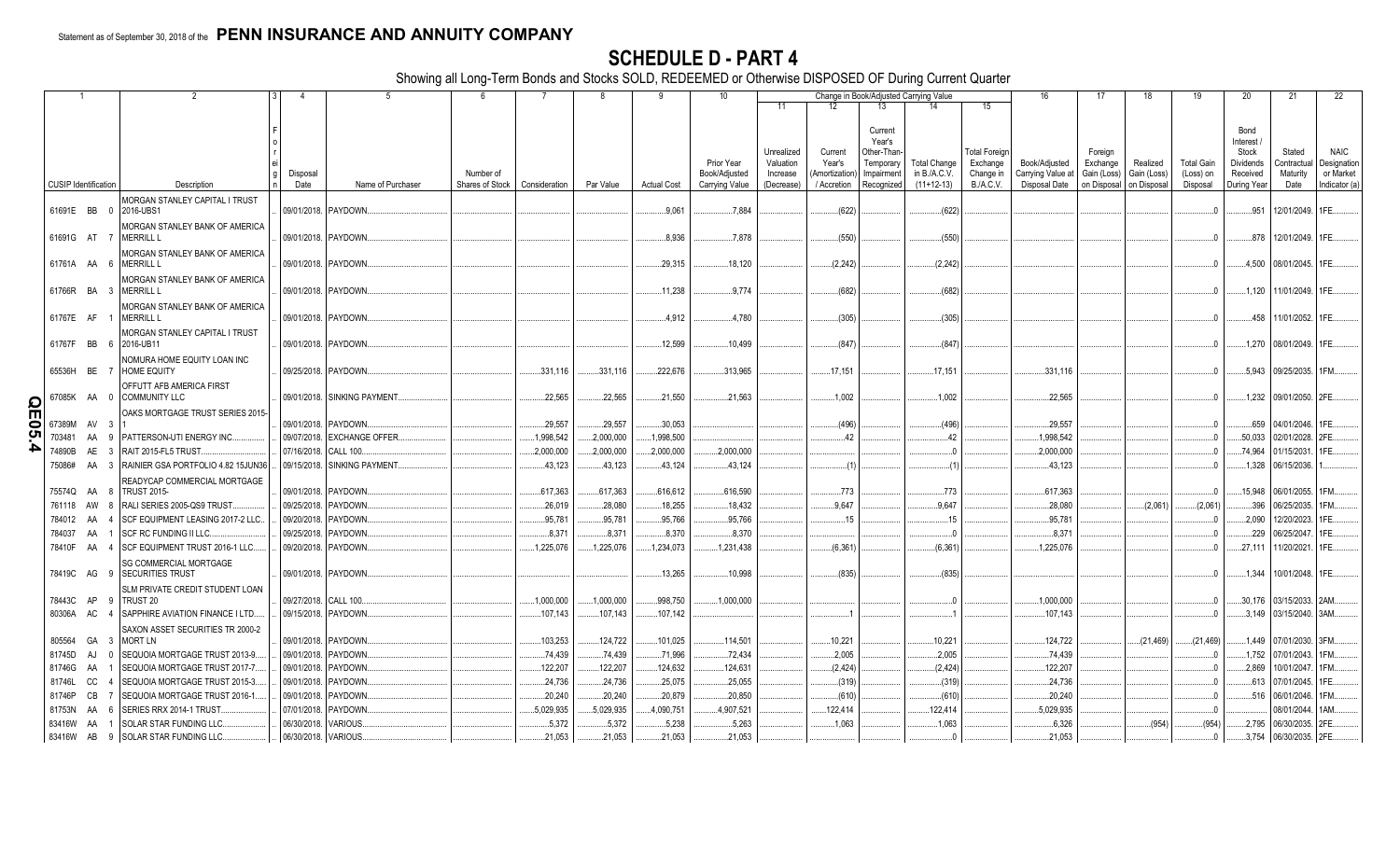|          |                             |          |                |                                                                  |                           | 5                           | 6               |               |            | -9                 | 10                          |                                     |                                   | Change in Book/Adjusted Carrying Value                      |                                     |                                               | 16                                 | 17                                 | 18                      | 19                             | 20                                                 | 21                                | 22                                      |
|----------|-----------------------------|----------|----------------|------------------------------------------------------------------|---------------------------|-----------------------------|-----------------|---------------|------------|--------------------|-----------------------------|-------------------------------------|-----------------------------------|-------------------------------------------------------------|-------------------------------------|-----------------------------------------------|------------------------------------|------------------------------------|-------------------------|--------------------------------|----------------------------------------------------|-----------------------------------|-----------------------------------------|
|          |                             |          |                |                                                                  |                           |                             |                 |               |            |                    |                             | 11                                  |                                   | 13                                                          |                                     | 15                                            |                                    |                                    |                         |                                |                                                    |                                   |                                         |
|          |                             |          |                |                                                                  | Disposal                  |                             | Number of       |               |            |                    | Prior Year<br>Book/Adjusted | Unrealized<br>Valuation<br>Increase | Current<br>Year's<br>Amortization | Current<br>Year's<br>Other-Than-<br>Temporary<br>Impairment | <b>Total Change</b><br>in B./A.C.V. | <b>Total Foreign</b><br>Exchange<br>Change in | Book/Adjusted<br>Carrying Value at | Foreign<br>Exchange<br>Gain (Loss) | Realized<br>Gain (Loss) | <b>Total Gain</b><br>(Loss) on | Bond<br>Interest<br>Stock<br>Dividends<br>Received | Stated<br>Contractual<br>Maturity | <b>NAIC</b><br>Designation<br>or Market |
|          | <b>CUSIP</b> Identification |          |                | Description                                                      | Date                      | Name of Purchaser           | Shares of Stock | Consideration | Par Value  | <b>Actual Cost</b> | <b>Carrying Value</b>       | (Decrease)                          | / Accretion                       | Recognized                                                  | $(11+12-13)$                        | B./A.C.V.                                     | Disposal Date                      | on Disposal                        | on Disposal             | Disposal                       | During Year                                        | Date                              | Indicator (a)                           |
|          | 84859M AA                   |          | 5              | SPIRIT AIRLINES PASS THROUGH<br><b>TRUST 2017-</b>               |                           | 08/15/2018. SINKING PAYMENT |                 | .200,125      | .200,125   | .200,125           | 200,125                     |                                     |                                   |                                                             |                                     |                                               | .200,125                           |                                    |                         | $\cdot$ 0                      | .5,429                                             | 02/15/2026.                       | 2FE.                                    |
|          | 86212U                      | AB       |                | STORE MASTER FUNDING LLC.                                        | 09/20/2018                | PAYDOWN.                    |                 | .24,306       | .24,306    | .24,297            | .24,307                     |                                     | . (1)                             |                                                             |                                     |                                               | .24,306                            |                                    |                         |                                | .754                                               | 03/20/2043.                       |                                         |
|          | 86213A                      | AB       |                | STORE MASTER FUNDING LLC.                                        | 09/20/2018                | PAYDOWN.                    |                 | 4,550         | .4,550     | .4,715             | .4,667                      |                                     | (117)                             |                                                             | (117)                               |                                               | .4,550                             |                                    |                         |                                | 158                                                | 11/20/2043.                       |                                         |
|          | 86213B                      | AB       |                | STORE MASTER FUNDING LLC.                                        | 09/20/2018                | PAYDOWN.                    |                 | .1,250        | .1,250     | .1,249             | .1,250                      |                                     |                                   |                                                             |                                     |                                               | .1,250                             |                                    |                         |                                |                                                    | 04/20/2044                        |                                         |
|          | 891098                      | AA       |                | TORO MTG FTG TR 2017-RE 4.0.                                     | 09/01/2018.               | PAYDOWN.                    |                 | 249,093       | .249,093   | .250,406           |                             |                                     | (1,313)                           |                                                             | (1,313)                             |                                               | .249,093                           |                                    |                         |                                | .6,146                                             | 04/01/2074.                       |                                         |
|          | 893574 AJ                   |          | - 2            | TRANSCONTINENTAL GAS PIPE LINE<br>CO LLC                         | 09/20/2018.               | <b>EXCHANGE OFFER</b>       |                 | 1,989,376     | .2.000.000 | 1,988,920          |                             |                                     | .456                              |                                                             | .456                                |                                               | .1,989,376                         |                                    |                         | - 0                            | .41.111                                            | 03/15/2028. 2FE                   |                                         |
|          | 90276G AU                   |          | - 6            | <b>JBS COMMERCIAL MORTGAGE TRUST</b><br>2017-C3                  | 09/01/2018. PAYDOWN       |                             |                 |               |            | .10,130            | .10,060                     |                                     | (700)                             |                                                             | (700)                               |                                               |                                    |                                    |                         |                                | .996                                               | 08/01/2050. 1FE                   |                                         |
|          | 90276R BF                   |          |                | UBS COMMERCIAL MORTGAGE TRUST<br>2017-C4                         | 09/01/2018.               | PAYDOWN.                    |                 |               |            | .8,196             | .7,976                      |                                     | (492)                             |                                                             | (492)                               |                                               |                                    |                                    |                         |                                | .770                                               | 10/01/2050.                       | 1FE.                                    |
|          | 90276V AF                   |          | - 6            | UBS COMMERCIAL MORTGAGE TRUST<br>2018-C8                         | 09/01/2018.               | PAYDOWN.                    |                 |               |            | .8,163             |                             |                                     | (256)                             |                                                             | (256)                               |                                               |                                    |                                    |                         |                                | .713                                               | 02/01/2051                        | 1FE.                                    |
| $\Omega$ | 90276W                      | AT       |                | UBS COMMERCIAL MORTGAGE TRUST<br>2017-C7                         | 09/01/2018. PAYDOWN.      |                             |                 |               |            | .8,381             | .8,373                      |                                     | (531)                             |                                                             | (531                                |                                               |                                    |                                    |                         |                                |                                                    | .810 12/01/2050.                  | 1FE.                                    |
|          | 90353D                      |          |                | <b>JBS COMMERCIAL MORTGAGE TRUST</b>                             |                           |                             |                 |               |            | .2,272             |                             |                                     |                                   |                                                             |                                     |                                               |                                    |                                    |                         |                                |                                                    |                                   |                                         |
| 95.5     | 909287                      | BA<br>AA |                | 2018-C12<br>JAL 2007-1 PASS THROUGH TRUST                        | 09/01/2018.<br>07/02/2018 | PAYDOWN.<br>SINKING PAYMENT |                 | .32,867       | .32,867    | .35,613            | .34,459                     |                                     | (. (2))<br>(1, 592)               |                                                             | (. (2))                             |                                               | .32,867                            |                                    |                         |                                | .30<br>.2,181                                      | 08/01/2051<br>07/02/2022.         |                                         |
|          | 91474@                      | AA       |                | UNIVERSITY OF MICHIGAN                                           | 09/15/2018                | <b>SINKING PAYMENT</b>      |                 | .16,461       | 16,461     | .16,461            | .16,461                     |                                     |                                   |                                                             | (1,592)<br>. . (                    |                                               | .16,461                            |                                    |                         |                                | .374                                               | 06/15/2039.                       |                                         |
|          | 92211M AC                   |          |                | VANTAGE DATA CENTERS ISSUER LLC                                  | 09/15/2018.               | PAYDOWN.                    |                 | .8,750        | .8,750     | .8,789             |                             |                                     | (39)                              |                                                             | (39)                                |                                               | .8,750                             |                                    |                         | - 0                            | .177                                               | 02/16/2043.                       |                                         |
|          |                             |          |                | WFRBS COMMERCIAL MORTGAGE                                        |                           |                             |                 |               |            |                    |                             |                                     |                                   |                                                             |                                     |                                               |                                    |                                    |                         |                                |                                                    |                                   |                                         |
|          | 92930R AF                   |          |                | TRUST 2012-C9<br><b><i>NFRBS COMMERCIAL MORTGAGE</i></b>         | 09/01/2018. PAYDOWN       |                             |                 |               |            | .13,261            | .8,532                      |                                     | (998)                             |                                                             | (998)                               |                                               |                                    |                                    |                         |                                | 1,869                                              | 11/01/2045. 1FE.                  |                                         |
|          | 92936T                      | AF       |                | TRUST 2012-C7                                                    | 09/01/2018. PAYDOWN.      |                             |                 |               |            | .48,015            | .30,002                     |                                     | (4,050)                           |                                                             | (4,050)                             |                                               |                                    |                                    |                         |                                | .6,497                                             | 06/01/2045. 1FE                   |                                         |
|          | 929766 7N                   |          |                | WACHOVIA BANK COMMERCIAL<br><b>MORTGAGE TRUST</b>                | 09/01/2018. PAYDOWN.      |                             |                 | .404,409      | 404,409    | .383,178           | .404,409                    |                                     |                                   |                                                             |                                     |                                               | .404,409                           |                                    |                         | .0                             | .14,558                                            | 10/01/2044. 1FM.                  |                                         |
|          | 949834 AA                   |          | - 3            | <b><i>NELLS FARGO MORTGAGE BACKED</i></b><br><b>SECURITIES 2</b> | 09/01/2018. PAYDOWN       |                             |                 | .29,244       | .33,226    | .30,529            | .25,636                     |                                     | .7.589                            |                                                             | 7,589                               |                                               | .33,226                            |                                    | (3,981)                 | (3,981)                        |                                                    | .1,319   10/01/2037. 1FM.         |                                         |
|          | 94988X AX                   |          |                | <b><i>NELLS FARGO COMMERCIAL</i></b><br>MORTGAGE TRUST 20        | 09/01/2018. PAYDOWN.      |                             |                 |               |            | .11,290            | .9,153                      |                                     | (1,262)                           |                                                             | (1,262)                             |                                               |                                    |                                    |                         |                                | .1,797                                             | 08/01/2050. 1FE.                  |                                         |
|          | 94989D AZ                   |          | $\overline{2}$ | WELLS FARGO COMMERCIAL<br>MORTGAGE TRUST 20                      | 09/01/2018. PAYDOWN       |                             |                 |               |            | 145,059            | .100,481                    |                                     | (8, 125)                          |                                                             | (8, 125)                            |                                               |                                    |                                    |                         | - 0                            | .13,802                                            | 02/01/2048. 1FE                   |                                         |
|          | 94989V AG                   |          |                | <b>WELLS FARGO COMMERCIAL</b><br><b>MORTGAGE TRUST 20</b>        | 09/01/2018. PAYDOWN       |                             |                 |               |            | .12,600            | .8.968                      |                                     | (912)                             |                                                             | (912)                               |                                               |                                    |                                    |                         |                                | 1,390                                              | 09/01/2057.                       |                                         |
|          | 94989Y BC                   |          | - 6            | WELLS FARGO COMMERCIAL<br>MORTGAGE TRUST 20                      | 09/01/2018. PAYDOWN.      |                             |                 |               |            | .9,887             | .7,851                      |                                     | (620)                             |                                                             | (620)                               |                                               |                                    |                                    |                         |                                | .983                                               | 01/01/2059. 1FE.                  |                                         |
|          | 95000J AY                   |          |                | <b><i>NELLS FARGO COMMERCIAL</i></b><br>MORTGAGE TRUST 20        | 09/01/2018.               | PAYDOWN                     |                 |               |            | .10,269            | .8,906                      |                                     | (733)                             |                                                             | (733)                               |                                               |                                    |                                    |                         |                                | 1,120                                              | 12/01/2059.                       |                                         |
|          | 95000M BS                   |          | <b>q</b>       | <b><i>NELLS FARGO COMMERCIAL</i></b><br>MORTGAGE TRUST 20        | 09/01/2018. PAYDOWN       |                             |                 |               |            | .10,550            | .9,166                      |                                     | (529)                             |                                                             | (529)                               |                                               |                                    |                                    |                         |                                | 1,034                                              | 11/01/2059. 1FE.                  |                                         |
|          | 95000P AH                   |          |                | <b><i>NELLS FARGO COMMERCIAL</i></b><br><b>MORTGAGE TRUST 20</b> | 09/01/2018. PAYDOWN       |                             |                 |               |            | .11,045            | .9,463                      |                                     | (789)                             |                                                             | (789)                               |                                               |                                    |                                    |                         |                                | 1,252                                              | 12/01/2049.                       |                                         |
|          | 95001A BE                   |          | - 5            | WELLS FARGO COMMERCIAL<br>MORTGAGE TRUST 20                      | 09/01/2018. PAYDOWN.      |                             |                 |               |            | .11,655            | 4,871                       |                                     | (675)                             |                                                             | (675)                               |                                               |                                    |                                    |                         | 0.                             | .595                                               | 11/01/2050.                       | 1FE                                     |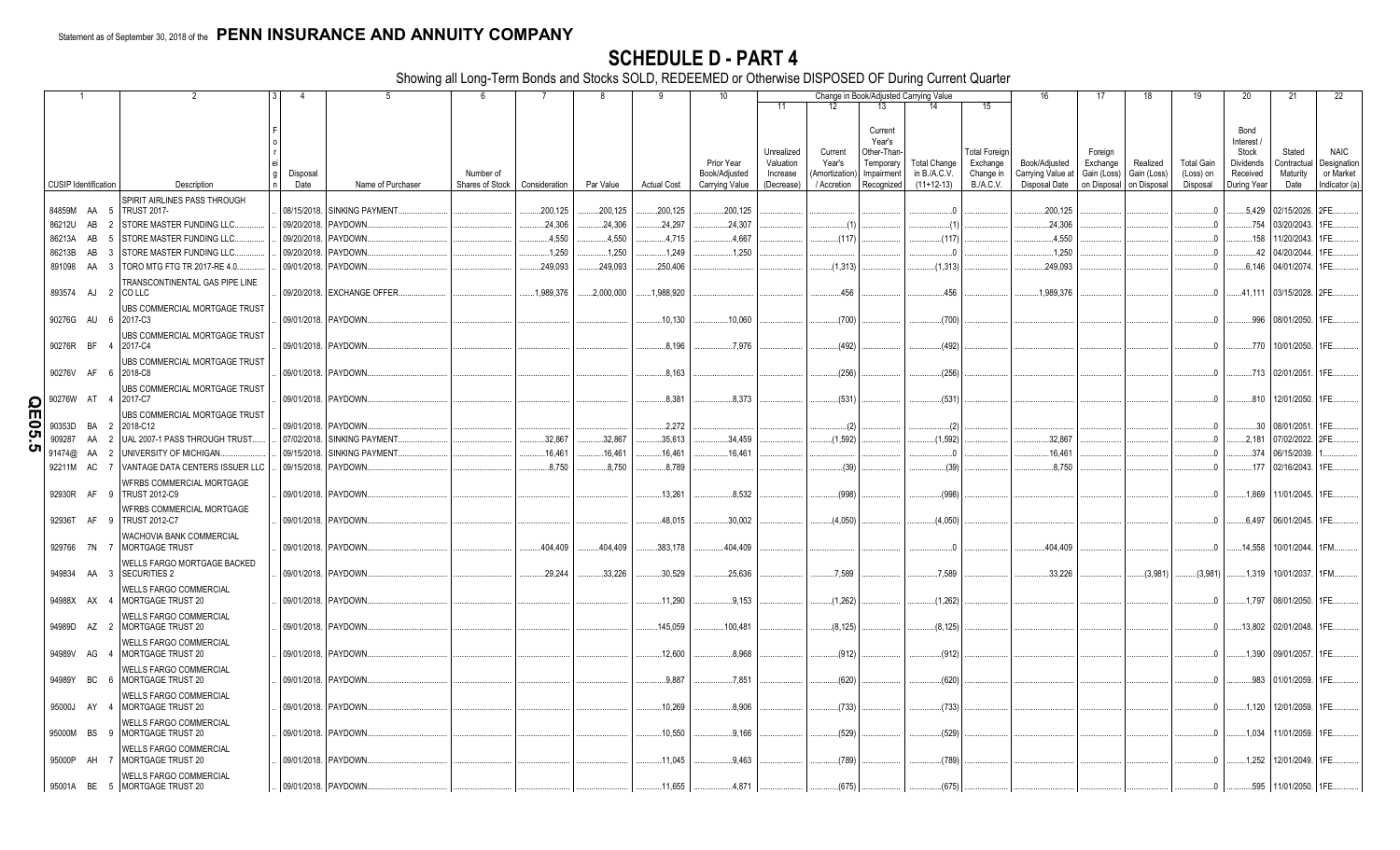|        |                             |           |                                                     |                     |                                       |             |               |             |                    | 10             |                         |                   | Change in Book/Adjusted Carrying Value |                     |                                  | 16                | 17                  | 18          | 19                | 20                 | 21                        | 22            |
|--------|-----------------------------|-----------|-----------------------------------------------------|---------------------|---------------------------------------|-------------|---------------|-------------|--------------------|----------------|-------------------------|-------------------|----------------------------------------|---------------------|----------------------------------|-------------------|---------------------|-------------|-------------------|--------------------|---------------------------|---------------|
|        |                             |           |                                                     |                     |                                       |             |               |             |                    |                | 11                      |                   | 13                                     |                     | 15                               |                   |                     |             |                   |                    |                           |               |
|        |                             |           |                                                     |                     |                                       |             |               |             |                    |                |                         |                   |                                        |                     |                                  |                   |                     |             |                   |                    |                           |               |
|        |                             |           |                                                     |                     |                                       |             |               |             |                    |                |                         |                   | Current                                |                     |                                  |                   |                     |             |                   | Bond               |                           |               |
|        |                             |           |                                                     |                     |                                       |             |               |             |                    |                |                         |                   | Year's                                 |                     |                                  |                   |                     |             |                   | Interest /         |                           | <b>NAIC</b>   |
|        |                             |           |                                                     |                     |                                       |             |               |             |                    | Prior Year     | Unrealized<br>Valuation | Current<br>Year's | Other-Than-<br>Temporary               | <b>Total Change</b> | <b>Total Foreign</b><br>Exchange | Book/Adjusted     | Foreign<br>Exchange | Realized    | <b>Total Gain</b> | Stock<br>Dividends | Stated<br>Contractual     | Designation   |
|        |                             |           |                                                     | Disposal            | Number of                             |             |               |             |                    | Book/Adjusted  | Increase                | Amortization      | Impairment                             | in B./A.C.V.        | Change in                        | Carrying Value at | Gain (Loss)         | Gain (Loss) | (Loss) on         | Received           | Maturity                  | or Market     |
|        | <b>CUSIP Identification</b> |           | Description                                         | Date                | Name of Purchaser<br>Shares of Stock  |             | Consideration | Par Value   | <b>Actual Cost</b> | Carrying Value | (Decrease)              | / Accretion       | Recognized                             | $(11+12-13)$        | <b>B./A.C.V.</b>                 | Disposal Date     | on Disposal         | on Disposal | Disposal          | During Year        | Date                      | Indicator (a) |
|        | 97063Q AA                   |           | WILLIS ENGINE STRUCTURED TRUST                      |                     | 09/15/2018. PAYDOWN.                  |             | .39,375       | .39.375     | .39,341            | .39,343        |                         | .32               |                                        | .32                 |                                  | .39,375           |                     |             |                   | .1,233             | 08/15/2042.               |               |
|        |                             |           |                                                     |                     |                                       |             |               |             |                    |                |                         |                   |                                        |                     |                                  |                   |                     |             |                   |                    |                           |               |
|        | 97651L CD                   |           | WINWATER MORTGAGE LOAN TRUST<br>2015-4              |                     | 09/01/2018. PAYDOWN                   |             | .29,341       | .29,341     | .30,258            | .30,244        |                         | (903)             |                                        | (903)               |                                  | .29.34            |                     |             |                   | .735               | 06/01/2045. 1FM.          |               |
|        |                             |           |                                                     |                     |                                       |             |               |             |                    |                |                         |                   |                                        |                     |                                  |                   |                     |             |                   |                    |                           |               |
|        |                             |           | WINWATER MORTGAGE LOAN TRUST                        |                     |                                       |             |               |             |                    |                |                         |                   |                                        |                     |                                  |                   |                     |             |                   |                    |                           |               |
|        | 97652R BB                   |           | 2014-3                                              |                     | 09/01/2018. PAYDOWN                   |             | .20,680       | .20,680     | .21,463            | .21,446        |                         | (766)             |                                        | (766)               |                                  | .20,680           |                     |             |                   |                    | .548   11/01/2044.   1FE  |               |
|        |                             |           | WINWATER MORTGAGE LOAN TRUST                        |                     |                                       |             |               |             |                    |                |                         |                   |                                        |                     |                                  |                   |                     |             |                   |                    |                           |               |
|        | 97652R BC                   | $\cap$    | 2014-3                                              |                     | 09/01/2018. PAYDOWN.                  |             | .24,465       | .24,465     | .25,095            | .25,087        |                         | (622)             |                                        | (622)               |                                  | .24,465           |                     |             |                   |                    | .648   11/01/2044.   1FE. |               |
|        |                             |           | WINWATER MORTGAGE LOAN TRUST                        |                     |                                       |             |               |             |                    |                |                         |                   |                                        |                     |                                  |                   |                     |             |                   |                    |                           |               |
|        | 97652U BG                   |           | 2015-2                                              |                     | 09/01/2018. PAYDOWN                   |             | .30,292       | .30,292     | .30,254            |                |                         | .38               |                                        | .38                 |                                  | .30,292           |                     |             |                   |                    | .593 02/01/2045. 2AM.     |               |
|        |                             |           | WINWATER MORTGAGE LOAN TRUST                        |                     |                                       |             |               |             |                    |                |                         |                   |                                        |                     |                                  |                   |                     |             |                   |                    |                           |               |
|        | 97653B CB                   | -5        | 2015-A                                              |                     | 09/01/2018. PAYDOWN                   |             | .25,646       | .25,646     | .26,340            | .26,299        |                         | (653)             |                                        | (653)               |                                  | .25,646           |                     |             |                   |                    | .650   06/01/2045.   1FM. |               |
|        |                             |           | WINWATER MORTGAGE LOAN TRUST                        |                     |                                       |             |               |             |                    |                |                         |                   |                                        |                     |                                  |                   |                     |             |                   |                    |                           |               |
|        | 97654D CA                   | - 2       | 2015-5                                              |                     | 09/01/2018. PAYDOWN                   |             | .41,070       | .41,070     | .42,302            | .42,302        |                         | (1,232)           |                                        | (1,232)             |                                  | .41,070           |                     |             |                   |                    | .1,039 08/01/2045. 1FM.   |               |
|        |                             |           | WINWATER MORTGAGE LOAN TRUST                        |                     |                                       |             |               |             |                    |                |                         |                   |                                        |                     |                                  |                   |                     |             |                   |                    |                           |               |
|        | 97655J AH                   | - 5       | 2016-1                                              |                     | 09/01/2018. PAYDOWN                   |             | .367,471      | .367,471    | .374,591           | .372,627       |                         | (5, 156)          |                                        | (5, 156)            |                                  | .367,471          |                     |             |                   |                    | 8,765 01/01/2046. 1FM.    |               |
|        |                             |           |                                                     |                     |                                       |             |               |             |                    |                |                         |                   |                                        |                     |                                  |                   |                     |             |                   |                    |                           |               |
|        | 97655J                      | CB<br>- 6 | WINWATER MORTGAGE LOAN TRUST<br>2016-1              |                     | 09/01/2018. PAYDOWN                   |             | .24,841       | .24,841     | .25,558            | .25,553        |                         | (712)             |                                        | (712)               |                                  | .24,841           |                     |             |                   |                    | .642 01/01/2046. 1FM.     |               |
|        |                             |           |                                                     |                     |                                       |             |               |             |                    |                |                         |                   |                                        |                     |                                  |                   |                     |             |                   |                    |                           |               |
| QE05.6 |                             |           | AIR CANADA 2015-1 CLASS B PASS                      |                     |                                       |             |               |             |                    |                |                         |                   |                                        |                     |                                  |                   |                     |             |                   |                    |                           |               |
|        | 009090                      | AB        | THROUGH T                                           |                     | A I 09/15/2018. I SINKING PAYMENT     |             | .38,434       | .38.434     | .38,434            | .38,434        |                         |                   |                                        |                     |                                  | .38,434           |                     |             |                   |                    |                           |               |
|        |                             |           | GOLUB CAPITAL PARTNERS CLO 26B                      |                     |                                       |             |               |             |                    |                |                         |                   |                                        |                     |                                  |                   |                     |             |                   |                    |                           |               |
|        | 38174K AG                   |           | LTD                                                 | D 04/17/2018.       | <b>CALL 100</b>                       |             |               |             |                    |                |                         |                   |                                        |                     |                                  |                   |                     |             |                   |                    | .(19) 11/05/2027.         | 1AM.          |
|        | 389669                      | AD        | GRAYSON CLO LTD.                                    | D 08/01/2018.       | <b>PAYDOWN</b>                        |             | 3,488,782     | .3,488,782  | .3,349,231         | .3,375,209     |                         | 113,573           |                                        | .113,573            |                                  | .3,488,782        |                     |             |                   | .67,114            | 11/01/2021                |               |
|        | 43132W                      | AC        | HILDENE CLO IV LTD.                                 | D 07/23/2018        | <b>PAYDOWN</b>                        |             | .6,850,000    | .6,850,000  | .6,884,250         |                |                         | (34,250)          |                                        | (34, 250)           |                                  | .6,850,000        |                     |             |                   | .211,495           | 07/23/2027                |               |
|        | 48244X                      | AB        | KDAC AVIATION FINANCE LTD                           | D 09/15/2018        | PAYDOWN.                              |             | .278,42'      | 278,421     | 278,421            |                |                         |                   |                                        |                     |                                  | 278,421           |                     |             |                   | .8,538             | 12/15/2042. 2AM.          |               |
|        | 67108W                      | AQ        | OZLM VII LTD.                                       | D 07/17/2018.       | PAYDOWN.                              |             | .11,600,000   | 11,600,000  | .11,613,920        |                |                         | (13,920)          |                                        | (13,920)            |                                  | .11,600,000       |                     |             |                   | 186,269            | 07/17/2026.               |               |
|        | 77426N                      | AC        | ROCKWALL CDO II LTD.                                | C 08/01/2018.       | PAYDOWN.                              |             | 4,543,521     | .4,543,521  | 4,265,940          | 4,395,204      |                         | .148,317          |                                        | 148,317             |                                  | 4,543,521         |                     |             |                   | .87,404            | 08/01/2024.               |               |
|        | 805649                      | AA        | SAYARRA LTD                                         | 07/29/2018          | <b>SINKING PAYMENT</b>                |             | .288,703      | .288,703    | .288,703           | .288,703       |                         |                   |                                        |                     |                                  | .288,703          |                     |             |                   | .6,130             | 10/29/2021                |               |
|        |                             |           |                                                     |                     |                                       |             |               |             |                    |                |                         |                   |                                        |                     |                                  |                   |                     |             |                   |                    |                           |               |
|        | 822582                      | BY        | SHELL INTERNATIONAL FINANCE BV.                     | D 08/27/2018        | <b>STIFEL NICHOLAUS &amp; C</b>       |             | .2,849,940    | 3,000,000   | 2,986,080          | .2,986,416     |                         | .265              |                                        | .265                |                                  | .2,986,681        |                     | (136,741)   | (136,741)         | 108,438            | 09/12/2046.               |               |
|        | 85572R                      | AA        | START LTD/BERMUDA                                   | 09/15/2018          | PAYDOWN.                              |             | .95,238       | .95,238     | .94,358            |                |                         | .880              |                                        | .880                |                                  | .95,238           |                     |             |                   | .455               | 05/15/2043.               |               |
|        | 88606W                      | AB        | <b>HUNDERBOLT AIRCRAFT LEASE LTD.</b>               | 09/15/2018.         | PAYDOWN.                              |             | .62,500       | .62,500     | .63,118            | .63,065        |                         | (565)             |                                        | (565)               |                                  | .62,500           |                     |             |                   | .2,396             | 05/17/2032.               |               |
|        | 95736X                      | AD        | WESTCHESTER CLO LTD                                 | 08/01/2018.         | <b>VARIOUS</b>                        |             | 146,886       | 146,886     | 137,706            | .140,993       |                         | .5,894            |                                        | .5,894              |                                  | 146,886           |                     |             |                   | (14,706)           | 08/01/2022.               |               |
|        | G6160K                      | AC        | <b>MITCHELLS &amp; BUTLERS FINANCE PLC.</b>         | D 09/17/2018.       | <b>SINKING PAYMENT</b>                |             | .93.897       | .93.897     | .78.585            | .84.009        |                         | .9.889            |                                        | .9.889              |                                  | .93.897           |                     |             |                   | .1.780             | 12/15/2030                |               |
|        | 3899999                     |           | Total - Bonds - Industrial and Miscellaneous        |                     |                                       |             | .74,085,302   | .74,591,280 | .73,393,554        | 48,099,873     |                         | .373,585          | $\sqrt{ }$                             | .373,585            | - 0                              | .74,517,891       | $0$ .               | (473,154)   | (473, 154)        | 1,986,419          | XXX                       | XXX           |
|        | 8399997                     |           | Total - Bonds - Part 4.                             |                     |                                       |             | .98,715,620   | .97,781,325 | .98,018,911        | .57,541,004    | $\Omega$ .              | .345,228          | $\mathbf{0}$                           | .345,228            | - 0                              | .98,560,818       | $0$ .               | .114,238    | 114,238           | 2,712,379          | XXX                       | <b>XXX</b>    |
|        | 8399999.                    |           | Total - Bonds.                                      |                     |                                       |             | .98,715,620   | .97,781,325 | .98,018,911        | .57.541.004    | $\Omega$                | .345.228          | $\Omega$                               | .345,228            | $\Omega$                         | .98,560,818       | $\Omega$            | 114.238     | 114,238           | .2,712,379         | <b>XXX</b>                | <b>XXX</b>    |
|        |                             |           | <b>Common Stocks - Industrial and Miscellaneous</b> |                     |                                       |             |               |             |                    |                |                         |                   |                                        |                     |                                  |                   |                     |             |                   |                    |                           |               |
|        | 04010L                      | 10        | <b>ARES CAPITAL CORP</b>                            | 09/21/2018. VARIOUS | 480,000.000                           |             | 8,258,731     | <b>XXX</b>  | 7,786,000          | 5,580,600      | .211,163                |                   |                                        | 211,163             |                                  | 7,786,000         |                     | .472,730    | .472,730          | .552,000           | XXX                       |               |
|        |                             |           |                                                     |                     |                                       |             |               |             |                    |                |                         |                   |                                        |                     |                                  |                   |                     |             |                   |                    |                           |               |
|        | 16934Q                      | 20        | CHIMERA INVESTMENT CORP.                            | 09/19/201           | WELLS FARGO SECS LLC                  | .55,000.000 | 1,020,908     | <b>XXX</b>  | .1,049,217         | .1,016,400     | .32,817                 |                   |                                        | .32,817             |                                  | .1,049,217        |                     | (28, 309)   | (28, 309)         | .218,250           | XXX                       |               |
|        | 64828T                      | 20        | NEW RESIDENTIAL INVESTMENT CORP                     | 09/21/2018.         | WELLS FARGO SECS LLC.<br>.335,000.000 |             | 6,064,667     | <b>XXX</b>  | .5,661,915         | 1,762,467      | (98,276)                |                   |                                        | (98, 276)           |                                  | 5,661,915         |                     | .402,752    | 402,752           | .339,586           | XXX                       |               |
|        | 83304A                      | 10        | <b>SNAP INC</b>                                     | 09/13/2018          | MERRILL LYNCH PIERCE                  | .55,074.000 | .650,277      | <b>XXX</b>  | .804,306           |                |                         |                   |                                        |                     |                                  | .804,306          |                     | (154, 029)  | (154, 029)        |                    | <b>XXX</b>                |               |
|        | 85571B                      | 10<br>-5  | STARWOOD PROPERTY TRUST INC.                        | 09/19/2018          | WELLS FARGO SECS LLC.                 | 65,087.000  | 1,418,370     | <b>XXX</b>  | 1,394,798          | 1.389.607      | .5.191                  |                   |                                        | .5.191              |                                  | 1,394,798         |                     | .23.572     | .23,572           | .93,725            | <b>XXX</b>                |               |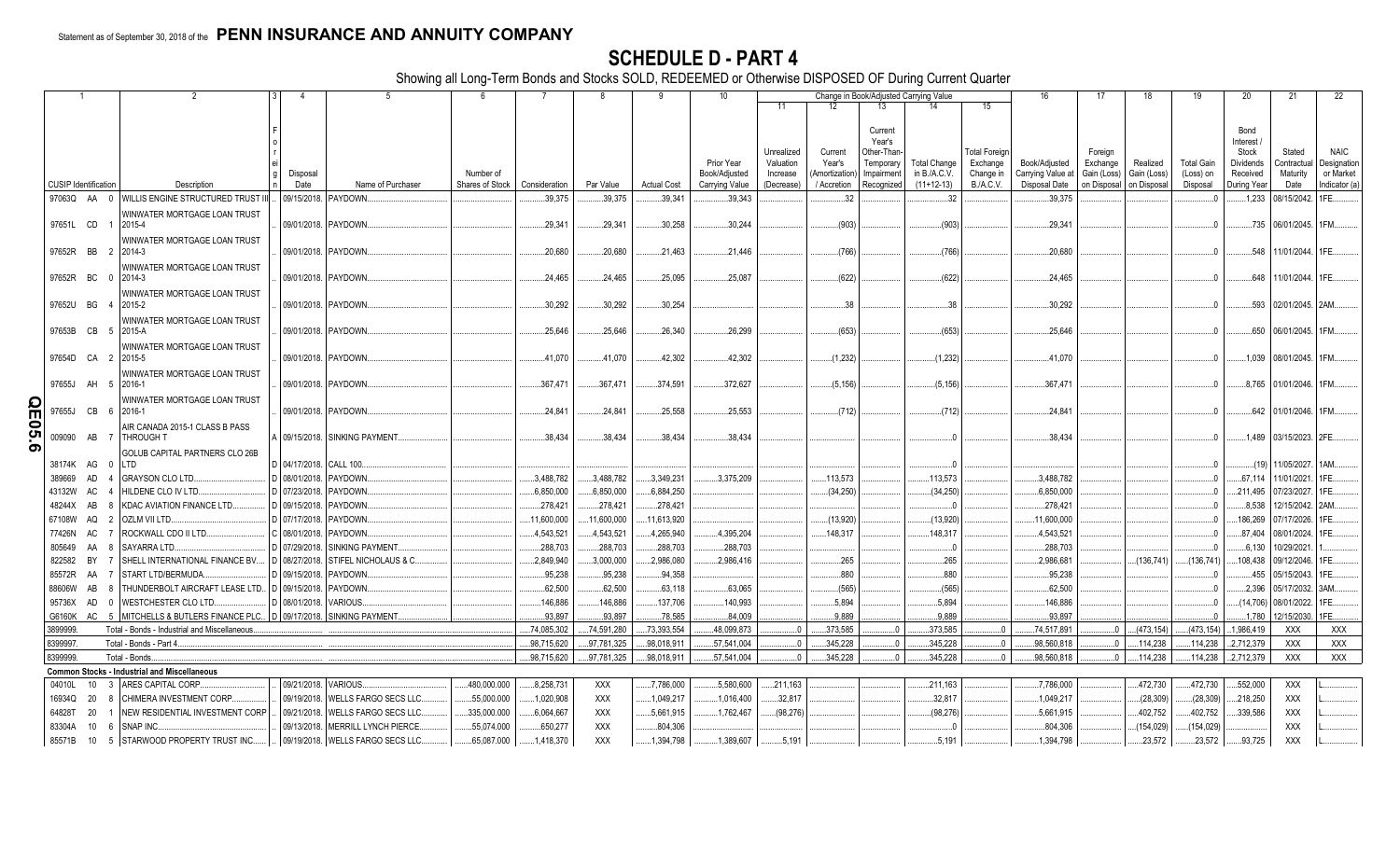### **SCHEDULE D - PART 4**

Showing all Long-Term Bonds and Stocks SOLD, REDEEMED or Otherwise DISPOSED OF During Current Quarter

|                             |                                                       |          |                                   |                 |               |            |                    |                |            |                |             | Change in Book/Adjusted Carrying Value |                      |                                               |             |             |                   | 20               |             |              |
|-----------------------------|-------------------------------------------------------|----------|-----------------------------------|-----------------|---------------|------------|--------------------|----------------|------------|----------------|-------------|----------------------------------------|----------------------|-----------------------------------------------|-------------|-------------|-------------------|------------------|-------------|--------------|
|                             |                                                       |          |                                   |                 |               |            |                    |                |            |                |             |                                        |                      |                                               |             |             |                   |                  |             |              |
|                             |                                                       |          |                                   |                 |               |            |                    |                |            |                |             |                                        |                      |                                               |             |             |                   |                  |             |              |
|                             |                                                       |          |                                   |                 |               |            |                    |                |            |                | Current     |                                        |                      |                                               |             |             |                   | Bond             |             |              |
|                             |                                                       |          |                                   |                 |               |            |                    |                |            |                | Year's      |                                        |                      |                                               |             |             |                   | Interest         |             |              |
|                             |                                                       |          |                                   |                 |               |            |                    |                | Unrealized | Current        | Other-Than- |                                        | <b>Total Foreign</b> |                                               | Foreian     |             |                   | Stock            | Stated      | <b>NAIC</b>  |
|                             |                                                       |          |                                   |                 |               |            |                    | Prior Year     | Valuation  | Year's         | Temporary   | <b>Total Change</b>                    | Exchange             | Book/Adiusted                                 | Exchange    | Realized    | <b>Total Gain</b> | <b>Dividends</b> | Contractual | Designation  |
|                             |                                                       | Disposal |                                   | Number of       |               |            |                    | Book/Adjusted  | Increase   | (Amortization) | Impairment  | in B./A.C.V.                           | Change in            | Carrying Value at   Gain (Loss)   Gain (Loss) |             |             | (Loss) on         | Received         | Maturity    | or Market    |
| <b>CUSIP Identification</b> | Description                                           | Date     | Name of Purchaser                 | Shares of Stock | Consideration | Par Value  | <b>Actual Cost</b> | Carrying Value | (Decrease) | Accretion      | Recognized  | 11+12-13)                              | <b>B./A.C.V.</b>     | Disposal Date                                 | on Disposal | on Disposal | Disposal          | During Year      | Date        | Indicator (a |
| 98980G 10                   | 2 I ZSCALER INC.                                      |          | 09/25/2018. MERRILL LYNCH PIERCE. | 214.000         | .9,178        | <b>XXX</b> | .9,386             |                |            |                |             |                                        |                      | .9.386                                        |             | (208)       | (208)             |                  | <b>XXX</b>  |              |
| 9099999.                    | Total - Common Stocks - Industrial and Miscellaneous. |          |                                   |                 | 17,422,131    | <b>XXX</b> | 6,705,622          | .9,749,074     | 150,895    |                |             | 150,895                                |                      | 16,705,622                                    |             | 716,508     | .716,508          | .1,203,561       | <b>XXX</b>  | <b>XXX</b>   |
| 9799997.                    | Total - Common Stocks - Part 4.                       |          |                                   |                 | 17,422,131    | <b>XXX</b> | 6,705,622          | .9,749,074     | 150,895    |                |             | 150,895                                |                      | 16,705,622                                    |             | .716,508    | .716,508          | .1,203,561       | <b>XXX</b>  | XXX          |
| 9799999.                    | Total - Common Stocks.                                |          |                                   |                 | 17,422,131    | <b>XXX</b> | 6,705,622          | .9,749,074     | 150,895    |                |             | 150.895                                |                      | 16,705,622                                    |             | .716,508    | .716,508          | 1,203,561        | <b>XXX</b>  | XXX          |
| 9899999.                    | Total - Preferred and Common Stocks.                  |          |                                   |                 | .17,422,131   | <b>XXX</b> | 3,705,622          | .9.749.074     | 150.895    |                |             | 150.895                                |                      | 16.705.622                                    |             | .716.508    | .716,508          | .1,203,561       | <b>XXX</b>  | XXX          |
| 9999999.                    | Total - Bonds, Preferred and Common Stocks.           |          |                                   |                 | 116, 137, 751 | <b>XXX</b> | 114,724,533        | 67,290,078     | 150,895    | .345,228       |             | .496,123                               |                      | 115.266.440                                   |             | 830,746     | .830,746          | 3,915,940        | <b>XXX</b>  | XXX          |

(a) For all common stock bearing the NAIC market indicator "U" provide: the number of such issues: ..........0.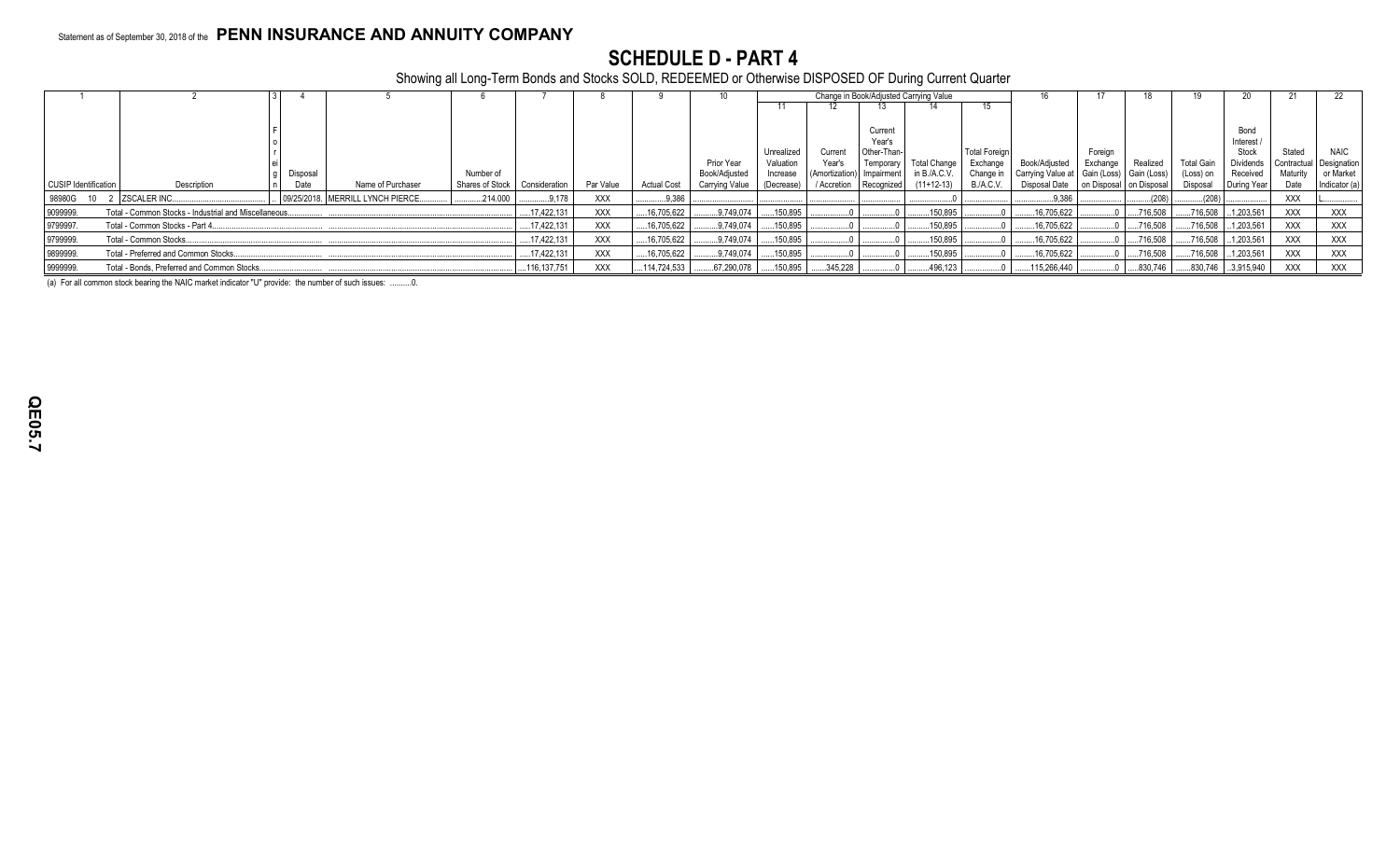### **SCHEDULE DB - PART A - SECTION 1**

|        | $\overline{1}$                                                                     | $\overline{2}$                                                             | $\overline{3}$<br>$\overline{4}$                          | $\sqrt{5}$                                                                                    |               |                                     |                                   | 9                        | 10                                                   | 11                                                                              | 12                                                                      | 13                     | 14                                | 16                     | 17                                                | 18                                                         | 19                                                | 20                                                      | 21                    | 22                                         | 23                                                                |
|--------|------------------------------------------------------------------------------------|----------------------------------------------------------------------------|-----------------------------------------------------------|-----------------------------------------------------------------------------------------------|---------------|-------------------------------------|-----------------------------------|--------------------------|------------------------------------------------------|---------------------------------------------------------------------------------|-------------------------------------------------------------------------|------------------------|-----------------------------------|------------------------|---------------------------------------------------|------------------------------------------------------------|---------------------------------------------------|---------------------------------------------------------|-----------------------|--------------------------------------------|-------------------------------------------------------------------|
|        | Description                                                                        | Description of Item(s) Hedged, Used for Income<br>Generation or Replicated | (rype(s<br>Schedule<br>/ Exhibit<br>Risk(s)<br>Identifier | Exchange, Counterparty<br>or Central Clearinghouse                                            | Trade<br>Date | Date of<br>Maturity or              | Number of<br>Expiration Contracts | Notional<br>Amount       | Strike Price,<br>Rate of Index<br>Received<br>(Paid) | Cumulative<br>Prior Year(s)<br>Initial Cost of<br>Premium<br>(Received)<br>Paid | <b>Current Year</b><br>Initial Cost of<br>Premium<br>(Received)<br>Paid | Current Year<br>Income | Book/Adjusted<br>Carrying Value e | Fair Value             | Unrealized<br>Valuation<br>Increase<br>(Decrease) | <b>Total Foreign</b><br>Exchange<br>Change in<br>B./A.C.V. | Current<br>Year's<br>(Amortization<br>/ Accretion | Adjustmer<br>to Carrying<br>Value of<br>Hedged<br>Items | Potential<br>Exposure | Credit<br>Quality o<br>Reference<br>Entity | Hedge<br>Effectiveness<br>at Inception<br>and at Year-<br>end (b) |
|        | Purchased Options - Hedging Effective - Call Options and Warrants                  |                                                                            |                                                           |                                                                                               |               |                                     |                                   |                          |                                                      |                                                                                 |                                                                         |                        |                                   |                        |                                                   |                                                            |                                                   |                                                         |                       |                                            |                                                                   |
|        | CALL SPREAD 2755 M 4-18-2019.                                                      |                                                                            |                                                           | <b>BANK OF</b><br>AMERICA, N.A<br>B4TYDEB6GKMZO031MB27                                        |               | 04/20/2018 04/18/2019               | 7,440                             | 20,497,200               | 2,755.0000                                           |                                                                                 | .922.560                                                                |                        | .922,560                          | 1,760,462              |                                                   |                                                            |                                                   |                                                         |                       |                                            | 95/96.                                                            |
|        | CALL SPREAD SPX USD C 2581 10 -1-2018.                                             |                                                                            |                                                           | <b>GOLDMAN</b><br>SACHS & CO,<br>W22LROWP2IHZNBB6K528                                         |               | 12/31/2017 10/01/2018               | 16,801                            | .43,363,381              | .2,581.0000                                          | , 1,730,503                                                                     |                                                                         |                        | 1,730,503                         | 5,594,608              |                                                   |                                                            |                                                   |                                                         |                       |                                            | 17/98.                                                            |
|        | CALL SPREAD SPX USD C 2596 10 -08-2018.                                            |                                                                            |                                                           | <b>BANK OF</b><br>AMERICA, N.A.<br>B4TYDEB6GKMZO031MB27                                       |               | 12/31/2017 10/08/2018 14,311        |                                   | 37,151,356               | 2,596.0000                                           | 1,396,610                                                                       |                                                                         |                        | 1,396,610                         | 4,562,878              |                                                   |                                                            |                                                   |                                                         |                       |                                            | 17/98                                                             |
|        | CALL SPREAD SPX USD C 2598 10 -5-2018.                                             |                                                                            |                                                           | CANADIAN<br><b>IMPERIAL BA</b><br>2IGI19DL77OX0HC3ZE78.                                       | 12/31/2017    | 10/05/2018                          | 7,233                             | 18,791,334               | 2,598.0000                                           | 701,601                                                                         |                                                                         |                        | 701,601                           | 2,286,831              |                                                   |                                                            |                                                   |                                                         |                       |                                            | 95/97                                                             |
|        | CALL SPREAD SPX USD C 2604 10 -12-2018.                                            |                                                                            |                                                           | CANADIAN<br><b>IMPERIAL BA</b><br>2IGI19DL77OX0HC3ZE78.                                       |               | 12/31/2017 10/12/2018 11,834        |                                   | 30,815,736               | 2,604.0000                                           | 1,174,998                                                                       |                                                                         |                        | 1,174,998                         | .3,681,614             |                                                   |                                                            |                                                   |                                                         |                       |                                            | 96/97.                                                            |
|        | CALL SPREAD SPX USD C 2609 10 -15-2018.                                            |                                                                            |                                                           | <b>GOLDMAN</b><br>SACHS & CO,<br>W22LROWP2IHZNBB6K528                                         |               | 12/31/2017 10/15/2018               | 10,412                            | 27,164,908               | .2,609.0000                                          | 1,036,723                                                                       |                                                                         |                        | 1,036,723                         | 3,196,296              |                                                   |                                                            |                                                   |                                                         |                       |                                            | 94/96.                                                            |
|        | CALL SPREAD SPX USD C 2615 10 -24-2018.                                            |                                                                            |                                                           | <b>GOLDMAN</b><br>SACHS & CO,<br>W22LROWP2IHZNBB6K528                                         |               | 12/31/2017 10/24/2018               | 8,158                             | 21,333,170               | 2,615.0000                                           | 877,393                                                                         |                                                                         |                        | .877,393                          | 2,473,083              |                                                   |                                                            |                                                   |                                                         |                       |                                            | 93/95                                                             |
| Ø<br>π | CALL SPREAD SPX USD C 2616 10 -22-2018.<br>CALL SPREAD SPX USD C 2617 10 -19-2018. |                                                                            |                                                           | CANADIAN<br><b>IMPERIAL BA</b><br>2IGI19DL77OX0HC3ZE78.<br>SUNTRUST BANK IYDOJBGJWY9T8XKCSX06 | 12/31/2017    | 10/22/2018<br>12/31/2017 10/19/2018 | 9,468<br>11,964                   | 24,768,288<br>31,309,788 | 2,616.0000<br>2,617.0000                             | 953,617<br>1,208,723                                                            |                                                                         |                        | .953,617<br>.1,208,723            | 2,856,205<br>3,588,016 |                                                   |                                                            |                                                   |                                                         |                       |                                            | 97/98<br>95/97.                                                   |
| 0      | CALL SPREAD SPX USD C 2626 10 -29-2018.                                            |                                                                            |                                                           | <b>BANK OF</b><br>AMERICA, N.A.<br>B4TYDEB6GKMZO031MB27                                       |               | 12/31/2017 10/29/2018               | 9,655                             | 25,354,030               | .2,626.0000                                          | 951,983                                                                         |                                                                         |                        | .951,983                          | 2,837,893              |                                                   |                                                            |                                                   |                                                         |                       |                                            | 97/98                                                             |
|        | CALL SPREAD SPX USD C 2629 11 -16-2018.                                            |                                                                            |                                                           | <b>BANK OF</b><br>AMERICA, N.A.<br>B4TYDEB6GKMZO031MB27                                       |               | 12/31/2017 11/16/2018               | 9,951                             | 26,161,179               | 2,629.0000                                           | 1,090,630                                                                       |                                                                         |                        | .1,090,630                        | .2,927,653             |                                                   |                                                            |                                                   |                                                         |                       |                                            | 95/97.                                                            |
|        | CALL SPREAD SPX USD C 2632 11 -1-2018                                              |                                                                            |                                                           | <b>BANK OF</b><br>AMERICA, N.A.<br>B4TYDEB6GKMZO031MB27                                       |               | 12/31/2017 11/01/2018 13,694        |                                   | 36,042,608               | .2,632.0000                                          | 1,451,564                                                                       |                                                                         |                        | 1,451,564                         | 3,954,604              |                                                   |                                                            |                                                   |                                                         |                       |                                            | 97/98                                                             |
|        | CALL SPREAD SPX USD C 2637 11 -12-2018.                                            |                                                                            |                                                           | <b>WELLS FARGO</b><br>BANK, N.<br>KB1H1DSPRFMYMCUFXT09. 12/31/2017                            |               | 11/12/2018                          | 14,854                            | 39,169,998               | 2,637.0000                                           | 1,617,601                                                                       |                                                                         |                        | 1,617,601                         | .4,255,423             |                                                   |                                                            |                                                   |                                                         |                       |                                            | 96/97.                                                            |
|        | CALL SPREAD SPX USD C 2640 11 -19-2018.                                            |                                                                            |                                                           | <b>BANK OF</b><br>AMERICA, N.A.<br>B4TYDEB6GKMZO031MB27                                       |               | 12/31/2017 11/19/2018               | 12,945                            | 34,174,800               | 2,640.0000                                           | 1,424,986                                                                       |                                                                         |                        | 1,424,986                         | 3,685,256              |                                                   |                                                            |                                                   |                                                         |                       |                                            | 17/98.                                                            |
|        | CALL SPREAD SPX USD C 2643 11 -5-2018                                              |                                                                            |                                                           | <b>WELLS FARGO</b><br>BANK, N.<br>KB1H1DSPRFMYMCUFXT09. 12/31/2017 11/05/2018                 |               |                                     | 10,159                            | 26,850,237               | 2,643.0000                                           | 1,065,679                                                                       |                                                                         |                        | 1,065,679                         | 2,839,534              |                                                   |                                                            |                                                   |                                                         |                       |                                            | 95/97.                                                            |
|        | CALL SPREAD SPX USD C 2653 11 -23-2018.                                            |                                                                            |                                                           | CANADIAN<br><b>IMPERIAL BA</b><br>2IGI19DL77OX0HC3ZE78                                        |               | 12/31/2017 11/23/2018               | 10,622                            | 28,180,166               | 2,653.0000                                           | , 1, 136, 554                                                                   |                                                                         |                        | 1, 136, 554                       | 2,902,052              |                                                   |                                                            |                                                   |                                                         |                       |                                            | 93/95                                                             |
|        | CALL SPREAD SPX USD C 2665 11 -28-2018.                                            |                                                                            |                                                           | <b>BARCLAYS BANK</b><br>NEW YO<br>G5GSEF7VJP5I7OUK5573                                        | 12/31/2017    | 11/28/2018                          | 19,251                            | 51,303,915               | 2,665.0000                                           | 2,249,864                                                                       |                                                                         |                        | 2,249,864                         | 5,068,283              |                                                   |                                                            |                                                   |                                                         |                       |                                            | 97/98                                                             |
|        | CALL SPREAD SPX USD C 2690 12 -07-2018.                                            |                                                                            |                                                           | CITIBANK N.A E57ODZWZ7FF32TWEFA76                                                             | 12/31/2017    | 12/07/2018                          | 11,725                            | 31,540,250               | 2,690.0000                                           | 1,396,682                                                                       |                                                                         |                        | 1,396,682                         | 2,832,305              |                                                   |                                                            |                                                   |                                                         |                       |                                            | 97/98.                                                            |
|        | CALL SPREAD SPX USD C 2694 12 -3-2018                                              |                                                                            |                                                           | CITIBANK N.A E57ODZWZ7FF32TWEFA76                                                             |               | 12/31/2017 12/03/2018               | 15,645                            | 42,147,630               | 2,694.0000                                           | 1,732,527                                                                       |                                                                         |                        | .1,732,527                        | 3,713,203              |                                                   |                                                            |                                                   |                                                         |                       |                                            | 97/98.                                                            |
|        | CALL SPREAD SPX USD C 2714 12 -10-2018.                                            |                                                                            |                                                           | <b>BANK OF</b><br>AMERICA, N.A.<br>B4TYDEB6GKMZO031MB27                                       |               | 12/31/2017 12/10/2018               | 10,280                            | .27,899,920              | 2,714.0000                                           | 1,195,050                                                                       |                                                                         |                        | 1,195,050                         | 2,270,496              |                                                   |                                                            |                                                   |                                                         |                       |                                            | 95/97.                                                            |
|        | CALL SPREAD SPX USD C 2716 12 -14-2018.                                            |                                                                            |                                                           | <b>WELLS FARGO</b><br>BANK, N.<br>KB1H1DSPRFMYMCUFXT09. 12/31/2017 12/14/2018                 |               |                                     | 9,057                             | 24,598,812               | 2,716.0000                                           | , 1, 157, 303                                                                   |                                                                         |                        | 1,157,303                         | 1,994,146              |                                                   |                                                            |                                                   |                                                         |                       |                                            | 97/98                                                             |
|        | CALL SPREAD SPX USD C 2736 12 -24-2018.                                            |                                                                            |                                                           | CANADIAN<br><b>IMPERIAL BA</b><br>2IGI19DL77OX0HC3ZE78.                                       |               | 12/31/2017 12/24/2018 23,054        |                                   | 63,075,744               | 2,736.0000                                           | 2,656,051                                                                       |                                                                         |                        | 2,656,051                         | 4,758,559              |                                                   |                                                            |                                                   |                                                         |                       |                                            | 96/97.                                                            |
|        | CALL SPREAD SPX USD C 2740 12 -17-2018.                                            |                                                                            |                                                           | GOLDMAN<br>SACHS & CO.<br>W22LROWP2IHZNBB6K528                                                |               | 12/31/2017 12/17/2018 13,824        |                                   | 37,877,760               | .2,740.0000                                          | 1,572,895                                                                       |                                                                         |                        | .1,572,895                        | .2,765,291             |                                                   |                                                            |                                                   |                                                         |                       |                                            | 96/97.                                                            |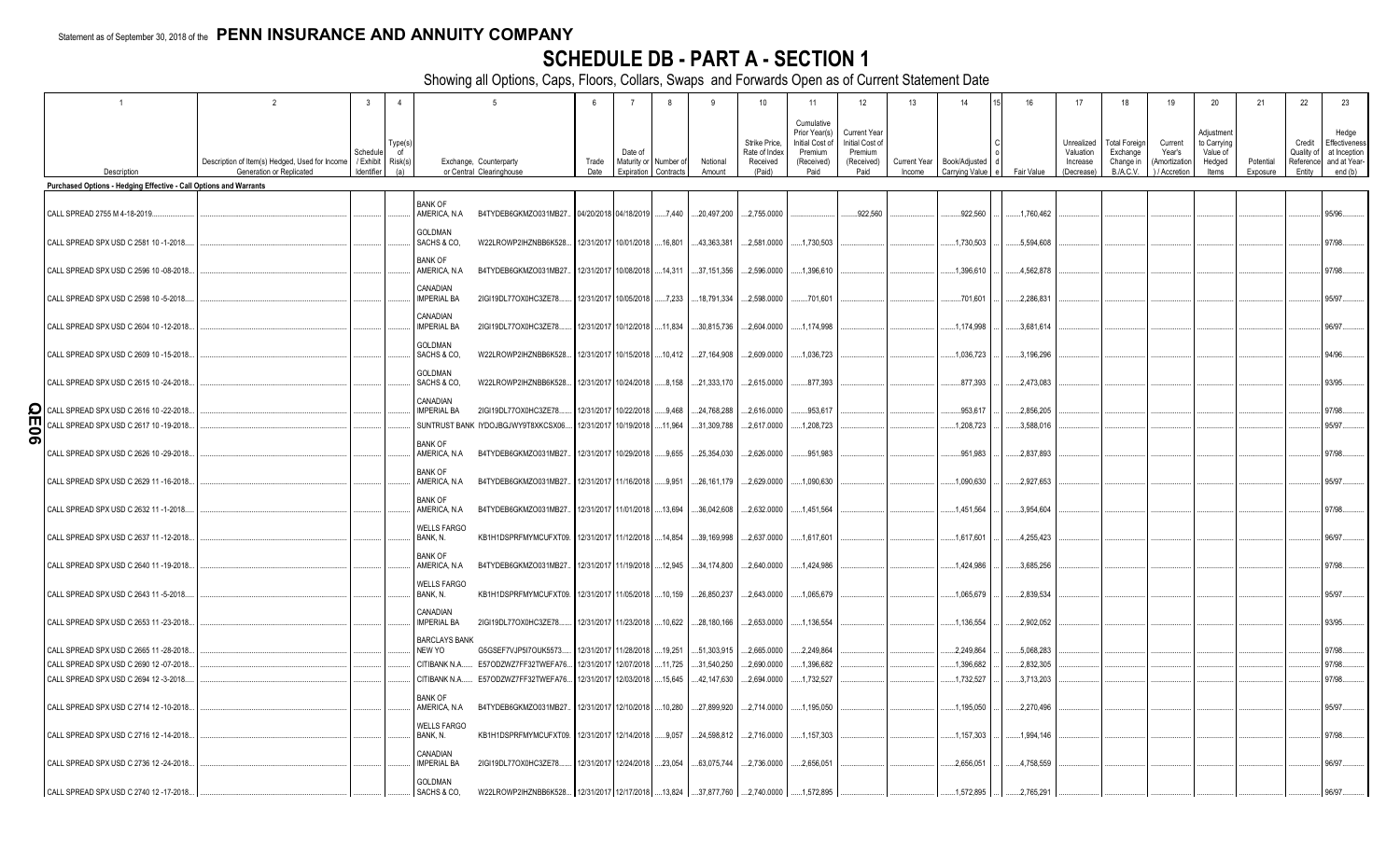### **SCHEDULE DB - PART A - SECTION 1**

|           |                                                                         | $\overline{2}$                                                             | 3                       | $\overline{4}$                 | 5                                                            | 6                     | $\overline{7}$        | 8                                  | - Q                      | 10                             | 11                                                        | 12                                                | 13                     | 14                              | 16         |                          | 17                      | 18                            | 19                             | 20                                    | 21                    | 22                   | 23                                    |
|-----------|-------------------------------------------------------------------------|----------------------------------------------------------------------------|-------------------------|--------------------------------|--------------------------------------------------------------|-----------------------|-----------------------|------------------------------------|--------------------------|--------------------------------|-----------------------------------------------------------|---------------------------------------------------|------------------------|---------------------------------|------------|--------------------------|-------------------------|-------------------------------|--------------------------------|---------------------------------------|-----------------------|----------------------|---------------------------------------|
|           |                                                                         |                                                                            | Schedule                | Type(s)<br>of                  |                                                              |                       | Date of               |                                    |                          | Strike Price,<br>Rate of Index | Cumulative<br>Prior Year(s)<br>Initial Cost of<br>Premium | <b>Current Year</b><br>Initial Cost of<br>Premium |                        |                                 |            |                          | Unrealized<br>Valuation | otal Foreign<br>Exchange      | Current<br>Year's              | Adjustment<br>to Carrying<br>Value of |                       | Credit<br>Quality of | Hedge<br>Effectivenes<br>at Inception |
|           | Description                                                             | Description of Item(s) Hedged, Used for Income<br>Generation or Replicated | / Exhibit<br>Identifier | Risk(s)<br>(a)                 | Exchange, Counterparty<br>or Central Clearinghouse           | Trade<br>Date         | Expiration            | Maturity or Number of<br>Contracts | Notional<br>Amount       | Received<br>(Paid)             | (Received)<br>Paid                                        | (Received)<br>Paid                                | Current Year<br>Income | Book/Adjusted<br>Carrying Value | Fair Value |                          | Increase<br>(Decrease)  | Change in<br><b>B./A.C.V.</b> | (Amortization<br>) / Accretion | Hedged<br>Items                       | Potential<br>Exposure | Entity               | Reference and at Year<br>end (b)      |
|           | CALL SPREAD USD 2695 M 5-9-2019.                                        |                                                                            |                         | CITIBANK N.A                   | E57ODZWZ7FF32TWEFA76                                         | 05/11/2018 05/09/2019 |                       | 7,054                              | 19,010,530               | 2,695.0000                     |                                                           | .1,060,216                                        |                        | .1,060,216                      |            | .1,760,256               |                         |                               |                                |                                       |                       |                      | 96/96.                                |
|           | CALL SPREAD USD 2703 M 4/25/2019.                                       |                                                                            |                         | CANADIAN<br><b>IMPERIAL BA</b> | 2IGI19DL77OX0HC3ZE78.                                        |                       | 04/27/2018 04/25/2019 | 8,895                              | 24,043,185               | 2,703.0000                     |                                                           | .1,378,725                                        |                        | 1,378,725                       |            | .2,506,857               |                         |                               |                                |                                       |                       |                      | 93/93.                                |
|           | CALL SPREAD USD 2724 M 4/22/19.                                         |                                                                            |                         | DEUTSCHE<br><b>BANK SA</b>     | 7LTWFZYICNSX8D621K86                                         |                       | 04/24/2018 04/22/2019 | 14,593                             | 39,751,332               | 2,724.0000                     |                                                           | .2,057,613                                        |                        | 2,057,613                       |            | .3,844,036               |                         |                               |                                |                                       |                       |                      | 96/96.                                |
|           | CALL SPREAD USD 2638 M 4/01/2019.                                       |                                                                            |                         | <b>WELLS FARGO</b><br>BANK, N. | KB1H1DSPRFMYMCUFXT09.                                        | 04/05/2018 04/01/2019 |                       | 15,014                             | 39,606,932               | 2,638.0000                     |                                                           | 3,013,010                                         |                        | 3,013,010                       |            | .4,929,524               |                         |                               |                                |                                       |                       |                      | 95/96.                                |
|           | CALL SPREAD USD 2659 M 3/28/2019.                                       |                                                                            |                         | CITIBANK N.A                   | E57ODZWZ7FF32TWEFA76.                                        |                       | 04/02/2018 03/28/2019 | 11,539                             | 30,682,201               | 2,659.0000                     |                                                           | 1,774,814                                         |                        | 1,774,814                       |            | .3,560,905               |                         |                               |                                |                                       |                       |                      | 97/98.                                |
|           | CALL SPREAD USD 2664 M 04/08/2019.                                      |                                                                            |                         | CITIBANK N.A                   | E57ODZWZ7FF32TWEFA76                                         | 04/13/2018 04/08/2019 |                       | 11,434                             | 30,460,176               | 2,664.0000                     |                                                           | 2,100,769                                         |                        | 2,100,769                       |            | 3,526,339                |                         |                               |                                |                                       |                       |                      | 96/97                                 |
|           | CALL SPREAD USD 2695 M 02/11/2019.<br>CALL SPREAD USD 2696 M 3/25/2019. |                                                                            |                         | CANADIAN<br>IMPERIAL BA        | 2IGI19DL77OX0HC3ZE78.<br>SUNTRUST BANK IYDOJBGJWY9T8XKCSX06. | 03/27/2018 03/25/2019 | 02/13/2018 02/11/2019 | 9,481<br>9,106                     | 25,551,295<br>24,549,776 | 2,695.0000<br>2,696.0000       |                                                           | 1,564,744<br>1,439,203                            |                        | 1,564,744<br>1,439,203          |            | .2,488,495<br>.2,516,023 |                         |                               |                                |                                       |                       |                      | 96/97.<br>95/96.                      |
|           |                                                                         |                                                                            |                         |                                |                                                              |                       |                       |                                    |                          |                                |                                                           |                                                   |                        |                                 |            |                          |                         |                               |                                |                                       |                       |                      |                                       |
|           | CALL SPREAD USD 2701 M 5/1/2019.                                        |                                                                            |                         | DEUTSCHE<br>BANK SA            | 7LTWFZYICNSX8D621K86                                         |                       | 05/04/2018 05/01/2019 | 14,158                             | 38,240,758               | 2,701.0000                     |                                                           | 2,088,305                                         |                        | 2,088,305                       |            | .4,048,559               |                         |                               |                                |                                       |                       |                      | 95/95.                                |
| O         | ALL SPREAD USD 2702 M 02/04/2019.                                       |                                                                            |                         | <b>GOLDMAN</b><br>SACHS & CO,  | W22LROWP2IHZNBB6K528                                         | 02/06/2018 02/04/2019 |                       | 9,881                              | 26,698,462               | 2,702.0000                     |                                                           | .1,571,277                                        |                        | 1,571,277                       |            | .2,510,829               |                         |                               |                                |                                       |                       |                      | 97/98.                                |
| m<br>ဓ္တု | CALL SPREAD USD 2705 M 04/04/2019.                                      |                                                                            |                         | <b>BARCLAYS BANK</b><br>NEW YO | G5GSEF7VJP5I7OUK5573                                         |                       | 04/06/2018 04/04/2019 | 6,802                              | 18,399,410               | 2,705.0000                     |                                                           | .890,110                                          |                        | .890,110                        |            | .1,851,040               |                         |                               |                                |                                       |                       |                      | 96/97.                                |
| ا د       | CALL SPREAD USD 2705 M 2/07/2019.                                       |                                                                            |                         | <b>WELLS FARGO</b><br>BANK, N. | KB1H1DSPRFMYMCUFXT09. 02/09/2018 02/07/2019                  |                       |                       | 8,706                              | 23,549,730               | 2,705.0000                     |                                                           | .1,220,755                                        |                        | .1,220,755                      |            | 2,197,922                |                         |                               |                                |                                       |                       |                      | 94/97.                                |
|           | CALL SPREAD USD 2707 M 4/29/2109.                                       |                                                                            |                         | <b>WELLS FARGO</b><br>BANK, N. | KB1H1DSPRFMYMCUFXT09.                                        | 05/01/2018 04/29/2019 |                       | 11,102                             | .30,053,114              | 2,707.0000                     |                                                           | 1,503,766                                         |                        | 1,503,766                       |            | 3,110,883                |                         |                               |                                |                                       |                       |                      | 94/95.                                |
|           | CALL SPREAD USD 2724 M 5/6/2019                                         |                                                                            |                         | <b>BARCLAYS BANK</b><br>NEW YO | G5GSEF7VJP5I7OUK5573                                         |                       | 05/08/2018 05/06/2019 | 14,296                             | 38,942,304               | 2,724.0000                     |                                                           | 1,923,670                                         |                        | 1,923,670                       |            | 3,844,965                |                         |                               |                                |                                       |                       |                      | 93/94                                 |
|           | CALL SPREAD USD 2731 M 03/01/2019.                                      |                                                                            |                         |                                | SUNTRUST BANK IYDOJBGJWY9T8XKCSX06                           | 03/05/2018 03/01/2019 |                       | 7,321                              | 19,993,651               | 2,731.0000                     |                                                           | .1,228,903                                        |                        | 1,228,903                       |            | .1,741,562               |                         |                               |                                |                                       |                       |                      | 96/95.                                |
|           | CALL SPREAD USD 2731 M 04/15/2019.                                      |                                                                            |                         | <b>BARCLAYS BANK</b><br>NEW YO | G5GSEF7VJP5I7OUK5573                                         |                       | 04/17/2018 04/15/2019 | 7,346                              | 20,061,926               | 2,731.0000                     |                                                           | .1,184,763                                        |                        | 1,184,763                       |            | .1,872,333               |                         |                               |                                |                                       |                       |                      | 97/97.                                |
|           | CALL SPREAD USD 2744 M 5/28/2019.                                       |                                                                            |                         | CANADIAN<br><b>IMPERIAL BA</b> | 2IGI19DL77OX0HC3ZE78.                                        |                       | 05/30/2018 05/28/2019 | 10,742                             | 29,476,048               | 2,744.0000                     |                                                           | .1,655,664                                        |                        | 1,655,664                       |            | 2,787,660                |                         |                               |                                |                                       |                       |                      | 95/96.                                |
|           | CALL SPREAD USD 2746 M 03/21/19                                         |                                                                            |                         | CANADIAN<br><b>IMPERIAL BA</b> | 2IGI19DL77OX0HC3ZE78.                                        |                       | 03/23/2018 03/21/2019 | .11,287                            | 30,994,102               | 2,746.0000                     |                                                           | .1,401,281                                        |                        | 1,401,281                       |            | 2,628,794                |                         |                               |                                |                                       |                       |                      | 94/96.                                |
|           | CALL SPREAD USD 2756 M 02/21/2019.                                      |                                                                            |                         | <b>WELLS FARGO</b><br>BANK, N. | KB1H1DSPRFMYMCUFXT09.                                        | 02/26/2018 02/21/2019 |                       | 7,848                              | 21,629,088               | 2,756.0000                     |                                                           | .1,328,902                                        |                        | 1,328,902                       |            | .1,682,651               |                         |                               |                                |                                       |                       |                      | 98/98.                                |
|           | CALL SPREAD USD 2766 M 02/15/2019                                       |                                                                            |                         | <b>BARCLAYS BANK</b><br>NEW YO | G5GSEF7VJP5I7OUK5573                                         | 02/20/2018 02/15/2019 |                       | 11,400                             | 31,532,400               | 2,766.0000                     |                                                           | 1,791,624                                         |                        | 1,791,624                       |            | .2,322,969               |                         |                               |                                |                                       |                       |                      | 95/96.                                |
|           | CALL SPREAD USD 2767 M 03/18/19                                         |                                                                            |                         | <b>BARCLAYS BANK</b><br>NEW YO | G5GSEF7VJP5I7OUK5573                                         |                       | 03/20/2018 03/18/2019 | 9,015                              | 24,944,505               | 2,767.0000                     |                                                           | 1,407,873                                         |                        | 1,407,873                       |            | .1,933,840               |                         |                               |                                |                                       |                       |                      | 97/97.                                |
|           | CALL SPREAD USD 2768 M 03/04/2019.                                      |                                                                            |                         | CITIBANK N.A.                  | E57ODZWZ7FF32TWEFA76                                         | 03/06/2018 03/04/2019 |                       | .13,057                            | 36,141,776               | 2,768.0000                     |                                                           | .1,974,741                                        |                        | 1,974,741                       |            | 2,725,089                |                         |                               |                                |                                       |                       |                      | 92/95.                                |
|           | CALL SPREAD USD 2771 M 2/19/2019.                                       |                                                                            |                         | <b>BANK OF</b><br>AMERICA, N.A | B4TYDEB6GKMZO031MB27                                         | 02/21/2018 02/19/2019 |                       | 8,680                              | 24,052,280               | 2,771.0000                     |                                                           | 1,313,024                                         |                        | 1,313,024                       |            | .1,749,222               |                         |                               |                                |                                       |                       |                      | 95/96.                                |
|           |                                                                         |                                                                            |                         | <b>BANK OF</b>                 |                                                              |                       |                       |                                    |                          |                                |                                                           |                                                   |                        |                                 |            |                          |                         |                               |                                |                                       |                       |                      |                                       |
|           | CALL SPREAD USD 2772 M 5/16/2019.                                       |                                                                            |                         | AMERICA, N.A.                  | B4TYDEB6GKMZO031MB27.                                        | 05/18/2018 05/16/2019 |                       | 8,752                              | 24,260,544               | 2,772.0000                     |                                                           | 1,122,181                                         |                        | .1,122,181                      |            | .2,039,151               |                         |                               |                                |                                       |                       |                      | 94/95.                                |
|           | CALL SPREAD USD 2776 M 2/28/2019.                                       |                                                                            |                         | CITIBANK N.A                   | E57ODZWZ7FF32TWEFA76                                         | 03/01/2018 02/28/2019 |                       | .11,575                            | 32,132,200               | 2,776.0000                     |                                                           | 1,617,722                                         |                        | 1,617,722                       |            | 2,320,355                |                         |                               |                                |                                       |                       |                      | 95/96.                                |
|           | CALL SPREAD USD 2777 M 1/4/2019.                                        |                                                                            |                         | <b>WELLS FARGO</b><br>BANK, N. | KB1H1DSPRFMYMCUFXT09. 01/05/2018 01/04/2019                  |                       |                       | 11,940                             | 33,157,380               | 2,777.0000                     |                                                           | .1,458,949                                        |                        | .1,458,949                      |            | 2,101,378                |                         |                               |                                |                                       |                       |                      | 97/97.                                |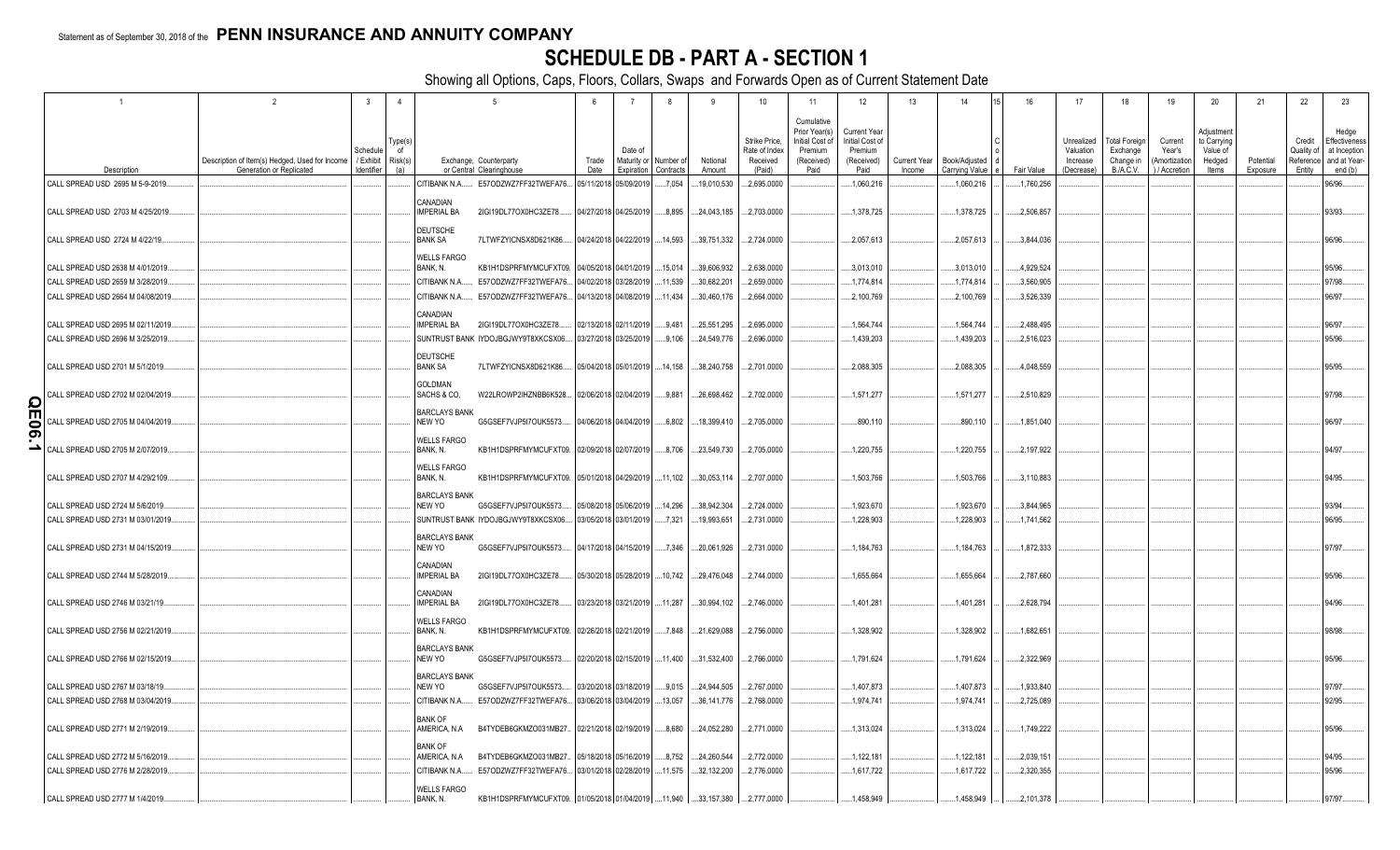### **SCHEDULE DB - PART A - SECTION 1**

|                 |                                    | $\overline{2}$                                                             | -3                                  |                                | 5                                                                             | 6                     |                       | -8                                 | - 9                | 10                                                   | 11                                                                              | 12                                                                      | 13<br>14                                                         | 16         | 17                                                | 18                                                                | 19                                                  | 20                                                      | 21                    | 22                                         | 23                                                              |
|-----------------|------------------------------------|----------------------------------------------------------------------------|-------------------------------------|--------------------------------|-------------------------------------------------------------------------------|-----------------------|-----------------------|------------------------------------|--------------------|------------------------------------------------------|---------------------------------------------------------------------------------|-------------------------------------------------------------------------|------------------------------------------------------------------|------------|---------------------------------------------------|-------------------------------------------------------------------|-----------------------------------------------------|---------------------------------------------------------|-----------------------|--------------------------------------------|-----------------------------------------------------------------|
|                 | Description                        | Description of Item(s) Hedged, Used for Income<br>Generation or Replicated | Schedule<br>/ Exhibit<br>Identifier | Гуре(s<br>of<br>Risk(s)<br>(a) | Exchange, Counterparty<br>or Central Clearinghouse                            | Trade<br>Date         | Date of<br>Expiration | Maturity or Number of<br>Contracts | Notional<br>Amount | Strike Price,<br>Rate of Index<br>Received<br>(Paid) | Cumulative<br>Prior Year(s)<br>Initial Cost of<br>Premium<br>(Received)<br>Paid | <b>Current Year</b><br>Initial Cost of<br>Premium<br>(Received)<br>Paid | Book/Adjusted<br><b>Current Year</b><br>Income<br>Carrying Value | Fair Value | Unrealized<br>Valuation<br>Increase<br>(Decrease) | <b>Total Foreign</b><br>Exchange<br>Change in<br><b>B./A.C.V.</b> | Current<br>Year's<br>(Amortization<br>) / Accretion | Adjustmen<br>to Carrying<br>Value of<br>Hedged<br>Items | Potential<br>Exposure | Credit<br>Quality o<br>Reference<br>Entity | Hedge<br>Effectivenes<br>at Inception<br>and at Year<br>end (b) |
|                 | CALL SPREAD USD 2782 M 5/24/2019   |                                                                            |                                     |                                | CITIBANK N.A E57ODZWZ7FF32TWEFA76                                             | 05/29/2018 05/24/2019 |                       |                                    | .25,892,074        | 2,782.0000                                           |                                                                                 | 1,060,719                                                               | 1,060,719                                                        | 2,123,985  |                                                   |                                                                   |                                                     |                                                         |                       |                                            | 32/94.                                                          |
|                 |                                    |                                                                            |                                     |                                |                                                                               |                       |                       | 9,307                              |                    |                                                      |                                                                                 |                                                                         |                                                                  |            |                                                   |                                                                   |                                                     |                                                         |                       |                                            |                                                                 |
|                 | CALL SPREAD USD 2784 M 5-13-2019   |                                                                            |                                     |                                | <b>WELLS FARGO</b><br>BANK, N.<br>KB1H1DSPRFMYMCUFXT09.                       | 05/15/2018 05/13/2019 |                       | 11,064                             | 30,802,176         | 2,784.0000                                           |                                                                                 | 1,307,433                                                               | 1,307,433                                                        | 2,472,205  |                                                   |                                                                   |                                                     |                                                         |                       |                                            | 94/95                                                           |
|                 | CALL SPREAD USD 2785 M 5/20/2019   |                                                                            |                                     |                                | <b>BANK OF</b><br>AMERICA, N.A.<br>B4TYDEB6GKMZO031MB27.                      | 05/22/201             | 05/20/2019            | 12,489                             | 34,781,865         | 2,785.0000                                           |                                                                                 | .1,658,040                                                              | 1,658,040                                                        | 2,804,842  |                                                   |                                                                   |                                                     |                                                         |                       |                                            | 96/97.                                                          |
|                 | CALL SPREAD USD 2787 M 03/08/2019. |                                                                            |                                     |                                | CITIBANK N.A.<br>E57ODZWZ7FF32TWEFA76                                         | 03/12/2018            | 03/08/2019            | .10,278                            | 28,644,786         | 2,787.0000                                           |                                                                                 | 1,795,053                                                               | 1,795,053                                                        | .2,000,172 |                                                   |                                                                   |                                                     |                                                         |                       |                                            | 95/97                                                           |
|                 |                                    |                                                                            |                                     |                                |                                                                               |                       |                       |                                    |                    |                                                      |                                                                                 |                                                                         |                                                                  |            |                                                   |                                                                   |                                                     |                                                         |                       |                                            |                                                                 |
|                 | CALL SPREAD USD 2801 M 1/4/2019    |                                                                            |                                     |                                | <b>BARCLAYS BANK</b><br>NEW YO<br>G5GSEF7VJP5I7OUK5573                        |                       | 01/09/2018 01/07/2019 | 14,785                             | 41,412,785         | .2,801.0000                                          |                                                                                 | 1,753,797                                                               | 1,753,797                                                        | 2,333,464  |                                                   |                                                                   |                                                     |                                                         |                       |                                            | 96/97.                                                          |
|                 | CALL SPREAD USD 2807 M 03/15/2019. |                                                                            |                                     |                                | <b>WELLS FARGO</b><br>BANK, N.<br>KB1H1DSPRFMYMCUFXT09.                       | 03/19/2018 03/15/2019 |                       | 9,454                              | 26,537,378         | .2,807.0000                                          |                                                                                 | 1,195,647                                                               | 1,195,647                                                        | 1,713,648  |                                                   |                                                                   |                                                     |                                                         |                       |                                            | 95/96.                                                          |
|                 | CALL SPREAD USD 2810 M 01/10/2019. |                                                                            |                                     |                                | GOLDMAN<br>SACHS & CO,<br>W22LROWP2IHZNBB6K528                                |                       | 01/12/2018 01/10/2019 | 7,944                              | 22,322,640         | 2,810.0000                                           |                                                                                 | .1,055,758                                                              | 1,055,758                                                        | .1,205,953 |                                                   |                                                                   |                                                     |                                                         |                       |                                            | 97/97.                                                          |
|                 |                                    |                                                                            |                                     |                                | CITIBANK N.A.                                                                 |                       |                       |                                    |                    |                                                      |                                                                                 |                                                                         |                                                                  |            |                                                   |                                                                   |                                                     |                                                         |                       |                                            |                                                                 |
|                 | CALL SPREAD USD 2827 M 02/25/2019. |                                                                            |                                     |                                | E57ODZWZ7FF32TWEFA76                                                          | 02/27/2018 02/25/2019 |                       | 8,911                              | 25,191,397         | 2,827.0000                                           |                                                                                 | 1,240,589                                                               | 1,240,589                                                        | 1,419,827  |                                                   |                                                                   |                                                     |                                                         |                       |                                            | 94/94.                                                          |
|                 | CALL SPREAD USD 2834 M 01/14/2017. |                                                                            |                                     |                                | <b>WELLS FARGO</b><br>BANK, N.<br>KB1H1DSPRFMYMCUFXT09. 01/17/2018 01/14/2019 |                       |                       | 13,676                             | 38,757,784         | 2,834.0000                                           |                                                                                 | 1,828,891                                                               | 1,828,891                                                        | .1,846,537 |                                                   |                                                                   |                                                     |                                                         |                       |                                            | 95/94                                                           |
| O<br>$\bar{5}0$ | CALL SPREAD USD 2840 M 03/11/2019. |                                                                            |                                     |                                | <b>BANK OF</b><br>AMERICA, N.A.<br>B4TYDEB6GKMZO031MB27.                      |                       | 03/13/2018 03/11/2019 | 8,447                              | 23,989,480         | 2,840.0000                                           |                                                                                 | 1,139,838                                                               | 1,139,838                                                        | 1,307,364  |                                                   |                                                                   |                                                     |                                                         |                       |                                            | 95/95                                                           |
| N               | CALL SPREAD USD 2861 M 01/18/2019. |                                                                            |                                     |                                | <b>WELLS FARGO</b><br>BANK, N.<br>KB1H1DSPRFMYMCUFXT09.                       | 01/22/2018 01/18/2019 |                       | 11,496                             | 32,890,056         | .2,861.0000                                          |                                                                                 | 1,517,472                                                               | .1,517,472                                                       | .1,341,217 |                                                   |                                                                   |                                                     |                                                         |                       |                                            | 94/93.                                                          |
|                 | CALL SPREAD USD 2864 M 02/01/2019. |                                                                            |                                     |                                | <b>BANK OF</b><br>AMERICA, N.A.<br>B4TYDEB6GKMZO031MB27.                      |                       | 02/05/2018 02/01/2019 | 12,241                             | 35,058,224         | .2,864.0000                                          |                                                                                 | 1,243,318                                                               | 1,243,318                                                        | .1,487,687 |                                                   |                                                                   |                                                     |                                                         |                       |                                            | 92/96.                                                          |
|                 | CALL SPREAD USD 2890 M 1/22/2019.  |                                                                            |                                     |                                | CANADIAN<br><b>IMPERIAL BA</b><br>2IGI19DL77OX0HC3ZE78                        |                       | 01/23/2018 01/22/2019 | 11,209                             | 32,394,010         | 2,890.0000                                           |                                                                                 | 1,418,499                                                               | 1,418,499                                                        | .1,100,579 |                                                   |                                                                   |                                                     |                                                         |                       |                                            | 96/96.                                                          |
|                 | CALL SPREAD USD 2903 M 01/25/2019. |                                                                            |                                     |                                | <b>WELLS FARGO</b><br>BANK, N.<br>KB1H1DSPRFMYMCUFXT09.                       | 01/25/2018 01/25/2019 |                       | 9,799                              | 28,446,497         | 2,903.0000                                           |                                                                                 | .1,332,958                                                              | 1,332,958                                                        | 891,693    |                                                   |                                                                   |                                                     |                                                         |                       |                                            | 94/92.                                                          |
|                 | CALL SPREAD USD 2911 M 1/28/2019   |                                                                            |                                     |                                | <b>WELLS FARGO</b><br>BANK. N.<br>KB1H1DSPRFMYMCUFXT09.                       | 01/25/201             | 01/28/2019            | .11,771                            | 34,265,38'         | 2,911.0000                                           |                                                                                 | 1,455,013                                                               | 1,455,013                                                        | .1,033,525 |                                                   |                                                                   |                                                     |                                                         |                       |                                            | 96/95.                                                          |
|                 | CALL SPREAD USD M 4/12/2019.       |                                                                            |                                     |                                | SUNTRUST BANK IYDOJBGJWY9T8XKCSX06.                                           |                       | 04/16/2018 04/12/2019 | 0.8,548                            | 23,147,984         | .2,708.0000                                          |                                                                                 | 1,369,561                                                               | 1,369,561                                                        | 2,327,896  |                                                   |                                                                   |                                                     |                                                         |                       |                                            | 96/96.                                                          |
|                 | SPX US C 2796 06/03/19.            |                                                                            |                                     |                                | <b>BARCLAYS BANK</b><br>NEW YO<br>G5GSEF7VJP5I7OUK5573                        |                       | 06/05/2018 06/03/2019 | 13,574                             | 37,952,904         | .2,796.0000                                          |                                                                                 | 1,818,916                                                               | 1,818,916                                                        | .3,004,225 |                                                   |                                                                   |                                                     |                                                         |                       |                                            | 95/95.                                                          |
|                 | SPX US C 2797 06/28/19.            |                                                                            |                                     |                                | <b>BARCLAYS BANK</b><br>NEW YO<br>G5GSEF7VJP5I7OUK5573                        |                       | 07/09/2018 06/28/2019 | 21,282                             | 59,525,754         | .2,797.0000                                          |                                                                                 | 3,312,330                                                               | 3,312,330                                                        | .4,872,023 |                                                   |                                                                   |                                                     |                                                         |                       |                                            | 37/88.                                                          |
|                 | SPX US C 2809 07/01/19.            |                                                                            |                                     |                                | CANADIAN<br><b>IMPERIAL BA</b><br>2IGI19DL77OX0HC3ZE78.                       |                       | 07/10/2018 07/01/2019 | 17,565                             | 49,340,085         | 2,809.0000                                           |                                                                                 | 2,727,493                                                               | 2,727,493                                                        | .3,888,775 |                                                   |                                                                   |                                                     |                                                         |                       |                                            | 36/87.                                                          |
|                 | SPX US C 2824 06/07/19.            |                                                                            |                                     |                                | SUNTRUST BANK IYDOJBGJWY9T8XKCSX06.                                           |                       | 06/11/2018 06/07/2019 | 9,594                              | 27,093,456         | .2,824.0000                                          |                                                                                 | 1,346,326                                                               | 1,346,326                                                        | .1,931,533 |                                                   |                                                                   |                                                     |                                                         |                       |                                            | 37/99.                                                          |
|                 | SPX US C 2833 07/08/19.            |                                                                            |                                     |                                | CANADIAN<br><b>IMPERIAL BA</b><br>2IGI19DL77OX0HC3ZE78                        |                       | 07/10/2018 07/08/2019 | 10,964                             | 31,061,012         | 2,833.0000                                           |                                                                                 | 1,564,344                                                               | 1,564,344                                                        | 2,264,760  |                                                   |                                                                   |                                                     |                                                         |                       |                                            | 95/97                                                           |
|                 | SPX US C 2838 06/10/19.            |                                                                            |                                     |                                | CANADIAN<br><b>IMPERIAL BA</b><br>2IGI19DL77OX0HC3ZE78                        |                       | 06/12/2018 06/10/2019 | 8,050                              | 22,845,900         | 2,838.0000                                           |                                                                                 | 1,061,393                                                               | 1,061,393                                                        | 1,549,043  |                                                   |                                                                   |                                                     |                                                         |                       |                                            | 97/96.                                                          |
|                 | SPX US C 2838 06/12/19.            |                                                                            |                                     |                                | CANADIAN<br><b>IMPERIAL BA</b><br>2IGI19DL77OX0HC3ZE78                        |                       | 06/15/2018 06/12/2019 | 8.618                              | 24,457,884         | .2,838.0000                                          |                                                                                 | 1,134,991                                                               | 1,134,991                                                        | .1,665,122 |                                                   |                                                                   |                                                     |                                                         |                       |                                            | 98/99.                                                          |
|                 | SPX US C 2847 07/12/19.            |                                                                            |                                     |                                | <b>WELLS FARGO</b><br>BANK. N.<br>KB1H1DSPRFMYMCUFXT09. 07/16/2018 07/12/2019 |                       |                       | 10.316                             | 29.369.652         | .2.847.0000                                          |                                                                                 | 1.384.717                                                               | 1.384.717                                                        | .2.040.164 |                                                   |                                                                   |                                                     |                                                         |                       |                                            | 97/97                                                           |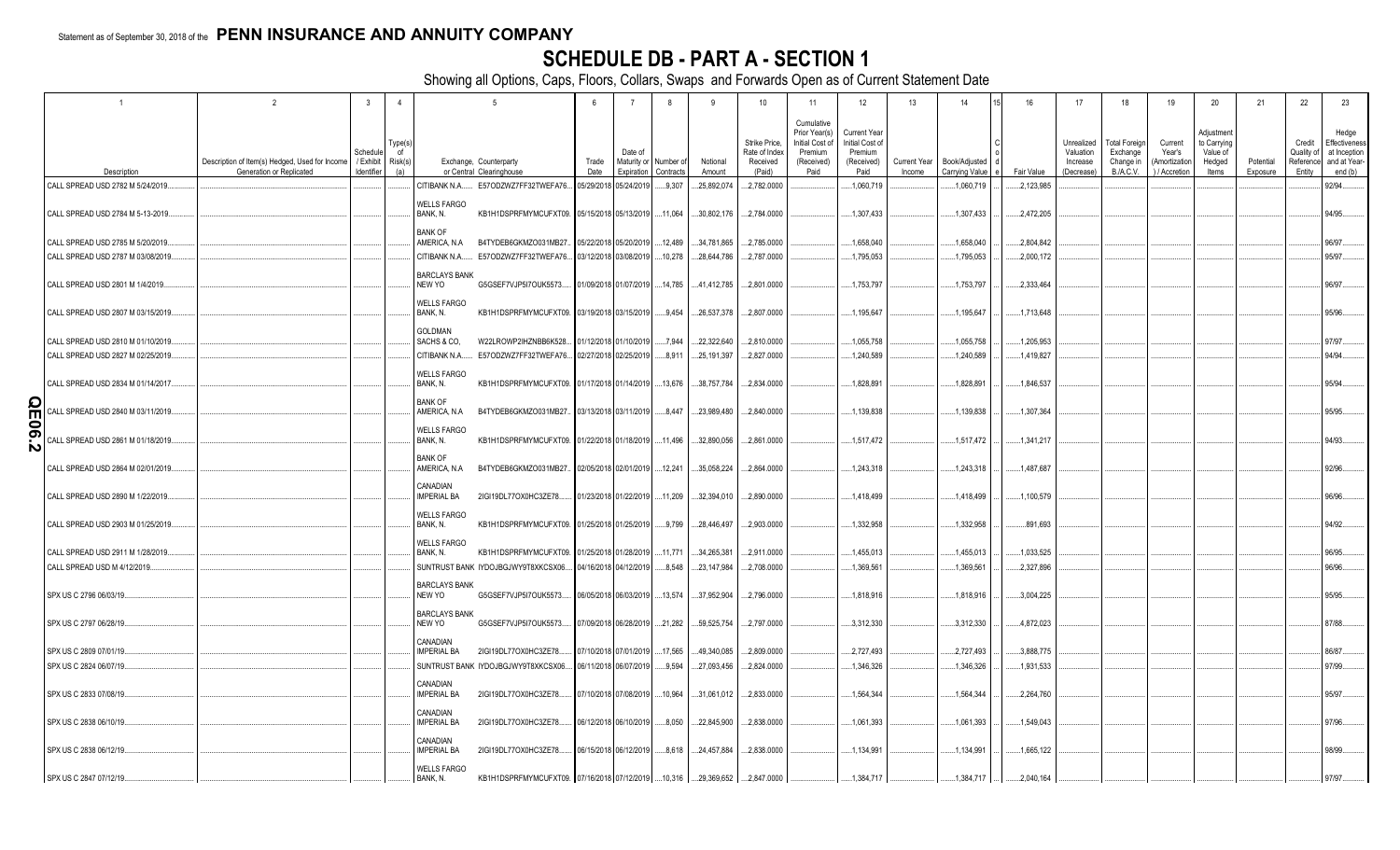#### **SCHEDULE DB - PART A - SECTION 1**

|                                                                              | $\overline{2}$                                 | 3                     | $\overline{4}$                             | 5                                                  |       | $\overline{7}$               | 8                     | -9          | 10                                         | 11                                                                      | 12                                                              | 13           | 14                  | 16          | 17                                  | 18                                            | 19                                 | 20                                              | 21        | 22                                | 23                                                     |
|------------------------------------------------------------------------------|------------------------------------------------|-----------------------|--------------------------------------------|----------------------------------------------------|-------|------------------------------|-----------------------|-------------|--------------------------------------------|-------------------------------------------------------------------------|-----------------------------------------------------------------|--------------|---------------------|-------------|-------------------------------------|-----------------------------------------------|------------------------------------|-------------------------------------------------|-----------|-----------------------------------|--------------------------------------------------------|
|                                                                              | Description of Item(s) Hedged, Used for Income | Schedule<br>/ Exhibit | Type(s)<br>of<br>Risk(s)                   | Exchange, Counterparty                             | Trade | Date of                      | Maturity or Number of | Notional    | Strike Price,<br>Rate of Index<br>Received | Cumulative<br>Prior Year(s)<br>Initial Cost of<br>Premium<br>(Received) | <b>Current Year</b><br>Initial Cost of<br>Premium<br>(Received) | Current Year | Book/Adjusted       |             | Unrealized<br>Valuation<br>Increase | <b>Total Foreign</b><br>Exchange<br>Change in | Current<br>Year's<br>(Amortization | Adjustment<br>to Carrying<br>Value of<br>Hedged | Potential | Credit<br>Quality of<br>Reference | Hedge<br>Effectiveness<br>at Inception<br>and at Year- |
| Description                                                                  | Generation or Replicated                       | Identifier            | (a)                                        | or Central Clearinghouse                           | Date  |                              | Expiration Contracts  | Amount      | (Paid)                                     | Paid                                                                    | Paid                                                            | Income       | Carrying Value e    | Fair Value  | (Decrease)                          | <b>B./A.C.V.</b>                              | ) / Accretion                      | Items                                           | Exposure  | Entity                            | end (b)                                                |
| SPX US C 2858 07/15/19.                                                      |                                                |                       | BARCLAYS BANK<br>NEW YO                    | G5GSEF7VJP5I7OUK5573                               |       | 07/18/2018 07/15/2019 10,525 |                       | 30,080,450  | 2,858.0000                                 |                                                                         | 1,467,606                                                       |              | 1,467,606           | 2,015,449   |                                     |                                               |                                    |                                                 |           |                                   | 97/98                                                  |
| SPX US C 2862 07/29/19.                                                      |                                                |                       | WELLS FARGO<br>BANK, N.                    | KB1H1DSPRFMYMCUFXT09. 07/31/2018 07/29/2019        |       |                              | 9,961                 | 28,508,382  | 2,862.0000                                 |                                                                         | 1,408,386                                                       |              | .1,408,386          | .1,939,211  |                                     |                                               |                                    |                                                 |           |                                   | 97/98.                                                 |
| SPX US C 2863 07/19/19.                                                      |                                                |                       | <b>BANK OF</b><br>AMERICA, N.A.            | B4TYDEB6GKMZO031MB27.                              |       | 07/23/2018 07/19/2019 8,161  |                       | 23,364,943  | 2,863.0000                                 |                                                                         | 1,081,169                                                       |              | .1,081,169          | 1,547,170   |                                     |                                               |                                    |                                                 |           |                                   | 98/97.                                                 |
| SPX US C 2863 07/22/19.                                                      |                                                |                       | GOLDMAN<br>SACHS & CO.                     | W22LROWP2IHZNBB6K528                               |       | 07/24/2018 07/22/2019        | 9,660                 | 27,656,580  | 2,863.0000                                 |                                                                         | 1,335,978                                                       |              | .1,335,978          | .1,844,282  |                                     |                                               |                                    |                                                 |           |                                   | 98/98.                                                 |
| SPX US C 2873 08/01/19.                                                      |                                                |                       | <b>WELLS FARGO</b><br>BANK, N.             | KB1H1DSPRFMYMCUFXT09.                              |       | 08/03/2018 08/01/2019        | 9,865                 | 28,342,145  | 2,873.0000                                 |                                                                         | 1,400,041                                                       |              | .1,400,041          | .1,855,803  |                                     |                                               |                                    |                                                 |           |                                   | 98/98.                                                 |
| SPX US C 2881 08/12/19.                                                      |                                                |                       |                                            | SUNTRUST BANK IYDOJBGJWY9T8XKCSX06                 |       | 08/14/2018 08/12/2019        | 9,434                 | 27,179,354  | 2,881.0000                                 |                                                                         | 1,378,779                                                       |              | 1,378,779           | .1,757,060  |                                     |                                               |                                    |                                                 |           |                                   | 96/96.                                                 |
| SPX US C 2887 07/24/19                                                       |                                                |                       | <b>BARCLAYS BANK</b><br>NEW YO             | G5GSEF7VJP5I7OUK5573                               |       | 07/27/2018 07/24/2019 .      | 9,318                 | 26,901,066  | 2,887.0000                                 |                                                                         | 1,253,27'                                                       |              | .1,253,27'          | .1,634,959  |                                     |                                               |                                    |                                                 |           |                                   | 96/97.                                                 |
| SPX US C 2893 08/15/19.                                                      |                                                |                       | <b>WELLS FARGO</b><br>BANK, N.             | KB1H1DSPRFMYMCUFXT09. 08/20/2018 08/15/2019 10,643 |       |                              |                       | 30,790,199  | 2,893.0000                                 |                                                                         | .1,547,173                                                      |              | .1,547,173          | .1,901,813  |                                     |                                               |                                    |                                                 |           |                                   | 97/97.                                                 |
| <b>QE06</b><br>SPX US C 2905 08/05/19                                        |                                                |                       | <b>WELLS FARGO</b><br>BANK, N.             | KB1H1DSPRFMYMCUFXT09. 08/07/2018 08/05/2019        |       |                              | 9,136                 | 26,540,080  | 2,905.0000                                 |                                                                         | 1,271,274                                                       |              | .1,271,274          | 1,538,147   |                                     |                                               |                                    |                                                 |           |                                   | 96/97.                                                 |
| SPX US C 2914 08/08/19.<br>ω                                                 |                                                |                       | GOLDMAN<br>SACHS & CO,                     | W22LROWP2IHZNBB6K528                               |       | 08/10/2018 08/08/2019        | 7,972                 | 23,230,408  | 2,914.0000                                 |                                                                         | .962,220                                                        |              | .962,220            | .1,301,329  |                                     |                                               |                                    |                                                 |           |                                   | 97/98                                                  |
| SPX US C 2914 08/20/19.                                                      |                                                |                       | GOLDMAN<br>SACHS & CO.                     | W22LROWP2IHZNBB6K528                               |       | 08/21/2018 08/20/2019 .      | 9,530                 | 27,770,420  | 2,914.0000                                 |                                                                         | 1,359,455                                                       |              | .1,359,455          | .1,590,105  |                                     |                                               |                                    |                                                 |           |                                   | 97/98.                                                 |
| SPX US C 2918 08/22/19.                                                      |                                                |                       | CANADIAN<br><b>IMPERIAL BA</b><br>CANADIAN | 2IGI19DL77OX0HC3ZE78                               |       | 08/24/2018 08/22/2019 .      | 10,532                | 30,732,376  | 2,918.0000                                 |                                                                         | 1,498,177                                                       |              | .1,498,177          | .1,737,653  |                                     |                                               |                                    |                                                 |           |                                   | 97/97.                                                 |
| SPX US C 2932 09/09/19.                                                      |                                                |                       | <b>IMPERIAL BA</b>                         | 2IGI19DL77OX0HC3ZE78                               |       | 09/10/2018 09/09/2019        | 15,249                | .44,710,068 | 2,932.0000                                 |                                                                         | 2,256,242                                                       |              | .2,256,242          | 2,471,779   |                                     |                                               |                                    |                                                 |           |                                   | 100/100                                                |
| SPX US C 2937 09/09/2019.                                                    |                                                |                       |                                            | SUNTRUST BANK IYDOJBGJWY9T8XKCSX06.                |       | 09/12/2018 09/09/2019        | 9,411                 | 27,640,107  | 2,937.0000                                 |                                                                         | 1,356,313                                                       |              | .1,356,313          | .1,496,037  |                                     |                                               |                                    |                                                 |           |                                   | 97/96.                                                 |
| SPX US C 2946 08/26/19.                                                      |                                                |                       | CANADIAN<br><b>IMPERIAL BA</b>             | 2IGI19DL77OX0HC3ZE78                               |       | 08/28/2018 08/26/2019 11,038 |                       | 32,517,948  | 2,946.0000                                 |                                                                         | 1,549,735                                                       |              | .1,549,735          | .1,643,935  |                                     |                                               |                                    |                                                 |           |                                   | 96/96.                                                 |
| SPX US C 2950 09/16/2019                                                     |                                                |                       | CANADIAN<br><b>IMPERIAL BA</b>             | 2IGI19DL77OX0HC3ZE78                               |       | 09/19/2018 09/16/2019        | 9,218                 | 27,193,100  | 2,950.0000                                 |                                                                         | 1,330,618                                                       |              | .1,330,618          | .1,410,875  |                                     |                                               |                                    |                                                 |           |                                   | 97/97.                                                 |
| SPX US C 2955 08/28/19.                                                      |                                                |                       | <b>WELLS FARGO</b><br>BANK, N.             | KB1H1DSPRFMYMCUFXT09.                              |       | 08/29/2018 08/28/2019        | 8,942                 | 26,423,610  | 2,955.0000                                 |                                                                         | 1,311,881                                                       |              | .1,311,881          | .1,289,712  |                                     |                                               |                                    |                                                 |           |                                   | 96/96.                                                 |
| SPX US C 2955 09/03/19.                                                      |                                                |                       | <b>GOLDMAN</b><br>SACHS & CO,              | W22LROWP2IHZNBB6K528                               |       | 09/05/2018 09/03/2019 15,579 |                       | .46,035,945 | 2,955.0000                                 |                                                                         | 2,126,460                                                       |              | 2,126,460           | 2,276,403   |                                     |                                               |                                    |                                                 |           |                                   | 98/98.                                                 |
| SPX US C 2958 09/13/2019                                                     |                                                |                       | <b>WELLS FARGO</b><br>BANK, N.             | KB1H1DSPRFMYMCUFXT09. 09/17/2018 09/13/2019 .      |       |                              | 8.212                 | 24,291,096  | 2,958.0000                                 |                                                                         | 1,106,978                                                       |              | .1,106,978          | .1,207,212  |                                     |                                               |                                    |                                                 |           |                                   | 94/94.                                                 |
| SPX US C 2975 09/24/19.                                                      |                                                |                       | <b>DEUTSCHE</b><br><b>BANK SA</b>          | 7LTWFZYICNSX8D621K86                               |       | 09/27/2018 09/24/2019 13,057 |                       | 38,844,575  | 2,975.0000                                 |                                                                         | 1,901,752                                                       |              | .1,901,752          | .1,839,913  |                                     |                                               |                                    |                                                 |           |                                   | 96/96.                                                 |
| SPX US C 2984 09/23/19                                                       |                                                |                       | <b>DEUTSCHE</b><br><b>BANK SA</b>          | 7LTWFZYICNSX8D621K86.                              |       | 09/24/2018 09/23/2019        | 11,860                | 35,390,240  | 2,984.0000                                 |                                                                         | .1,645,575                                                      |              | .1,645,575          | 1,605,728   |                                     |                                               |                                    |                                                 |           |                                   | 95/95                                                  |
| 0019999. Total-Purchased Options-Hedging Effective-Call Options and Warrants |                                                |                       |                                            |                                                    |       |                              |                       |             |                                            | 29,779,537                                                              | 109,267,343                                                     |              | .139,046,880 XX     | 229,937,142 |                                     |                                               |                                    |                                                 |           | XXX                               | XXX                                                    |
| 0079999. Total-Purchased Options-Hedging Effective.                          |                                                |                       |                                            |                                                    |       |                              |                       |             |                                            | 29,779,537                                                              | .109,267,343                                                    | .0           | .139,046,880<br>XX. | 229,937,142 |                                     |                                               |                                    |                                                 |           | <b>XXX</b>                        | XXX                                                    |
| Purchased Options - Hedging Other - Call Options and Warrants                |                                                |                       |                                            |                                                    |       |                              |                       |             |                                            |                                                                         |                                                                 |              |                     |             |                                     |                                               |                                    |                                                 |           |                                   |                                                        |
| CALL SPREAD SPX USD C 2735 12 -28-2018.                                      |                                                |                       | <b>GOLDMAN</b><br>SACHS & CO.              | W22LROWP2IHZNBB6K528                               |       | 12/31/2017 12/28/2018 13,055 |                       | 35,705,425  | 2,735.0000                                 | 1,552,240                                                               |                                                                 |              | .2,725,709          | .2,725,709  | 1,287,168                           |                                               |                                    |                                                 |           |                                   |                                                        |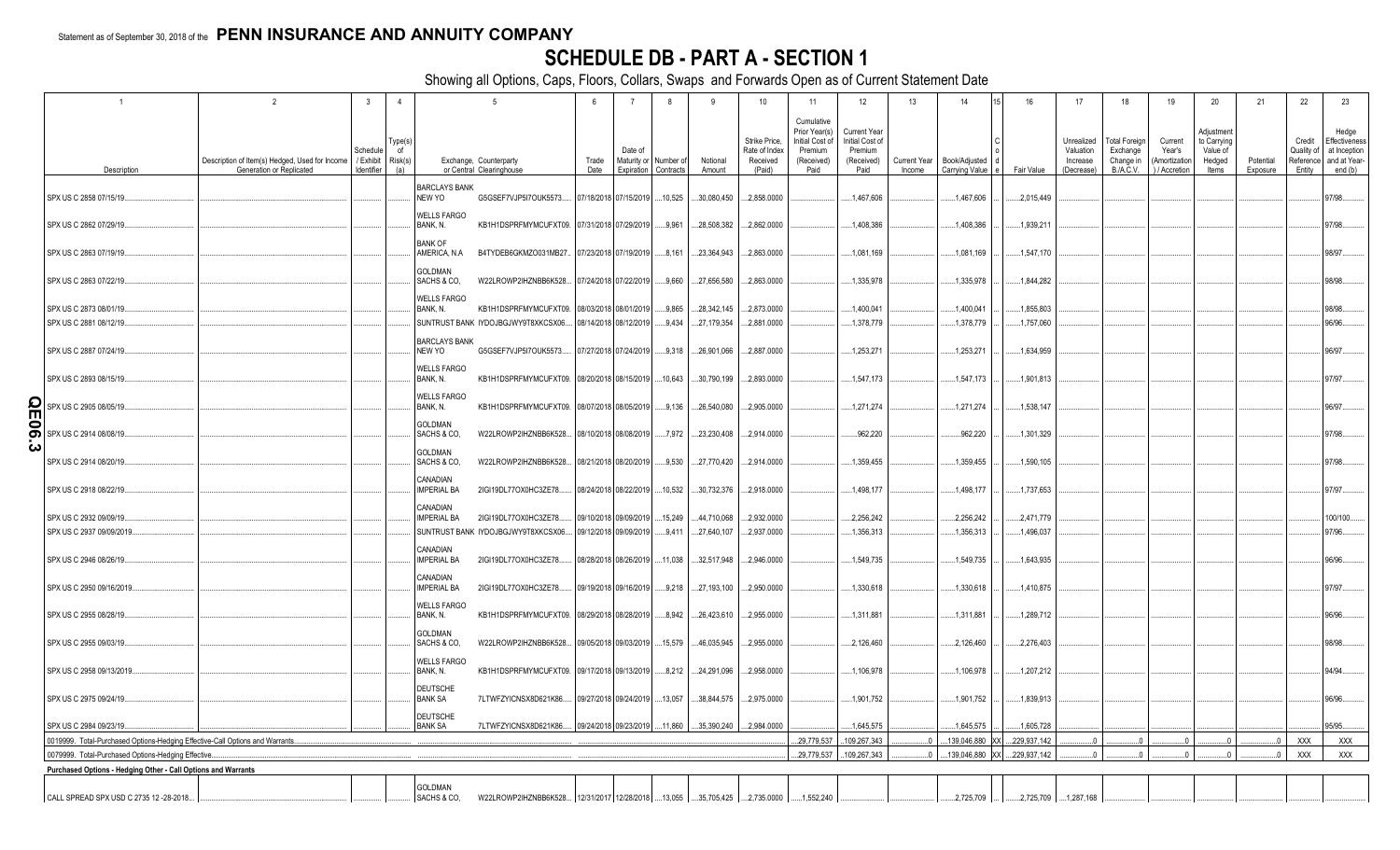#### **SCHEDULE DB - PART A - SECTION 1**

| $\overline{1}$                                                           | $\overline{2}$<br>$5\overline{)}$<br>10<br>$\mathbf{3}$<br>6<br>$\overline{7}$<br>11<br>4<br>- 8<br>- 9<br>Strike Price,<br>Type(s)<br>of<br>Schedule<br>Date of<br>Rate of Index<br>/ Exhibit<br>Description of Item(s) Hedged, Used for Income<br>Risk(s)<br>(a)<br>Exchange, Counterparty<br>Trade<br>Maturity or<br>Number of<br>Notional<br>Received<br>Generation or Replicated<br>Identifier<br>or Central Clearinghouse<br>(Paid)<br>Date<br>Paid<br>Expiration Contracts<br>Amount<br>SUNTRUST BANK IYDOJBGJWY9T8XKCSX06.<br>01/03/2018 01/02/2019<br>13,825<br>37,977,275<br>2,747.0000<br><b>BANK OF</b><br>AMERICA, N.A<br>B4TYDEB6GKMZO031MB27<br>06/13/2018 06/17/2019<br>26,531,676<br>2,844.0000<br>9,329<br>GOLDMAN<br>SACHS & CO,<br>W22LROWP2IHZNBB6K528<br>06/14/2018 06/21/2019<br>9,329<br>26,531,676<br>2,844.0000<br>0089999. Total-Purchased Options-Hedging Other-Call Options and Warrants.<br>Purchased Options - Hedging Other - Put Options |  |  |  |  |  |  |  |  |  |                                                                         |                                                                 |              |                 | 16         | 17                                  | 18                                            | 19                                 | 20                                              | 21        | 22                                | 23                                                     |
|--------------------------------------------------------------------------|---------------------------------------------------------------------------------------------------------------------------------------------------------------------------------------------------------------------------------------------------------------------------------------------------------------------------------------------------------------------------------------------------------------------------------------------------------------------------------------------------------------------------------------------------------------------------------------------------------------------------------------------------------------------------------------------------------------------------------------------------------------------------------------------------------------------------------------------------------------------------------------------------------------------------------------------------------------------------|--|--|--|--|--|--|--|--|--|-------------------------------------------------------------------------|-----------------------------------------------------------------|--------------|-----------------|------------|-------------------------------------|-----------------------------------------------|------------------------------------|-------------------------------------------------|-----------|-----------------------------------|--------------------------------------------------------|
|                                                                          |                                                                                                                                                                                                                                                                                                                                                                                                                                                                                                                                                                                                                                                                                                                                                                                                                                                                                                                                                                           |  |  |  |  |  |  |  |  |  | Cumulative<br>Prior Year(s)<br>Initial Cost of<br>Premium<br>(Received) | <b>Current Year</b><br>Initial Cost of<br>Premium<br>(Received) | Current Year | Book/Adjusted   |            | Unrealized<br>Valuation<br>Increase | <b>Total Foreign</b><br>Exchange<br>Change in | Current<br>Year's<br>(Amortization | Adjustment<br>to Carrying<br>Value of<br>Hedged | Potential | Credit<br>Quality of<br>Reference | Hedge<br>Effectiveness<br>at Inception<br>and at Year- |
| Description                                                              |                                                                                                                                                                                                                                                                                                                                                                                                                                                                                                                                                                                                                                                                                                                                                                                                                                                                                                                                                                           |  |  |  |  |  |  |  |  |  |                                                                         | Paid                                                            | Income       | Carrying Value  | Fair Value | (Decrease)                          | <b>B./A.C.V.</b>                              | / Accretion                        | Items                                           | Exposure  | Entity                            | end (b)                                                |
| CALL SPREAD USD 2747 M 01/02/2019.                                       |                                                                                                                                                                                                                                                                                                                                                                                                                                                                                                                                                                                                                                                                                                                                                                                                                                                                                                                                                                           |  |  |  |  |  |  |  |  |  |                                                                         | .1,667,848                                                      |              | 2,776,302       | 2,776,302  | 1,108,454                           |                                               |                                    |                                                 |           |                                   |                                                        |
| SPX C 2844 06/17/19.                                                     |                                                                                                                                                                                                                                                                                                                                                                                                                                                                                                                                                                                                                                                                                                                                                                                                                                                                                                                                                                           |  |  |  |  |  |  |  |  |  |                                                                         | 1,237,678                                                       |              | 1,774,515       | .1,774,515 | 536,836                             |                                               |                                    |                                                 |           |                                   |                                                        |
| SPX US C 2844 06/21/19.                                                  |                                                                                                                                                                                                                                                                                                                                                                                                                                                                                                                                                                                                                                                                                                                                                                                                                                                                                                                                                                           |  |  |  |  |  |  |  |  |  |                                                                         | .1,227,696                                                      |              | 1,788,631       | 1,788,631  | .560,935                            |                                               |                                    |                                                 |           |                                   |                                                        |
|                                                                          |                                                                                                                                                                                                                                                                                                                                                                                                                                                                                                                                                                                                                                                                                                                                                                                                                                                                                                                                                                           |  |  |  |  |  |  |  |  |  | 1,552,240                                                               | 4,133,222                                                       | $\cap$       | $.9,065,157$ XX | 9,065,157  | 3.493.393                           |                                               |                                    |                                                 | $\Omega$  | <b>XXX</b>                        | XXX                                                    |
|                                                                          |                                                                                                                                                                                                                                                                                                                                                                                                                                                                                                                                                                                                                                                                                                                                                                                                                                                                                                                                                                           |  |  |  |  |  |  |  |  |  |                                                                         |                                                                 |              |                 |            |                                     |                                               |                                    |                                                 |           |                                   |                                                        |
|                                                                          |                                                                                                                                                                                                                                                                                                                                                                                                                                                                                                                                                                                                                                                                                                                                                                                                                                                                                                                                                                           |  |  |  |  |  |  |  |  |  |                                                                         |                                                                 |              |                 |            |                                     |                                               |                                    |                                                 |           |                                   | 97/98.                                                 |
| 0099999. Total-Purchased Options-Hedging Other-Put Options.              |                                                                                                                                                                                                                                                                                                                                                                                                                                                                                                                                                                                                                                                                                                                                                                                                                                                                                                                                                                           |  |  |  |  |  |  |  |  |  |                                                                         |                                                                 |              |                 |            |                                     |                                               |                                    |                                                 |           | <b>XXX</b>                        | <b>XXX</b>                                             |
| Purchased Options - Hedging Other - Caps                                 |                                                                                                                                                                                                                                                                                                                                                                                                                                                                                                                                                                                                                                                                                                                                                                                                                                                                                                                                                                           |  |  |  |  |  |  |  |  |  |                                                                         |                                                                 |              |                 |            |                                     |                                               |                                    |                                                 |           |                                   |                                                        |
|                                                                          |                                                                                                                                                                                                                                                                                                                                                                                                                                                                                                                                                                                                                                                                                                                                                                                                                                                                                                                                                                           |  |  |  |  |  |  |  |  |  |                                                                         |                                                                 |              |                 |            |                                     |                                               |                                    |                                                 |           |                                   | 96/97.                                                 |
| 0109999. Total-Purchased Options-Hedging Other-Caps.                     |                                                                                                                                                                                                                                                                                                                                                                                                                                                                                                                                                                                                                                                                                                                                                                                                                                                                                                                                                                           |  |  |  |  |  |  |  |  |  |                                                                         |                                                                 |              |                 |            |                                     |                                               |                                    |                                                 |           | <b>XXX</b>                        | XXX                                                    |
| Purchased Options - Hedging Other - Floors                               |                                                                                                                                                                                                                                                                                                                                                                                                                                                                                                                                                                                                                                                                                                                                                                                                                                                                                                                                                                           |  |  |  |  |  |  |  |  |  |                                                                         |                                                                 |              |                 |            |                                     |                                               |                                    |                                                 |           |                                   |                                                        |
|                                                                          |                                                                                                                                                                                                                                                                                                                                                                                                                                                                                                                                                                                                                                                                                                                                                                                                                                                                                                                                                                           |  |  |  |  |  |  |  |  |  |                                                                         |                                                                 |              |                 |            |                                     |                                               |                                    |                                                 |           |                                   | 97/98.                                                 |
| 0119999. Total-Purchased Options-Hedging Other-Floors                    |                                                                                                                                                                                                                                                                                                                                                                                                                                                                                                                                                                                                                                                                                                                                                                                                                                                                                                                                                                           |  |  |  |  |  |  |  |  |  |                                                                         |                                                                 |              |                 |            |                                     |                                               |                                    |                                                 |           | <b>XXX</b>                        | <b>XXX</b>                                             |
|                                                                          |                                                                                                                                                                                                                                                                                                                                                                                                                                                                                                                                                                                                                                                                                                                                                                                                                                                                                                                                                                           |  |  |  |  |  |  |  |  |  |                                                                         |                                                                 |              |                 |            |                                     |                                               |                                    |                                                 |           |                                   |                                                        |
| Purchased Options - Hedging Other - Collars                              |                                                                                                                                                                                                                                                                                                                                                                                                                                                                                                                                                                                                                                                                                                                                                                                                                                                                                                                                                                           |  |  |  |  |  |  |  |  |  |                                                                         |                                                                 |              |                 |            |                                     |                                               |                                    |                                                 |           |                                   | 17/98.                                                 |
| 0129999. Total-Purchased Options-Hedging Other-Collars                   |                                                                                                                                                                                                                                                                                                                                                                                                                                                                                                                                                                                                                                                                                                                                                                                                                                                                                                                                                                           |  |  |  |  |  |  |  |  |  |                                                                         |                                                                 |              |                 |            |                                     |                                               |                                    |                                                 |           | <b>XXX</b>                        | <b>XXX</b>                                             |
| Purchased Options - Hedging Other - Other                                |                                                                                                                                                                                                                                                                                                                                                                                                                                                                                                                                                                                                                                                                                                                                                                                                                                                                                                                                                                           |  |  |  |  |  |  |  |  |  |                                                                         |                                                                 |              |                 |            |                                     |                                               |                                    |                                                 |           |                                   |                                                        |
|                                                                          |                                                                                                                                                                                                                                                                                                                                                                                                                                                                                                                                                                                                                                                                                                                                                                                                                                                                                                                                                                           |  |  |  |  |  |  |  |  |  |                                                                         |                                                                 |              |                 |            |                                     |                                               |                                    |                                                 |           |                                   | 95/96.                                                 |
| 0139999. Total-Purchased Options-Hedging Other-Other                     |                                                                                                                                                                                                                                                                                                                                                                                                                                                                                                                                                                                                                                                                                                                                                                                                                                                                                                                                                                           |  |  |  |  |  |  |  |  |  |                                                                         |                                                                 | $\Omega$     | $0 \times x$    |            |                                     |                                               |                                    |                                                 |           | <b>XXX</b>                        | XXX                                                    |
| 0149999. Total-Purchased Options-Hedging Other.                          |                                                                                                                                                                                                                                                                                                                                                                                                                                                                                                                                                                                                                                                                                                                                                                                                                                                                                                                                                                           |  |  |  |  |  |  |  |  |  | .1,552,240                                                              | .4,133,222                                                      | $\Omega$     | .9,065,157 XX   | .9,065,157 | 3,493,393                           |                                               |                                    |                                                 |           | <b>XXX</b>                        | XXX                                                    |
| Purchased Options - Replications - Call Options and Warrants             |                                                                                                                                                                                                                                                                                                                                                                                                                                                                                                                                                                                                                                                                                                                                                                                                                                                                                                                                                                           |  |  |  |  |  |  |  |  |  |                                                                         |                                                                 |              |                 |            |                                     |                                               |                                    |                                                 |           |                                   |                                                        |
|                                                                          |                                                                                                                                                                                                                                                                                                                                                                                                                                                                                                                                                                                                                                                                                                                                                                                                                                                                                                                                                                           |  |  |  |  |  |  |  |  |  |                                                                         |                                                                 |              |                 |            |                                     |                                               |                                    |                                                 |           |                                   | 94/95.                                                 |
| 0159999. Total-Purchased Options-Replications-Call Options and Warrants. |                                                                                                                                                                                                                                                                                                                                                                                                                                                                                                                                                                                                                                                                                                                                                                                                                                                                                                                                                                           |  |  |  |  |  |  |  |  |  |                                                                         |                                                                 |              | $0$ XX          |            |                                     |                                               |                                    |                                                 |           | <b>XXX</b>                        | XXX                                                    |
| <b>Purchased Options - Replications - Put Options</b>                    |                                                                                                                                                                                                                                                                                                                                                                                                                                                                                                                                                                                                                                                                                                                                                                                                                                                                                                                                                                           |  |  |  |  |  |  |  |  |  |                                                                         |                                                                 |              |                 |            |                                     |                                               |                                    |                                                 |           |                                   |                                                        |
|                                                                          |                                                                                                                                                                                                                                                                                                                                                                                                                                                                                                                                                                                                                                                                                                                                                                                                                                                                                                                                                                           |  |  |  |  |  |  |  |  |  |                                                                         |                                                                 |              |                 |            |                                     |                                               |                                    |                                                 |           |                                   | 97/98.                                                 |
| 0169999. Total-Purchased Options-Replications-Put Options.               |                                                                                                                                                                                                                                                                                                                                                                                                                                                                                                                                                                                                                                                                                                                                                                                                                                                                                                                                                                           |  |  |  |  |  |  |  |  |  |                                                                         |                                                                 |              |                 |            |                                     |                                               |                                    |                                                 |           | <b>XXX</b>                        | <b>XXX</b>                                             |
| <b>Purchased Options - Replications - Caps</b>                           |                                                                                                                                                                                                                                                                                                                                                                                                                                                                                                                                                                                                                                                                                                                                                                                                                                                                                                                                                                           |  |  |  |  |  |  |  |  |  |                                                                         |                                                                 |              |                 |            |                                     |                                               |                                    |                                                 |           |                                   |                                                        |
|                                                                          |                                                                                                                                                                                                                                                                                                                                                                                                                                                                                                                                                                                                                                                                                                                                                                                                                                                                                                                                                                           |  |  |  |  |  |  |  |  |  |                                                                         |                                                                 |              |                 |            |                                     |                                               |                                    |                                                 |           |                                   | 96/95.                                                 |
| 0179999. Total-Purchased Options-Replications-Caps.                      |                                                                                                                                                                                                                                                                                                                                                                                                                                                                                                                                                                                                                                                                                                                                                                                                                                                                                                                                                                           |  |  |  |  |  |  |  |  |  |                                                                         |                                                                 |              | $.0 \times$     |            |                                     |                                               |                                    |                                                 |           | <b>XXX</b>                        | <b>XXX</b>                                             |
| <b>Purchased Options - Replications - Floors</b>                         |                                                                                                                                                                                                                                                                                                                                                                                                                                                                                                                                                                                                                                                                                                                                                                                                                                                                                                                                                                           |  |  |  |  |  |  |  |  |  |                                                                         |                                                                 |              |                 |            |                                     |                                               |                                    |                                                 |           |                                   |                                                        |
|                                                                          |                                                                                                                                                                                                                                                                                                                                                                                                                                                                                                                                                                                                                                                                                                                                                                                                                                                                                                                                                                           |  |  |  |  |  |  |  |  |  |                                                                         |                                                                 |              |                 |            |                                     |                                               |                                    |                                                 |           |                                   | 95/96.                                                 |
| 0189999. Total-Purchased Options-Replications-Floors.                    |                                                                                                                                                                                                                                                                                                                                                                                                                                                                                                                                                                                                                                                                                                                                                                                                                                                                                                                                                                           |  |  |  |  |  |  |  |  |  |                                                                         |                                                                 |              | 0 <sub>x</sub>  |            |                                     |                                               |                                    |                                                 | $\bigcap$ | <b>XXX</b>                        | <b>XXX</b>                                             |
| <b>Purchased Options - Replications - Collars</b>                        |                                                                                                                                                                                                                                                                                                                                                                                                                                                                                                                                                                                                                                                                                                                                                                                                                                                                                                                                                                           |  |  |  |  |  |  |  |  |  |                                                                         |                                                                 |              |                 |            |                                     |                                               |                                    |                                                 |           |                                   |                                                        |
|                                                                          |                                                                                                                                                                                                                                                                                                                                                                                                                                                                                                                                                                                                                                                                                                                                                                                                                                                                                                                                                                           |  |  |  |  |  |  |  |  |  |                                                                         |                                                                 |              |                 |            |                                     |                                               |                                    |                                                 |           |                                   | 92/95.                                                 |
| 0199999. Total-Purchased Options-Replications-Collars.                   |                                                                                                                                                                                                                                                                                                                                                                                                                                                                                                                                                                                                                                                                                                                                                                                                                                                                                                                                                                           |  |  |  |  |  |  |  |  |  |                                                                         |                                                                 |              |                 |            |                                     |                                               |                                    |                                                 |           | <b>XXX</b>                        | XXX                                                    |
| Purchased Options - Replications - Other                                 |                                                                                                                                                                                                                                                                                                                                                                                                                                                                                                                                                                                                                                                                                                                                                                                                                                                                                                                                                                           |  |  |  |  |  |  |  |  |  |                                                                         |                                                                 |              |                 |            |                                     |                                               |                                    |                                                 |           |                                   |                                                        |
|                                                                          |                                                                                                                                                                                                                                                                                                                                                                                                                                                                                                                                                                                                                                                                                                                                                                                                                                                                                                                                                                           |  |  |  |  |  |  |  |  |  |                                                                         |                                                                 |              |                 |            |                                     |                                               |                                    |                                                 |           |                                   | 92/94.                                                 |
| 0209999. Total-Purchased Options-Replications-Other.                     |                                                                                                                                                                                                                                                                                                                                                                                                                                                                                                                                                                                                                                                                                                                                                                                                                                                                                                                                                                           |  |  |  |  |  |  |  |  |  |                                                                         |                                                                 |              | 0 <sub>x</sub>  |            |                                     |                                               |                                    |                                                 |           | <b>XXX</b>                        | <b>XXX</b>                                             |
| 0219999. Total-Purchased Options-Replications.                           |                                                                                                                                                                                                                                                                                                                                                                                                                                                                                                                                                                                                                                                                                                                                                                                                                                                                                                                                                                           |  |  |  |  |  |  |  |  |  |                                                                         |                                                                 | $\sqrt{2}$   | $.0 \times$     | $\sqrt{ }$ |                                     |                                               |                                    |                                                 |           | <b>XXX</b>                        | XXX                                                    |
|                                                                          |                                                                                                                                                                                                                                                                                                                                                                                                                                                                                                                                                                                                                                                                                                                                                                                                                                                                                                                                                                           |  |  |  |  |  |  |  |  |  |                                                                         |                                                                 |              |                 |            |                                     |                                               |                                    |                                                 |           |                                   |                                                        |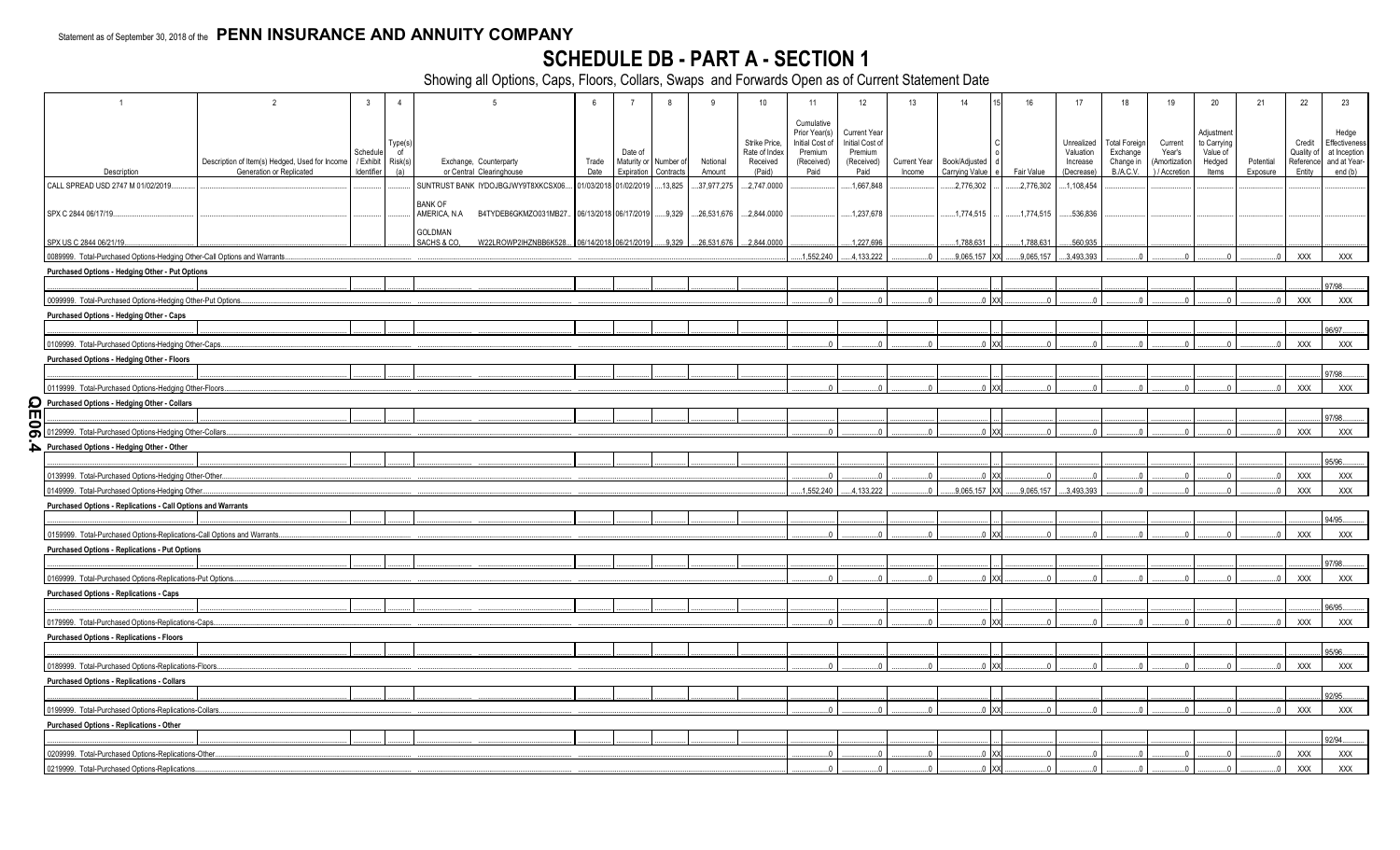#### **SCHEDULE DB - PART A - SECTION 1**

| $\overline{1}$                                                                | 2                                                                          | $\overline{3}$          | $\overline{4}$ | 5                                                                | 6             | $\overline{7}$        | 8                                             | $\mathsf{Q}$       | 10                 | 11                          | 12                  | 13                     | 14                                       | 16             | 17                     | 18                            | 19                            | 20              | 21                    | 22                  | 23                      |
|-------------------------------------------------------------------------------|----------------------------------------------------------------------------|-------------------------|----------------|------------------------------------------------------------------|---------------|-----------------------|-----------------------------------------------|--------------------|--------------------|-----------------------------|---------------------|------------------------|------------------------------------------|----------------|------------------------|-------------------------------|-------------------------------|-----------------|-----------------------|---------------------|-------------------------|
|                                                                               |                                                                            |                         |                |                                                                  |               |                       |                                               |                    |                    | Cumulative<br>Prior Year(s) | <b>Current Year</b> |                        |                                          |                |                        |                               |                               | Adjustment      |                       |                     | Hedge                   |
|                                                                               |                                                                            |                         | Гуре(s)        |                                                                  |               |                       |                                               |                    | Strike Price,      | Initial Cost of             | Initial Cost of     |                        |                                          |                | Unrealized             | <b>Total Foreign</b>          | Current                       | to Carrying     |                       | Credit              | Effectiveness           |
|                                                                               |                                                                            | Schedule                | of             |                                                                  |               | Date of               |                                               |                    | Rate of Index      | Premium                     | Premium             |                        |                                          |                | Valuation              | Exchange                      | Year's                        | Value of        |                       | Quality of          | at Inception            |
| Description                                                                   | Description of Item(s) Hedged, Used for Income<br>Generation or Replicated | / Exhibit<br>Identifier | Risk(s)<br>(a) | Exchange, Counterparty<br>or Central Clearinghouse               | Trade<br>Date |                       | Maturity or Number of<br>Expiration Contracts | Notional<br>Amount | Received<br>(Paid) | (Received)<br>Paid          | (Received)<br>Paid  | Current Year<br>Income | Book/Adjusted<br>Carrying Value<br>l e l | Fair Value     | Increase<br>(Decrease) | Change in<br><b>B./A.C.V.</b> | Amortization<br>) / Accretion | Hedged<br>Items | Potential<br>Exposure | Reference<br>Entity | and at Year-<br>end (b) |
|                                                                               |                                                                            |                         |                |                                                                  |               |                       |                                               |                    |                    |                             |                     |                        |                                          |                |                        |                               |                               |                 |                       |                     |                         |
| Purchased Options - Income Generation - Call Options and Warrants             |                                                                            |                         |                |                                                                  |               |                       |                                               |                    |                    |                             |                     |                        |                                          |                |                        |                               |                               |                 |                       |                     |                         |
|                                                                               |                                                                            |                         |                |                                                                  |               |                       |                                               |                    |                    |                             |                     |                        |                                          |                |                        |                               |                               |                 |                       |                     | 95/96.                  |
| 0229999. Total-Purchased Options-Income Generation-Call Options and Warrants. |                                                                            |                         |                |                                                                  |               |                       |                                               |                    |                    |                             | $\sim$              | $\sim$                 | <b>xx</b>                                |                |                        |                               | $\sqrt{ }$                    |                 |                       | <b>XXX</b>          | <b>XXX</b>              |
| Purchased Options - Income Generation - Put Options                           |                                                                            |                         |                |                                                                  |               |                       |                                               |                    |                    |                             |                     |                        |                                          |                |                        |                               |                               |                 |                       |                     |                         |
|                                                                               |                                                                            |                         |                |                                                                  |               |                       |                                               |                    |                    |                             |                     |                        |                                          |                |                        |                               |                               |                 |                       |                     | 95/95.                  |
| 0239999. Total-Purchased Options-Income Generation-Put Options.               |                                                                            |                         |                |                                                                  |               |                       |                                               |                    |                    |                             |                     |                        | xx                                       |                |                        |                               |                               |                 |                       | <b>XXX</b>          | <b>XXX</b>              |
| Purchased Options - Income Generation - Caps                                  |                                                                            |                         |                |                                                                  |               |                       |                                               |                    |                    |                             |                     |                        |                                          |                |                        |                               |                               |                 |                       |                     |                         |
|                                                                               |                                                                            |                         |                |                                                                  |               |                       |                                               |                    |                    |                             |                     |                        |                                          |                |                        |                               |                               |                 |                       |                     | 96/96.                  |
| 0249999. Total-Purchased Options-Income Generation-Caps.                      |                                                                            |                         |                |                                                                  |               |                       |                                               |                    |                    |                             |                     | $\Omega$               | 0 <sub>x</sub>                           |                |                        |                               |                               |                 |                       | XXX                 | <b>XXX</b>              |
| Purchased Options - Income Generation - Floors                                |                                                                            |                         |                |                                                                  |               |                       |                                               |                    |                    |                             |                     |                        |                                          |                |                        |                               |                               |                 |                       |                     |                         |
|                                                                               |                                                                            |                         |                |                                                                  |               |                       |                                               |                    |                    |                             |                     |                        |                                          |                |                        |                               |                               |                 |                       |                     | 87/88.                  |
|                                                                               |                                                                            |                         |                |                                                                  |               |                       |                                               |                    |                    |                             |                     |                        |                                          |                |                        |                               |                               |                 |                       |                     |                         |
| 0259999. Total-Purchased Options-Income Generation-Floors.                    |                                                                            |                         |                |                                                                  |               |                       |                                               |                    |                    |                             |                     |                        |                                          |                |                        |                               |                               |                 |                       | <b>XXX</b>          | <b>XXX</b>              |
| Purchased Options - Income Generation - Collars                               |                                                                            |                         |                |                                                                  |               |                       |                                               |                    |                    |                             |                     |                        |                                          |                |                        |                               |                               |                 |                       |                     |                         |
|                                                                               |                                                                            |                         |                |                                                                  |               |                       |                                               |                    |                    |                             |                     |                        |                                          |                |                        |                               |                               |                 |                       |                     | 95/97.                  |
| 0269999. Total-Purchased Options-Income Generation-Collars                    |                                                                            |                         |                |                                                                  |               |                       |                                               |                    |                    |                             | $\Omega$            | $\Omega$               | <b>XX</b>                                |                |                        |                               |                               |                 |                       | <b>XXX</b>          | <b>XXX</b>              |
| Purchased Options - Income Generation - Other                                 |                                                                            |                         |                |                                                                  |               |                       |                                               |                    |                    |                             |                     |                        |                                          |                |                        |                               |                               |                 |                       |                     |                         |
|                                                                               |                                                                            |                         |                |                                                                  |               |                       |                                               |                    |                    |                             |                     |                        |                                          |                |                        |                               |                               |                 |                       |                     | 97/98.                  |
| QE06.5<br>0279999. Total-Purchased Options-Income Generation-Other            |                                                                            |                         |                |                                                                  |               |                       |                                               |                    |                    |                             | 0                   | $\Omega$               | <b>XX</b>                                | $\Omega$       |                        | $\Omega$ .                    | $\Omega$ .                    | $\Omega$        | $\Omega$              | <b>XXX</b>          | <b>XXX</b>              |
| 0289999. Total-Purchased Options-Income Generation.                           |                                                                            |                         |                |                                                                  |               |                       |                                               |                    |                    |                             | $\Omega$            | $\bigcap$              | $.0 \times x$                            |                |                        | $\Omega$                      | $\sqrt{ }$                    |                 | $\Omega$              | XXX                 | <b>XXX</b>              |
| Purchased Options - Other - Call Options and Warrants                         |                                                                            |                         |                |                                                                  |               |                       |                                               |                    |                    |                             |                     |                        |                                          |                |                        |                               |                               |                 |                       |                     |                         |
|                                                                               |                                                                            |                         |                |                                                                  |               |                       |                                               |                    |                    |                             |                     |                        |                                          |                |                        |                               |                               |                 |                       |                     | 96/96                   |
| 0299999. Total-Purchased Options-Other-Call Options and Warrants.             |                                                                            |                         |                |                                                                  |               |                       |                                               |                    |                    |                             |                     |                        | xx                                       |                |                        |                               |                               |                 |                       | <b>XXX</b>          | <b>XXX</b>              |
|                                                                               |                                                                            |                         |                |                                                                  |               |                       |                                               |                    |                    |                             |                     |                        |                                          |                |                        |                               |                               |                 |                       |                     |                         |
| Purchased Options - Other - Put Options                                       |                                                                            |                         |                |                                                                  |               |                       |                                               |                    |                    |                             |                     |                        |                                          |                |                        |                               |                               |                 |                       |                     |                         |
|                                                                               |                                                                            |                         |                |                                                                  |               |                       |                                               |                    |                    |                             |                     |                        |                                          |                |                        |                               |                               |                 |                       |                     | 97/98.                  |
| 0309999. Total-Purchased Options-Other-Put Options                            |                                                                            |                         |                |                                                                  |               |                       |                                               |                    |                    |                             | 0                   | $\bigcap$              | <b>XX</b>                                | $\Omega$       |                        | 0                             | $\overline{0}$                |                 | $\Omega$              | <b>XXX</b>          | <b>XXX</b>              |
| 0359999. Total-Purchased Options-Other                                        |                                                                            |                         |                |                                                                  |               |                       |                                               |                    |                    |                             | 0                   | $\Omega$               | $0 \times x$                             | $\Omega$       | - 0                    | $\mathbb{C}$                  | $\mathbf{0}$                  | $\Omega$        | $\Omega$              | <b>XXX</b>          | <b>XXX</b>              |
| 0369999. Total-Purchased Options-Call Options and Warrants.                   |                                                                            |                         |                |                                                                  |               |                       |                                               |                    |                    | .31,331,777                 | 113,400,565         |                        | <b>xx</b><br>$0$ 148,112,037             | 239,002,299    | 3,493,393              | 0                             | 0                             | $\Omega$        |                       | XXX                 | <b>XXX</b>              |
| 0379999. Total-Purchased Options-Put Options.                                 |                                                                            |                         |                |                                                                  |               |                       |                                               |                    |                    |                             | $\bigcap$           | $\Omega$               | xx                                       | $\Omega$       |                        | 0                             | $\Omega$                      | $\Omega$        |                       | <b>XXX</b>          | <b>XXX</b>              |
| 0389999. Total-Purchased Options-Caps.                                        |                                                                            |                         |                |                                                                  |               |                       |                                               |                    |                    |                             | 0                   | 0                      | 0 <sub>x</sub>                           | $\Omega$       | $\sqrt{ }$             | $\Omega$ .                    | 0                             | $\Omega$        |                       | XXX                 | XXX                     |
| 0399999. Total-Purchased Options-Floors.                                      |                                                                            |                         |                |                                                                  |               |                       |                                               |                    |                    |                             | 0                   | $\Omega$               | xx<br>$\mathsf{n}$                       | $0$ .          | $\Omega$               | $\mathbf{0}$                  | $\Omega$                      | $\Omega$        |                       | XXX                 | <b>XXX</b>              |
| 0409999. Total-Purchased Options-Collars.                                     |                                                                            |                         |                |                                                                  |               |                       |                                               |                    |                    |                             | $\sqrt{ }$          | $\bigcap$              | xx                                       | $\Omega$       |                        | $\Omega$                      | $\bigcap$                     |                 |                       | <b>XXX</b>          | XXX                     |
| 0419999. Total-Purchased Options-Other                                        |                                                                            |                         |                |                                                                  |               |                       |                                               |                    |                    |                             | 0                   | $\Omega$               | xx                                       | $\Omega$       |                        | $\mathbf{0}$                  | $\Omega$                      | $\Omega$        |                       | <b>XXX</b>          | <b>XXX</b>              |
| 0429999. Total-Purchased Options.                                             |                                                                            |                         |                |                                                                  |               |                       |                                               |                    |                    | .31,331,777                 | .113,400,565        | $\Omega$               | 148,112,037                              | XX 239,002,299 | 3,493,393              | $\Omega$                      |                               |                 |                       | <b>XXX</b>          | <b>XXX</b>              |
|                                                                               |                                                                            |                         |                |                                                                  |               |                       |                                               |                    |                    |                             |                     |                        |                                          |                |                        |                               |                               |                 |                       |                     |                         |
| Written Options - Hedging Effective - Call Options and Warrants               |                                                                            |                         |                |                                                                  |               |                       |                                               |                    |                    |                             |                     |                        |                                          |                |                        |                               |                               |                 |                       |                     |                         |
|                                                                               |                                                                            |                         |                | <b>GOLDMAN</b>                                                   |               |                       |                                               |                    |                    |                             |                     |                        |                                          |                |                        |                               |                               |                 |                       |                     |                         |
| CALL SPREAD SPX USD C 2758 10 -1-2018.                                        |                                                                            |                         |                | SACHS & CO,<br>W22LROWP2IHZNBB6K528                              |               | 12/31/2017 10/01/2018 | .16,801                                       | .46,337,158        | 2,758.0000         | (501, 342)                  |                     |                        | (501, 342)                               | (2,622,111)    |                        |                               |                               |                 |                       |                     | 97/98.                  |
|                                                                               |                                                                            |                         |                | <b>BANK OF</b>                                                   |               |                       |                                               |                    |                    |                             |                     |                        |                                          |                |                        |                               |                               |                 |                       |                     |                         |
| CALL SPREAD SPX USD C 2774 10 -08-2018.                                       |                                                                            |                         |                | AMERICA, N.A.<br>B4TYDEB6GKMZO031MB27                            |               | 12/31/2017 10/08/2018 | 14,311                                        | 39,698,714         | 2,774.0000         | .(350,620                   |                     |                        | (350, 620)                               | (2,034,577)    |                        |                               |                               |                 |                       |                     | 97/98.                  |
|                                                                               |                                                                            |                         |                | CANADIAN                                                         |               |                       |                                               |                    |                    |                             |                     |                        |                                          |                |                        |                               |                               |                 |                       |                     |                         |
| CALL SPREAD SPX USD C 2776 10 -5-2018.                                        |                                                                            |                         |                | <b>IMPERIAL BA</b><br>2IGI19DL77OX0HC3ZE78                       |               | 12/31/2017 10/05/2018 | $\dots$ 7,233                                 | 20,078,808         | 2,776.0000         | (178, 583)                  |                     |                        | (178,583)                                | (1,004,870)    |                        |                               |                               |                 |                       |                     | 95/97.                  |
|                                                                               |                                                                            |                         |                | CANADIAN                                                         |               |                       |                                               |                    |                    |                             |                     |                        |                                          |                |                        |                               |                               |                 |                       |                     |                         |
| CALL SPREAD SPX USD C 2782 10 -12-2018.                                       |                                                                            |                         |                | <b>IMPERIAL BA</b><br>2IGI19DL77OX0HC3ZE78                       |               | 12/31/2017 10/12/2018 | 11,834                                        | 32,922,188         | 2,782.0000         | (307,684                    |                     |                        | (307, 684)                               | (1,603,647)    |                        |                               |                               |                 |                       |                     | 96/97.                  |
|                                                                               |                                                                            |                         |                | <b>GOLDMAN</b>                                                   |               |                       |                                               |                    |                    |                             |                     |                        |                                          |                |                        |                               |                               |                 |                       |                     |                         |
| CALL SPREAD SPX USD C 2788 10 -15-2018.                                       |                                                                            |                         |                | W22LROWP2IHZNBB6K528 12/31/2017 10/15/2018 10,412<br>SACHS & CO, |               |                       |                                               | 29,028,656         | 2.788.0000         | (282, 373)                  |                     |                        | (282.373)                                | (1,366,263)    |                        |                               |                               |                 |                       |                     | 94/96.                  |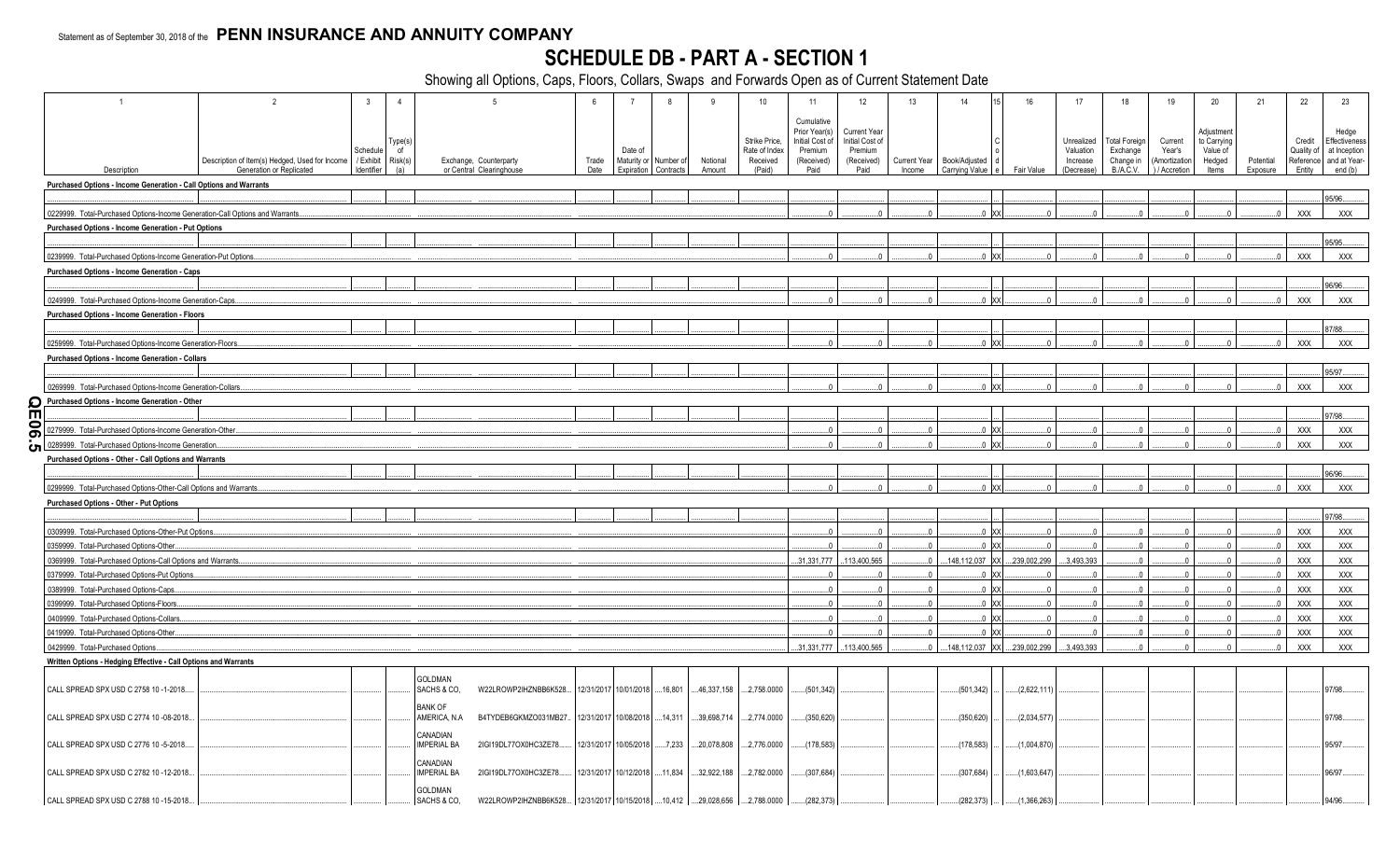### **SCHEDULE DB - PART A - SECTION 1**

|                                | $\overline{1}$                                                                     | $\overline{2}$                                                             | $\mathbf{3}$            | $\overline{4}$                  | 5                                                            | 6                     |                              | R                                  | $\overline{9}$     | 10                                                   | 11                                                                              | 12                                                                      | 13                     | 14                              | 16                     | 17                                                | 18                                                         | 19                                                  | 20                                                      | 21                    | 22                                         | 23                                                              |
|--------------------------------|------------------------------------------------------------------------------------|----------------------------------------------------------------------------|-------------------------|---------------------------------|--------------------------------------------------------------|-----------------------|------------------------------|------------------------------------|--------------------|------------------------------------------------------|---------------------------------------------------------------------------------|-------------------------------------------------------------------------|------------------------|---------------------------------|------------------------|---------------------------------------------------|------------------------------------------------------------|-----------------------------------------------------|---------------------------------------------------------|-----------------------|--------------------------------------------|-----------------------------------------------------------------|
|                                | Description                                                                        | Description of Item(s) Hedged, Used for Income<br>Generation or Replicated | / Exhibit<br>Identifier | ype(s<br>of<br>$Risk(s)$<br>(a) | Exchange, Counterparty<br>or Central Clearinghouse           | Trade<br>Date         | Date of<br><b>Expiration</b> | Maturity or Number of<br>Contracts | Notional<br>Amount | Strike Price,<br>Rate of Index<br>Received<br>(Paid) | Cumulative<br>Prior Year(s)<br>Initial Cost of<br>Premium<br>(Received)<br>Paid | <b>Current Year</b><br>Initial Cost of<br>Premium<br>(Received)<br>Paid | Current Year<br>Income | Book/Adjusted<br>Carrying Value | Fair Value             | Unrealized<br>Valuation<br>Increase<br>(Decrease) | <b>Total Foreign</b><br>Exchange<br>Change in<br>B./A.C.V. | Current<br>Year's<br>(Amortizatior<br>) / Accretion | Adjustmen<br>to Carrying<br>Value of<br>Hedged<br>Items | Potential<br>Exposure | Credit<br>Quality c<br>Reference<br>Entity | Hedge<br>Effectivenes<br>at Inception<br>and at Year<br>end (b) |
|                                |                                                                                    |                                                                            |                         |                                 | GOLDMAN<br>SACHS & CO,                                       | 12/31/201             | 10/24/2018                   | 8,158                              | 23,217,668         | .2,846.0000                                          |                                                                                 |                                                                         |                        | (157,286)                       |                        |                                                   |                                                            |                                                     |                                                         |                       |                                            | 93/95.                                                          |
|                                | CALL SPREAD SPX USD C 2846 10 -24-2018.<br>CALL SPREAD SPX USD C 2847 10 -19-2018. |                                                                            |                         |                                 | W22LROWP2IHZNBB6K528.<br>SUNTRUST BANK IYDOJBGJWY9T8XKCSX06. | 12/31/201             | 10/19/2018                   | 11,964                             | 34,061,508         | .2,847.0000                                          | .(157,286)<br>(173,478)                                                         |                                                                         |                        | (173,478).                      | (672,394)<br>(931,787) |                                                   |                                                            |                                                     |                                                         |                       |                                            | 95/97.                                                          |
|                                | CALL SPREAD SPX USD C 2847 10 -22-2018.                                            |                                                                            |                         |                                 | CANADIAN<br><b>IMPERIAL BA</b><br>2IGI19DL77OX0HC3ZE78       | 12/31/201             | 10/22/2018                   | 9,468                              | 26,955,396         | 2,847.0000                                           | (132,552)                                                                       |                                                                         |                        | (132, 552)                      | (757,683)              |                                                   |                                                            |                                                     |                                                         |                       |                                            | 97/98.                                                          |
|                                | CALL SPREAD SPX USD C 2858 10 -29-2018.                                            |                                                                            |                         |                                 | <b>BANK OF</b><br>AMERICA, N.A<br>B4TYDEB6GKMZO031MB27.      | 12/31/201             | 10/29/2018                   | 9,655                              | 27,593,990         | 2,858.0000                                           | (135,170)                                                                       |                                                                         |                        | (135, 170)                      | (730,979)              |                                                   |                                                            |                                                     |                                                         |                       |                                            | 97/98.                                                          |
|                                | CALL SPREAD SPX USD C 2861 11 -16-2018.                                            |                                                                            |                         |                                 | <b>BANK OF</b><br>AMERICA, N.A<br>B4TYDEB6GKMZO031MB27.      | 12/31/201             | 1/16/2018                    | 9,951                              | .28,469,81         | 2,861.0000                                           | .(189,069)                                                                      |                                                                         |                        | (189,069).                      | (814, 775)             |                                                   |                                                            |                                                     |                                                         |                       |                                            | 95/97.                                                          |
|                                | CALL SPREAD SPX USD C 2865 11 -1-2018                                              |                                                                            |                         |                                 | <b>BANK OF</b><br>AMERICA, N.A<br>B4TYDEB6GKMZO031MB27.      | 12/31/201             | 11/01/2018                   | 13,694                             | 39,233,310         | .2,865.0000                                          | (240, 056)                                                                      |                                                                         |                        | (240,056)                       | (981,189)              |                                                   |                                                            |                                                     |                                                         |                       |                                            | 97/98.                                                          |
|                                | CALL SPREAD SPX USD C 2870 11 -12-2018.                                            |                                                                            |                         |                                 | WELLS FARGO<br>BANK, N.<br>KB1H1DSPRFMYMCUFXT09.             | 12/31/201             | 11/12/2018                   | .14,854                            | .42,630,980        | .2,870.0000                                          | (311, 934)                                                                      |                                                                         |                        | (311, 934)                      | (1,089,250)            |                                                   |                                                            |                                                     |                                                         |                       |                                            | 96/97                                                           |
|                                | CALL SPREAD SPX USD C 2873 11 -19-2018.                                            |                                                                            |                         |                                 | <b>BANK OF</b><br>AMERICA, N.A<br>B4TYDEB6GKMZO031MB27.      | 12/31/2017            | 11/19/2018                   | 12,945                             | 37,190,985         | .2,873.0000                                          | (220,065)                                                                       |                                                                         |                        | (220,065)                       | (960,324)              |                                                   |                                                            |                                                     |                                                         |                       |                                            | 97/98.                                                          |
| m                              | CALL SPREAD SPX USD C 2876 11 -5-2018                                              |                                                                            |                         |                                 | <b>WELLS FARGO</b><br>BANK, N.<br>KB1H1DSPRFMYMCUFXT09.      | 12/31/2017            | 11/05/2018                   | 10,159                             | 29,217,284         | 2,876.0000                                           | .(193,021)                                                                      |                                                                         |                        | (193,021).                      | (662, 753)             |                                                   |                                                            |                                                     |                                                         |                       |                                            | 95/97.                                                          |
| န္တ<br>$\overline{\mathbf{c}}$ | CALL SPREAD SPX USD C 2887 11 -23-2018.                                            |                                                                            |                         |                                 | CANADIAN<br><b>IMPERIAL BA</b><br>2IGI19DL77OX0HC3ZE78       | 12/31/201             | 11/23/2018                   | 10,622                             | 30,665,714         | 2,887.0000                                           | (182, 805)                                                                      |                                                                         |                        | (182, 805)                      | (705,638).             |                                                   |                                                            |                                                     |                                                         |                       |                                            | 93/95.                                                          |
|                                | CALL SPREAD SPX USD C 2900 11 -28-2018.                                            |                                                                            |                         |                                 | <b>BARCLAYS BANK</b><br>NEW YO<br>G5GSEF7VJP5I7OUK5573.      | 12/31/201             | 11/28/2018                   | 19,251                             | 55,827,900         | .2,900.0000                                          | (404, 271)                                                                      |                                                                         |                        | .(404, 271)                     | .(1,168,453)           |                                                   |                                                            |                                                     |                                                         |                       |                                            | 97/98.                                                          |
|                                | CALL SPREAD SPX USD C 2928 12 -07-2018.                                            |                                                                            |                         |                                 | CITIBANK N.A E57ODZWZ7FF32TWEFA76.                           | 12/31/201             | 12/07/2018                   | 11,725                             | 34,330,800         | .2,928.0000                                          | (246, 225)                                                                      |                                                                         |                        | (246, 225)                      | (558, 513)             |                                                   |                                                            |                                                     |                                                         |                       |                                            | 97/98.                                                          |
|                                | CALL SPREAD SPX USD C 2931 12 -3-2018                                              |                                                                            |                         |                                 | CITIBANK N.A E57ODZWZ7FF32TWEFA76                            | 12/31/201             | 12/03/2018                   | 15,645                             | .45,855,495        | .2,931.0000                                          | (265, 965)                                                                      |                                                                         |                        | (265, 965)                      | (691,340)              |                                                   |                                                            |                                                     |                                                         |                       |                                            | 37/98.                                                          |
|                                | CALL SPREAD SPX USD C 2954 12 -10-2018.                                            |                                                                            |                         |                                 | <b>BANK OF</b><br>AMERICA, N.A<br>B4TYDEB6GKMZO031MB27.      | 12/31/201             | 12/10/2018                   | 10,280                             | 30,367,120         | .2,954.0000                                          | (205,600)                                                                       |                                                                         |                        | (205,600)                       | (365, 467)             |                                                   |                                                            |                                                     |                                                         |                       |                                            | 95/97.                                                          |
|                                | CALL SPREAD SPX USD C 2956 12 -14-2018.                                            |                                                                            |                         |                                 | <b>WELLS FARGO</b><br>BANK, N.<br>KB1H1DSPRFMYMCUFXT09.      | 12/31/201             | 12/14/2018                   | 9,057                              | 26,772,492         | 2,956.0000                                           | (226, 425)                                                                      |                                                                         |                        | (226, 425)                      | (328, 532)             |                                                   |                                                            |                                                     |                                                         |                       |                                            | 97/98.                                                          |
|                                | CALL SPREAD SPX USD C 2978 12 -24-2018.                                            |                                                                            |                         |                                 | CANADIAN<br><b>IMPERIAL BA</b><br>2IGI19DL77OX0HC3ZE78       | 12/31/2017            | 12/24/2018                   | 23,054                             | 68,654,812         | 2,978.0000                                           | (447, 248)                                                                      |                                                                         |                        | (447, 248)                      | (717,820)              |                                                   |                                                            |                                                     |                                                         |                       |                                            | 96/97                                                           |
|                                | CALL SPREAD SPX USD C 2982 12 -17-2018.                                            |                                                                            |                         |                                 | GOLDMAN<br>SACHS & CO,<br>W22LROWP2IHZNBB6K528.              | 12/31/201             | 12/17/2018                   | .13,824                            | .41,223,168        | 2,982.0000                                           | (280, 212)                                                                      |                                                                         |                        | (280, 212)                      | (364,337               |                                                   |                                                            |                                                     |                                                         |                       |                                            | 96/97.                                                          |
|                                | CALL SPREAD USD 2749 M 5-9-2019.                                                   |                                                                            |                         |                                 | CITIBANK N.A<br>E57ODZWZ7FF32TWEFA76                         | 05/11/2018 05/09/2019 |                              | 7,054                              | .19,391,446        | .2,749.0000                                          |                                                                                 | (338, 592)                                                              |                        | (338, 592)                      | (689, 492)             |                                                   |                                                            |                                                     |                                                         |                       |                                            | 96/96.                                                          |
|                                | CALL SPREAD USD 2845 M 4/01/2019.                                                  |                                                                            |                         |                                 | WELLS FARGO<br>BANK, N.<br>KB1H1DSPRFMYMCUFXT09              |                       | 04/05/2018 04/01/2019        | 15,014                             | .42,714,830        | 2,845.0000                                           |                                                                                 | (1,366,274                                                              |                        | (1,366,274)                     | (2,412,734)            |                                                   |                                                            |                                                     |                                                         |                       |                                            | 95/96.                                                          |
|                                | CALL SPREAD USD 2867 M 3/28/2019.                                                  |                                                                            |                         |                                 | CITIBANK N.A<br>E57ODZWZ7FF32TWEFA76                         | 04/02/201             | 03/28/2019                   | 11,539                             | 33,082,313         | 2,867.0000                                           |                                                                                 | (692, 340)                                                              |                        | (692,340)                       | .(1,646,210            |                                                   |                                                            |                                                     |                                                         |                       |                                            | 37/98.                                                          |
|                                | CALL SPREAD USD 2873 M 04/08/2019.                                                 |                                                                            |                         |                                 | CITIBANK N.A<br>E57ODZWZ7FF32TWEFA76                         | 04/13/2018 04/08/2019 |                              | 11,434                             | 32,849,882         | 2,873.0000                                           |                                                                                 | (880, 418)                                                              |                        | (880, 418)                      | (1,644,145)            |                                                   |                                                            |                                                     |                                                         |                       |                                            | 96/97.                                                          |
|                                | CALL SPREAD USD 2886 M 5/1/2019                                                    |                                                                            |                         |                                 | DEUTSCHE<br><b>BANK SA</b><br>7LTWFZYICNSX8D621K86           |                       | 05/04/2018 05/01/2019        | 14,158                             | .40,859,988        | .2,886.0000                                          |                                                                                 | (849, 480)                                                              |                        | (849, 480)                      | (2,053,273)            |                                                   |                                                            |                                                     |                                                         |                       |                                            | 35/95.                                                          |
|                                | CALL SPREAD USD 2888 M 04/25/2019.                                                 |                                                                            |                         |                                 | CANADIAN<br><b>IMPERIAL BA</b><br>2IGI19DL77OX0HC3ZE78       |                       | 04/27/2018 04/25/2019        | 8,895                              | 25,688,760         | .2,888.0000                                          |                                                                                 | (578, 175)                                                              |                        | (578, 175)                      | (1,253,248)            |                                                   |                                                            |                                                     |                                                         |                       |                                            | 93/93.                                                          |
|                                | CALL SPREAD USD 2892 M 4/29/2109.                                                  |                                                                            |                         |                                 | <b>WELLS FARGO</b><br>BANK, N.<br>KB1H1DSPRFMYMCUFXT09.      | 05/01/2018 04/29/2019 |                              | 11,102                             | 32,106,984         | 2,892.0000                                           |                                                                                 | (599,508)                                                               |                        | (599,508).                      | (1,554,586)            |                                                   |                                                            |                                                     |                                                         |                       |                                            | 34/95.                                                          |
|                                | CALL SPREAD USD 2907 M 02/11/2019                                                  |                                                                            |                         |                                 | CANADIAN<br><b>IMPERIAL BA</b><br>2IGI19DL77OX0HC3ZE78       |                       | 02/13/2018 02/11/2019        | 9,481                              | 27,561,267         | .2,907.0000                                          |                                                                                 | (625.746)                                                               |                        | (625.746)                       | (909, 562)             |                                                   |                                                            |                                                     |                                                         |                       |                                            | 96/97.                                                          |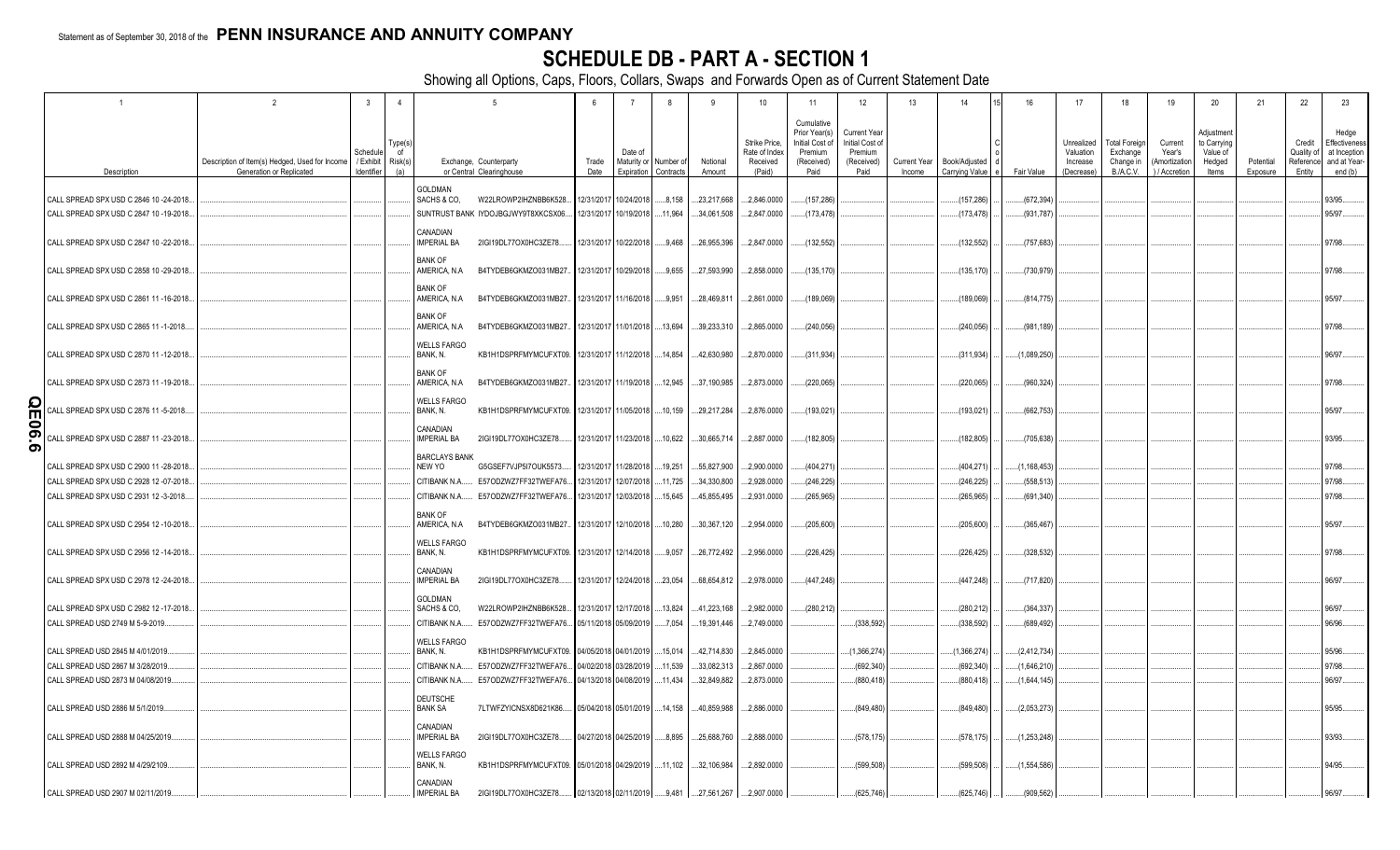### **SCHEDULE DB - PART A - SECTION 1**

|                 |                                     | 2                                              |                       | $\overline{4}$                     | -5                                          | 6                     |                        | -8        |             | 10                                         | 11                                                                      | 12                                                              | 13                  | 14             | 16                 | 17                                  | 18                                            | 19                                 | 20                                             | 21        | 22                               | 23                                                   |
|-----------------|-------------------------------------|------------------------------------------------|-----------------------|------------------------------------|---------------------------------------------|-----------------------|------------------------|-----------|-------------|--------------------------------------------|-------------------------------------------------------------------------|-----------------------------------------------------------------|---------------------|----------------|--------------------|-------------------------------------|-----------------------------------------------|------------------------------------|------------------------------------------------|-----------|----------------------------------|------------------------------------------------------|
|                 |                                     | Description of Item(s) Hedged, Used for Income | Schedule<br>/ Exhibit | Type(s<br>of<br>Risk(s)            | Exchange, Counterparty                      | Trade                 | Date of<br>Maturity or | Number of | Notional    | Strike Price,<br>Rate of Index<br>Received | Cumulative<br>Prior Year(s)<br>Initial Cost of<br>Premium<br>(Received) | <b>Current Year</b><br>Initial Cost of<br>Premium<br>(Received) | <b>Current Year</b> | Book/Adjusted  |                    | Unrealized<br>Valuation<br>Increase | <b>Total Foreign</b><br>Exchange<br>Change in | Current<br>Year's<br>(Amortization | Adjustmen<br>to Carrying<br>Value of<br>Hedged | Potential | Credit<br>Quality o<br>Reference | Hedge<br>Effectivenes<br>at Inception<br>and at Year |
|                 | Description                         | Generation or Replicated                       | Identifier            |                                    | or Central Clearinghouse                    | Date                  | <b>Expiration</b>      | Contracts | Amount      | (Paid)                                     | Paid                                                                    | Paid                                                            | Income              | Carrying Value | Fair Value         | (Decrease)                          | <b>B./A.C.V.</b>                              | ) / Accretion                      | Items                                          | Exposure  | Entity                           | end (b)                                              |
|                 | CALL SPREAD USD 2908 M 3/25/2019.   |                                                |                       |                                    | SUNTRUST BANK IYDOJBGJWY9T8XKCSX06          |                       | 03/27/2018 03/25/2019  | 9,106     | .26,480,248 | 2,908.0000                                 |                                                                         | (509, 936)                                                      |                     | .(509,936)     | (1,030,372)        |                                     |                                               |                                    |                                                |           |                                  | 95/96.                                               |
|                 | CALL SPREAD USD 2911 M 5/6/19.      |                                                |                       | BARCLAYS BANK<br>NEW YO            | G5GSEF7VJP5I7OUK5573                        |                       | 05/08/2018 05/06/2019  | 14,296    | 41,615,656  | 2,911.0000                                 |                                                                         | (757, 688)                                                      |                     | .(757,688)     | (1,862,673)        |                                     |                                               |                                    |                                                |           |                                  | 93/94.                                               |
|                 | CALL SPREAD USD 2914 M 02/04/2019   |                                                |                       | GOLDMAN<br>SACHS & CO.             | W22LROWP2IHZNBB6K528.                       |                       | 02/06/2018 02/04/2019  | 9,881     | 28,793,234  | 2,914.0000                                 |                                                                         | (607,286).                                                      |                     | (607,286)      | (874,583)          |                                     |                                               |                                    |                                                |           |                                  | 97/98.                                               |
|                 | CALL SPREAD USD 2917 M 02/07/2019.  |                                                |                       | <b>WELLS FARGO</b><br>BANK, N.     | KB1H1DSPRFMYMCUFXT09.                       |                       | 02/09/2018 02/07/2019  | 8,706     | 25,395,402  | 2,917.0000                                 |                                                                         | (461,418).                                                      |                     | .(461,418).    | (764,140)          |                                     |                                               |                                    |                                                |           |                                  | 94/97.                                               |
|                 | CALL SPREAD USD 2917 M 04/04/2019   |                                                |                       | <b>BARCLAYS BANK</b><br>NEW YO     | G5GSEF7VJP5I7OUK5573                        |                       | 04/06/2018 04/04/2019  | 6,802     | .19,841,434 | 2,917.0000                                 |                                                                         | (312, 892)                                                      |                     | (312,892)      | (761,714)          |                                     |                                               |                                    |                                                |           |                                  | 96/97.                                               |
|                 | CALL SPREAD USD 2921 M 4/12/2019.   |                                                |                       |                                    | SUNTRUST BANK IYDOJBGJWY9T8XKCSX06.         |                       | 04/16/2018 04/12/2019  | 8,548     | 24,968,708  | 2,921.0000                                 |                                                                         | (512,880)                                                       |                     | (512,880)      | .(965,124)         |                                     |                                               |                                    |                                                |           |                                  | 96/96.                                               |
|                 | CALL SPREAD USD 2945 M 03/01/2019   |                                                |                       |                                    | SUNTRUST BANK IYDOJBGJWY9T8XKCSX06.         |                       | 03/05/2018 03/01/2019  | ,7,321    | 21,560,345  | 2,945.0000                                 |                                                                         | (512, 470)                                                      |                     | (512, 470)     | (577,990)          |                                     |                                               |                                    |                                                |           |                                  | 96/95.                                               |
|                 | CALL SPREAD USD 2946 M 04/15/2019.  |                                                |                       | BARCLAYS BANK<br>NEW YO            | G5GSEF7VJP5I7OUK5573                        |                       | 04/17/2018 04/15/2019  | 7,346     | 21,641,316  | 2,946.0000                                 |                                                                         | (426,068).                                                      |                     | (426,068)      | $\ldots$ (726,751) |                                     |                                               |                                    |                                                |           |                                  | 97/97.                                               |
|                 | CALL SPREAD USD 2959 5/28/2019.     |                                                |                       | CANADIAN<br><b>IMPERIAL BA</b>     | 2IGI19DL77OX0HC3ZE78.                       |                       | 05/30/2018 05/28/2019  | .10,742   | 31,785,578  | 2,959.0000                                 |                                                                         | (558, 584)                                                      |                     | (558, 584)     | (1,157,902)        |                                     |                                               |                                    |                                                |           |                                  | 95/96.                                               |
| ဥူ<br>$\bullet$ | CALL SPREAD USD 2961 M 03/21/19     |                                                |                       | CANADIAN<br><b>IMPERIAL BA</b>     | 2IGI19DL77OX0HC3ZE78.                       |                       | 03/23/2018 03/21/2019  | 11,287    | 33,420,807  | 2,961.0000                                 |                                                                         | (417,619).                                                      |                     | .(417,619).    | (881,190)          |                                     |                                               |                                    |                                                |           |                                  | 94/96.                                               |
| თ               | CALL SPREAD USD 2971 MAT 4-18-2019. |                                                |                       | BANK OF<br>AMERICA, N.A            | B4TYDEB6GKMZO031MB27                        |                       | 04/20/2018 04/18/2019  | 7,440     | 22,104,240  | 2,971.0000                                 |                                                                         | (260, 400)                                                      |                     | .(260,400)     | (637, 118)         |                                     |                                               |                                    |                                                |           |                                  | 95/96.                                               |
|                 | CALL SPREAD USD 2973 M 02/21/2019.  |                                                |                       | <b>WELLS FARGO</b><br>BANK, N.     | KB1H1DSPRFMYMCUFXT09.                       | 02/26/2018 02/21/2019 |                        | 7,848     | 23,332,104  | 2,973.0000                                 |                                                                         | (455, 184)                                                      |                     | .(455, 184)    | (474,204)          |                                     |                                               |                                    |                                                |           |                                  | 98/98.                                               |
|                 | CALL SPREAD USD 2983 M 02/15/2019.  |                                                |                       | <b>BARCLAYS BANK</b><br>NEW YO     | G5GSEF7VJP5I7OUK5573                        |                       | 02/20/2018 02/15/2019  | 11,400    | 34,006,200  | 2,983.0000                                 |                                                                         | (661,200).                                                      |                     | .(661,200)     | (604, 442)         |                                     |                                               |                                    |                                                |           |                                  | 35/96.                                               |
|                 | CALL SPREAD USD 2984 M 03/18/19.    |                                                |                       | <b>BARCLAYS BANK</b><br>NEW YO     | G5GSEF7VJP5I7OUK5573                        |                       | 03/20/2018 03/18/2019  | 9,015     | 26,900,760  | 2,984.0000                                 |                                                                         | (513, 855)                                                      |                     | (513, 855)     | (575, 141)         |                                     |                                               |                                    |                                                |           |                                  | 97/97.                                               |
|                 | CALL SPREAD USD 2985 M 03/04/2019.  |                                                |                       | CITIBANK N.A.                      | E57ODZWZ7FF32TWEFA76                        |                       | 03/06/2018 03/04/2019  | .13,057   | .38,975,145 | 2,985.0000                                 |                                                                         | (692, 021)                                                      |                     | .(692,021)     | (759,577)          |                                     |                                               |                                    |                                                |           |                                  | 92/95.                                               |
|                 | CALL SPREAD USD 2988 M 02/19/2019.  |                                                |                       | <b>BANK OF</b><br>AMERICA, N.A.    | B4TYDEB6GKMZO031MB27                        |                       | 02/21/2018 02/19/2019  | 8,680     | 25,935,840  | 2,988.0000                                 |                                                                         | (460,040).                                                      |                     | (460, 040)     | (453,088)          |                                     |                                               |                                    |                                                |           |                                  | 95/96.                                               |
|                 | CALL SPREAD USD 2989 M 5/16/2019.   |                                                |                       | <b>BANK OF</b><br>AMERICA, N.A     | B4TYDEB6GKMZO031MB27.                       |                       | 05/18/2018 05/16/2019  | 8,752     | 26,159,728  | 2,989.0000                                 |                                                                         | (306, 320)                                                      |                     | (306, 320)     | (753,989)          |                                     |                                               |                                    |                                                |           |                                  | 94/95                                                |
|                 | CALL SPREAD USD 2993 M 02/28/2019   |                                                |                       | CITIBANK N.A.                      | E57ODZWZ7FF32TWEFA76.                       |                       | 03/01/2018 02/28/2019  | .11,575   | 34,643,975  | 2,993.0000                                 |                                                                         | (520,875).                                                      |                     | (520, 875)     | .(609,831          |                                     |                                               |                                    |                                                |           |                                  | 95/96.                                               |
|                 | CALL SPREAD USD 3000 M 5/24/2019.   |                                                |                       | CITIBANK N.A<br><b>BANK OF</b>     | E57ODZWZ7FF32TWEFA76                        |                       | 05/29/2018 05/24/2019  | 9,307     | 27,921,000  | 3,000.0000                                 |                                                                         | (251, 289)                                                      |                     | .(251,289)     | (774,044)          |                                     |                                               |                                    |                                                |           |                                  | 92/94                                                |
|                 | CALL SPREAD USD 3003 M 5/20/2019.   |                                                |                       | AMERICA, N.A<br><b>WELLS FARGO</b> | B4TYDEB6GKMZO031MB27                        |                       | 05/22/2018 05/20/2019  | 12,489    | 37,504,467  | 3,003.0000                                 |                                                                         | (462,093).                                                      |                     | (462,093)      | (1,002,352)        |                                     |                                               |                                    |                                                |           |                                  | 96/97.                                               |
|                 | CALL SPREAD USD 3003 M 5-13-2019    |                                                |                       | bank, n.                           | KB1H1DSPRFMYMCUFXT09.                       |                       | 05/15/2018 05/13/2019  | 11,064    | 33,225,192  | 3,003.0000                                 |                                                                         | (331,920)                                                       |                     | .(331,920)     | .(865,301          |                                     |                                               |                                    |                                                |           |                                  | 94/95                                                |
|                 | CALL SPREAD USD 3006 M 03/08/2019.  |                                                |                       | CITIBANK N.A                       | E57ODZWZ7FF32TWEFA76                        |                       | 03/12/2018 03/08/2019  | .10,278   | 30,895,668  | 3,006.0000                                 |                                                                         | (657, 792)                                                      |                     | (657, 792)     | (506, 043)         |                                     |                                               |                                    |                                                |           |                                  | 95/97                                                |
|                 | CALL SPREAD USD 3022 M 1/4/2019.    |                                                |                       | <b>WELLS FARGO</b><br>BANK, N.     | KB1H1DSPRFMYMCUFXT09. 01/05/2018 01/04/2019 |                       |                        | 11,940    | 36,082,680  | 3,022.0000                                 |                                                                         | (298,500)                                                       |                     | (298,500)      | (244,577           |                                     |                                               |                                    |                                                |           |                                  | 97/97.                                               |
|                 | CALL SPREAD USD 3028 M 03/15/2019   |                                                |                       | <b>WELLS FARGO</b><br>bank, n.     | KB1H1DSPRFMYMCUFXT09.                       | 03/19/2018 03/15/2019 |                        | 9,454     | 28,626,712  | 3,028.0000                                 |                                                                         | (293,074).                                                      |                     | (293,074).     | (395,171           |                                     |                                               |                                    |                                                |           |                                  | 95/96.                                               |
|                 | CALL SPREAD USD 3048 M 1/7/2019     |                                                |                       | <b>BARCLAYS BANK</b><br>NEW YO     | G5GSEF7VJP5I7OUK5573                        |                       | 01/09/2018 01/07/2019  | 14,785    | 45,064,680  | 3,048.0000                                 |                                                                         | (354.840)                                                       |                     | (354.840)      | (216, 132)         |                                     |                                               |                                    |                                                |           |                                  | 96/97                                                |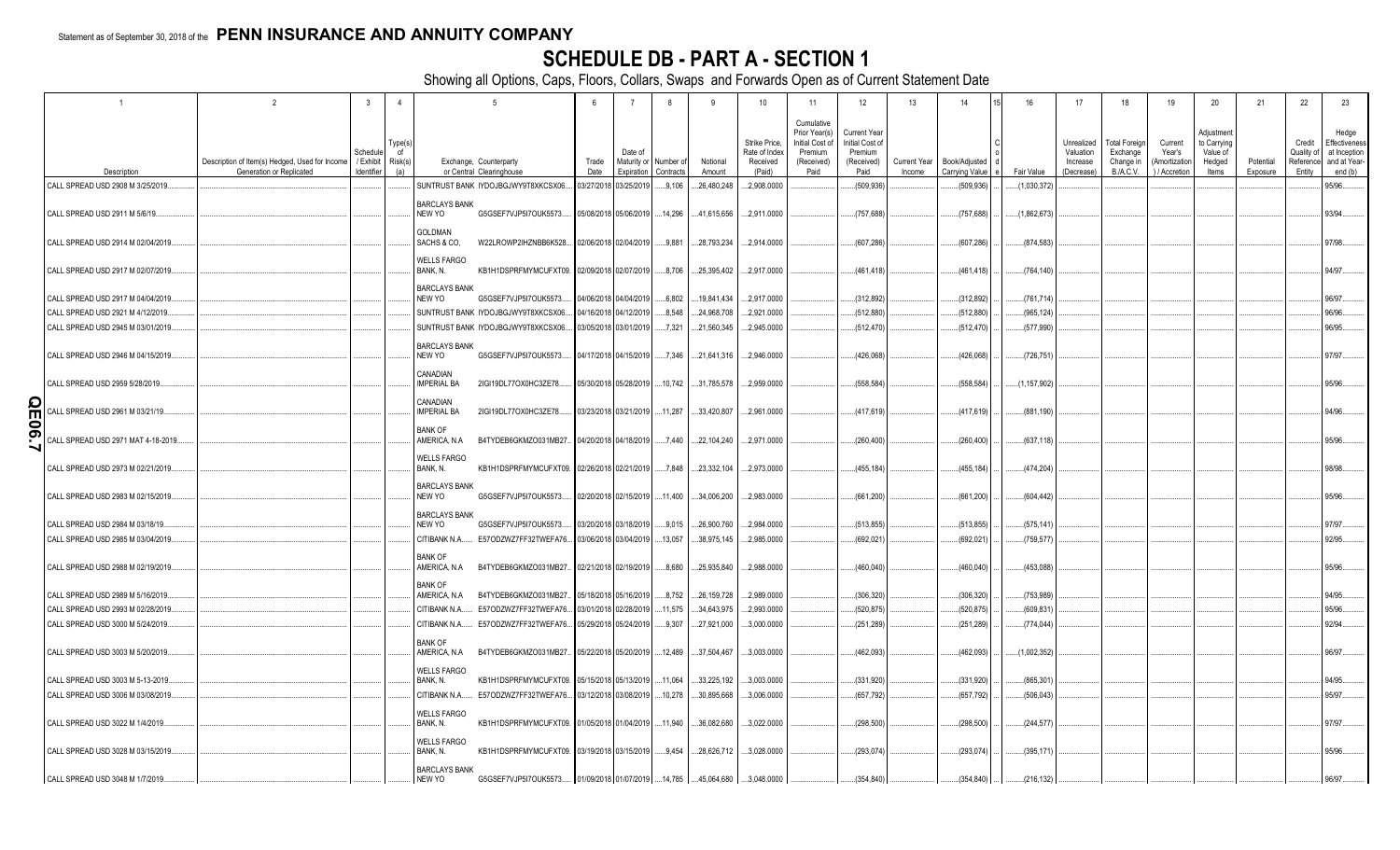### **SCHEDULE DB - PART A - SECTION 1**

|          |                                                    | $\overline{2}$                                 | $\mathbf{3}$         |                                                      | 5                                            | 6                     |                                                | 8                     |                           | 10                                         | 11                                                                      | 12                                                              | 13           | 14                        | 16                         |            | 17                                  | 18                                            | 19                                 | 20                                             | 21        | 22                               | 23                                                   |
|----------|----------------------------------------------------|------------------------------------------------|----------------------|------------------------------------------------------|----------------------------------------------|-----------------------|------------------------------------------------|-----------------------|---------------------------|--------------------------------------------|-------------------------------------------------------------------------|-----------------------------------------------------------------|--------------|---------------------------|----------------------------|------------|-------------------------------------|-----------------------------------------------|------------------------------------|------------------------------------------------|-----------|----------------------------------|------------------------------------------------------|
|          |                                                    | Description of Item(s) Hedged, Used for Income | Schedul<br>/ Exhibit | Type(s<br>of<br>Risk(s)                              | Exchange, Counterparty                       | Trade                 | Date of                                        | Maturity or Number of | Notional                  | Strike Price,<br>Rate of Index<br>Received | Cumulative<br>Prior Year(s)<br>Initial Cost of<br>Premium<br>(Received) | <b>Current Year</b><br>Initial Cost of<br>Premium<br>(Received) | Current Year | Book/Adjusted             |                            |            | Unrealized<br>Valuation<br>Increase | <b>Total Foreign</b><br>Exchange<br>Change in | Current<br>Year's<br>(Amortizatior | Adjustmen<br>to Carrying<br>Value of<br>Hedged | Potential | Credit<br>Quality o<br>Reference | Hedge<br>Effectivenes<br>at Inception<br>and at Year |
|          | Description                                        | Generation or Replicated                       | Identifier           | (a)                                                  | or Central Clearinghouse                     | Date                  | Expiration                                     | Contracts             | Amount                    | (Paid)                                     | Paid                                                                    | Paid                                                            | Income       | Carrying Value            | Fair Value                 |            | (Decrease)                          | <b>B./A.C.V.</b>                              | / Accretion                        | Items                                          | Exposure  | Entity                           | end (b)                                              |
|          | CALL SPREAD USD 3049M 02/25/2019.                  |                                                |                      | CITIBANK N.A                                         | E57ODZWZ7FF32TWEFA76                         | 02/27/2018 02/25/2019 |                                                | 8,911                 | 27,169,639                | 3,049.0000                                 |                                                                         | (392,084)                                                       |              | (392,084)                 |                            | (259, 041) |                                     |                                               |                                    |                                                |           |                                  | 94/94.                                               |
|          | CALL SPREAD USD 3058 M 01/10/2019.                 |                                                |                      | <b>GOLDMAN</b><br>SACHS & CO,                        | W22LROWP2IHZNBB6K528.                        |                       | 01/12/2018 01/10/2019                          | 7.944                 | 24,292,752                | 3,058.0000                                 |                                                                         | (238,479)                                                       |              | (238, 479)                |                            | (105,249)  |                                     |                                               |                                    |                                                |           |                                  | 97/97.                                               |
|          | CALL SPREAD USD 3063 M 03/11/2019.                 |                                                |                      | <b>BANK OF</b><br>AMERICA, N.A                       | B4TYDEB6GKMZO031MB27                         | 03/13/2018 03/11/2019 |                                                | 8,447                 | 25,873,161                | 3,063.0000                                 |                                                                         | (312, 539)                                                      |              | (312, 539)                |                            | (238,935)  |                                     |                                               |                                    |                                                |           |                                  | 95/95.                                               |
|          | CALL SPREAD USD 3084 M 01/14/2017.                 |                                                |                      | <b>WELLS FARGO</b><br>Bank, N.                       | KB1H1DSPRFMYMCUFXT09.                        | 01/17/2018 01/14/2019 |                                                | 13,676                | .42,176,784               | 3,084.0000                                 |                                                                         | (410, 280)                                                      |              | (410,280)                 |                            | (131,323)  |                                     |                                               |                                    |                                                |           |                                  | 95/94                                                |
|          | CALL SPREAD USD 3089 M 02/01/2019.                 |                                                |                      | <b>BANK OF</b><br>AMERICA, N.A<br><b>WELLS FARGO</b> | B4TYDEB6GKMZO031MB27.                        | 02/05/2018 02/01/2019 |                                                | 12,241                | 37,812,449                | 3,089.0000                                 |                                                                         | (244, 820)                                                      |              | (244,820)                 |                            | (157, 309) |                                     |                                               |                                    |                                                |           |                                  | 92/96.                                               |
|          | CALL SPREAD USD 3113 M 01/18/2019.                 |                                                |                      | Bank, N.<br>CANADIAN                                 | KB1H1DSPRFMYMCUFXT09.                        | 01/22/2018 01/18/2019 |                                                | 11,496                | 35,787,048                | 3,113.0000                                 |                                                                         | (304,069).                                                      |              | .(304,069).               |                            | (76, 440)  |                                     |                                               |                                    |                                                |           |                                  | 94/93.                                               |
|          | CALL SPREAD USD 3145 M 01/22/2019.                 |                                                |                      | <b>IMPERIAL BA</b><br><b>WELLS FARGO</b>             | 2IGI19DL77OX0HC3ZE78.                        |                       | 01/23/2018 01/22/2019                          | 11,209                | 35,252,305                | 3,145.0000                                 |                                                                         | (285,830)                                                       |              | (285, 830)                |                            | (49,708)   |                                     |                                               |                                    |                                                |           |                                  | 96/96.                                               |
|          | CALL SPREAD USD 3159 M 01/25/2019.                 |                                                |                      | Bank, N.<br><b>WELLS FARGO</b>                       | KB1H1DSPRFMYMCUFXT09.                        | 01/25/2018 01/25/2019 |                                                | 9,799                 | 30,955,041                | 3,159.0000                                 |                                                                         | (293,970)                                                       |              | (293, 970)                |                            | (37, 782)  |                                     |                                               |                                    |                                                |           |                                  | 94/92.                                               |
| ဌ<br>န္တ | CALL SPREAD USD 3167 M 01/28/2019                  |                                                |                      | Bank, N.<br><b>DEUTSCHE</b>                          | KB1H1DSPRFMYMCUFXT09.                        | 01/25/2018 01/28/2019 |                                                | 11,771                | 37,278,757                | 3,167.0000                                 |                                                                         | (317, 817)                                                      |              | .(317,817).               |                            | (44, 492)  |                                     |                                               |                                    |                                                |           |                                  | 96/95.                                               |
| ထ        | CALL SPREADS USD 2937 M 4/22/2019                  |                                                |                      | <b>BANK SA</b><br><b>BARCLAYS BANK</b>               | 7LTWFZYICNSX8D621K86                         |                       | 04/24/2018 04/22/2019                          | 14,593                | 42,859,641                | 2,937.0000                                 |                                                                         | (666,900).                                                      |              | .(666,900)                | (1,570,534)                |            |                                     |                                               |                                    |                                                |           |                                  | 96/96.                                               |
|          | SPX US C 3014 06/28/19.<br>SPX US C 3015 06/03/19. |                                                |                      | NEW YO<br><b>BARCLAYS BANK</b><br>NEW YO             | G5GSEF7VJP5I7OUK5573<br>G5GSEF7VJP5I7OUK5573 |                       | 07/09/2018 06/28/2019<br>06/05/2018 06/03/2019 | .21,282<br>.13,574    | 64,143,948<br>.40,925,610 | 3,014.0000<br>3,015.0000                   |                                                                         | (1,021,536)<br>(506, 310)                                       |              | (1,021,536)<br>(506, 310) | (1,872,043)<br>(1,071,822) |            |                                     |                                               |                                    |                                                |           |                                  | 87/88.<br>95/95.                                     |
|          | SPX US C 3027 07/01/19                             |                                                |                      | CANADIAN<br><b>IMPERIAL BA</b>                       | 2IGI19DL77OX0HC3ZE78.                        |                       | 07/10/2018 07/01/2019                          | .17,565               | 53,169,255                | 3,027.0000                                 |                                                                         | (825, 555)                                                      |              | (825, 555)                | (1,453,271                 |            |                                     |                                               |                                    |                                                |           |                                  | 86/87.                                               |
|          | SPX US C 3056 06/07/19.                            |                                                |                      |                                                      | SUNTRUST BANK IYDOJBGJWY9T8XKCSX06.          |                       | 06/11/2018 06/07/2019                          | 9,594                 | 29,319,264                | 3,056.0000                                 |                                                                         | (364, 572)                                                      |              | (364, 572)                |                            | (581,102)  |                                     |                                               |                                    |                                                |           |                                  | 97/99.                                               |
|          | SPX US C 3056 07/08/19.                            |                                                |                      | CANADIAN<br><b>IMPERIAL BA</b>                       | 2IGI19DL77OX0HC3ZE78.                        |                       | 07/10/2018 07/08/2019                          | 10,964                | .33,505,984               | 3,056.0000                                 |                                                                         | (427, 596)                                                      |              | (427,596)                 |                            | (784,499)  |                                     |                                               |                                    |                                                |           |                                  | 95/97.                                               |
|          | SPX US C 3069 06/12/19.                            |                                                |                      | CANADIAN<br><b>IMPERIAL BA</b>                       | 2IGI19DL77OX0HC3ZE78.                        |                       | 06/15/2018 06/12/2019                          | 8,618                 | 26,448,642                | 3,069.0000                                 |                                                                         | (310, 248)                                                      |              | (310, 248)                |                            | (488,886)  |                                     |                                               |                                    |                                                |           |                                  | 98/99.                                               |
|          | SPX US C 3072 06/10/19.                            |                                                |                      | CANADIAN<br><b>IMPERIAL BA</b>                       | 2IGI19DL77OX0HC3ZE78.                        |                       | 06/12/2018 06/10/2019                          | 8,050                 | 24,729,600                | 3,072.0000                                 |                                                                         | (257,600)                                                       |              | (257,600)                 | (441,711                   |            |                                     |                                               |                                    |                                                |           |                                  | 97/96.                                               |
|          | SPX US C 3081 07/12/19.                            |                                                |                      | <b>WELLS FARGO</b><br>BANK, N.                       | KB1H1DSPRFMYMCUFXT09.                        | 07/16/2018 07/12/2019 |                                                | .10,316               | 31,783,596                | 3,081.0000                                 |                                                                         | (330, 112)                                                      |              | (330, 112)                |                            | .(638,203) |                                     |                                               |                                    |                                                |           |                                  | 97/97.                                               |
|          | SPX US C 3092 07/15/19                             |                                                |                      | <b>BARCLAYS BANK</b><br>NEW YO                       | G5GSEF7VJP5I7OUK5573                         |                       | 07/18/2018 07/15/2019                          | .10,525               | .32,543,300               | 3,092.0000                                 |                                                                         | (385, 215)                                                      |              | (385, 215)                |                            | (616, 455) |                                     |                                               |                                    |                                                |           |                                  | 97/98.                                               |
|          | SPX US C 3095 07/22/19.                            |                                                |                      | GOLDMAN<br>SACHS & CO,                               | W22LROWP2IHZNBB6K528                         |                       | 07/24/2018 07/22/2019                          | ,9,660                | 29,897,700                | 3,095.0000                                 |                                                                         | (360, 028)                                                      |              | (360, 028)                |                            | (578,085)  |                                     |                                               |                                    |                                                |           |                                  | 98/98                                                |
|          | SPX US C 3096 08/01/19.                            |                                                |                      | <b>WELLS FARGO</b><br>BANK, N.                       | KB1H1DSPRFMYMCUFXT09.                        | 08/03/2018 08/01/2019 |                                                | 9,865                 | .30,542,040               | 3,096.0000                                 |                                                                         | (394,600)                                                       |              | (394,600)                 |                            | (620, 339) |                                     |                                               |                                    |                                                |           |                                  | 98/98.                                               |
|          | SPX US C 3098 07/29/19.                            |                                                |                      | <b>WELLS FARGO</b><br>bank, n.<br><b>BANK OF</b>     | KB1H1DSPRFMYMCUFXT09.                        | 07/31/2018 07/29/2019 |                                                | 9,961                 | 30,859,178                | 3,098.0000                                 |                                                                         | (358, 596)                                                      |              | (358, 596)                |                            | .609,498). |                                     |                                               |                                    |                                                |           |                                  | 37/98                                                |
|          | SPX US C 3099 07/19/19.                            |                                                |                      | AMERICA, N.A.                                        | B4TYDEB6GKMZO031MB27                         | 07/23/2018 07/19/2019 |                                                | 8,161                 | 25,290,939                | 3,099.0000                                 |                                                                         | (261, 152)                                                      |              | (261, 152)                |                            | .(466,488) |                                     |                                               |                                    |                                                |           |                                  | 98/97                                                |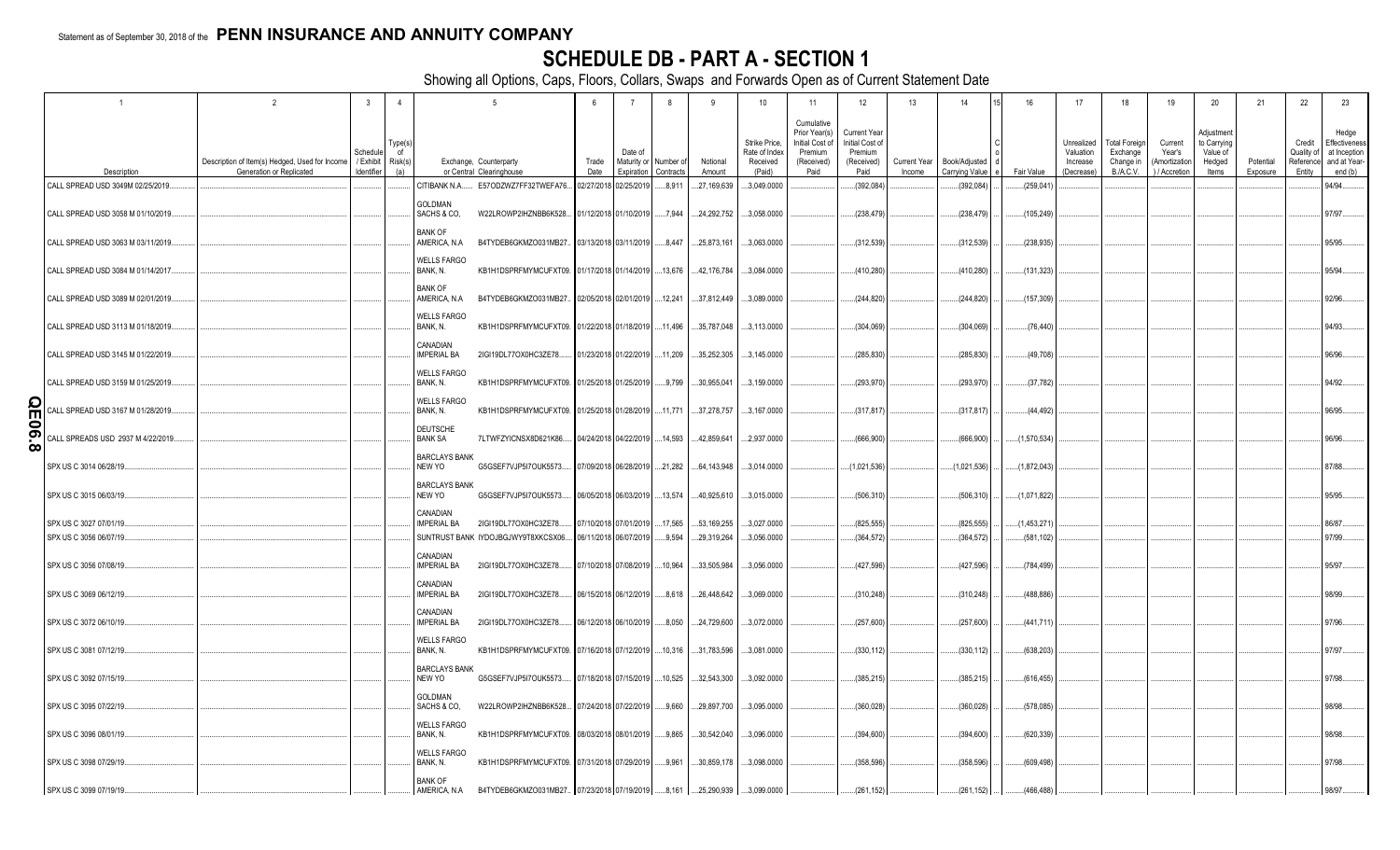### **SCHEDULE DB - PART A - SECTION 1**

| $\overline{1}$                                                              | $\overline{2}$                                                             | $\overline{3}$                      | $\overline{4}$                | 5                                                                             | 6             |                       | -8                                            | -9                   | 10                                                   | 11                                                                              | 12                                                                      | 13<br>14                                                         | 16             | 17                                                | 18                                                                | 19                                               | 20                                                      | 21                    | 22                                          | 23                                                                |
|-----------------------------------------------------------------------------|----------------------------------------------------------------------------|-------------------------------------|-------------------------------|-------------------------------------------------------------------------------|---------------|-----------------------|-----------------------------------------------|----------------------|------------------------------------------------------|---------------------------------------------------------------------------------|-------------------------------------------------------------------------|------------------------------------------------------------------|----------------|---------------------------------------------------|-------------------------------------------------------------------|--------------------------------------------------|---------------------------------------------------------|-----------------------|---------------------------------------------|-------------------------------------------------------------------|
| Description                                                                 | Description of Item(s) Hedged, Used for Income<br>Generation or Replicated | Schedule<br>/ Exhibit<br>Identifier | ype(s<br>of<br>Risk(s)<br>(a) | Exchange, Counterparty<br>or Central Clearinghouse                            | Trade<br>Date | Date of               | Maturity or Number of<br>Expiration Contracts | Notional<br>Amount   | Strike Price,<br>Rate of Index<br>Received<br>(Paid) | Cumulative<br>Prior Year(s)<br>Initial Cost of<br>Premium<br>(Received)<br>Paid | <b>Current Year</b><br>Initial Cost of<br>Premium<br>(Received)<br>Paid | Book/Adjusted<br><b>Current Year</b><br>Income<br>Carrying Value | Fair Value     | Unrealized<br>Valuation<br>Increase<br>(Decrease) | <b>Total Foreign</b><br>Exchange<br>Change in<br><b>B./A.C.V.</b> | Current<br>Year's<br>Amortization<br>/ Accretion | Adjustmen<br>to Carrying<br>Value of<br>Hedged<br>Items | Potential<br>Exposure | Credit<br>Quality of<br>Reference<br>Entity | Hedge<br>Effectivenes:<br>at Inception<br>and at Year-<br>end (b) |
| SPX US C 3111 08/12/19.                                                     |                                                                            |                                     |                               | SUNTRUST BANK IYDOJBGJWY9T8XKCSX06.                                           |               | 08/14/2018 08/12/2019 | 9,434                                         | 29,349,174           | 3,111.0000                                           |                                                                                 | .(377,360                                                               | .(377,360)                                                       | (566, 288)     |                                                   |                                                                   |                                                  |                                                         |                       |                                             | 06/96.                                                            |
|                                                                             |                                                                            |                                     |                               |                                                                               |               |                       |                                               |                      |                                                      |                                                                                 |                                                                         |                                                                  |                |                                                   |                                                                   |                                                  |                                                         |                       |                                             |                                                                   |
| SPX US C 3119 08/15/19.                                                     |                                                                            |                                     |                               | <b>WELLS FARGO</b><br>BANK, N.<br>KB1H1DSPRFMYMCUFXT09. 08/20/2018 08/15/2019 |               |                       | 10,643                                        | 33,195,517           | 3,119.0000                                           |                                                                                 | (425,720                                                                | (425, 720)                                                       | (611,793)      |                                                   |                                                                   |                                                  |                                                         |                       |                                             | 97/97.                                                            |
| SPX US C 3124 07/24/19.                                                     |                                                                            |                                     |                               | <b>BARCLAYS BANK</b><br>NEW YO<br>G5GSEF7VJP5I7OUK5573                        |               | 07/27/2018 07/24/2019 | 9,318                                         | 29,109,432           | 3,124.0000                                           |                                                                                 | (316,812)                                                               | (316,812)                                                        | (462,190)      |                                                   |                                                                   |                                                  |                                                         |                       |                                             | 96/97                                                             |
| SPX US C 3136 08/05/19.                                                     |                                                                            |                                     |                               | <b>WELLS FARGO</b><br>BANK, N.<br>KB1H1DSPRFMYMCUFXT09. 08/07/2018 08/05/2019 |               |                       | 9,136                                         | 28,650,496           | 3,136.0000                                           |                                                                                 | (338,032)                                                               | .(338,032)                                                       | .(448,829)     |                                                   |                                                                   |                                                  |                                                         |                       |                                             | 96/97.                                                            |
| SPX US C 3138 08/08/19.                                                     |                                                                            |                                     |                               | <b>GOLDMAN</b><br>SACHS & CO.<br>W22LROWP2IHZNBB6K528                         |               | 08/10/2018 08/08/2019 | 7,972                                         | 25,016,136           | 3,138.0000                                           |                                                                                 | (249, 524)                                                              | (249, 524)                                                       | (391,343)      |                                                   |                                                                   |                                                  |                                                         |                       |                                             | 37/98.                                                            |
| SPX US C 3140 08/20/19.                                                     |                                                                            |                                     |                               | <b>GOLDMAN</b><br>SACHS & CO,<br>W22LROWP2IHZNBB6K528                         |               | 08/21/2018 08/20/2019 | 9,530                                         | 29,924,200           | 3,140.0000                                           |                                                                                 | (384,631                                                                | .(384,631                                                        | (489,322)      |                                                   |                                                                   |                                                  |                                                         |                       |                                             | 97/98.                                                            |
| SPX US C 3145 08/22/19.                                                     |                                                                            |                                     |                               | CANADIAN<br><b>IMPERIAL BA</b><br>2IGI19DL77OX0HC3ZE78                        |               | 08/24/2018 08/22/2019 | 10,532                                        | 33,123,140           | 3,145.0000                                           |                                                                                 | (421,280                                                                | (421,280)                                                        | (528, 468)     |                                                   |                                                                   |                                                  |                                                         |                       |                                             | 97/97                                                             |
| SPX US C 3155 09/09/2019.                                                   |                                                                            |                                     |                               | CANADIAN<br><b>IMPERIAL BA</b><br>2IGI19DL77OX0HC3ZE78                        |               | 09/10/2018 09/09/2019 | 15,249                                        | 48,110,595           | .3,155.0000                                          |                                                                                 | (686,205)                                                               | (686, 205)                                                       | (783, 624)     |                                                   |                                                                   |                                                  |                                                         |                       |                                             | 100/100.                                                          |
| SPX US C 3168 09/09/2019.                                                   |                                                                            |                                     |                               | SUNTRUST BANK IYDOJBGJWY9T8XKCSX06.                                           |               | 09/12/2018 09/09/2019 | 9,411                                         | 29,814,048           | 3,168.0000                                           |                                                                                 | (376, 440)                                                              | .(376,440)                                                       | (443,701)      |                                                   |                                                                   |                                                  |                                                         |                       |                                             | 97/96.                                                            |
| Ω<br>$\overline{90}$<br>SPX US C 3176 08/26/19.                             |                                                                            |                                     |                               | CANADIAN<br><b>IMPERIAL BA</b><br>2IGI19DL77OX0HC3ZE78                        |               | 08/28/2018 08/26/2019 | 11,038                                        | 35,056,688           | 3,176.0000                                           |                                                                                 | (419,444)                                                               | .(419,444).                                                      | (457, 453)     |                                                   |                                                                   |                                                  |                                                         |                       |                                             | G/96.                                                             |
| ဖ<br>SPX US C 3182 09/16/2019.                                              |                                                                            |                                     |                               | CANADIAN<br><b>IMPERIAL BA</b><br>2IGI19DL77OX0HC3ZE78                        |               | 09/19/2018 09/16/2019 | 9,218                                         | 29,331,676           | 3,182.0000                                           |                                                                                 | (340,513)                                                               | (340,513)                                                        | (409, 387)     |                                                   |                                                                   |                                                  |                                                         |                       |                                             | 97/97.                                                            |
| SPX US C 3184 09/03/19.                                                     |                                                                            |                                     |                               | <b>GOLDMAN</b><br>SACHS & CO,<br>W22LROWP2IHZNBB6K528                         |               | 09/05/2018 09/03/2019 | 15,579                                        | 49,603,536           | 3,184.0000                                           |                                                                                 | (624, 258)                                                              | (624, 258)                                                       | (638, 835)     |                                                   |                                                                   |                                                  |                                                         |                       |                                             | 98/98.                                                            |
| SPX US C 3192 08/28/19.                                                     |                                                                            |                                     |                               | <b>WELLS FARGO</b><br>BANK, N.<br>KB1H1DSPRFMYMCUFXT09. 08/29/2018 08/28/2019 |               |                       | 8,942                                         | 28,542,864           | 3,192.0000                                           |                                                                                 | .(366,622                                                               | (366, 622)                                                       | (334, 964)     |                                                   |                                                                   |                                                  |                                                         |                       |                                             | 96/96.                                                            |
| SPX US C 3194 09/13/2019.                                                   |                                                                            |                                     |                               | <b>WELLS FARGO</b><br>BANK, N.<br>KB1H1DSPRFMYMCUFXT09. 09/17/2018 09/13/2019 |               |                       | 8,212                                         | 26,229,128           | 3,194.0000                                           |                                                                                 | (262, 784)                                                              | (262, 784)                                                       | (329, 924)     |                                                   |                                                                   |                                                  |                                                         |                       |                                             | 94/94.                                                            |
| SPX US C 3210 09/24/19.                                                     |                                                                            |                                     |                               | DEUTSCHE<br><b>BANK SA</b><br>7LTWFZYICNSX8D621K86                            |               | 09/27/2018 09/24/2019 | 13,057                                        | 41,912,970           | 3,210.0000                                           |                                                                                 | .(536,643                                                               | (536, 643)                                                       | (504, 618)     |                                                   |                                                                   |                                                  |                                                         |                       |                                             | 96/96.                                                            |
| SPX US C 3215 09/23/19.                                                     |                                                                            |                                     |                               | DEUTSCHE<br><b>BANK SA</b><br>7LTWFZYICNSX8D621K86                            |               | 09/24/2018 09/23/2019 | 11,860                                        | 38,129,900           | 3,215.0000                                           |                                                                                 | (454,594).                                                              | (454, 594)                                                       | (440,079)      |                                                   |                                                                   |                                                  |                                                         |                       |                                             | 35/95.                                                            |
| 0439999. Total-Written Options-Hedging Effective-Call Options and Warrants. |                                                                            |                                     |                               |                                                                               |               |                       |                                               |                      |                                                      | (5,631,984)                                                                     | (33, 377, 547)                                                          | (39,009,531)                                                     | (72, 503, 434) |                                                   |                                                                   |                                                  |                                                         |                       | XXX                                         | XXX                                                               |
| 0499999. Total-Written Options-Hedging Effective.                           |                                                                            |                                     |                               |                                                                               |               |                       |                                               |                      |                                                      | (5,631,984)                                                                     | (33, 377, 547)                                                          | (39.009.531)                                                     | (72,503,434)   |                                                   |                                                                   |                                                  |                                                         |                       | <b>XXX</b>                                  | XXX                                                               |
| Written Options - Hedging Other - Call Options and Warrants                 |                                                                            |                                     |                               |                                                                               |               |                       |                                               |                      |                                                      |                                                                                 |                                                                         |                                                                  |                |                                                   |                                                                   |                                                  |                                                         |                       |                                             |                                                                   |
| CALL SPREAD SPX USD C 2976 12 -28-2018.                                     |                                                                            |                                     |                               | <b>GOLDMAN</b><br>SACHS & CO,<br>W22LROWP2IHZNBB6K528                         |               | 12/31/2017 12/28/2018 | 13,055                                        | 38,851,680           | 2,976.0000                                           | (303, 529)                                                                      |                                                                         | .(447, 181)                                                      | (447,181)      | (189,998)                                         |                                                                   |                                                  |                                                         |                       |                                             |                                                                   |
| CALL SPREAD USD 2989 M 01/02/2019                                           |                                                                            |                                     |                               | SUNTRUST BANK IYDOJBGJWY9T8XKCSX06                                            |               | 01/03/2018 01/02/2019 | 13,825                                        | 41,322,925           | 2,989.0000                                           |                                                                                 | (304,150)                                                               | (435, 487)                                                       | (435,487)      | (131,337)                                         |                                                                   |                                                  |                                                         |                       |                                             |                                                                   |
| SPX C 3078 06/17/19.                                                        |                                                                            |                                     |                               | <b>BANK OF</b><br>AMERICA, N.A.<br>B4TYDEB6GKMZO031MB27                       |               | 06/13/2018 06/17/2019 | 9,329                                         | 28,714,662           | 3,078.0000                                           |                                                                                 | (307, 857)                                                              | (506,079)                                                        | (506,079)      | (198,222)                                         |                                                                   |                                                  |                                                         |                       |                                             |                                                                   |
| SPX US C 3078 06/21/19.                                                     |                                                                            |                                     |                               | GOLDMAN<br>SACHS & CO,<br>W22LROWP2IHZNBB6K528                                |               | 06/14/2018 06/21/2019 |                                               | $9,329$ $28,714,662$ | 3,078.0000                                           |                                                                                 | .(323,530                                                               | (517, 286)                                                       | (517, 286)     | (193,756).                                        |                                                                   |                                                  |                                                         |                       |                                             |                                                                   |
| 0509999. Total-Written Options-Hedging Other-Call Options and Warrants.     |                                                                            |                                     |                               |                                                                               |               |                       |                                               |                      |                                                      | (303,529).                                                                      | .(935,537                                                               | (1,906,033)                                                      | (1,906,033)    | (713,313)                                         |                                                                   |                                                  |                                                         |                       | <b>XXX</b>                                  | XXX                                                               |
| 0569999. Total-Written Options-Hedging Other                                |                                                                            |                                     |                               |                                                                               |               |                       |                                               |                      |                                                      | .(303,529)                                                                      | (935,537                                                                | (1,906,033)                                                      | (1,906,033     | (713, 313)                                        |                                                                   |                                                  |                                                         |                       | <b>XXX</b>                                  | XXX                                                               |
| 0789999. Total-Written Options-Call Options and Warrants.                   |                                                                            |                                     |                               |                                                                               |               |                       |                                               |                      |                                                      | (5.935.513)                                                                     | (34.313.084)                                                            | (40.915.564) XX                                                  | (74.409.467)   | (713.313)                                         |                                                                   |                                                  |                                                         |                       | <b>XXX</b>                                  | <b>XXX</b>                                                        |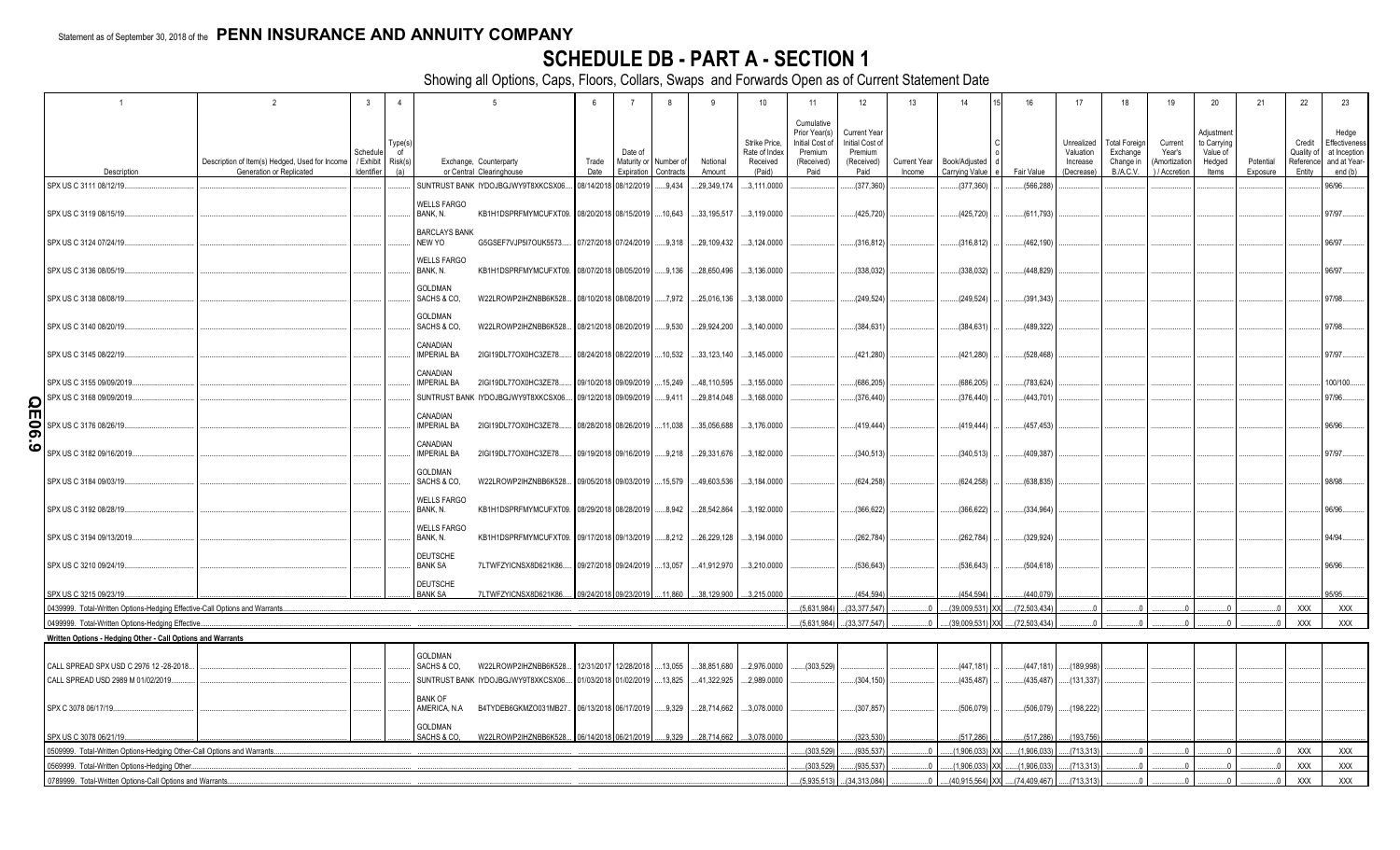### **SCHEDULE DB - PART A - SECTION 1**

|                                   |                                                                            |                                             |               |                                                    |               |                               |                      |                    |                                                      |                                     | 12                                                                                             |        |                                                |              |                                                   |                                                    |                                                     | 20                                                       | 21                    | 22         | 23                                                                                            |
|-----------------------------------|----------------------------------------------------------------------------|---------------------------------------------|---------------|----------------------------------------------------|---------------|-------------------------------|----------------------|--------------------|------------------------------------------------------|-------------------------------------|------------------------------------------------------------------------------------------------|--------|------------------------------------------------|--------------|---------------------------------------------------|----------------------------------------------------|-----------------------------------------------------|----------------------------------------------------------|-----------------------|------------|-----------------------------------------------------------------------------------------------|
| Description                       | Description of Item(s) Hedged, Used for Income<br>Generation or Replicated | Schedule<br>/ Exhibit Risk(s)<br>Identifier | Type(s<br>(a) | Exchange, Counterparty<br>or Central Clearinghouse | Trade<br>Date | Date of<br>Maturity or Number | Expiration Contracts | Notional<br>Amount | Strike Price,<br>Rate of Index<br>Received<br>(Paid) | Cumulative<br>Premium<br>(Received) | Prior Year(s) Current Year<br>Initial Cost of Initial Cost of<br>Premium<br>(Received)<br>Paid | Income | Current Year   Book/Adjusted<br>Carrying Value | Fair Value   | Unrealized<br>Valuation<br>Increase<br>(Decrease) | Total Foreign<br>Exchange<br>Change in<br>B./A.C.V | Current<br>Year's<br>(Amortization<br>) / Accretion | Adjustment<br>to Carrying<br>Value of<br>Hedged<br>Items | Potential<br>Exposure | Credit     | Hedge<br>Effectiveness<br>Quality of at Inception<br>Reference and at Year-<br>Entity end (b) |
| 0849999. Total-Written Options    |                                                                            |                                             |               |                                                    |               |                               |                      |                    |                                                      | (5,935,513)                         | (34,313,084)                                                                                   |        | $(40.915.564)$ XX                              | (74,409,467) | (713, 313)                                        |                                                    |                                                     |                                                          |                       | XXX        | XXX                                                                                           |
| 1399999. Total-Hedging Effective. |                                                                            |                                             |               |                                                    |               |                               |                      |                    |                                                      | 24,147,553                          | 75,889,796                                                                                     |        | 100,037,349 XX                                 | 157,433,708  |                                                   |                                                    |                                                     |                                                          |                       | <b>XXX</b> | <b>XXX</b>                                                                                    |
| 1409999. Total-Hedging Other.     |                                                                            |                                             |               |                                                    |               |                               |                      |                    |                                                      | .1.248.711                          | 3.197.685                                                                                      |        | 7,159,124 XX                                   |              | $7,159,124$ 2,780,080                             |                                                    |                                                     |                                                          |                       | XXX        | <b>XXX</b>                                                                                    |
| 1419999. Total-Replication        |                                                                            |                                             |               |                                                    |               |                               |                      |                    |                                                      |                                     |                                                                                                |        |                                                |              |                                                   |                                                    |                                                     |                                                          |                       | XXX        | XXX                                                                                           |
| 1429999. Total-Income Generation. |                                                                            |                                             |               |                                                    |               |                               |                      |                    |                                                      |                                     |                                                                                                |        |                                                |              |                                                   |                                                    |                                                     |                                                          |                       | XXX        | XXX                                                                                           |
| 1439999. Total-Other.             |                                                                            |                                             |               |                                                    |               |                               |                      |                    |                                                      |                                     |                                                                                                |        |                                                |              |                                                   |                                                    |                                                     |                                                          |                       | XXX        | XXX                                                                                           |
| 1449999. TOTAL.                   |                                                                            |                                             |               |                                                    |               |                               |                      |                    |                                                      | 25,396,264                          | 79,087,481                                                                                     |        | 107,196,473 XX                                 |              | $164,592,832$ $2,780,080$                         |                                                    |                                                     |                                                          |                       | <b>XXX</b> | <b>XXX</b>                                                                                    |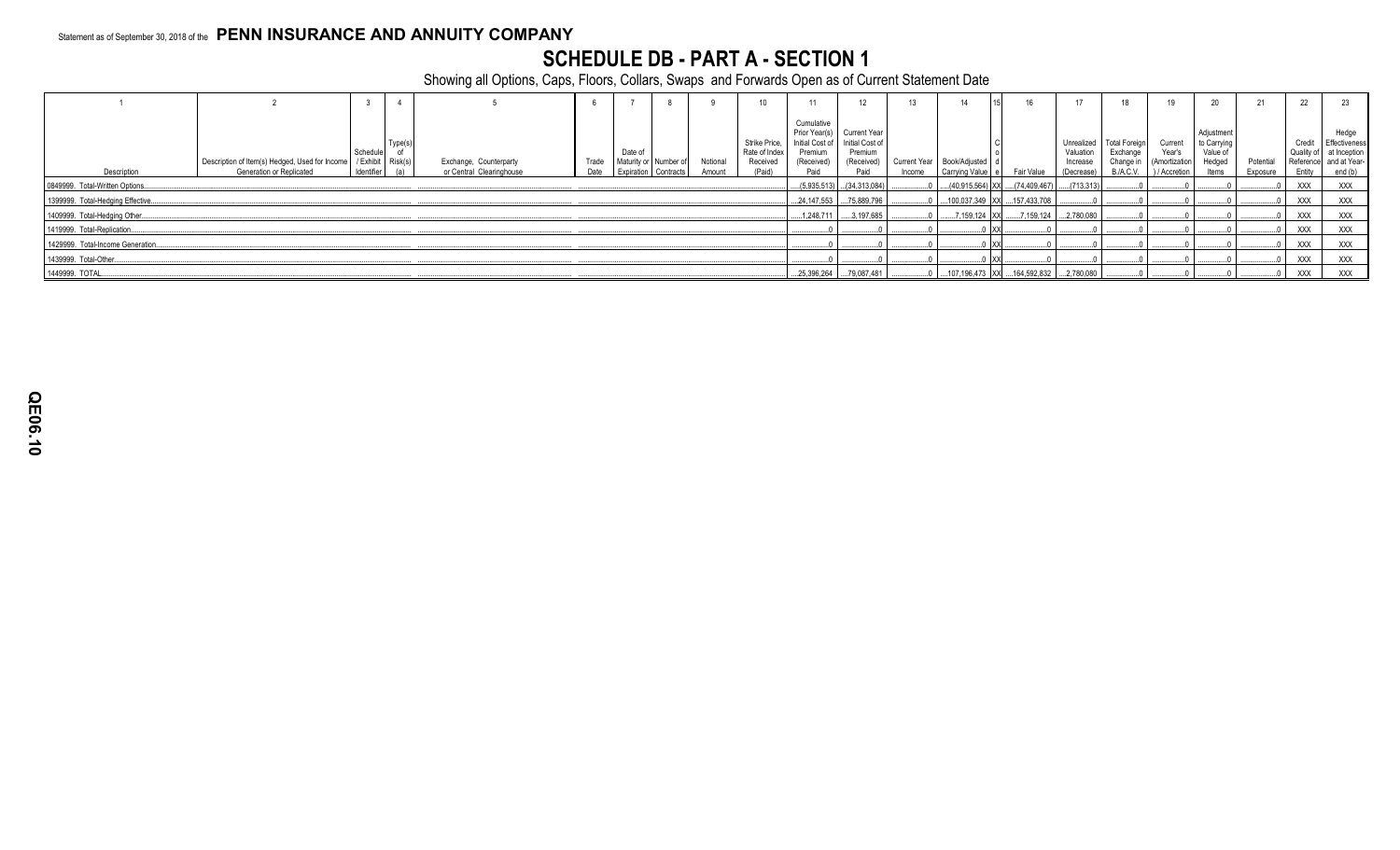### **SCHEDULE DB - PART B - SECTION 1**

Futures Contracts Open as of the Current Statement Date

|        |                  |          |             |                                                                    |              |            |          |       |             | 12         |            |                |            | <b>Highly Effective Hedges</b> |                           |                                            |              |           |               |                      |
|--------|------------------|----------|-------------|--------------------------------------------------------------------|--------------|------------|----------|-------|-------------|------------|------------|----------------|------------|--------------------------------|---------------------------|--------------------------------------------|--------------|-----------|---------------|----------------------|
|        |                  |          |             |                                                                    |              |            |          |       |             |            |            |                |            |                                |                           |                                            |              |           |               |                      |
|        |                  |          |             |                                                                    |              |            |          |       |             |            |            |                |            |                                |                           |                                            |              |           |               |                      |
|        |                  |          |             |                                                                    |              |            |          |       |             |            |            |                |            |                                | Change in                 |                                            |              |           |               |                      |
|        |                  |          |             |                                                                    |              |            |          |       |             |            |            |                |            |                                | Variation                 |                                            | Change in    |           |               |                      |
|        |                  |          |             |                                                                    |              |            |          |       |             |            |            |                |            |                                | Margin Gain               |                                            | Variation    |           | Hedge         |                      |
|        |                  |          |             |                                                                    |              |            |          |       |             |            |            |                |            |                                | (Loss) Used to Cumulative |                                            | Margin Gain  |           | Effectiveness |                      |
|        | Number           |          |             | Description of Item(s) Hedged, Schedule   Type(s)                  |              | Date of    |          |       |             |            |            |                | Cumulative | Deferred                       | Adjust Basis              | Variation                                  | (Loss)       |           | at Inception  |                      |
| Ticker |                  | Notional |             | Used for Income Generation or / Exhibit   of Risk(s)   Maturity or |              |            |          | Trade | Transactior | Reporting  |            | Book/Adjusted  | Variation  | Variation                      |                           | of Hedged   Margin for All   Recognized in |              | Potential | and at Year-  | Value of One         |
|        | Symbol Contracts | Amount   | Description | Replicated                                                         | Identifier i | Expiration | Exchange | Date  | Price       | Date Price | Fair Value | Carrying Value | Margin     | Margin                         | Item                      | Other Hedges                               | Current Year | Exposure  | end (b)       | <sup>1</sup> ) Point |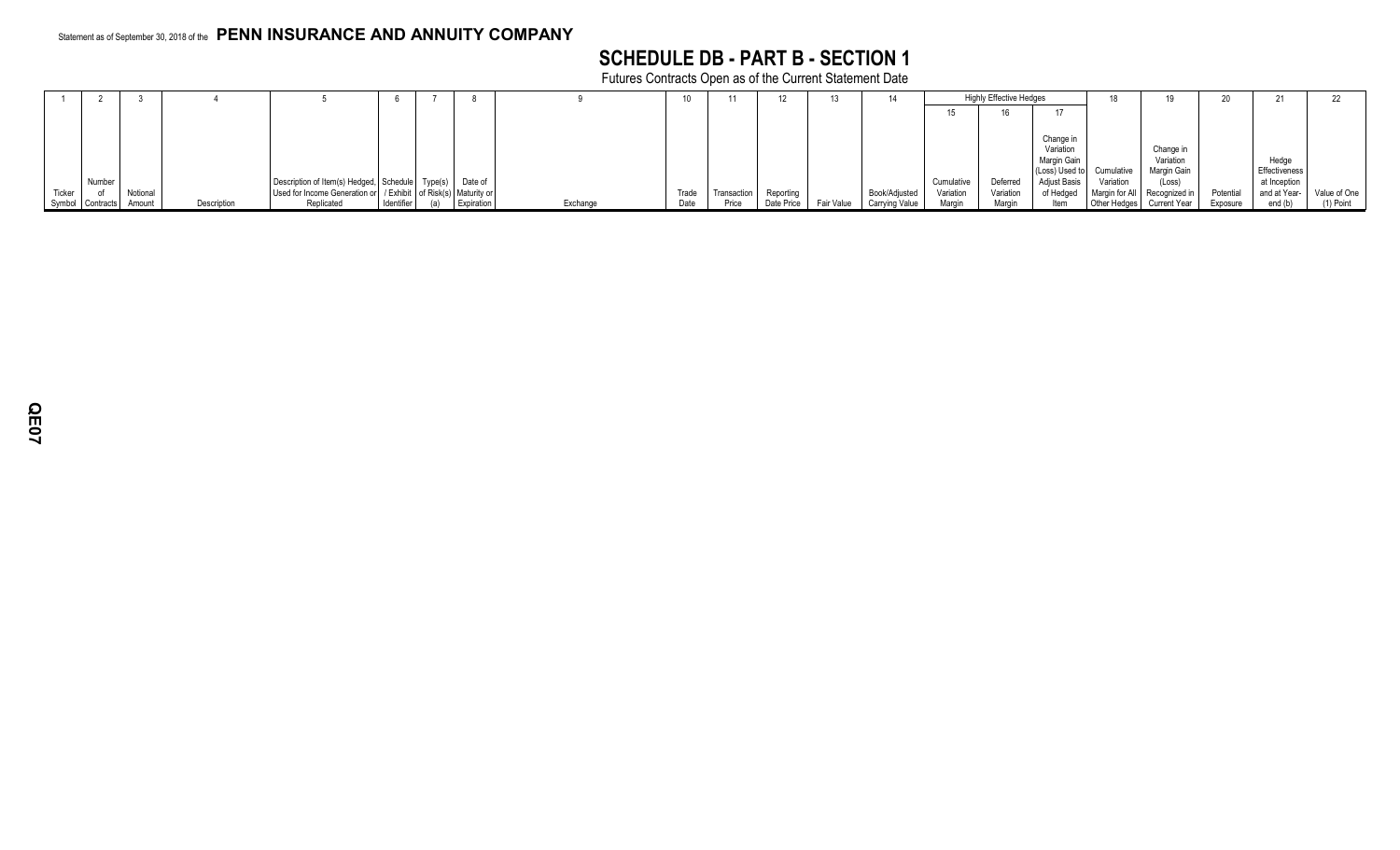## SCHEDULE DB - PART D - SECTION 1<br>Counterparty Exposure for Derivative Instruments Open as of Current Statement Date

|                                                                |                       |                  |                          |                                                 | Book Adjusted Carrying Value             |                     |                | Fair Value     |               | 11        | 12             |
|----------------------------------------------------------------|-----------------------|------------------|--------------------------|-------------------------------------------------|------------------------------------------|---------------------|----------------|----------------|---------------|-----------|----------------|
|                                                                |                       |                  |                          |                                                 |                                          |                     |                |                | 10            |           |                |
|                                                                |                       |                  |                          |                                                 |                                          |                     |                |                |               |           |                |
|                                                                |                       | Credit           |                          |                                                 |                                          |                     |                |                |               |           |                |
|                                                                | Master                | Support<br>Annex | Fair Value of Acceptable | Contracts with<br><b>Book/Adjusted Carrying</b> | Contracts with<br>Book/Adjusted Carrying | <b>Exposure Net</b> | Contracts with | Contracts with | Exposure Net  | Potential | Off-Balance    |
| Description of Exchange, Counterparty or Central Clearinghouse | Agreement<br>(Y or N) | (Y or N)         | Collateral               | Value $> 0$                                     | Value $< 0$                              | of Collateral       | Fair Value > 0 | Fair Value < 0 | of Collateral | Exposure  | Sheet Exposure |
| <b>NAIC 1 Designation</b>                                      |                       |                  |                          |                                                 |                                          |                     |                |                |               |           |                |
| B4TYDEB6GKMZO031MB27<br>BANK OF AMERICA, N.A.                  |                       |                  | .24,620,000              | .17,765,468                                     | (4, 154, 022)                            |                     | .34,709,192    | (10, 102, 668) |               |           |                |
| BARCLAYS BANK NEW YO<br>G5GSEF7VJP5I7OUK5573                   |                       |                  | .23,210,000              | .19,053,823                                     | (5,660,687)                              |                     | .30,753,549    | (9,937,816)    |               |           |                |
| CANADIAN IMPERIAL BA.<br>2IGI19DL77OX0HC3ZE78                  |                       |                  | .32,890,000              | .27,164,727                                     | (7,403,265)                              |                     | .44,629,585    | (14, 388, 566) |               |           |                |
| CITIBANK N.A<br>E57ODZWZ7FF32TWEFA76                           |                       |                  | 17,732,717               | 15,753,832                                      | (4,937,601)                              |                     | .25,982,437    | (8, 138, 235)  | .111.485      |           |                |
| DEUTSCHE BANK SA.<br>7LTWFZYICNSX8D621K86                      |                       |                  | 6,760,000                | .7,693,245                                      | (2,507,617)                              |                     | .11,338,236    | (4,568,504)    | .9.732        |           |                |
| <b>GOLDMAN SACHS &amp; CO</b><br>W22LROWP2IHZNBB6K528          |                       |                  | .20,200,000              | .18,143,001                                     | (4,649,886)                              |                     | .29,272,519    | (9,066,988)    | .5.531        |           |                |
| KB1H1DSPRFMYMCUFXT09 Y<br><b>WELLS FARGO BANK, N.</b>          |                       |                  | .30,520,000              | .30,433,828                                     | (8,339,860)                              |                     | .44,182,349    | (12,674,834)   | 987.515       |           |                |
| 0299999. Total NAIC 1 Designation                              |                       |                  | 155,932,717              | 136,007,924                                     | (37,652,938)                             |                     | .220,867,867   | (68, 877, 611) | 1,114,263     |           |                |
| <b>NAIC 2 Designation</b>                                      |                       |                  |                          |                                                 |                                          |                     |                |                |               |           |                |
| IYDOJBGJWY9T8XKCSX06. Y<br>SUNTRUST BANK.                      |                       |                  | .10,060,000              | .12,104,110                                     | (3,262,623)                              |                     | .18,134,428    | (5,531,849)    | .2,542,579    |           |                |
| 0399999. Total NAIC 2 Designation.                             |                       |                  | 10,060,000               | .12,104,110                                     | (3,262,623)                              |                     | .18,134,428    | (5,531,849)    | .2,542,579    |           |                |
| 0999999. Gross Totals                                          |                       |                  | .165.992.717             | .148,112,034                                    | (40, 915, 561)                           |                     | .239,002,295   | (74, 409, 460) | .3,656,842    |           |                |
| 1. Offset per SSAP No. 64.                                     |                       |                  |                          |                                                 |                                          |                     |                |                |               |           |                |
| 2. Net after right of offset per SSAP No. 64                   |                       |                  |                          | 148,112,034                                     | (40, 915, 561)                           |                     |                |                |               |           |                |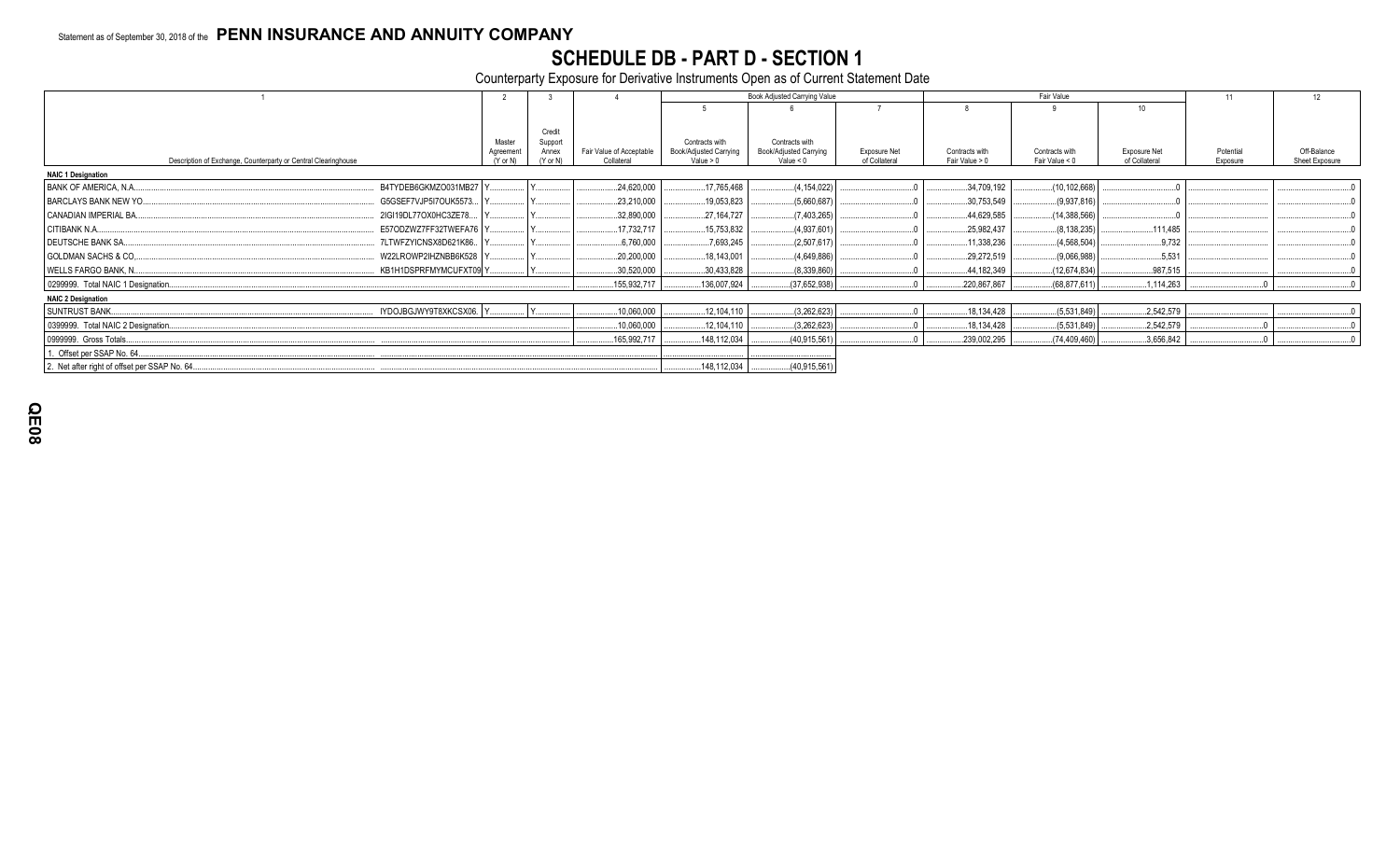#### **SCHEDULE DB - PART D - SECTION 2**

#### Collateral for Derivative Instruments Open as of Current Statement Date

|                                                 |                            |                       |                      |               |             |             | Book/Adjusted  | Maturity   | Type of Margin |
|-------------------------------------------------|----------------------------|-----------------------|----------------------|---------------|-------------|-------------|----------------|------------|----------------|
| Exchange, Counterparty or Central Clearinghouse |                            | Type of Asset Pledged | CUSIP Identification | Description   | Fair Value  | Par Value   | Carrying Value | Date       | (I, V or IV)   |
| <b>Collateral Pledged to Reporting Entity</b>   |                            |                       |                      |               |             |             |                |            |                |
| CITIBANK N.A                                    | E57ODZWZ7FF32TWEFA76 CASH  |                       | 000000               | 00 0 CASHUSD. | .17.732.717 | 17.732.717  | <b>XXX</b>     |            |                |
| <b>SUNTRUST BANK</b>                            | IYDOJBGJWY9T8XKCSX06 CASH. |                       | 000000               | 00 0 CASHUSD. | .10,060,000 | .10,060,000 | <b>XXX</b>     |            |                |
| <b>WELLS FARGO BANK, N.,</b>                    | KB1H1DSPRFMYMCUFXT09. CASH |                       | 000000               | 00 0 CASHUSD. | .30,520,000 | 30.520.000  | <b>XXX</b>     |            |                |
| <b>GOLDMAN SACHS &amp; CO</b>                   | KD3XUN7C6T14HNAYLU02 CASH. |                       | 000000               | 00 0 CASHUSD. | .20.200.000 | .20.200.000 | <b>XXX</b>     |            |                |
| <b>DEUTSCHE BANK SA</b>                         | 7LTWFZYICNSX8D621K86 CASH. |                       | 000000               | 00 0 CASHUSD. | .6,760,000  | .6.760.000  | <b>XXX</b>     |            |                |
| BANK OF AMERICA, N.A.,                          | B4TYDEB6GKMZO031MB27 CASH  |                       | 000000               | 00 0 CASHUSD. | .24,620,000 | 24.620.000  | <b>XXX</b>     |            |                |
| <b>BARCLAYS BANK NEW YO</b>                     | G5GSEF7VJP5I7OUK5573 CASH  |                       | 000000               | 00 0 CASHUSD. | 23,210,000  | 23.210.000  | <b>XXX</b>     |            |                |
| CANADIAN IMPERIAL BA.                           | 2IGI19DL77OX0HC3ZE78 CASH. |                       | 000000               | 00 0 CASHUSD  | .32.890.000 | 32,890,000  | XXX            |            |                |
| 0299999. Totals                                 |                            |                       |                      |               | 165,992,717 | 165,992,717 | <b>XXX</b>     | <b>XXX</b> | XXX            |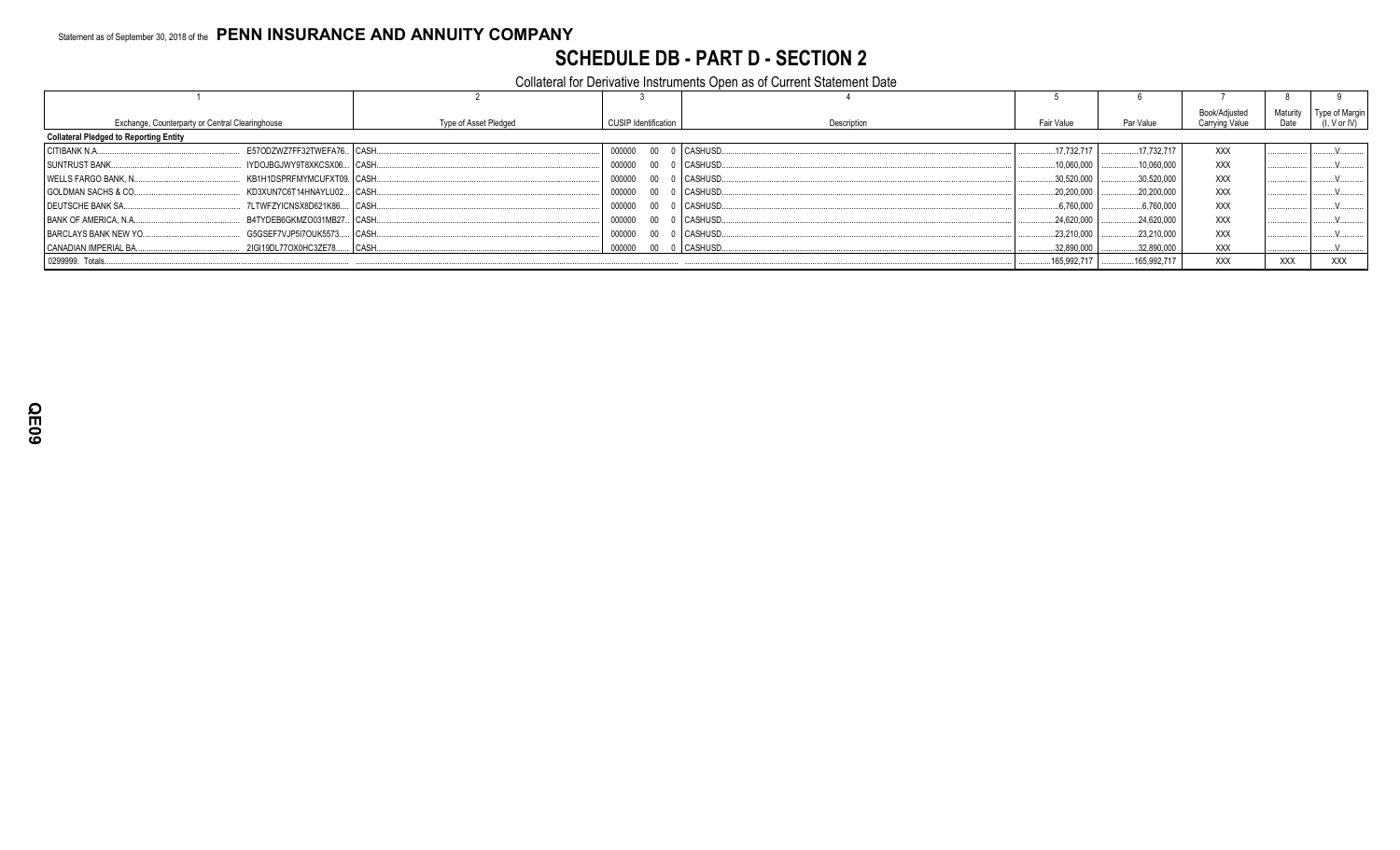#### Statement as of September 30, 2018 of the **PENN INSURANCE AND ANNUITY COMPANY SCHEDULE DL - PART 1 SECURITIES LENDING COLLATERAL ASSETS**

Reinvested Collateral Assets Owned Current Statement Date

(Securities lending collateral assets reported in aggregate on Line 10 of the Assets page and not included on Schedules A, B, BA, D, DB and E)

|                          |             |      | NAIC Designation   |            | Book/Adjusted  | Maturity |
|--------------------------|-------------|------|--------------------|------------|----------------|----------|
| CUSIP Identification     | Description | Code | / Market Indicator | Fair Value | Carrying Value | Date     |
| General Interrogatories: |             |      |                    |            |                |          |

1. The activity for the year: Fair Value \$..........0 Book/Adjusted Carrying Value \$..........0<br>2. Average balance for the year: Fair Value \$..........0 Book/Adjusted Carrying Value \$.....

Average balance for the year: Fair Value \$...........0 Book/Adjusted Carrying Value \$..........0

3. Reinvested securities lending collateral assets book/adjusted carrying value included in this schedule by NAIC designation:

NAIC 1: \$..........0 NAIC 2: \$..........0 NAIC 3: \$..........0 NAIC 4: \$..........0 NAIC 5: \$..........0 NAIC 6: \$..........0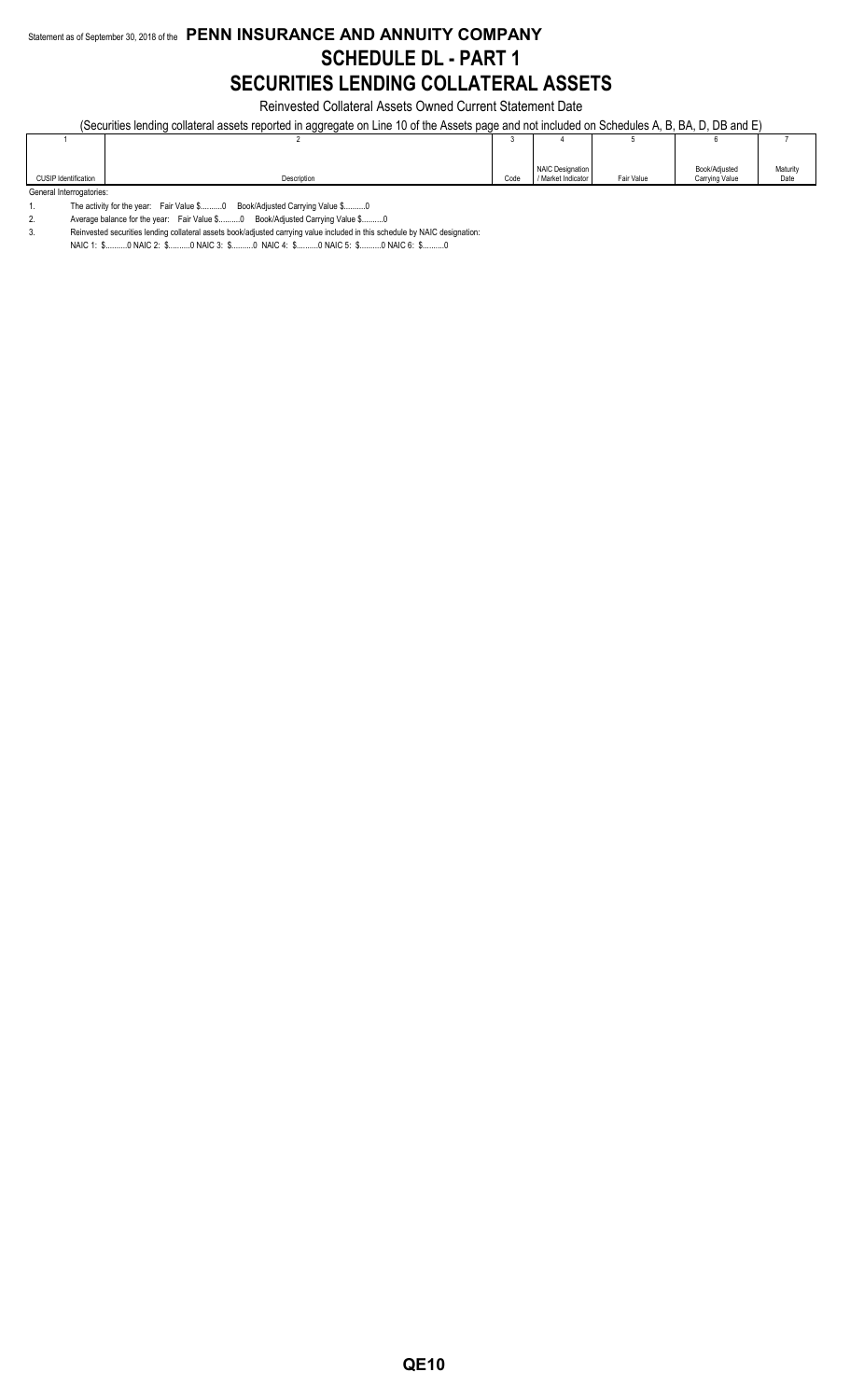#### Statement as of September 30, 2018 of the **PENN INSURANCE AND ANNUITY COMPANY SCHEDULE DL - PART 2 SECURITIES LENDING COLLATERAL ASSETS**

Reinvested Collateral Assets Owned Current Statement Date

(Securities lending collateral assets included on Schedules A, B, BA, D, DB and E and not reported in aggregate on Line 10 of the Assets page)

|                          |             |      | NAIC Designation   |            | Book/Adjusted  | Maturity |
|--------------------------|-------------|------|--------------------|------------|----------------|----------|
| CUSIP Identification     | Description | Code | / Market Indicator | Fair Value | Carrying Value | Date     |
| General Interrogatories: |             |      |                    |            |                |          |

1. The activity for the year: Fair Value \$..........0 Book/Adjusted Carrying Value \$..........0<br>2. Average balance for the year: Fair Value \$..........0 Book/Adjusted Carrying Value \$.....

Average balance for the year: Fair Value \$...........0 Book/Adjusted Carrying Value \$..........0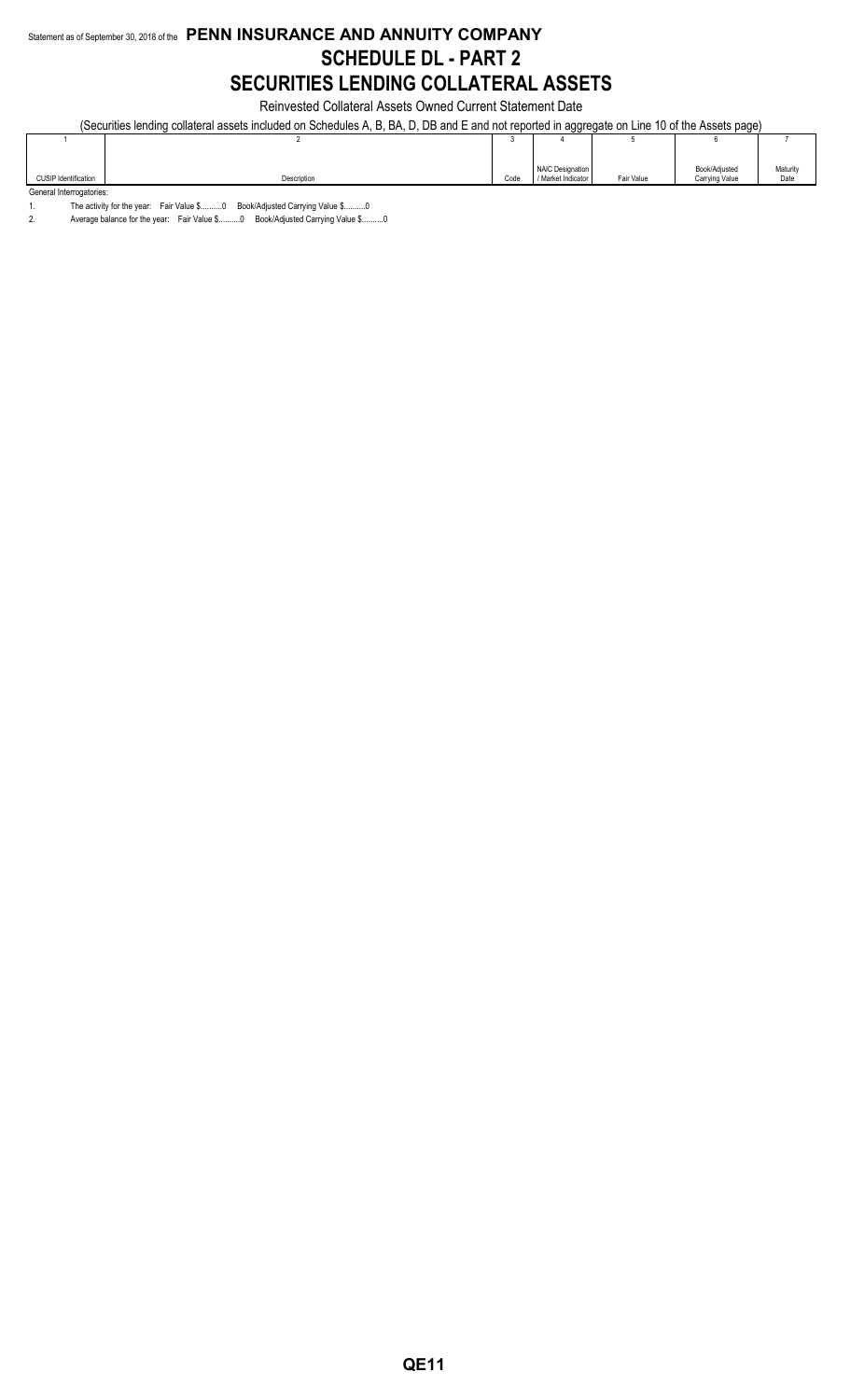#### Statement as of September 30, 2018 of the PENN INSURANCE AND ANNUITY COMPANY **SCHEDULE E - PART 1 - CASH**  $\ddot{\phantom{a}}$  $\mathbf{a}$   $\mathbf{b}$   $\mathbf{c}$   $\mathbf{a}$   $\mathbf{b}$  $\mathbf{H}$

|                          |      |                  | Month End Depository Balances                                          |                                                                   |             |                              |             |            |
|--------------------------|------|------------------|------------------------------------------------------------------------|-------------------------------------------------------------------|-------------|------------------------------|-------------|------------|
|                          |      |                  |                                                                        |                                                                   |             | Book Balance at End of Each  |             |            |
|                          |      |                  |                                                                        |                                                                   |             | Month During Current Quarter |             |            |
|                          |      |                  |                                                                        |                                                                   |             |                              |             |            |
| Depository               | Code | Rate of Interest | Amount of Interest<br><b>Received During</b><br><b>Current Quarter</b> | Amount of Interest<br>Accrued at Current<br><b>Statement Date</b> | First Month | Second Month                 | Third Month |            |
| <b>Open Depositories</b> |      |                  |                                                                        |                                                                   |             |                              |             |            |
|                          |      |                  |                                                                        |                                                                   | 2,394,311   | 394,862   395,411            |             | <b>XXX</b> |
|                          |      |                  |                                                                        |                                                                   | 278,995     | 657,052 362,383              |             | XXX        |
|                          |      |                  |                                                                        |                                                                   |             | 38,310   29,465              |             | XXX        |
|                          |      |                  |                                                                        |                                                                   |             |                              |             | XXX        |
|                          | XXX  | <b>XXX</b>       |                                                                        | 0                                                                 |             |                              |             | XXX        |
|                          | XXX  | <b>XXX</b>       |                                                                        | 0                                                                 |             |                              |             | XXX        |
|                          | XXX  | <b>XXX</b>       |                                                                        |                                                                   |             |                              |             | XXX        |